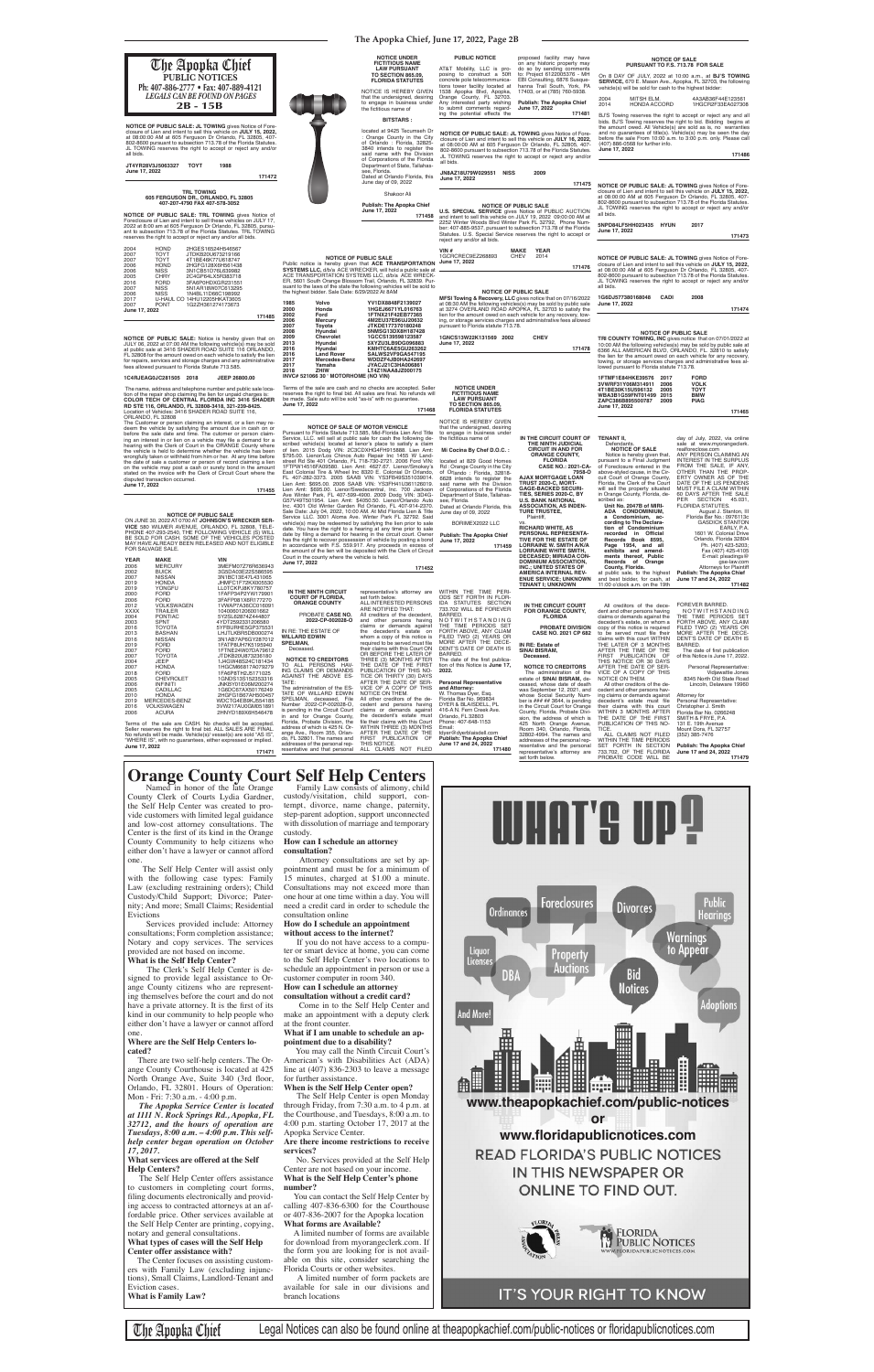### **NOTICE OF SALE**

The Trustee named below on behalf of MARRIOTT OWNERSHIP RESORTS, INC. gives this Notice of Sale to the following Obligors and Junior Interestholders at their respective Notice Addresses (see Exhibits "A" through E-14 ("Exhibits") for list of Obligors, Junior Interest holders and their respective Notice Ad-

dresses). A Trustee duly appointed under Florida law will sell the timeshare interest situated in Orange County, Florida and described in the section en-titled "LEGAL DESCRIPTION OF TIMESHARE INTEREST" at a public sale to the highest and best bidder for cash starting at the hour of 11:00 a.m. (Eastern Time) on June 29, 2022, at 200 South Orange Avenue, Ste. 2600, Orlando, Florida 32801. LEGAL DESCRIPTION OF TIMESHARE INTEREST: (See Exhibits for number of Interests) Interests (numbered for administrative purposes: (see Exhibits for the Interest Numbers)) in the MVC Trust ("Trust") evidenced for administrative, assessment and ownership purposes by (see Exhibits for number of Points) Points (250 Points for each Interest), which Trust was created pursuant to and further described in that certain MVC Trust Agree ment dated March 11, 2010,<br>executed by and among executed by and among First American Trust, FSB, a federal savings bank, solely as trustee of Land Trust No. 1082-0300-00 (a.k.a. MVC Trust), Marriott Ownership Resorts, Inc., a Delaware corporation, and MVC Trust Owners Association, Inc., a Florida corporation not-forprofit, as such agreement May be amended and supplemented from time to time ("Trust Agreement"), a memorandum of which is recorded in Official Records Book 10015, Page 4176, Public Records of Orange County, Florida ("Trust Memorandum"). The Interests shall have a Use Year Commencement Date of (see Exhibits for the Use Year Commencement Date) (subject to Section 3.5 of the Trust Agreement). The Mortgage is recorded in the Official Records of Orange County, Florida at

Book (see Exhibits for Book number). Page (see Exhibits for Page number). The re-spective Obligor (See Exhibits for the names of the Obligors) (individually, the "Obligor") is in default under the terms of the Note dated (see Exhibits for the Note date) and Mortgage dated (see Exhibits for the Mortgage date) by failing to tender payment required therein (the "Default"). AMOUNTS SECURED BY

MORTGAGE LIEN: As of (see Exhibits for date), there is presently due and owing to MARRIOTT OWNERSHIP RESORTS, INC. by the respective Obligo where Exhibits for total amour secured by Mortgage lien) PLUS the actual costs incurred in connection with the Default, which is comprised of<br>the following amounts: the following amounts: (a) Principal sum of: (see Exhibits for principal sum), PLUS (b) Interest on the principal sum at the rate of (see Exhibits for interest rate) per annum which calculates to a per diem amount of (see Exhibits for the per diem interest amount) from (see Exhibits for date)through and includ-ing (see Exhibits for date), in the amount of: (see Exhibits for total amount of interest), PLUS (c) Late fees of: (see Exhibits for amount of late fees), PLUS (d) Trustee's fees: \$250.00, PLUS (e)

tion, as Managing Agent<br>on behalf of the MVC Trust<br>Owners Association, Inc., a Florida corporation, 9002 San Marco Court, Orlando,<br>Florida 32819/ **Number** Florida 32819/ **Number<br><b>of Interest**s: 28/ I**nterest<br>Numbers:** M89929 & M89930<br>& M89931 & M89934 & M97619 & M97620 & M97621 & M97622 & M97623 & M97624 & M97625 & M97626 & M97627 & M97628 & M97629 & M97630 & M97631 & & M97630 & M97631 &<br>M97632 & M97633 & M97634 & M97635 & M97636 & M97637 & M97638 & M97639 & M97640 /**Points:** 7000 / **Use Year Commencement Date:** December 1, 2016 / **Official Records Document Number :** 20160660659/ **Obligor(s):** SANTIAGO JARAMILLO and LUISA FERNANDA VELASQUEZ and GLORIA CECILIA ALVA-REZ /**Note Date:** November 30, 2016/ **Mortgage Date:** November 30, 2016/ **"As of" Date:** November 8, 2021 /**Total Amount Secured by Mortgage Lien:** \$54,153.73/ **Principal Sum:** \$41,577.20 /**Interest Rate:** 14.49% / **Per Diem Interest:** \$16.7348/ **"From" Date:** January 1, 2020/ **"To" Date:** November 8, 2021/ Total Amount of Interest: \$11,329.45/ **Late Junior Interestholder(s)**  Trust Owners Association, & Q53536 & Q53537 & **Number :** 20170368188 / 8, 2021/ Total Amount of

Actual costs incurred in connection with the Default: amount will vary. The Obligor has the right to cure the default by paying via cash, certified funds, or wire transfer to the Trustee all amounts secured by the lien at any time before the Trustee issues the Certificate of Sale. A junior interestholder has the right to redeem the junior interestholder's interest in the same manner at any time before the Trustee issues the Certificate of Sale. AMOUNT OF PAYMENT: In addition to (see Exhibits for total amount secure by Mortgage lien) PLUS<br>the actual costs incurred in connection with the Default as stated in the previous section entitled "AMOUNTS SECURED BY MORTGAGE LIEN," payment must include interest at the per diem amount of (see Exhibits for the per diem interest amount) per dAV beginning (see Exhibits for date) through the date that payment is received. The amount of costs incurred in connection with the Default can be obtained by calling 407-244-5198. TRUSTEE'S CONTACT INFORMATION: EDWARD M. FITZGERALD, Trustee, Holland & Knight LLP, 200 South Orange Avenue, Ste. 2600, Orlando, Florida 32801, United States of America., OrlandoForeclosure@hklaw. com. DATED this 25th dAV of May, 2022. EDWARD M. FITZGERALD, **Trustee** Tina Harmon Witness Tina Harmon Printed Name of Witness Hannah Budd Witness Hannah Budd Printed Name of Witness **STATE OF FLORIDA COUNTY OF ORANGE** The foregoing instrument was acknowledged before me by means of physical presence this 25th dAV of May, 2022 by EDWARD M. FITZGERALD, as Trustee, who is personally known to me, and subscribed by Tina Harmon, a witness who is personally known to me, and by Hannah Budd, a witness who is personally known to me. (SEAL) TINA MCDONALD Commission #GG 910482 Expires September 19, 2023 Bonded Thru Troy Fain Insurance 800-385-7019 Tina McDonald NOTARY PUBLIC MY COMMISSION EXPIRES **EXHIBIT "A" Obligor(s) and Notice Address:** KEITH DUANE MCGRUDER, 1363 Petar Dr Gardnerville, NV 89410- 5868 and NICOLE AMBER TRADUP, 1678 S BENTON RD, MINDEN, NV 89423 / **Junior Interestholder(s) and Fees: \$997.08/Total Amount<br><b>Secured by Mortgage Lien:**<br>\$54,153.73/ **Per Diem Inter-**<br>**est:** \$16.7348//**"Beginning"<br>Date**: November 9, 2021<br>/(126435.5542)// **EXHIBIT "C"<br><b>Address:** LUIS FERNANDO<br>**ALVIDREZ DIAZ, AV. SAN<br>JERONIMO 657 CASA 17<br>JERONIMO 657 CASA 17<br>COL. LOMAS QUEBRADAS,** MEXICO, DF 10200, MEXICO and ROSA MARIA DE LA<br>LLAVE, AV, SAN JERONIMO LLAVE, AV. SAN JERONIMO 657 CASA 17 COL. LOMAS QUEBRADAS, MEXICO, DF 10200, MEXICO/ **Junior Interestholder(s) and Notice Address:** Marriott Resorts Hospitality Corporation, a South Carolina corpora-tion, as Managing Agent on behalf of the MVC Trust Owners Association, Inc., a Florida corporation, 9002 San Marco Court, Orlando, Florida 32819/ **Number of Interests:** 10/ **Interest Numbers:** N79422 & N79423 & N79424 & N79425 & N79426 & N79427 & N79428 & N79429 & N97552 & N97601 /**Points:** 2500 / **Use Year Commence-ment Date:** January 1, 2017 / **Official Records Document Number :** 20170052354 / **Obligor(s):**LUIS FER-NANDO ALVIDREZ DIAZ and ROSA MARIA DE LA LLAVE/**Note Date:** December 28, 2016/ **Mortgage Date:** December 28, 2016/ **"As of" Date:** November 8, 2021 /**Total Amount Secured by Mortgage Lien:** \$26,416.19/ **Principal Sum:** \$20,503.32 /**Interest Rate:** 13.99% / **Per Diem Interest:** \$7.9678/ **"From" Date:** January 28, 2020/**"To" Date:** November 8, 2021/ Total Amount of Interest: \$ 5,179:03/ **Late Fees:** \$483.84/**Total Amount Secured by Mortgage Lien:**  \$26,416.19/ **Per Diem Interest:** \$7.9678//"**Beginning"**<br>**Date**: November 9, 2021<br>/(126435.5550)// **EXHIBIT "D" Obligor(s) and Notice Address:** MONICA HERNANDEZ CANDELAS PALAZUELOS, BOSQUES DE LAS LOMAS PASEO DE LOS LAURELES 285 MEXICO, DF 05120, MEXICO and GERARDO FONSECA PERERA, BOSQUES DE LAS LOMAS PASEO DE LOS LAURELES 285, MEXICO, DF 05120, MEXICO/ **Junior Interestholder(s) and Notice Address:** Marriott Resorts Hospitality Corporation, a South Carolina corpora-tion, as Managing Agent on behalf of the MVC Trust Owners Association, Inc., a Florida corporation, 9002 San Marco Court, Orlando, Florida 32819/ **Number of Interests:** 32/ **Interest Numbers:** Q11228 & Q11229 & Q11230 & Q11231 & Q11232 & Q11233 & Q11234 & Q11235 & Q11236 & Q11237 & Q11238 & Q11239 & Q11240 & Q11241 & Q11242 & Q11243 & Q11244 & Q11245 & Q11246 & Q11247 & Q11248 & Q11249 & Q11250 & Q11251 & Q11252 & Q11301 & Q11302 & Q11303 & Q11304 & Q11305 & Q11306 & Q11307 /**Points:** 8000 / **Use Year Commencement Date:** August 1, 2017 / **Official Records Document<br><b>Number :** 20170434353 /<br>**Obligor(s):**MONICA HER-<br>NANDEZ CANDELAS PALA-ZUELOS and GERARDO FONSECA PERERA/**Note Date:** July 7, 2017/ **Mortgage Date:** July 7, 2017/ **"As of" Date:** November 8, 2021 /**Total Amount Secured by** 

**Notice Address:** Marriott Resorts Hospitality Corporation, a South Carolina corporation, as Managing Agent<br>on behalf of the MVC Trust Owners Association, Inc. a Florida corporation, 9002 San Marco Court, Orlando, Florida 32819/ **Number of Interests:** 34/ **Interest Num-bers:** M07603 & M07604 & M12415 & M12416 & M12417 & M12418 & M12419 & M12420 & M12421 & M12422 & M12423 & M12424 & Ml2425 & Ml2426 & M12427 & M12428 & M12429 &<br>M12430 & M12431 & M12432 M12430 & M12431 & M12432<br>& M12433 & M12436 & M12437<br>M12435 & M12436 & M12437<br>& M12440 & M12441 & M12442<br>& M12443 & M12444 & M12445 & M12446 /**Points:** 8500 / **Use Year Commence-ment Date:** March 1, 2017 / **Official Records Document Number:** 20160272281 / **ObIigor(s):**KEITH DUANE MCGRUDER and NICOLE AMBER TRADUP/**Note Date:** May 5, 2016/ **Mortgage Date:** May 5, 2016/ **"As of" Date:** November 8, 2021 /**Total Amount Secured by Mortgage Lien:** \$111,968.96/ **Principal Sum:** \$79,043.14 /**Interest Rate:** 12.99% / **Per Diem Interest:** \$28.5214/ **"From" Date:** December 5, 2018/ **"To" Date:** November 8, 2021/ Total Amount of Inter-est: \$30,489.28/ **Late Fees:** \$2,186.54/**Total Amount Secured by Mortgage Lien:**  \$111,968.96/ **Per Diem Interest:** \$28.5214//**"Beginning" Date**: November 9, 2021 /(126435.5530)// **EXHIBIT "B" Obligor(s) and Notice Address:** SANTIAGO<br>JARAMiLLO, CALLE 76A #0-36, BOGOTA, OF 110221, COLOMBIA and LUISA FERNANDA VELASQUEZ, CALLE 76A #0-36, BOGOTA, OF 110221, COLOMBIA and GLORIA CECILIA ALVAREZ, CALLE 76A #0-36, BOGOTA OF 110221, COLOMBIA / **Junior Interestholder(s) and Notice Address:** Marriott Resorts Hospitality Corporation, a South Carolina corpora-**Mortgage Lien:** \$77,418.79/ **Principal Sum:** \$59,238.77 /**Interest Rate:** 14.99% / **Per Diem Interest:** \$24.6664/ **"From" Date:** January 7, 2020/ **"To" Date:** November 8, 2021/ Total Amount of Inter-est: \$16,551.16/ **Late Fees:** \$1,378.86/**Total Amount Secured by Mortgage Lien:**  \$77,418.79/ **Per Diem Interest:** \$24.6664//**"Beginning"<br>Date**: November 9 2021<br>/(126435.5567)//<br>**EXHIBIT** "E" **Obligor(s) and Notice Address:** MARIA ISABEL HERNANDEZ, SAN CARLOS DE APOQUINDO 2882 CASA 8- LAS CONDES, SANTIAGO, OF 7620128, CHILE and PATRICIO IBANEZ, SAN CARLOS DE APOQUINDO 2882 CASA 8-<br>LAS CONDES, SANTIAGO,<br>OF 7620128, CHILE/ **Junior Interestholder(s) and Notice Address:** Marriott Resorts Hospitality Corporation, a

**Number:** 20170608591 /<br>**Obligor(s):**JUAN CARLO<br>DOSMAN MARQUEZ and MARIA XIMENA POSADA DIAZ/**Note Date:** October 17, 2017/ **Mortgage Date:** October 17, 2017/ **"As of" Date:** November 8, 2021 /**Total Amount Secured by Mortgage Lien:** \$15,248.30/ **Principal Sum:** \$11,316.13 /**Interest Rate:** 14.99% / **Per Diem Interest:** \$4.7119/ **"From" Date:** November 17, 2019/ **"To" Date:** November 8, 2021/ Total Amount of Interest: \$3,402.03/ **Late Fees:** \$280.14/**Total Amount Secured by Mortgage Lien:**  \$15,248.30/ **Per Diem Interest:** \$4.7119//**"Beginning" Date**: November 9, 2021<br>/(126435.5584)// **EXHIBIT "I" Obligor(s) and Notice Address:** GERALD MOISE, 42 GREENRIDGE WAY, SPRING VALLEY, NY 10977 and JOCELYN MOISE, 42 GREENRIDGE WAY, SPRING VALLEY, NY 10977,/ **Junior Interestholder(s) and Notice Address:** Marriott Resorts Marco Court, Orlando, Florida 32819/ **Number of Interests:** 5/**Interest Numbers:** 013519 & 013520 & 013521 & 192808 & 192809 /**Points:** 1250 / **Use cords Document Number:** 20170498488 / **Obligor(s):** GERALD MOISE and JOCELYN MOISE/**Note Date:** August 9, 2017/ **Mortgage Date:** August 9, 2017/ **"As of" Date:** November 8, 2021 **Interest:** \$6.12//**"Beginning"**<br>**Date**: November 9, 2021<br>/(126435.5586)// RODRIGUEZ, P.O.BOX 19-4059, ALAJUELA, OF 00000, COSTA RICA and TERESA GUILLEN, P.O.BOX 19-4059, ALAJUELA, OF 00000, COSTA RICA/ **Junior Interestholder(s) and Notice<br><b>Address:** Marriott Resorts<br>Hospitality Corporation, a & S85006 /**Points:** 4500 / **Use Year Commencement Date:** January 1, 2018 / **Official Records Document**  GUILLEN/**Note Date:** October 17, 2017/ **Mortgage Date:** October 17, 2017/ **"As of" "From" Date:** November 17, 2019/ **"To" Date:** November 8, 2021/ Total Amount of Interest: \$ 10,089.78/ **Late Fees:** \$861.58/**Total Amount Secured by Mortgage Lien:**  \$47,162.10/ **Per Diem Inter-**/**Total Amount Secured by Mortgage Lien:** \$4,889.76/ **Principal Sum:** \$3,697.92 /**Interest Rate:** 10.99% / **Per Diem Interest:** \$1.1289/ **"From" Date:** February 8, 2020/ **"To" Date:** November 8, 2021/ Total Amount of Interest: \$721.44/ **Late Fees:** \$220.40/**Total Amount Secured by Mortgage Lien:**  \$4,889.76/ **Per Diem Inter-est:** \$1.1289//**"Beginning" Date**: November 9, 2021 /(126435.5604)// **EXHIBIT "M" Obligor(s) and Notice Address:** CURTIS L PLEAS-ANT, 3436 ANDOVER HILLS PLACE, RICHMOND, VA 23294 and BRANDI NICHELLE PLEASANT, 3436 ANDOVER HILLS PLACE, RICHMOND, VA 23294 / **Junior Interestholder(s) and Notice Address:** Marriott Resorts Hospitality Corporation, a South Carolina<br>corporation, as Managing corporation, as Managing Agent on behalf of the MVC Trust Owners Association, Inc., a Florida corporation, 9002 San Marco Court, Orlando, Florida 32819/ **Number of Interests:** 6/ **Interest Numbers:** O36416 & O36417 & O36418 & O40227 & O40228 & O41141 /**Points:** 1500/ **Use Year Commencement Date:** February 1, 2018 / **Official Records Document<br><b>Number:** 20180050310/<br>**Obligor(s):**CURTIS L PLEAS-<br>ANT and BRANDI NICHELLE PLEASANT/**Note Date:** January 8, 2018/ **Mortgage Date:** January 8, 2018/ **"As of" Date:** November 8, 2021 /**Total Amount Secured by Mortgage Lien:** \$16,164.96/ **Principal Sum:** \$12,467.61 /**Interest Rate:** 13.99%/**Per Diem Interest:** \$4.8451/ **"From" Date:** February 8, 2020/ **"To" Date:** November 8, 2021/ Total Amount of Interest: \$3,096.02/ **Late Fees: \$351.33/Total Amoun Secured by Mortgage Lien:**  \$16,164.96/ **Per Diem Interest:** \$4.845l//**"Beginning"**<br>**Date**: November 9, 2021<br>/(126435.5616)// **EXHIBIT "N"<br><b>Address:** MICHAEL G.<br>Address: MICHAEL G.<br>MACK, 203 HUNTERS-<br>FIELD CT, MARS, PA 16046, and BRIDGET G. MACK, 203 HUNTERSFIELD CT, MARS, PA 16046, / **Junior Interestholder(s) and Notice<br><b>Address:** Marriott Resorts<br>Hospitality Corporation, a<br>South Carolina corporation, as Managing Agent<br>on behalf of the MVC Trust Owners Association, Inc., a Florida corporation, 9002 San Marco Court, Orlando, Florida 32819/ **Number of Interests:** 8/ **Interest Numbers:** U16523 & U16524 & U16525 & U16526 & U16527 & U17013 & U17014 & U17015 /**Points:** 2000 / **Use Year Commence-ment Date:** February 1, 2018 / **Official Records Document Number:** 20180071964 / **Obligor(s):**MICHAEL G. MACK and BRIDGET G. MACK/**Note Date:** January 15, 2018/ **Mortgage Date:** January 15, 2018/ **"As of" Date:** November 8, 2021 /**Total Amount Secured by Mortgage Lien:** \$24,697.26/ **Principal Sum:** \$19,584.01 /**Interest Rate:** 12.99% / **Per Diem Interest:** \$7.0666/ **"From" Date:** February 15, 2020/ **"To" Date:** November 8, 2021/ Total Amount of Interest: \$4,466.05/ **Late Fees:** \$397.20/**Total Amount Secured by Mortgage Lien:**  \$24,697.26/ **Per Diem Interest:** \$7.0666//**"Beginning" Date**: November 9, 2021 /(126435.5618)// **EXHIBIT "O" Obligor(s) and Notice Ad-dress:** CARLOS HERNAN GONZALEZ ACOSTA, CALLE 116 15 B 26 OFI 301, BO-GOTA, OF 110111, COLOM-BIA and MARIA CLAUDIA MORALES, CALLE 116 15 B 26 OFI 301, BOGOTA, OF 110111, COLOMBIA and MARIA CAMILA GONZALEZ MORALES, CALLE 116 15 B 26 OFI 301, BOGOTA,  $F$  110111, COLOMBIA MARIA PAULA GONZALEZ MORALES, CALLE 116 15 B 26 OFI 301, BOGOTA, OF 110111, COLOMBIA/ **Junior Interestholder(s) and Notice Address:** Marriott Resorts Hospitality Corporation, a<br>South Carolina corpora-South Carolina corpora-tion, as Managing Agent on behalf of the MVC Trust Owners Association, Inc., a Florida corporation, 9002 San Marco Court, Orlando, Florida 32819/ **Number of Interests:** 12/ **Interest Num-bers:** U19639 & U19640 & U19641 & U19642 & U19643 & U19644 & U19645 & U19646 & U19647 & U19648 & U19649 & U19650 /**Points:** 3000 / **Use Year Commence-ment Date:** April 1, 2018 / **Official Records Document Number:** 20180204726 / **Obligor(s):** CARLOS HER-NAN GONZALEZ ACOSTA and MARIA CLAUDIA MO-RALES and MARIA CAMILA GONZALEZ MORALES and MARIA PAULA GONZALEZ MORALES/**Note Date:** March 19, 2018/ **Mortgage Date:** March 19, 2018/ **"As of" Date:** November 8, 2021 /**Total Amount Secured by Mortgage Lien:** \$22,924.64/ **Principal Sum:** \$18,136.86 /**Interest Rate:** 10.99% / **Per Diem Interest:** \$5.5368/ **"From" Date:** December 19, 2019/ "To" Date: Novembe 8, 2021/ Total Amount of Interest: \$3,820.36/ **Late Fees:** \$717.42/**Total Amount Secured by Mortgage Lien:**  \$22,924.64/ **Per Diem Interest:** \$5.5368//**"Beginning" Date**: November 9, 2021<br>/(126435.5619)// **EXHIBIT "P" Obligor(s) and Notice Ad-dress:** LINA CLEMENCIA GIRALDO, CARRERA 1 # 64-09 FLORIDA DEL CAMPO CASA 3 VILLA MARIA, MANIZALES, OF 00000,<br>COLOMBIA and DARIO<br>SERNA, CARRERA 1 # 64-09<br>FLORIDA DEL CAMPO CASA 3 VILLA MARIA, MANIZA-LES, OF 00000, COLOMBIA and JUAN SEBASTIAN SERNA, CARRERA 1 # 64-09 FLORIDA DEL CAMPO CASA 3 VILLA MARIA, MANIZA-LES, OF 00000, COLOMBIA<br>and MARIA CAMILA SERNA, CARRERA 1 # 64-09 FLOR-IDA DEL CAMPO CASA 3 VILLA MARIA, MANIZALES, OF 00000, COLOMBIA and FREDERICO SERNA, CAR-RERA 1 # 64-09 FLORIDA DEL CAMPO CASA 3 VILLA MARIA, MANIZALES, OF 00000, COLOMBIA / **Junior Interestholder(s) and Notice Address:** Marriott Resorts Hospitality Corporation, a South Carolina corporation, as Managing Agent<br>on behalf of the MVC Trust Owners Association, Inc., a Florida corporation, 9002 San Marco Court, Orlando, Florida 32819/ **Number of Interests:** 18/ **Interest Numbers:** U73126 & U73127 & U73128 & U73129 &U73130 &U73131 **of" Date:** November 8, 2021<br>/**Total Amount Secured by<br><b>Mortgage Lien:** \$23,434.00/<br>**Principal Sum:** \$18,206.15 /**Interest Rate:** 14.99% / **Per Diem Interest:** \$7.5808/

**"From" Date:** March 1, 2020/ **"To" Date:** November 8, 2021/ Total Amount of Interest: \$4,677.46/ **Late Fees:** \$300.39/**Total Amount Secured by Mortgage Lien:**  \$23,434.00/ **Per Diem Interest:** \$7.5808//**"Beginning" Date**: November 9, 2021 /(126435.5637)// **EXHIBIT "S" Obligor(s) and Notice Ad-dress:** CATHERINE LEON, LA HERMANDAD 515 DPTO.<br>122, ANTOFAGASTA, OF<br>00000, CHILE and HECTOR BRAVO, LA HERMANDAD 515 DPTO. 122, ANTOFA-GASTA, OF 00000, CHILE/ **Junior Interestholder(s) and Notice Address:** Marriott Re-sorts Hospitality Corporation, a South Carolina corporation, as Managing Agent<br>on behalf of the MVC Trust Owners Association, Inc., a Florida corporation, 9002 San Marco Court, Orlando, Florida 32819/ **Number of Interests:** 10/ **Interest Numbers:** V74706 & V74707 & V74708 & V74709 & V74710 & V74711 & V74712 & V74713 & V74714 & V74715 /**Points:** 2500 / **Use Year Commencement Date:** August 1, 2018 / **Official Records Document Number:** 20180465931 / **Obligor(s):** CATHERINE LEON and HECTOR BRAVO/**Note Date:** July 20, 2018/ **Mortgage Date:** July 20, 2018/ **"As of" Date:** November 8, 2021 /**Total Amount Secured by Mortgage Lien:** \$32,824.15/ **Principal Sum:** \$24,620.63 /**Interest Rate:** 14.99%/ **Per Diem Interest:** \$10.2518/ **"From" Date:** November 20, 2019/ **"To" Date:** November 8, 2021/ Total Amount of Interest: \$7,370.93/ **Late Fees: \$582.59/Total Amount<br><b>Secured by Mortgage Lien:**<br>\$32,824.15/ **Per Diem Inter-<br>est: \$10.2518//"Beginning"<br><b>Date**: November 9, 2021<br>/(126435.5640)// **EXHIBIT "T" Obligor(s) and Notice Ad-dress:** MARIA CAROLINA DE GUADALUPE GOMEZ VELEZ, CALLE 5# 12-97 APTO 1401 CASTILLO GRANDE, CARTAGENA, OF 00000, COLOMBIA<br>and ALVARO BICARDO and ALVARO RICARDO<br>NAVARRO ESCOBAR,<br>CALLE 5# 12-97 APTO 1401 CASTILLO GRANDE, CARTAGENA, OF 00000, COLOMBIA and JULIETA NA-VARRO GOMEZ, CALLE 5# 12-97 APTO 1401 CASTILLO GRANDE, CARTAGENA, OF 00000, COLOMBIA and DIANA PAOLA NAVARRO GOMEZ, CALLE 5# 12-97 APTO 1401 CASTILLO GRANDE, CARTAGENA, OF 00000, COLOMBIA / **Junior Interestholder(s) and Notice Address:** Marriott Resorts Hospitality Corporation, a South Carolina corpora tion, as Managing Agent<br>on behalf of the MVC Trust<br>Owners Association, Inc., a

The Apopka Chief Legal Notices can also be found online at theapopkachief.com/public-notices or floridapublicnotices.com

South Carolina corporation, as Managing Agent<br>on behalf of the MVC Trust Owners Association, Inc., a Florida corporation, 9002 San Marco Court, Orlando, Florida 32819/ **Number of Interests:** 10/ **Interest Numbers:** P95003 & P96633 & P96634 & P96635 & P96636 & P96637 & P96638 & P96639 & P96640 & P96719 /**Points:** 2500 / **Use Year Commence-ment Date:** January 1, 2018 / **Official Records Document Number :** 20170313929 / **Obligor(s):**MARIA ISABEL<br>HERNANDEZ and PATRICIO IBANEZ/**Note Date:** May 4, 2017/ **Mortgage Date:** May 4, 2017/ **"As of" Date:** Novem-ber 8, 2021 /**Total Amount Secured by Mortgage Lien:**  \$27,171.26/ **Principal Sum:** \$20,863.48 /**Interest Rate:** 14.99% / **Per Diem Interest:** \$8.6873/ **"From" Date:** Feb-ruary 4, 2020/ **"To" Date:** November 8, 2021/ Total Amount of Interest: \$5,585.98/ **Late Fees:** \$471.80/**Total Amount Secured by Mortgage Lien:**  \$27,171.26/ **Per Diem Inter-est:** \$8.6873//**"Beginning" Date**: November 9, 2021<br>/(126435.5568)// **EXHIBIT "F" Obligor(s) and Notice Address:** JORGE MARZA, ALBORADA 11863 LAS CONDES, SANTIAGO, OF 00000, CHILE and CARMEN<br>VARAS, ALBORADA 11863 VARAS, ALBORADA 11863 LAS CONDES, SANTIAGO, OF 00000, CHILE and FRAN-CISCA MARZA, ALBORADA 11863 LAS CONDES, SANTI-AGO, OF 00000, CHILE and OMAS MARZA, ALBORADA 11863 LAS CONDES, SAN-TIAGO, OF 00000, CHILE/ **and Notice Address:** Marriott Resorts Hospitality Corporation, a South Carolina corporation, as Managing Agent on behalf of the MVC Inc., a Florida corporation, 9002 San Marco Court, Orlando, Florida 32819/<br>**Number of Interests:** 8/<br>**Interest Numbers:** Q53535 Q53538 & Q53539 & Q53540 & Q53541 & Q53542 /**Points:** 2000 / **Use Year Commence-ment Date:** January 1, 2018 / **Official Records Document Obligor(s):** JORGE MARZA and CARMEN VARAS and FRANCISCA MARZA and TOMAS MARZA/**Note Date:** June 13, 2017/ **Mortgage Date:** June 13, 2017/ **"As of" Date:** November 8, 2021 /**Total Amount Secured by Mortgage Lien:** \$22,618.89/ **Principal Sum:** \$16,849.03 /**Interest Rate:** 14.99% / **Per Diem Interest:** \$7.0157/ **"From" Date:** November 13, 2019/ **"To" Date:** November Interest: \$5,093.44/ **Late Fees:** \$426.42/**Total Amount Secured by Mortgage Lien:**  \$22,618.89/ **Per Diem Interest:** \$7.0157//**"Beginning" Date**: November 9, 2021 /(126435.5572)// **EXHIBIT "G" Obligor(s) and Notice Address: MIGUEL EDUARDO**<br>OBE ILIELA AOLIITE, CBA OREJUELA AQUITE, CRA 2 OESTE #12-65, CALI, OF 00000, COLOMBIA and PATRICIA QUINTERO GUE-VARA, CRA 2 OESTE #12-65, CALI, OF 00000, COLOMBIA/ **Junior Interestholder(s) and Notice Address:** Marriott Resorts Hospitality Corporation, a South Carolina corporation, as Managing Agent on behalf of the MVC Trust Owners Association, Inc., a Florida corporation, 9002 San Marco Court, Orlando, Florida 32819/ **Number of Interests:** 40/ **Interest Numbers:** Q80301 & Q80302 & Q80303 & Q80304 & Q80305 & Q80306 & Q80307 & Q80308 & Q80309 & Q80310 & Q80311 & Q80312 & Q80313 & Q80314 & Q80315 & Q80316 & Q80317 & Q80318 & Q80319 & Q80320 & Q80321 & Q80322 & Q80323 & Q80324 & Q80325 & Q80326 & Q80327 & Q80328 & Q80329 & Q80330 & Q80331 & Q80332 & Q80333 & Q80334 & Q80335 & Q80336 & Q80337 & Q80338 & Q80339 & Q80340 /**Points:** 10,000 / **Use Year Commencement Date:** July 1, 2017 / **Official Records Document Number :** 20170357184/ **Obligor(s):**MIGUEL EDU-ARDO OREJUELA AQUITE and PATRICIA QUINTERO GUEVARA/**Note Date:** June 2, 2017/ **Mortgage Date:** June 2, 2017/ **"As of" Date:** November 8, 2021 /**Total Amount Secured by Mortgage Lien:** \$101,918.65/ **Principal Sum:** \$76,316.49 /**Interest Rate:** 14.99% / **Per Diem Interest:** \$31.7773/ **"From" Date:** November 2, 2019/ **"To" Date:** November 8, 2021/ Total Amount of Interest: \$23,419.93/ **Late Fees:** \$ 1,932.23/**Total Amount Secured by Mortgage Lien:**  \$101,918.65/ **Per Diem Inter-est:** \$31.7773//**"Beginning" Date**: November 9, 2021 /(126435.5573)// **EXHIBIT "H" Obligor(s) and Notice<br><b>Address:** JUAN CARLO<br>DOSMAN MARQUEZ, CALLE 39 NORTE #6N-41 ALAMEDA DE CHIPICHAPE II APT 503, CALI, OF 00000, COLOM-<br>BIA and MARIA XIMENA BIA and MARIA XIMENA<br>POSADA DIAZ, CALLE 39<br>NORTE #6N-41 ALAMEDA<br>DE CHIPICHAPE II APT 503, CALI, OF 00000, COLOMBIA/ **Junior Interestholder(s) and Notice Address:** Marriott Resorts Hospitality Corporation, a South Carolina corporation, as Managing Agent<br>on behalf of the MVC Trust<br>Owners Association, Inc., a Florida corporation, 9002 San Marco Court, Orlando, Florida 32819/ **Number of Interests:** 6/ **Interest Numbers:** R73149 & R73150 & R73151 & R73152 & R73201 & R73202 /**Points:** 1500 / **Use Year Commencement Date:** November 1, 2017 / **Official Records Document**  Hospitality Corporation, a South Carolina corporation, as Managing Agent on behalf of the MVC Trust Owners Association, Inc., a Florida corporation, 9002 San **Year Commencement Date:** January 1, 2018 / **Official Re-**/**Total Amount Secured by Mortgage Lien:** \$18,924.03/ **Principal Sum:** \$14,697.86 /**Interest Rate:** 14.99% / **Per Diem Interest:** \$6.12/ **"From" Date:** March 9, 2020/ **"To" Date:** November 8, 2021/ Total Amount of Interest: \$ 3,727.08/ **Late Fees:** \$249.09/**Total Amount Secured by Mortgage Lien:** \$18,924.03/ **Per Diem Obligor(s) and No-tice Address:** RAFAEL South Carolina corporation, as Managing Agent<br>on behalf of the MVC Trust Owners Association, Inc., a Florida corporation, 9002 San Marco Court, Orlando, Florida 32819/ **Number of Interests:** 18/ **Interest Numbers:** S84941 & S84942<br>& S84943 & S84944 & & S84943 & S84944 & S84945 & S84946 & S84947 & S84948 & S84949 & S84950 & S84951 & S84952 & S85001 & S85002 & S85003 & S85004 & S85005 **Number:** 20170617909 / **Obligor(s):**RAFAEL RODRIGUEZ and TERESA **Date:** November 8, 2021 /**Total Amount Secured by Mortgage Lien:** \$47,162.10/ **Principal Sum:** \$35,960.74 /**Interest Rate:** 13.99% / **Per Diem Interest:** \$13.9747/ **est:** \$13.9747//**"Beginning" Date**: November 9, 2021 /(126435.5602)// **EXHIBIT "K" Obligor(s) and Notice Ad-**

**EXHIBIT "J"**

**EXHIBIT "V"<br>
<b>Obligor(s) and Notice Ad-**<br> **dress:** PATRICIA TRIMBLE,<br>
6814 W FOREST RD,<br>
HYATTSVELLE, MD 20785 and PAUL ARRINDELL, 6814 W FOREST RD, HYATTS-VILLE, MD 20785 / **Junior Interestholder(s) and Notice Address:** Marriott Resorts Hospitality Corporation, a South Carolina corporation, as Managing Agent<br>on behalf of the MVC Trust Owners Association, Inc., a Florida corporation, 9002 San Marco Court, Orlando, Florida 32819/ **Number of Interests:** 6/ **Interest Numbers:** X20038 & X20039 &<br>X20040 & X20041 & X20043 X20040 & X20041 & X20042 & X20043 /**Points:** 1500 / **Use Year Commencement Date:** October 1, 2018 / **Official Records Document Number:** 20180566635 / **Obligor(s):**PATRICIA TRIMBLE and PAUL ARRIN-DELL/**Note Date:** September 11, 2018/ **Mortgage Date:** September 11, 2018/ **"As of" Date:** November 8, 2021 /**Total Amount Secured by Mortgage Lien:** \$24,168.46/ **Principal Sum:** \$18,841.65 /**Interest Rate:** 14.99% / **Per Diem Interest:** \$7.8455/ **"From" Date:** March 11, 2020/ **"To" Date:** November 8, 2021/ Total Amount of Interest: \$4,762.17/ **Late Fees:** \$314.64/**Total Amount Secured by Mortgage Lien:**  \$24,168.46/ **Per Diem Interest:** \$7.8455//**''Beginning''**<br>**Date**: November 9, 2021<br>/(126435.5662)// **EXHIBIT "W" Obligor(s) and Notice Ad-dress:** BROOKE ASHLEY BROWNLOW, 5936 SAN MIGUEL CIRCLE APT C, INDIANAPOLIS, IN 46250 and STEVEN MICHAEL BROWNLOW, 5936 SAN MIGUEL CIRCLE APT C,<br>INDIANAPOLIS, IN 46250 INDIANAPOLIS, IN 46250/ **Junior Interestholder(s) and Notice Address:** Marriott Resorts Hospitality Corporation. a South Carolina corporation, as Managing Agent on behalf of the MVC Trust Owners Association, Inc., a Florida corporation, 9002 San Marco Court, Orlando, Florida 32819/ **Number of Interests:** 8/ **Interest Numbers:** X81820 & X81821 & X81822 & X81823 & X81824 & X81825 & X81826 & X81827 /**Points:** 2000/**Use Year Commencement Date:** December 1, 2018 / **Official Records Document Number:** 20180704687 / **Obligor(s):** BROOKE ASHLEY BROWN-LOW and STEVEN MICHAEL BROWNLOW/**Note Date:** November 9, 2018/ **Mortgage Date:** November 9, 2018/ **"As of" Date:** November 8, 2021 /**Total Amount Secured by Mortgage Lien:** \$25,923.20/ **Principal Sum:** \$20,548.50 /**Interest Rate:** 12.99% / **Per Diem Interest:** \$7.4146/ **"From" Date:** February 9, 2020/ **"To" Date:** November 8, 2021/ Total Amount of Interest: \$4,730.50/ **Late Fees:** \$394.20/**Total Amount Secured by Mortgage Lien:**  \$25,923.20/ **Per Diem Inter-est:** \$7.4146//**"Beginning" Date**: November 9, 2021 /(126435.5669)// **EXHIBIT "X" Obligor(s) and Notice<br><b>Address:** MAURITA ANN<br>BRACKETT, 1424 NE 16TH<br>AVE, FT LAUDERDALE, FL 33304-1309 and CRAIG ALAN PIERSON, 1424 NE 16TH AVE, FT LAUDER-DALE, FL 33304-1309 / **Junior Interestholder(s) and Notice Address:** Marriott Resorts Hospitality Corporation, a South Carolina corporation, as Managing Agent<br>on behalf of the MVC Trust<br>Owners Association, Inc., a Florida corporation, 9002 San Marco Court, Orlando, Florida 32819/ **Number of Interests: 8/ Interest<br><b>Numbers:** AA6310 & AA6311<br>& AA6312 & AA6313 & AA6314 & AA6315 & AA6316 & AA6317 /**Points:** 2000 / **Use Year Commencement Date:** December 1, 2020 / **Official Records Document** 

**dress:** NORA CLEMENCIA MINA ZAPE, CALLE 31 #30-12, PALMIRA VALLE, OF 00000, COLOMBIA and NORA ELENA ANGULO MINA, CALLE 31 #30-12, PALMIRA VALLE, OF 00000 COLOMBIA and ERIC JOSE<br>ANGULO MINA 31 #30-12 ANGULO MINA,31 #30-12,<br>PALMIRA VALLE, OF 00000,<br>COLOMBIA /Note / **Junior**<br>**Interestholder(s) and Notice Address:** Marriott Resorts Hospitality Corporation, a South Carolina corpora tion, as Managing Agent<br>on behalf of the MVC Trust Owners Association, Inc., a Florida corporation, 9002 San Marco Court, Orlando, Florida 32819/ **Number of Interests:** 14/ **Interest Numbers:** S85133 & S85134 & S85135 & S85136 & S85137 & S85138 & S85139 & S85140 & S85141 & S85142 &<br>S85143 & S85144 & S85145 S85143 & S85144 & S85145 & S85146/**Points:** 3500 / **Use Year Commencement Date:** March 1, 2018 / **Official Records Document Number:** 20180141058 / **Obligor(s):** NORA CLEMENCIA MINA ZAPE and NORA ELENA AN-GULO MINA and ERIC JOSE ANGULO MINA/**Note Date:** February 20, 2018/ **Mortgage Date:** February 20, 2018/ **"As of" Date:** November 8, 2021 /**Total Amount Secured by Mortgage Lien:** \$34,977.85/ **Principal Sum:** \$26,789.01 /**Interest Rate:** 14.99% / **Per Diem Interest:** \$11.1546/ **"From" Date:** January 20, 2020/ **"To" Date:** November 8, 2021/ Total Amount of Interest: \$7,339.71/ **Late Fees:** \$599.13/**Total Amount Secured by Mortgage Lien:**  \$34,977.85/ **Per Diem Interest:** \$11.1546//**"Beginning"<br><b>Date**: November 9, 2021<br>/(126435.5603)// **EXHIBIT "L" Obligor(s) and Notice Ad-<br>dress: DARIO DE JESUS<br>AMAR, CRA 17 NO 12 SUR<br>260 APTO 901, MEDELLIN,<br>OF 00000, COLOMBIA and** CRISTINA JARAMILLO, CRA 17 NO 12 SUR 260 APTO 901, MEDELLIN, OF 00000, COLOMBIA/ **Junior Interestholder(s) and Notice Address:** Marriott Resorts Hospitality Corporation, a South Carolina corporation, as Managing Agent<br>on behalf of the MVC Trust<br>Owners Association, Inc., a Florida corporation, 9002 San Marco Court, Orlando, Florida 32819/ **Number of Interests:** 12/ **Interest Num-bers:** S73706 & S73707 & S73708 & S73709 & S73710 & S73711 & S73712 & S73713 & T03052 & T03101 & T03102 & T03103 /**Points:** 3000 / **Use Year Commence-ment Date:** March 1, 2018 / **Official Records Document Number:** 20180118414 / **Obligor(s):**DARIO DE JESUS AMAR and CRISTINA JARAMILLO/**Note Date:** February 8, 2018/ **Mortgage Date:** February 8, 2018/ **"As of" Date:** November 8, 2021

&U73141 & U73142 & U73143 /**Points:** 4500 / **Use Year Commencement Date:** July 1, 2018 / **Official Re-cords Document Number:** 20180416123 / **Obligor(s):** LINA CLEMENCIA GIRALDO and DARIO SERNA and JUAN SEBASTIAN SERNA and MARIA CAMILA SERNA and FREDERICO SERNA/ **Note Date:** June 19, 2018/ **Mortgage Date:** June 19, 2018/ **"As of" Date:** November 8, 2021 /**Total Amount Secured by Mortgage Lien:**  \$36,539.69/ **Principal Sum:** \$29,326.27 /**Interest Rate:** 10.99% / **Per Diem Interest:** \$8.9527/ **"From" Date:** January 19, 2020/ **"To" Date:** No-vember 8, 2021/ Total Amount of Interest: \$5,899.77/ **Late Fees:** \$ 1,063.65/**Total Amount Secured by Mort-gage Lien:** \$36,539.69/ **Per Diem Interest:** \$8.9527//**"Be-ginning" Date**: November 9, 2021 /(126435.5628)// **EXHIBIT "Q" Obligor(s) and Notice Ad-dress:** WILLIAM HECTOR BLACKBURN MORENO, TR1 AN. 69-92 APTO<br>301, BOGOTA, OF 00000,<br>COLOMBIA and SOILA SORELY COLMENARES ORDONEZ, TR1 AN. 69-92 APTO 301, BOGOTA, OF 00000, COLOMBIA/ **Junior Interestholder(s) and Notice Address:** Marriott Resorts Hospitality Corporation, a South Carolina corporation, as Managing Agent<br>on behalf of the MVC Trust<br>Owners Association, Inc., a Florida corporation, 9002 San Marco Court, Orlando, Florida<br>32819/ Number of Interests: 32819/ **Number of Interests:** 18/ **Interest Numbers:** U42632 & U42633 & U42634 & U42635 & U42636 & U42637 & U42638 & U42639 & U42640 & U42641 & U42642 & U42643 & U42644 & U42645 & U42646 & U42647 & U47922 & U47923 /**Points:** 4500 / **Use Year Commencement Date:** May 1, 2018 / **Official Records Document Number:** 20180262912 / **Obligor(s):**<br>WILLIAM HECTOR BLACK-<br>BURN MORENO and SOILA<br>SORELY COLMENARES ORDONEZ/**Note Date:** April 17, 2018/ **Mortgage Date:** April 17, 2018/ **"As of" Date:** November 8, 2021 /**Total Amount Secured by Mortgage Lien:** \$46,539.56/ **Principal Sum:** \$35,653.79 /**Interest Rate:** 14.99% / **Per Diem Interest:** \$14.8458/ **"From" Date:** January 17, 2020/ **"To" Date:** November 8, 2021/ Total Amount of Interest: \$9,813.12/ **Late Fees:** \$822.65/**Total Amount Secured by Mortgage Lien:**  \$46,539.56/ **Per Diem Inter-est:** \$14.8458//**"Beginning" Date**: November 9, 2021 /(126435.5629)// **EXHIBIT "R" Obligor(s) and Notice Ad-<br><b>dress:** ZECHARIAH F. TER-<br>RY, 209 MARVIN MOORE<br>RD, BUENA VISTA, GA 31803 and LISA L. TERRY, 209 MARVIN MOORE RD, BUENA VISTA, GA 31803/ **Junior Interestholder(s) and Notice Address:** Marriott Resorts Hospitality Corporation, a South Carolina corporation, as Managing Agent<br>on behalf of the MVC Trust Owners Association, Inc., a Florida corporation, 9002 San Marco Court, Orlando, Florida 32819/ **Number of Interests:** 6/ **Interest Numbers:** V53917 & V53918 & V53919 & V53920 & V53921 & V53922 /**Points:** 1500 / **Use Year Commencement Date:** July 1, 2018 / **Official Records**  Document Number 20180434932 / **Obligor(s):** ZECHARIAH F. TERRY and LISA L. TERRY/**Note Date:** June 29, 2018/ **Mortgage Date:** June 29, 2018/ **"As** 

&U73132 &U73133 &U73134 &U73135 &U73136 &U73137 & U73138 &U73139 &U73140 Florida corporation, 9002 San Marco Court, Orlando, Florida 32819/ **Number of Interests:** 16/ **Interest Numbers:** V97607 & V97608 & V97609 & V97610 & V97611 & V97612 & V97613 & V97614 & V97615 & V97616 & V97617 & V97618 & V97619 & V97620 & V97621 & V97622 /**Points:** 4000 / **Use Year Commencement Date:** August 1, 2018 / **Official Re-<br><b>cords Document Number:**<br>20180486795 / **Obligor(s**):<br>MARIA CAROLINA DE GUAD-<br>ALUPE GOMEZ VELEZ and ALVARO RICARDO<br>NAVARRO ESCOBAR and<br>JULIETA NAVARRO GOMEZ<br>and DIANA PAOLA NA-VARRO GOMEZ/**Note Date:** July 30, 2018/ Mortgage<br>Date: July 30, 2018/ "As<br>of" Date: November 8, 2021<br>/Total Amount Secured by<br>Mortgage Lien: \$34,367.56/<br>Principal Sum: \$27,938.41<br>/Interest Rate: 10.99% / **Per Diem Interest:** \$8.529/ **"From" Date:** March 1, 2020/ **"To" Date:** November 8, 2021/ Total Amount of Interest: \$5,262.40/ **Late Fees:** \$916.75/**Total Amount Secured by Mortgage Lien:**  \$34,367.56/ **Per Diem Inter-est:** \$8.529//**"Beginning" Date**: November 9, 2021 /(126435.5644)// **EXHIBIT "U" Obligor(s) and Notice Address:** JASMINE E. SESSOMS, 8528 WILLIAMS AVENUE, PHILADELPHIA, PA 19150 and JAMMAR W. SESSOMS, 8528 WILLIAMS AVENUE, PHILADEL-PHIA, PA 19150 / **Junior Interestholder(s) and Notice Address:** Marriott Resorts Hospitality Corporation, a South Carolina corporation, as Managing Agent<br>on behalf of the MVC Trust<br>Owners Association, Inc., a Florida corporation, 9002 San Marco Court, Orlando, Florida 32819/ **Number of Interests:** 4/ **Interest Numbers:** X19221 & X19222 & X19223 & X19224 /**Points:** 1000 / **Use Year Commencement Date:** December 1, 2018 / **Official Records Document Number:** 20180821720 /<br>**Obligor(s):**JASMINE E. SES-<br>SOMS and JAMMAR W. SES-SOMS/**Note Date:** November 26, 2018/ **Mortgage Date:** November 26, 2018/ **"As**  Interest: \$5,984.32/ **Late** 

**Number:** 20190054311/ **Obligor(s):**MAURITA ANN

BRACKETT and CRAIG ALAN PIERSON/**Note Date:** January 7, 2019/ **Mortgage Date:** January 7, 2019/ **"As of" Date:** November 8, 2021

**of" Date:** November 8, 2021 /**Total Amount Secured by Mortgage Lien:** \$19,958.03/ **Principal Sum:** \$13,332.06 /**Interest Rate:** 14.99% / **Per Diem Interest:** \$5.5513/ **"From" Date:** November 26, 2018/ **"To" Date:** November 8, 2021/ Total Amount of **Fees:** \$391.65/**Total Amount<br><b>Secured by Mortgage Lien:**<br>\$19,958.03/ **Per Diem Inter-**<br>**est:** \$5.5513//**"Beginning"**<br>**Date**: November 9, 2021<br>/(126435.5661)// **est:** \$6.8984//**"Beginning" Date**: November 9, 2021 /(126435.5684)// **EXHIBIT "Z" Obligor(s) and Notice Ad-dress:** MA. ISABEL MUNOZ MARQUEZ, EUGENIO<br>GARZA SADA #854 DEPTO 103 COL.CUMBRES CAMP-ESTRE, LEON, GJ 37129, MEXICO and FRANCISCO JAVIER AGUIRRE VIZZUET, EUGENIO GARZA SADA #854 DEPTO 103 COL.CUM-BRES CAMPESTRE, LEON, GJ 37129, MEXICO/ **Junior Interestholder(s) and Notice Address:** Marriott Resorts Hospitality Corporation, a South Carolina corporation, as Managing Agent<br>on behalf of the MVC Trust<br>Owners Association, Inc., a Florida corporation, 9002 San Marco Court, Orlando, Florida 32819/ **Number of Interests:** 48/ **Interest<br><b>Numbers:** AG3816 & AG3817<br>& AG3818 & AG3819 &<br>AG3820 & AG3821 & AG3822 & AG3823 & AG3824 & AG3825 & AG3826 & AG3827 & AG3828 & AG3829 & AG3830 & AG3831 & AG3832 & AG3833 & AG3834 & AG3835 & AG3836 & AG3837 & AG3838 & AG3839 & AG3840 & AG3841 & AG3842 & AG3843 & AG3844 & AG3845 & AG3846 & AG3847 & AG3848 & AG3849 & AG3850 & AG3851 & AG3852 & AG3901 & AG3902 & AG3903 & AG3904 & AG3905 & AG3906 & AG3907 & AG3908 & AG3909 & AG3910 & AG3911 /**Points:** 12,000 / **Use Year Commencement Date:** November 1, 2019 / **Official Records Document Number:** 20190693548 / **Obligor(s):**MA. ISABEL MUNOZ MARQUEZ and FRANCISCO JAVIER AGU-<br>IRRE VIZZUET/Note Date: IRRE VIZZUET/**Note Date:** October 17, 2019/ **Mortgage Date:** October 17, 2019/ **"As of" Date:** November 8, 2021 /**Total Amount Secured by Mortgage Lien:** \$155,984.57/ **Principal Sum:** \$117,723.15 /**Interest Rate:** 14.99% / **Per Diem Interest:** \$49.0186/ **"From" Date:** November 17, 2019/ **"To" Date:** November 8, 2021/ Total Amount of Merest: \$35,391.49/ **Late Fees:** \$2,619.93/**Total Amount Secured by Mortgage Lien:**  \$155,984.57/ **Per Diem Inter-est:** \$49.0186//**"Beginning" Date**: November 9, 2021 /(126435.5690)// **EXHIBIT "A1" Obligor(s) and Notice<br><b>Address:** NIKHIL POD-<br>DAR, 195 ARRENTON RD, PRINCETON, NJ 08540 and SANJANA PODDAR, 195 ARRENTON RD, PRINCE-TON, NJ 08540/**Junior Interestholder(s) and Notice Address:** Marriott Resorts Hospitality Corporation, a South Carolina corpora-<br>tion, as Managing Agen tion, as Managing Agent<br>on behalf of the MVC Trust<br>Owners Association, Inc., a<br>Florida corporation, 9002 San Marco Court, Orlando, Florida 32819/ **Number of Interests:** 28/ **Interest Numbers:** AG7638 & AG7639 & AG7640 & AG7641 & AG7642 & AG7643 & AG7644 & AG7645 & AG7646 & AG7647 & AG7648 & AG7649 & AG7650 & AG7651 & AG7652 & AG7701 & AG7702 & AG7703 & AG7704 & AG7705 & AG7706 & AG7707 & AG7708 & AG7709 & AG7710 & AG7711 & AG7712 & AG7713 /**Points:** 7000 / **Use Year Commencement Date:** April 1, 2019 / **Official Records Document Number:** 20190159768 / **Obligor(s):** NIKHIL PODDAR and SAN-<br>JANA PODDAR/**Note Date**: JANA PODDAR/Note Date:<br>March 7, 2019/ Mortgage<br>Date: March 7, 2019/ "As<br>of" Date: November 8, 2021<br>Mortgage Lien: \$81,901.72/<br>Mortgage Lien: \$81,901.72/<br>Principal Sum: \$67,323.45 /**Interest Rate:** 10.99% / **Per Diem Interest:** \$20.5524/ **"From" Date:** February 7, 2020/ "To" Date: Novembe 8, 2021/ Total Amount of Mer-est: \$13,153.47/ **Late Fees:** \$1,174.80/**Total Amount Secured by Mortgage Lien:**  \$81,901.72/**Per Diem Inter-est:** \$20.5524//**"Beginning" Date**: November 9, 2021<br>/(126435.5691)// **EXHIBIT "B1" Obligor(s) and Notice Address:** OSCAR SOLIS, 1 SOUTH BROADWAV APT 4E, WHITE PLAINS, NY 10601 and SUZETTE GAGOS, 1 SOUTH BROADWAY APT 4E. WHITE PLAINS, NY 10601/ **Junior Interestholder(s) and Notice Address:** Marriott Resorts Hospitality Corporation, a South Carolina corporation, as Managing Agent on behalf of the MVC

/**Total Amount Secured by Mortgage Lien:** \$28,078.73/ **Principal Sum:** \$21,983.75 /**Interest Rate:** 13.99% / **Per Diem Interest:** \$8.5431/ **"From" Date:** February 7, 2020/ **"To" Date:** November 8, 2021/ Total Amount of Interest: \$5,467.61/ **Late Fees:** \$377.37/**Total Amount Secured by Mortgage Lien:**  \$28,078.73/ **Per Diem Interest:** \$8.543 l//"**Beginning"**<br>**Date**: November 9, 2021<br>/(126435.5678)// **EXHIBIT "Y" Obligor(s) and Notice Address:** LUIS ALBERTO ARANGO, CALLE 17 A SUR<br>#44-170 EDIFICIO NATUSSI,<br>EL POBLADO, MEDELLIN-,<br>OF 050021, COLOMBIA<br>and CATALINA VELEZ,<br>CALLE 17 A SUR #44-170 EDIFICIO NATUSSI, EL POBLADO, MEDELLIN-, OF 050021, COLOMBIA/ **Junior Interestholder(s) and Notice Address:** Marriott Resorts Hospitality Corporation, a South Carolina corpora-tion, as Managing Agent on behalf of the MVC Trust Owners Association, Inc., a Florida corporation, 9002 San Marco Court, Orlando, Florida 32819/ **Number of Interests:** 10/ **Interest Numbers:** AF5141 & AF5142 & AF5143 & AF5144 & AF5145 & AF5146 & AF5147 & AF5148 & AF5149 & AF5150 /**Points:** 2500/**Use Year Commence-ment Date:** January 1, 2020 / **Official Records Document Number:** 20190131101/<br>**Obligor(s):**LUIS ALBERTO<br>ARANGO and CATALINA VELEZ/**Note Date:** February 19, 2019/ **Mortgage Date:** February 19, 2019/ **"As of" Date:** November 8, 2021 /**Total Amount Secured by Mortgage Lien:** \$27,868:49/ **Principal Sum:** \$22,597.11 /**Interest Rate:** 10.99% / **Per Diem Interest:** \$6.8984/ **"From" Date:** February 19, 2020/ **"To" Date:** November 8, 2021/ Total Amount of Interest: \$ 4,332.18/ **Late Fees:** \$689.20/**Total Amount Secured by Mortgage Lien:**  \$27,868.49/ **Per Diem Inter-**

**171401 cont'd on Page 4B**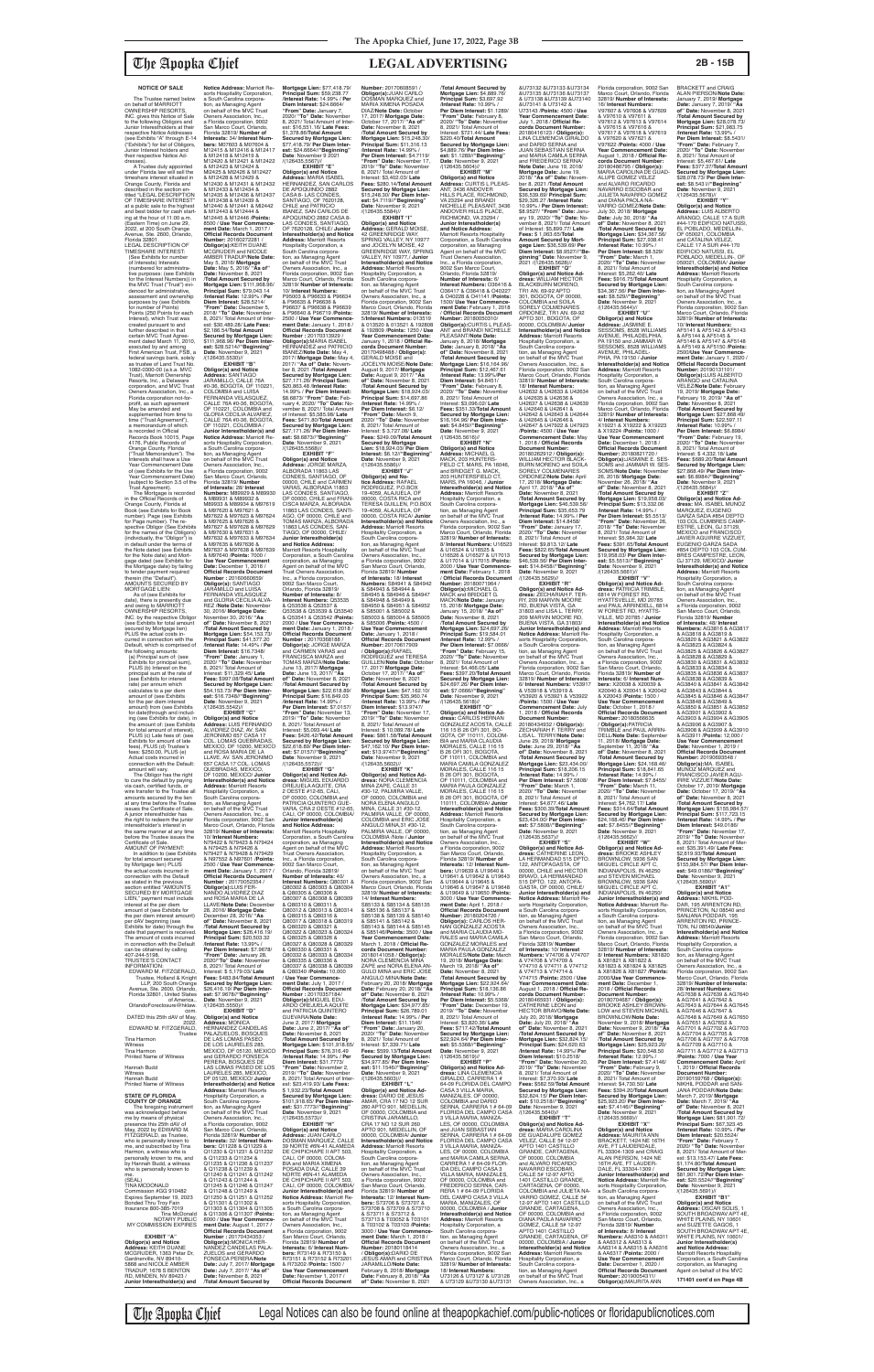(126435.5696)// **EXHIBIT "C1" Obligor(s) and Notice Ad-dress:** SALVADOR ZULE-TA, 1134 BERKELEY AVE, MENLO PARK, CA 94025 and VERONICA ZULETA,<br>1134 BERKELEY AVE, MENLO PARK, CA 94025 / **Junior Interestholder(s) and Notice Address:** Marriott Resorts Hospitality Corporation, a South Carolina corporation, as Managing Agent on behalf of the MVC Trust Owners Association, Inc., a Florida corporation, 9002 San Marco Court, Orlando, Florida 32819/<br>Number of Interests: 8/ **Number of Interests:** 8/<br>**Interest Numbers:** AF9236<br>& AF9237 & AF9238 &<br>Y62635 & Y62636 & Y62639<br>Y62637 & Y62638 & Y62639 /**Points:** 2000 / **Use Year Commencement Date:** May 1, 2019 / **Official Records Document Number:** 20190274109/ **Obligor(s):** SALVADOR ZULETA and VERONICA ZULETA/**Note Date:** April 23, 2019/ **Mortgage Date:** April 23, 2019/ **"As of" Date:** November 8, 2021 /**Total Amount Secured by Mortgage Lien:** \$21,229.20/ **Principal Sum:** \$16,747.57 /**Interest Rate:** 13.24% / **Per Diem Interest:** \$6.1594/ **"From" Date:** February 23, 2020/ **"To" Date:** November 8, 2021/ Total Amount of Inter-est: \$3,843.43/ **Late Fees:** \$388.20/**Total Amount Secured by Mortgage Lien:**  \$21,229.20/ **Per Diem Inter-est:** \$6.1594//**"Beginning" Date**: November 9, 2021<br>/(126435.5697)// **EXHIBIT "D1" Obligor(s) and Notice Address:** ANA MARIA

KEEGAN, SANTA FE 2965 PISO 5TO A, BUENOS AI-RES, OF 1425, ARGENTINA and YAMILA CHALI, SANTA FE 2965 PISO 5TO A, BUENOS AIRES, OF 1425, ARGENTINA and ELIANA CHALI, SANTA FE 2965 PISO 5TO A, BUENOS AI-RES, OF 1425, ARGENTINA / **Junior Interestholder(s) and Notice Address:** Marriott Resorts Hospitality Corporation, a South Carolina corporation, as Managing Agent on behalf of the MVC Trust Owners Association, Inc., a Florida corporation, 9002 San Marco Court, Orlando, Florida 32819/ **Number of Interests:** 6/ **Interest Num-bers:** Y70618 & Y70619 & Y79024 & Y80509 & Y80510 & Y80511 /**Points:** 1500 / **Use Year Commencement Date:** January 1, 2020 / **Official Records Document Number:** 20190420678<br>/ **Obligor(s):**ANA MARIA<br>KEEGAN and YAMILA CHALI and ELIANA CHALI/ **Note Date:** June 24, 2019/ **Mortgage Date:** June 24, 2019/ **"As of" Date:** Novem-ber 8, 2021 /**Total Amount Secured by Mortgage Lien:** \$24,064.72/ **Principal Sum:** \$17,758.84 /**Interest Rate:** 15.99% / **Per Diem Interest:** \$7.8879/ **"From" Date:** November 24, 2019/ **"To" Date:** November 8, 2021/ Total Amount of Interest: \$5,639.81/ **Late Fees:** \$416.07/**Total Amount Secured by Mortgage Lien:**  \$24,064.72/ **Per Diem Interest:** \$7.8879//**"Beginning" Date**: November 9, 2021<br>/(126435.5699)// **EXHIBIT "E1" Obligor(s) and Notice Address:** MARIA SOL FARANNA, JOSE MARIA PAZ 1315, BUENOS AIRES OF 1714, ARGENTINA and<br>ILLIAN MARCELO YOVA-JUAN MARCELO YOVA-NOVICH, JOSE MARIA PAZ 1315, BUENOS AIRES, OF 1714, ARGENTINA/ **Junior Interestholder(s) and Notice Address:** Marriott Resorts Hospitality Cor-poration, a South Carolina corporation, as Managing Agent on behalf of the MVC Trust Owners Association, Inc., a Florida corporation, 9002 San Marco Court, Orlando, Florida 32819/ **Number of Interests:** 36/ **Interest Numbers:** Z01931 & Z01932 & Z01933 & Z01934 & Z01935 & Z01936 & Z01937 & Z01938 & Z01939 & Z01940 & Z01941 & Z01942 & Z01943 & Z01944 & Z01945 & Z01946 & Z01947 & Z01948 & Z01949 & Z01950 & Z01951 & Z01952 & Z02001 & Z02002 & Z02003 & Z02004 & Z02005 & Z02006 & Z02007 & Z02008 & Z02009 & Z02010 & Z02011 & Z02012 & Z02013 & Z02014 /**Points:** 9000 / **Use Year Commencement Date:** August 1, 2019 / **Official Records Document Number:** 20190480252 / **Obligor(s):** MARIA SOL FARANNA and JUAN MARCELO<br>YOVANOVICH/**Note Date:**<br>July 17, 2019/ **Mortgage**<br>**Date:** July 17, 2019/ "**As of" Date:** November 8, 2021 /**Total Amount Secured by Mortgage Lien:**  \$119,197.53/ **Principal Sum:** \$88,498.50 /**Interest Rate:** 15.99% / **Per Diem Interest:** \$39.3081/ **"From" Date:** November 17, 2019/ **"To" Date:** November 8, 2021/ Total Amount of Inter-est: \$28,380.41/ **Late Fees:** \$2,068.62/**Total Amount Secured by Mortgage Lien:**  \$119,197.53/ **Per Diem Interest:** \$39.3081//**"Begin-ning" Date**: November 9, 2021 /(126435.5701)// **EXHIBIT "F1" Obligor(s) and Notice Address:** JORGE CARLOS NARVAEZ MAZZINI, RE-

TORNO DE PALMA BRAVA<br>#7 CASA 2 BOSQUE DE<br>LAS PALMAS, HUIXQUILU-

**Interest:** \$15.7375/ **"From" Date:** March 1, 2020/ "**To**<br> **Date:** November 8, 2021/ per 8, 2021/ Total Amount of Interest: \$ 9,710.04/ **Late Fees:** \$694.83/**Total Amount Secured by Mortgage Lien:**  \$48,450.16/ **Per Diem Interest:** \$15.7375//"**Beginning"**<br>**Date**: November 9, 2021<br>/(126435.5708)// **EXHIBIT "H1" Obligor(s) and Notice Address:** JOSE EDUARDO MATTOS LINAN, CRA 8 #9B-30 BARRIO NOVALITO, VALLEDUPAR, OF 00000, COLOMBIA and MARIANA MATTOS GUZMAN, CRA 8 #9B-30 BARRIO NOVALITO, VALLEDUPAR, OF 00000,<br>COLOMBIA and CECILIA<br>EUGENIA ANAYA MATTOS,<br>CRA 8 #9B-30 BARRIO NOVALITO, VALLEDUPAR, OF 00000, COLOMBIA and DANIELA BARROS<br>MATTOS, CRA 8 #9B-30<br>BARRIO NOVALITO,<br>VALLEDUPAR, OF 00000, COLOMBIA and JUAN CARLOS BOADA MATTOS, CRA 8 #9B-30 BARRIO<br>NOVALITO, VALLEDUPAR,<br>OF 00000, COLOMBIA / **Junior Interestholder(s) and Notice Address:** Mar-riott Resorts Hospitality Corporation, a South Carolina corporation, as Managing Agent on behalf of the MVC Trust Owners Association, Inc., a Florida corporation, 9002 San Marco Court, Orlando, Florida 32819/ **Number of Interests:** 23/<br>**Interest Numbers:** AI5128<br>& AI5129 & AI5130 & AI5131 & AI5132 & AI5133 & AI5134 & AI5135 & AI5136 & AI5137 & AI5138 & AI5139 & AI5140<br>& AI5141 & AI5142 & AI5143<br>& AI5144 & AI5145 & AI5146<br>& AI5147 & AI5148 & AI5149 & AI5150 /**Points:** 5750 / **Use Year Commencement Date:** January 1,<br>2021 / **Official Records<br>Document Number:<br>20200057431/ <b>Obligor(s):** JOSE EDUARDO MATTOS LINAN and MARIANA MATTOS GUZMAN and CECILIA EUGENIA ANAYA MATTOS and DANIELA BARROS MATTOS and JUAN CARLOS BOADA MATTOS/**Note Date:** December 26, 2019/ **Mortgage Date:** December 26, 2019/ **"As of" Date:** November 8, 2021 /**Total Amount Secured by Mortgage Lien:**  \$70,142.16/ **Principal Sum:** \$54,104.31 /**Interest Rate:** 14.99% / **Per Diem Interest:** \$22.5284/ **"From" Date:** January 26, 2020/ **"To" Date:** November 8, 2021/ Total Amount of Interest: \$ 14,688.50/ **Late Fees:** \$1,099.35/**Total Amount Secured by Mortgage Lien:**  \$70,142.16/ **Per Diem Interest:** \$22.5284//**"Beginning" Date**: November 9, 2021 /(126435.5710)// **EXHIBIT "I1" Obligor(s) and Notice Address:** CARLOS SOLOR-ZANO NUNEZ, CALLE 5 A# 8-34 APTO 601 EDIF. **Date**: November 9, 2021<br>/(126435.5717)//

**Secured by Mortgage Lien:** \$48,450.16/ **Principal Sum:** \$37,795.29 /**Interest Rate:** 14.99% / **Per Diem** 

CAN, EM 52787, MEXICO and MARIA ISABEL GUA-DALUPE AZCARRAGA MARTINEZ, RETORNO<br>DE PALMA BRAVA #7<br>CASA 2 BOSQUE DE LAS<br>PALMAS, HUIXQUILUCAN, EM 52787, MEXICO and AZCARRAGA MARTINEZ, RETORNO DE PALMA BRA-VA #7 CASA 2 BOSQUE DE LAS PALMAS, HUIXQUILU-CAN, EM 52787, MEXICO / **Junior Interestholder(s) and Notice Address:** Marriott Resorts Hospitality Corporation, a South Carolina corporation, as Managing Agent on behalf of the MVC Trust Owners Association, Inc., a Florida corporation, 9002 San Marco Court, Orlando, Florida 32819/ **Number of Interests:** 32/ **Interest Numbers:** Y17311 &Y17312&Y17313 &Y17314&Y17315 &Y17316&Y17317 & Y17318 & Y26307 & Y26308 & Y26309 & Y26310 & Y26311 & Y26312 & Y26313 & Y26314& Y26315&Y26316& Y26317&Y26318& Y26319<br>& Y26320 & Y26321 & & Y26320 & Y26321 & Y26322 & Y26323 & Y26324 & Y26325 & Y26326 & Y40124 & Y40125 & Y40126 & Y40127 /**Points:** 8000 / **Use Year Commencement Date:** May 1, 2019 / **Of-ficial Records Document Number:** 20190421158 / **Obligor(s):** JORGE CAR-LOS NARVAEZ MAZZINI and MARIA ISABEL GUADALUPE AZCARRAGA MARTINEZ/**Note Date:** July 9, 2019/ **Mortgage Date:** July 9, 2019/ **"As of" Date:** November 8, 2021 /**Total Amount Secured by Mortgage Lien:** \$74,706.91/ **Principal Sum:** \$59,856.22 /**Interest Rate:** 10.99% / **Per Diem Interest:** \$18.2728/ **"From" Date:** December 9, 2019/ **"To" Date:** November 8, 2021/ Total Amount of Interest: \$12,790.97/ **Late Fees:** \$ 1,809.72/**Total Amount Secured by Mortgage Lien:**  \$74,706.91/ **Per Diem Interest:** \$18.2728//"**Beginning"**<br>**Date**: November 9, 2021<br>/(126435.5707)// **EXHIBIT "G1" Obligor(s) and Notice Address:** ALVARO ALFONSO GARCIA<br>ROMERO, CALLE 72A<br>#00-86 ESTE APTO 602,<br>CERRO PIJAO, BOGOTA, OF 110311, COLOMBIA<br>and ESPERANZA OYOLA CALDERA, CALLE 72A<br>#00-86 ESTE APTO 602,<br>CERRO PIJAO, BOGOTA,<br>OF 110311, COLOMBIA and VALENTINA CORREALES OYOLA, CALLE 72A #00-86 ESTE APTO 602, CERRO<br>PIJAO, BOGOTA, OF<br>110311, COLOMBIA / **Ju-**<br>**nior Interestholder(s) and Notice Address:** Marriott Resorts Hospitality Cor-poration, a South Carolina corporation, as Managing Agent on behalf of the MVC Trust Owners Association, Inc., a Florida corporation, 9002 San Marco Court, Orlando, Florida 32819/<br>**Number of Interests:** 16/<br>**Interest Numbers:** AH3652<br>& AH3701 & AH3702 & AH3703 & AH3704 & AH3705 & AH3706 & AH3707 & AH3708 & AH3709 & AH3710 & AH3711 & AH3712 & AH3713 & AH3714 & AH3715 /**Points:** 4000 / **Use Year Commencement Date:** January 1, 2021 / **Of-ficial Records Document Number :** 20200133417/ **Obligor(s):**ALVARO AL-FONSO GARCIA ROMERO and ESPERANZA OYOLA CALDERA and VALENTINA CORREALES OYOLA/**Note Date:** January 29, 2020/ **Mortgage Date:** January 29, 2020/ **"As of" Date:** Novem-ber 8, 2021 /**Total Amount**  BUGANVILIA CASTILLO GDE, CARTAGENA, OF 0000, COLOMBIA and MARGARITA SANCHEZ<br>DE SOLORZANO, CALLE<br>5 A# 8-34 APTO 601 EDIF.<br>BUGANVILIA CASTILLO GDE, CARTAGENA, OF 0000, COLOMBIA and ADRIANA ELVIRA SOLOR-ZANO SANCHEZ, CALLE 5 A# 8-34 APTO 601 EDIF. BUGANVILIA CASTILLO GDE, CARTAGENA, OF 0000, COLOMBIA and OS-CAR EDUARDO SOLOR-ZANO SANCHEZ, CALLE 5 A# 8-34 APTO 601 EDIF. BUGANVILIA CASTILLO GDE, CARTAGENA, OF<br>0000, COLOMBIA / Junior 0000, COLOMBIA / **Junior Interestholder(s) and Notice Address:** Marriott Resorts Hospitality Cor-poration, a South Carolina corporation, as Managing<br>Agent on behalf of the MVC Agent on behalf of the MVC Trust Owners Association, Inc., a Florida corporation, 9002 San Marco Court, Orlando, Florida 32819/ **Number of Interests:** 6/ **Interest Numbers:** AH5247 & AH5248 & AH5249 & AH5250 & AH5251 & AH5252 /**Points:** 1500 / **Use Year Commencement Date:** January 1, 2021 / **Of-ficial Records Document Number:** 20200117641/ **Date:** January 22, 2020/ **"As of" Date:** November 8, 2021 /**Total Amount Rate:** 14.99% / **Per Diem Interest:** \$7.5001/ **"From" Date:** February 22, 2020/ **"To" Date:** November 8, 2021/ Total Amount of Inter-est: \$4,687.50/ **Late Fees:** \$348.40/**Total Amount est:** \$7.5001//**"Beginning"**<br>**Date**: November 9, 2021<br>/(126435.5712)// **EXHIBIT "J1"<br><b>Obligor(s) and Notice<br><b>Addres**s: MARIA DEL<br>PILAR ARANZA JIMENEZ,<br>CALLE 9A #124A-87<br>CASA 2, CALI, OF 00000, COLOMBIA and FABIO PRADO DAZA, CALLE 9A Resorts Hospitality Cor-poration, a South Carolina corporation, as Managing Agent on behalf of the MVC Trust Owners Association, Inc., a Florida corporation, 9002 San Marco Court, Orlando, Florida 32819/ **Number of Interests:** 16/ **Interest Numbers:** AK8730<br>& AK8731 & AK8732 &<br>AK8733 & AK8734 & AK8735 & AK8736 & AK8737 & AK8738 & AK8739 & AK8740 & AK8741 & AK8742 & AK8743 & AK8744 & AK8745 /**Points:** 4000 / **Use Year Commencement Date:** August 1, 2019 / **Official Records Document<br><b>Number:** 20190499371<br>/ **Obligor(s):**MARIA DEL<br>PILAR ARANZA JIMENEZ and FABIO PRADO DAZA/<br>Note Date: July 22, 2019/ **Rate:** 10.99% / **Per Diem Interest:** \$10.647/ **"From" Date:** February 22, 2020/ **"To" Date:** November 8,

**Obligor(s):**CARLOS<br>SOLORZANO NUNEZ and<br>MARGARITA SANCHEZ DE SOLORZANO and ADRIANA ELVIRA SOLORZANO SANCHEZ and OSCAR EDUARDO SOLORZANO SANCHEZ/**Note Date:** January 22, 2020/ **Mortgage Secured by Mortgage Lien:** \$23,298.12/ **Principal Sum:** \$18,012.22 /**Interest Secured by Mortgage Lien:**  \$23,298.12/ **Per Diem Inter-**#124A-87 CASA 2, CALI, OF 00000, COLOMBIA/ **Junior Interestholder(s) and Notice Address:** Marriott Note Date: July 22, 2019/<br>Mortgage Date: July 22,<br>2019/ "As of" Date: November 8, 2021 /Total Amount<br>Secured by Mortgage<br>Lien: \$42,766.75/ Principal<br>Lien: \$42,766.75/ Principal 2021/ Total Amount of Inter-est: \$6,654.41/ **Late Fees: Secured by Mortgage Lien:**  \$42,766.75/ **Per Diem Interest:** \$10.647//**"Beginning"**  October 30, 2019/ **"As of" Date:** November 8, 2021 /**Total Amount Secured by Mortgage Lien:**  \$24,136.46/ **Principal Sum:** \$20,306.56 /**Interest Rate:** 5.99% / **Per Diem Interest:** \$3.3788/ **"From" Date:** December 1, 2019/ **"To" Date:** November 8, 2021/ Total Amount of Interest: \$ 2,392.12/ **Late Fees:** \$1,187.78/**Total Amount Secured by Mortgage Lien:**  \$24,136.46/ **Per Diem Interest:** \$3.3788//"**Beginning"**<br>**Date**: November 9, 2021<br>/(126435.5731)// **EXHIBIT "M1" Obligor(s) and Notice Address:** ZONIA MULLER, 2735 PILOT VIEW CHURCH RD, YADKINVILLE, NC 27055 and RAFAEL SONATO HERNANDEZ, 2735 PILOT VIEW CHURCH RD, YADKIN-VILLE, NC 27055, / **Junior Interestholder(s) and Notice Address:** Marriott Resorts Hospitality Corporation, a South Carolina .<br>corporation, as Managing Agent on behalf of the MVC Trust Owners Association, Inc., a Florida corporation, 9002 San Marco Court, Orlando, Florida 32819/ **Number of Interests:** 4/ **Interest Numbers:** AS1731 & AS1732 & AS1733 & AS1734 /**Points:** 1000 / **Use Year Commencer Date:** October 1, 2019 / **Of-ficial Records Document Number :** 20190628356 / **Obligor(s):**ZONIA MULLER and RAFAEL SONATO HERNANDEZ/**Note Date:** September 20, 2019/ **Mort-<br>gage Date:** September 20,<br>2019/ "**As of" Date:** Novem-<br>ber 8, 2021 /**Total Amount**<br>**Secured by Mortgage**<br>**Lien:** \$16,217.04/**Principal Sum:** \$12,645.61 /**Interest Rate:** 13.99%/**Per Diem Interest:** \$4.9142/ **"From" Date:** February 20, 2020/ **"To" Date:** November 8, 2021/ Total Amount of Interest: \$3,081.23/ **Late Fees:** \$240.20/**Total Amount Secured by Mortgage Lien:**  \$16,217.04/ **Per Diem Inter-est:** \$4.9142//**"Beginning" Date**: November 9, 2021 /(126435.5737)// **EXHIBIT "N1"**<br> **Obligor(s) and Notice Ad-<br>
BOLANOS, CALLE 5 #<br>
BOLANOS, CALLE 5 #<br>
19-25 APTO 701, PEREIRA,<br>
OF 760020, COLOMBIA and<br>
RAFAEL ALBERTO GARCIA** AMARIS, CALLE 5 # 19-25 APTO 701, PEREIRA, OF 760020, COLOMBIA/ **Junior Interestholder(s) and Notice Address:** Marriott Resorts Hospitality Corporation, a South Carolina corporation, as Managing Agent on behalf of the MVC Trust Owners Association, Inc., a Florida corporation, 9002 San Marco Court, Orlando, Florida 32819/ **Number of Interests:** 40/ **Interest Numbers:** AS7319 & AS7320 & AS7321 & AS7322 & AS7323 & AS7324 & AS7325 & AS7326 & AS7327 & AS7328 & AS7329 & AS7330 & AS7331 & AS7332 & AS7333 & AS7334 & AS7335 & AS7336 & AS7337 & AS7338 & AS7339 & AS7340 & AS7341 & AS7342 & AS7343 & AS7344 & AS7345 & AS7346 & AS7347 & AS7348 & AS7349 & AS7350 & AS7351 & AS7352 & AS7401 & AS7402 & AS7403 & AS7404 & AS7405 & AS7406 /**Points:** 10,000 / **Use Year Commencemer<br>Date:** December 1, 2019 / Date: December 1, 2019 /<br>**Official Records Document<br><b>Number:** 20190797447/<br>**Obligor(s):** CAROLINA<br>PEREZ BOLANOS and<br>RAFAEL ALBERTO GARCIA AMARIS/**Note Date:** November 27, 2019/ **Mortgage Date:** November 27, 2019/ **"As of" Date:** November 8, 2021 /**Total Amount Secured by Mortgage Lien:**  \$122,532.78/ **Principal Sum:** \$93,684.32 /**Interest Rate:** 14.99% / **Per Diem** 

\$985.80/**Total Amount** 

**EXHIBIT "K1" Obligor(s) and Notice Ad-dress:** ROBERT A. WLAS-CHIN, 3542 MACINTOSH STREET, SANTA CLARA, CA 95054 and CYNTHIA D CHAN, 3542 MACIN TOSH STREET, SANTA CLARA, CA 95054/ **Junior Interestholder(s) and Notice Address:** Marriott Resorts Hospitality Corporation, a South Carolina corporation, as Managing Agent on behalf of the MVC Trust Owners Association, Inc., a Florida corporation, 9002 San Marco Court, Orlando, Florida 32819/<br>**Number of Interests:** 8/<br>**Interest Numbers:** AO9817<br>& AO9818 & AO9819 & AO9820 & AO9821 & AO9822 & AO9823 & AO9824 /**Points:** 2000 / **Use Year Commencement Date:** January 1, 2021 / **Official Records Document Number:** 20200194265 / **Obligor(s):**ROBERT A. WLASCHIN and CYNTHIA D CHAN/**Note Date:** Febru-ary 28, 2020/ **Mortgage Date:** February 28, 2020/ **"As of" Date:** November 8, 2021 /**Total Amount Secured by Mortgage Lien:** \$26,403.00/ **Principal Sum:** \$20,194.77 /**Interest Rate:** 15.99% / **Per Diem Interest:** \$8.9698/ **"From" Date:** February 28, 2020/ **"To" Date:** November 8, 2021/ Total Amount of Inter-est: \$5,552.43/ **Late Fees:** \$405.80/**Total Amount Secured by Mortgage Lien:**  \$26,403.00/ **Per Diem Interest:** \$8.9698//"**Beginning"**<br>**Date**: November 9, 2021<br>/(126435.5729)// **EXHIBIT "L1" Obligor(s) and Notice Ad-dress:** ALBA LUZ MATTOS LINAN, CRA 1C #22-79 APT 1402, SANTA MARTA, OF 00000, COLOMBIA and PAOLA MARIA MATTOS LINAN, CRA 1C #22-79 APT 1402, SANTA MARTA, OF 00000, COLOMBIA and JORGE ANDRES MATTOS LINAN, CRA 1C #22-79 APT 1402, SANTA MARTA, OF 00000, COLOMBIA / **Junior Interestholder(s) and Notice Address:** Marriott<br>Resorts Hospitality Cor-<br>poration, a South Carolina corporation, as Managing Agent on behalf of the MVC Trust Owners Association, Inc., a Florida corporation, 9002 San Marco Court, Orlando, Florida 32819/ **Number of Interests:** 8/ **Interest Numbers:** AI5433 & AI5434 & AI5435 & AI5436 & AI5437 & AI5438 & AI5439 & AI5440 /**Points:** 2000 / **Use Year Commencement Date:** January 1, 2021 / **Official Records Document Number:** 20190724541<br>/ **Obligor(s):** ALBA LUZ<br>MATTOS LINAN and PAOLA<br>MARIA MATTOS LINAN and JORGE ANDRES MATTOS LINAN/**Note Date:** October 30, 2019/ **Mortgage Date:**

The Apopka Chief Legal Notices can also be found online at theapopkachief.com/public-notices or floridapublicnotices.com

**EXHIBIT "V1"<br>
<b>Obligor(s) and Notice Ad-**<br> **dress:** OCTAVIO SANCHEZ<br>
SORAVILLA, AV JESUS<br>
DEL MONTE 51 TORRE D<br>
DEPTO 303, HDA DE LAS PALMAS, HUIXQUILUCAN,<br>EM 52764, MEXICO and<br>MARIA ELBA QUEVEDO LIZARRAGA, AV JESUS DEL MONTE 51 TORRE D DEPTO 303, HDA DE LAS PALMAS, HUIXQUILUCAN, EM 52764, MEXICO/ **Junior Interestholder(s) and Notice Address:** Marriott Resorts Hospitality Corpora-tion, a South Carolina corporation, as Managing Agent on behalf of the MVC Trust Owners Association, Inc., a Florida corporation, 9002 San Marco Court, Orlando, Florida 32819/ **Number of Interests:** 14/ **Interest Numbers:** 477328 & 477329 & 477330 & 477331 & 477332 & 477333 & 477334 & 477335 & 477336 & 477337 & 477338 & 477339 & 477340 & 477341 /**Points:** 3500 / **Use Year Commencement Date:** January 1, 2012 / **Official Records Book Number:** 10352/ **Page Number:** 1133/ **Obligor(s):**OCTAVIO<br>SANCHEZ SORAVILLA and<br>MARIA ELBA QUEVEDO LIZARRAGA/**Note Date:** December 19, 2011/ **Mortgage Date:** December 19, 2011/ **"As of" Date:** March 1, 2022 /**Total Amount Secured by Mortgage Lien:**  \$12,044.59/ **Principal Sum:** \$8,990.87 /**Interest Rate:** 13.99% / **Per Diem Interest:** \$3.494/ **"From" Date:** Feb-ruary 19, 2020/ **"To" Date:** March 1, 2022/ Total Amount of Interest: \$ 2,589.00/ **Late Fees:** \$2,14.72/**Total Amount Secured by Mortgage Lien:** \$12,044.59/ **Per Diem Interest:** \$3.494//**"Be-ginning" Date**: March 2, 2022 /(126435.5782)// **EXHIBIT "W1"<br><b>Obligor(s) and Notice Ad-**<br>**dress:** PILAR BUENO-DE-<br>DEZA, EL CASCAJAL 247<br>CASUARINAS SANTIAGO<br>DE SURCO, LIMA, OF L33, PERU and HELMUT DEZA DEICHMANN, EL CAS-<br>CAJAL 247 CASUARINAS CAJAL 247 CASUARINAS SANTIAGO DE SURCO, LIMA, OF L33, PERU/ **Junior Interestholder(s) and Notice Address:** Marriott Resorts Hospitality Corporation, a South Carolina corp ration, as Managing Agent<br>on behalf of the MVC Trust Owners Association, Inc., a Florida corporation, 9002 San Marco Court, Orlando, Florida 32819/ **Number of Interests:** 6/ **Interest Num-bers:** 413334 & 413335 & 413336 & 413337 & 413338 & 41339 /**Points:** 1500 / **Use Year Commencement Date:** January 1, 2012 / **Official Records Book Number:** 10297/ **Page Number:** 2538/ **Obligor(s):** PILAR BUENO-DE-DEZA and HELMUT DEZA DEICHMANN/**Note Date:** October 24, 2011/ **Mortgage Date:** October 24, 2011/ **"As of" Date:** March 1, 2022 /**Total Amount Secured by Mortgage Lien:** \$5,274.73/ **Principal Sum:** \$3,770.95 /**Interest Rate:** 14.99% / **Per Diem Interest:** \$1.5702/ **"From" Date:** May 24,

est: \$1,014.42/ **Late Fees:** \$239.36/**Total Amount Secured by Mortgage Lien:** \$5,274.73/ **Per Diem Interest:** \$1.5702//**"Begin-ning" Date**: March 2, 2022 /(126435.5783)// **EXHIBIT "X1" Obligor(s) and Notice Ad-dress:** JOHN M. MAHER, 7221 JONQUIL TERRACE, HANOVER PARK, IL 60103/ **Junior Interestholder(s) and Notice Address:** Marriott Resorts Hospitality Corporation, a South Carolina corporation, as Managing Agent on behalf of the MVC Trust Owners Association, Inc., a Florida corporation, 9002 San Marco Court, Orlando, Florida 32819/ **Number of Interests:** 6/ **In-terest Numbers:** 808211 & 808212 & 808213 & 808214 & 808215 & 808216 /**Points:** 1500 / **Use Year Commencement Date:** January 1, 2013 / **Official Records Book Number:** 10478/ **Page Number:** 3334/ **Obligor(s):**JOHN M. MA-HER/**Note Date:** November 6, 2012/ **Mortgage Date:** November 6, 2012/ **"As of" Date:** March 1, 2022 /**Total Amount Secured by Mortgage Lien:** \$10,695.70/ **Principal Sum:** \$7,310.59 /**Interest Rate:** 13.99% / **Per Diem Interest:** \$2.841/ **"From" Date:** August 6, 2019/ **"To" Date:** March 1, 2022/ Total Amount of Inter-est: \$2,664.84/ **Late Fees:** \$470.27/**Total Amount Secured by Mortgage Lien:** \$10,695.70/ **Per Diem Interest:** \$2.841//**"Begin-ning" Date**: March 2, 2022 /(126435.5784)// **EXHIBIT "Y1" Obligor(s) and Notice Address:** ANA CECILIA HERNANDEZ DE THAYER, CALLE 50 ESTE SAN FRANCISCO, PANAMA, OF 9999, PANAMA/ **Junior Interestholder(s) and Notice Address:** Marriott Resorts Hospitality Corporation, a South Carolina corpo-ration, as Managing Agent on behalf of the MVC Trust Owners Association, Inc., a Florida corporation, 9002 San Marco Court, Orlando, Florida 32819/ **Number of Interests:** 6/ **Interest Num-bers:** 977341 & 977342 & 977343 & 977344 & 977345 & 977346 /**Points:** 1500 / **Use Year Commencement Date:** January 1, 2014 / **Official Records Book Number: 10560/ Page<br><b>Number: 0971/ Obligor(s):**<br>ANA CECILIA HERNANDEZ<br>DE THAYER/**Note Date:** April 1, 2013/ **Mortgage Date:** April 1, 2013/ **"As of" Date:** March 1, 2022 /**Total Amount Secured by Mortgage Lien:** \$8,929.90/ **Principal Sum:** \$6,634.56 /**Interest Rate:** 14.99% / **Per Diem Interest:** \$2.7626/ **"From" Date:** June 1, 2020/ **"To" Date:** March 1, 2022/ Total Amount of Interest: \$1,762.54/ **Late Fees:** \$281.80/**Total Amount Secured by Mortgage Lien:** \$8,929.90/ **Per Diem Interest:** \$2.7626//**"Begin-ning" Date**: March 2, 2022 /(126435.5786)// **EXHIBIT "Z1"<br><b>Obligor(s) and Notice**<br>**Addres**s: LUIZ EDGAR<br>FERRAZ DE OLIVEIRA,<br>RUA SAGITARIO 286<br>PALOS VERDES, COTIA,

SAO PAULO, OF 06709680 BRAZIL and MARIA ELIZA JUNQUEIRA DE PASSOS DA MOTTA SILVEIRA, RUA SANTIARIO 286 PALOS VERDES, COTIA SAO PAU-LO, OF 06709680, BRAZIL/ **Junior Interestholder(s) and Notice Address:**<br>Marriott Resorts Hospital-<br>ity Corporation, a South Carolina corporation, as Managing Agent on behalf of the MVC Trust Owners Association, Inc., a Florida corporation, 9002 San Marco Court, Orlando, Florida 32819/ **Number** 

### Trust Owners Association, Inc., a Florida corporation, 9002 San Marco Court, Orlando, Florida 32819/<br>**Number of Interests:** 16/<br>**Interest Numbers:** R36237<br>& R36238 & R36239 & R36240 & Y44243 & Y44244 & Y44245 & Y44246 & Y44247 & Y44248 & Y44249 & Y44250 & Y44251 & Y44252 & Y44301 & Y44302 /**Points:** 4000 / **Use Year Commencement Date:** May 1, 2019 / **Of-ficial Records Document Number:** 20190239375 /<br>**Obligor(s):**OSCAR SOLIS<br>and SUZETTE GAGOS/ **Note Date:** April 8, 2019/ **Mortgage Date:** April 8, 2019/ **"As of" Date:** Novem-ber 8, 2021 /**Total Amount Secured by Mortgage Lien:** \$45,711.54/ **Principal Sum:** \$37,496.27 /**Interest Rate:** 10.99% / **Per Diem Interest:** \$11.4468/ **"From" Date:** February 8, 2020/ **"To" Date:** November 8, 2021/ Total Amount of Interest: \$7,314.47/ **Late Fees:** \$650.80/**Total Amount Secured by Mortgage Lien:**  \$45,711.54/ **Per Diem Inter-est:** \$11.4468//**"Beginning" Date**: November 9, 2021 / **171401 from Page 3B**

**Interest:** \$39.0091/ **"From" Date:** December 27, 2019/ **"To" Date:** November 8, 2021/ Total Amount of Inter-est: \$ 26,604.16/ **Late Fees:** \$1,994.30/**Total Amount Secured by Mortgage Lien:**  \$122,532.78/ **Per Diem Interest:** \$39.0091//**"Beginning" Date**: November 9, 2021 /(126435.5740)// **EXHIBIT "O1" Obligor(s) and Notice Address:** MARIA LUCIA<br>ITURRIAGA, MAYOR ARCE DE LA OLIVA 157 DPTO.<br>702, MIRAFLORES-LIMA,<br>OF 15046, PERU and<br>FRANCISCO HUNEFELDT, MAYOR ARCE DE LA OLIVA 157 DPTO. 702, MIRAFLORES-LIMA, OF 15046, PERU/ **Junior Interestholder(s) and Notice Address:** Marriott Resorts Hospitality Cor-poration, a South Carolina corporation, as Managing<br>Agent on behalf of the MVC<br>Trust Owners Association,<br>Inc., a Florida corporation, 9002 San Marco Court, Orlando, Florida 32819/ **Number of Interests:** 16/ **Interest Numbers:** AS9537 & AS9538 & AS9539 & AS9540 & AS9541 & AS9542 & AS9543 & AS9544 & AS9545 &<br>AS9546 & AS9547 & AS9546 & AS9547 & AS9548 & AS9549 & AS9550 & AS9551 & AS9552 /**Points:** 4000 / **Use Year Commencement Date:** November 1, 2019 / **Official Records Docum Number :** 20190677459 / **Obligor(s):**MARIA LUCIA ITURRIAGA and FRAN-CISCO HUNEFELDT/**Note Date:** October 10, 2019/ **Mortgage Date:** October 10,<br>2019/ "**As of" Date:** Novem-<br>ber 8, 2021 /**Total Amount**<br>**Secured by Mortgage Lien:** \$49,561.99/ **Principal Sum:** \$37,795.29 /**Interest Rate:** 13.99% / **Per Diem Interest:** \$14.6877/ **"From" Date:** November 10, 2019/ **"To" Date:** November 8, 2021/ Total Amount of Interest: \$10,707.33/ **Late Fees:** \$809.37/**Total Amount Secured by Mortgage Lien:**  \$49,561.99/ **Per Diem Inter-est:** \$14.6877//**"Beginning" Date**: November 9, 2021<br>/(126435.5741)// **EXHIBIT "P1" Obligor(s) and Notice Address:** GONZALO RAUL MANRIQUE, CALLE CAMI-NO SEL PAISATE G750 CASA 18 LA FLORIDA, SANTIAGO, OF 00000,<br>CHILE and LUZ ELENA<br>CARPIO, CALLE CAMINO<br>SEL PAISATE G750 CASA 18 LA FLORIDA, SAN-TIAGO, OF 00000, CHILE/ **Junior Interestholder(s) and Notice Address:** Mar-riott Resorts Hospitality Corporation, a South Carolina corporation, as Managing Agent on behalf of the MVC Trust Owners Association, Inc., a Florida corporation, 9002 San Marco Court, Orlando, Florida 32819/ **Number of Interests:** 16/ **Interest Numbers:** AV0517 & AV0518 & AV0519 & AV0520 & AV0521 & AV0522 & AV0523 & AV0524 & AV0525 & AV0526 & AV0527 & AV0528 & AV0529 & AV0530 & AV0531 & AV0532 /**Points:** 4000 / **Use Year Commencement Date:** January 1, 2020 / **Official Records Document Number:** 20190785388/<br>**Obligor(s):**GONZALO<br>RAUL MANRIQUE and LUZ ELENA CARPIO/**Note Date:** November 21, 2019/ **Mort-gage Date:** November 21, 2019/ **"As of" Date:** Novem-ber 8, 2021 /**Total Amount Secured by Mortgage Lien:**  \$49,135.52/ **Principal Sum:** \$36,820.02 /**Interest Rate:** 15.99% / **Per Diem Interest:** \$16.3542/ **"From" Date:** December 21, 2019/ **"To" Date:** November 8, 2021/ Total Amount of Interest: \$11,251.72/ **Late Fees:** \$813.78/**Total Amount Secured by Mortgage Lien:**  \$49,135.52/ **Per Diem Inter-est:** \$16.3542//**"Beginning" Date**: November 9, 2021<br>/(126435.5745)// **EXHIBIT "Q1" Obligor(s) and Notice Address:** TAKANOBU ISHII, 135-3-2 WADA TAKAHAMA-CHO, OI-GUN, FI 9192201, JAPAN and JANET HONRADE<br>ITABISASHI, 135-3-2 WADA<br>TAKAHAMA-CHO, OI-GUN,<br>FI 9192201, JAPAN/ **Junior Interestholder(s) and Notice Address:** Marriott Resorts Hospitality Cor-poration, a South Carolina corporation, as Managing Agent on behalf of the MVC Trust Owners Association, Inc., a Florida corporation, 9002 San Marco Court,<br>Orlando, Florida 32819/<br>**Number of Interests:** 8/ **Interest Numbers:** BB7121 & BB7122 & BB7123 & BB7124 & BB7125 & BC0826 & BC2814 & BC2815 /**Points:** 2000 / **Use Year Commencement Date:** January 1, 2020 / **Official Records Document Number:** 20200049115 /<br>**Obligor(s):** TAKANOBU<br>ISHII and JANET HONRADE<br>ITABISASHI /**Note Date:**<br>December 23, 2019/**Mortgage Date:** December 23, 2019/ **"As of" Date:** November 8, 2021 /**Total Amount Secured by Mortgage Lien:** \$26,025.74/ **Principal Sum:** \$20,536.00 /**Interest Rate:** 12.99% / **Per Diem Interest:** \$7.4101/ **"From" Date:** January 23, 2020/ **"To" Date:** November 8, 2021/ Total Amount of Inter-est: \$4,853.55/ **Late Fees:** \$386.19/**Total Amount Secured by Mortgage Lien:**  \$26,025.74/ **Per Diem Interest:** \$7.4101//**"Beginning"**<br>**Date**: November 9, 2021<br>/(126435.5768)// **EXHIBIT "R1" Obligor(s) and Notice Address:** MIHOKO TOGO,<br>23-1-802 OGAWA-CHO,<br>YOKOSUKA-SHI, KN<br>2380004, JAPAN and KUNIAKI TOGO, 23-1-802 OGAWA-CHO, YOKOSUKA-SHI, KN 2380004, JAPAN/ **Junior Interestholder(s) and Notice Address:** Marriott Resorts Hospitality Corporation, a South Carolina corporation, as Managing<br>Corporation, as Managing<br>Agent on behalf of the MVC Agent on behalf of the MVC Trust Owners Association, Inc., a Florida corporation, 9002 San Marco Court, Orlando, Florida 32819/ **Number of Interests:** 8/ **Interest Numbers:** Z39242 & Z39243 & Z39244 & Z39245 & Z39246 & Z39247 & Z39248 & Z39249 /**Points:** 2000 / **Use Year Com-mencement Date:** January 1, 2020 / **Official Records Document Number:** 20200063854/ / **Obligor(s):** MIHOKO TOGO and KUNIAKI TOGO/**Note Date:** December 30, 2019/ **Mortgage Date:** December 30,<br>2019/ "**As of" Date:** Novem-<br>ber 8, 2021 /**Total Amount Secured by Mortgage Lien:** \$27,195.52/ **Principal Sum:** \$21,539.23 /**Interest Rate:** 12.99% / **Per Diem Interest:** \$7.7721/ **"From" Date:** February 1, 2020/ **"To" Date:** November 8, 2021/ Total Amount of Inter-est: \$5,020.69/ **Late Fees:** \$385.60/**Total Amount Secured by Mortgage Lien:**  \$27,195.52/ **Per Diem Interest:** \$7.7721//**"Beginning" Date**: November 9, 2021<br>/(126435.5770)// **EXHIBIT "S1" Obligor(s) and Notice<br><b>Address:** IRINA IGOREVNA<br>SHIELDS, 8705 W 70TH TER, SHAWNEE MISSION, KS 66204 and MARK<br>DOUGLAS SHIELDS DOUGLAS SHIELDS<br>II, 6224 N LENOX AVE,<br>KANSAS CITY, MO 64151/ **Junior Interestholder(s) and Notice Address:** Marriott Resorts Hospitality Corporation, a South Carolina corporation, as Managing Agent on behalf of the MVC Trust Owners Association, Inc., a Florida corporation, 9002 San Marco Court, Orlando, Florida 32819/ **Number of Interests:** 10/ **Interest Numbers:** 461125 & 461126 & 461127 & 461128 & 461129 & 461130 & 461131 & 461132 & 461133 & 461134 /**Points:** 2500 / **Use Year Com-mencement Date:** February 1, 2012 / **Official Records Book Number:** 10331/<br>Page: 7093/ **Obligor(s):**<br>IRINA IGOREVNA SHIELDS and MARK DOUGLAS SHIELDS II/**Note Date:** January 6, 2012/ **Mortgage Date:** January 6, 2012/ **"As of" Date:** March 1, 2022 /**Total Amount Secured by Mortgage Lien:** \$9,098.76/ **Principal Sum:** \$6,527.86 /**Interest Rate:** 10.99% / **Per Diem Interest:** \$1.9928/ **"From" Date:** August 6, 2019/ **"To" Date:** March 1, 2022/ Total Amount of Inter-est: \$1,869.26/ **Late Fees:** \$451.64/**Total Amount Secured by Mortgage Lien:** \$9,098.76/ **Per Diem Interest:** \$1.9928//**"Begin-ning" Date**: March 2, 2022 /(126435.5779)// **EXHIBIT "T1" Obligor(s) and Notice Address:** METRUM S.R.L., A DOMINICAN REPUBLIC<br>LLC, ANA JOSEFA PUELLO<br>#19 MIRADOR SUR D.N.,<br>SANTO DOMINGO, OF 11109, DOMINICAN RE PUBLIC and JUAN RAFAEL SANCHEZ MARTIN-CARO, AS MANAGING MEMBER AND INDIVIDUAL, ANA JOSEFA PUELLO # 19 MI-RADOR SUR D.N., SANTO DOMINGO, OF 11109, DOMINICAN REPUBLIC and BOLIVAR ALCIDES ALMONTE SANCHEZ, AS MANAGING MEMBER AND INDIVIDUAL,ANA<br>JOSEFA PUELLO # 19 MI-/(126435.5780)// 2020/ **"To" Date:** March 1, 2022/ Total Amount of Inter-

RADOR SUR D.N., SANTO DOMINGO, OF 11109, DOMINICAN REPUBLIC / **Junior Interestholder(s) and Notice Address:** Mar-riott Resorts Hospitality Corporation, a South Carolina corporation, as Managing Agent on behalf of the MVC Trust Owners Association, Inc., a Florida corporation, 9002 San Marco Court, Orlando, Florida 32819/ **Number of Interests:** 26/ **Interest Numbers:** 677424 & 677425 & 677426 & 677425 & 677426<br>7427 & 677428 & 677429<br>678439 & 678440 & & 678439 & 678440 & 678441 & 678442 & 678443 & 678444 & 679105 & 679106 & 679107 & 679108 & 679109 & 679110 & 679111 & 679112 & 679113 & 679114 & 679115 & 679116 & 679117 & 679118 /**Points:** 6500 / **Use Year Commencement Date:**<br>September 1, 2012 / **Official<br>Records Book Number:**<br>10434/ **Page Number:**<br>5198/ **Obligor(s):**METRUM<br>S.R.L., A DOMINICAN<br>SEPUBLIC LLC and JUAN RAFAEL SANCHEZ MAR-TIN-CARO, AS MANAGING MEMBER AND INDIVIDUAL and BOLIVAR ALCIDES ALMONTE SANCHEZ, AS MANAGING MEMBER AND INDIVIDUAL/**Note Date:** August 9, 2012/ **Mortgage Date:** August 9, 2012/ **"As of" Date:** March 1, 2022 /**Total Amount Secured by Mortgage Lien:** \$26,081.65/ **Principal Sum:** \$19,437.67 /**Interest Rate:** 14.99% / **Per Diem Interest:** \$8.0936/ **"From" Date:** May 9, 2020/ **"To" Date:** March 1, 2022/ Total Amount of Interest: \$5,349.86/ **Late Fees:** \$1,044.12/**Total Amount Secured by Mortgage Lien:** \$26,081.65/ **Per Diem Interest:** \$8.0936//**"Begin-ning" Date**: March 2, 2022 **EXHIBIT "U1" Obligor(s) and Notice Address:** RAUL ALBERTO GONZALEZ PIRI, JUAN DELLEPIANI 212 DPTO 402, SAN ISIDRO, OF L27, PERU and MARIELA TE-RESA CHAVEZ ORDONEZ, JUAN DELLEPIANI 212 DPTO 402, SAN ISIDRO, OF L-27, PERU/ **Junior Interestholder(s) and<br><b>Notice Address:** Marriott<br>Resorts Hospitality Cor-<br>poration, a South Carolina corporation, as Managing Agent on behalf of the MVC Trust Owners Association, Inc., a Florida corporation, 9002 San Marco Court, Orlando, Florida 32819/<br>Orlando, Florida 32819/<br>Number of this **Number of Interests:** 8/ **Interest Numbers:** 834210 & 834211 & 834212 & 834213 & 834214 & 834215 & 834216 & 834217 /**Points:** 2000 / **Use Year Commencement Date:** January 1, 2014 / **Official Records Book Number:** 10522/<br>**Page Number:** 6877/<br>**Obligor(s):**RAUL ALBERTO<br>GONZALEZ PIRI and MARIELA TERESA CHAVEZ ORDONEZ/**Note Date:** January 28, 2013/ **Mortgage Date:** January 28, 2013/ **"As of" Date:** March 1, 2022 /**Total Amount Secured by Mortgage Lien:** \$10,619.74/ **Principal Sum:** \$8,015.06 /**Interest Rate:** 13.99% /.**Per Diem Interest:** \$3.1147/ **"From" Date:** May 28, 2020/ **"To" Date:** March 1, 2022/ Total Amount of Inter est: \$1,999.68/ **Late Fees:** \$355.00/**Total Amount Secured by Mortgage Lien:** \$10,619.74/ **Per Diem Interest:** \$3.1147//**"Beginning" Date**: March 2, 2022 /(126435.5781)//

MANOR RD, RIDGE-WOOD, NJ 07450/ **Junior Interestholder(s) and Notice Address:** Marriott Resorts Hospitality Cor-poration, a South Carolina corporation, as Managing Agent on behalf of the MVC Trust Owners Association, Inc., a Florida corporation, 9002 San Marco Court, Orlando, Florida 32819/ **Number of Interests:** 14/ **Interest Numbers:** B62149 & B62150 & B62151 & B62152 & B62201 & B62202 & B62203 & B62204 & B62205 & B62206 & B62207 & B62208 & B62209 & B62210 /**Points:** 3500 / **Use Year Commencement Date:** January 1, 2014 / **Official Records Book Number:** 10639/ **Page Number:** 7449/ **Obligor(s):** JULIAN ELIAS ZIDAN-VA-CAS and MARILUZ YUNES DE ZIDAN/**Note Date:** August 12, 2013/ **Mortgage Date:** August 12, 2013/ **"As of" Date:** March 1, 2022 /**Total Amount Secured by Mortgage Lien:** \$17,963.42/ **Principal Sum:** \$14,413.22 /**Interest Rate:** 10.99% / **Per Diem Interest:** \$4.4/ **"From" Date:** June 12, 2020/ **"To" Date:** March 1, 2022/ Total Amount of Interest: \$2,758.80/ **Late Fees:** \$541.40/**Total Amount Secured by Mortgage Lien:** \$17,963.42/ **Per Diem Interest:** \$4.4//**"Begin-ning" Date**: March 2, 2022 /(126435.5792)//

**of Interests:** 12/ **Interest Numbers:** 795602 & 795603<br>& 795604 & 795605 &<br>795606 & 795607 & 795608<br>& 795609 & 795610 & 795611 & 795612 & 795613 /**Points:** 3000 / **Use Year Commencement Date:**<br>January 1, 2013 / Official January 1, 2013 / **Official Records Book Number:** 10487/**Page Number:** 8674/ **Obligor(s):**LUIZ EDGAR FERRAZ DE OLIVEIRA and MARIA ELIZA JUNQUEIRA DE PASSOS DA MOTTA SELVEIRA/**Note Date:** November 7, 2012/ **Mortgage Date:** November 7, 2012/ **"As of" Date:** March 1, 2022 /**Total Amount Secured by Mortgage Lien:** \$15,489.60/ **Principal Sum:** \$11,553.61 /**Interest Rate:** 13.99% / **Per Diem Interest:** \$4.4899/ **"From" Date:** April 7, 2020/ **"To" Date:** March 1, 2022/ Total Amount of Interest: \$ 3,111.57/ **Late Fees:** \$574.42/**Total Amount Secured by Mortgage Lien:** \$15,489.60/ **Per Diem Interest:** \$4.4899//"**Begin-<br><b>ning" Date**: March 2, 2022<br>/(126435.5789)//<br>**EXHIBIT "A2" Obligor(s) and Notice Address:** REYNOLD L. ALERTE, 57 RUE<br>CLERVEAUX, PETION-<br>VILLE, OF HT6340, HAITI<br>and MARLENE F. ALERTE, 57 RUE CLERVEAUX, PETION-VILLE, OF HT6340, HAITI/ **Junior Interestholder(s) and Notice Address:** Marriott Resorts Hospitality Corporation, a South Carolina corpo-<br>ration, as Managing Agent ration, as Managing Agent<br>on behalf of the MVC Trust<br>Owners Association, Inc.,<br>a Florida corporation, 9002 San Marco Court, Orlando, Florida 32819/ **Number of Interests:** 6/ **Interest Numbers:** 866346 & 866347 & 866348 & 866349 & 866350 & 866351 /**Points:** 1500 / **Use Year Commencement Date:** January 1, 2013 / **Official Records Book Number:** 10498/ **Page Number:** 6410/ **Obligor(s):** REYNOLD L. ALERTE and MARLENE F. ALERTE/ **Note Date:** November 27, 2012/ **Mortgage Date:** November 27, 2012/ **"As of" Date:** March 1, 2022 /**Total Amount Secured by Mortgage Lien:** \$8,134.56/ **Principal Sum:** \$5,997.15 /**Interest Rate:** 14.99% / **Per Diem Interest:** \$2.4971/ **"From" Date:** May 27, 2020/ **"To" Date:** March 1, 2022/ Total Amount of Interest: \$1,605.61/ **Late Fees:** \$281.80/**Total Amount Secured by Mortgage Lien:** \$8,134.56/ **Per Diem Interest:** \$2.4971//**"Beginning" Date**: March 2, 2022 /(126435.5790)// **EXHIBIT "B2" Obligor(s) and Notice Address:** JULIAN ELIAS ZI-DAN-VACAS, 40 MANDON TER, HAWHTORNE, NJ 07506-3206 and MARILUZ YUNES DE ZIDAN, 205 **171401 cont'd on Page 5B**

**EXHIBIT "C2" Obligor(s) and Notice Address:** JURGEN G FRA-SER, BOMAPOLDERSERIE<br>3 # 8, PARAMARIBO (WAN-ICA), OF 00000, SURINAME<br>and KAV R VANDENBERG,<br>BOMAPOLDERSERIE 3 # 8,<br>PARAMARIBO (WANICA), SURINAME/ **Junior Interestholder(s) and<br><b>Resorts Hospitality Corpora-**<br>**Resorts Hospitality Corpora-**<br>tion, a South Carolina corpo-<br>con behalf of the MVC Trust<br>on behalf of the MVC Trust<br>Owners Association, Inc., a Florida corporation, 9002 San Marco Court, Orlando, Florida 32819/ **Number of Interests:** 6/ **Interest Numbers:** A60245 & A60246 & A60247 & A60248 & A75834 & A75835 /**Points:** 1500 / **Use Year Commencement Date:** August 1, 2013 / **Of-ficial Records Book Number:** 10618/ **Page Number:** 8694/ **Obligor(s):**JURGEN G FRASER and KAV R VANDENBERG/**Note Date:** July 25, 2013/ **Mortgage Date:** July 25, 2013/ **"As of" Date:** March 1, 2022 /**Total Amount Secured by Mortgage Lien:** \$9,923.27/ **Principal Sum:** \$7,377.61 /**Interest Rate:** 15.99% / **Per Diem Interest:** \$3.2769/ **"From" Date:** June 25, 2020/ **"To" Date:** March 1, 2022/ Total Amount of Interest: \$2,011.99/ **Late Fees:** \$283.67/**Total Amount Secured by Mortgage Lien:** \$9,923.27/ **Per Diem Interest:** \$3.2769//**"Beginning" Date**: March 2, 2022 /(126435.5793)// **EXHIBIT "D2"**

**Obligor(s) and Notice Address:** ALEJANDRO<br>TORRENT, AVENIDA PRESIDENTE MASARYK 61 PISO 2 COL.CHAPULTE-PEC MORALES DEL MIGUE, MEXICO CITY, CD 11560, MEXICO/ **Junior Interestholder(s) and Notice Address:** Marriott<br>Resorts Hospitality Corpora-<br>tion, a South Carolina corpo-<br>ration, as Managing Agent on behalf of the MVC Trust Owners Association, Inc., a Florida corporation, 9002 San Marco Court, Orlando, Florida 32819/ **Number of Interests:** 54/ **Interest Numbers:** B10016 &B10017 &B10018 &B10019 & B10020 & B10021 & B10022 & B10023 & B10024 & B10025 & B10026 & B10027 & B10028 & B10029 & B10030 & B10031 & B10032 & B10033 & B10034 & B10035 & B10036 & B10037 & B10038 & B10039 & B10040 & B10041 & B07247 & B07248 & B07249 & B07250 & B07251 & B07252 & B07301 & B07302 & B07303 & B07304 & B07305 & B07306 & B07307 & B07308 & B07309 & B07310 & B07311 & B07312 & B07313 & B07314 & B07315 & B07316 & B07317 & B07318 & B07329 & B07330 & B07331 & B07332 /**Points:** 13,500 / **Use Year Commencement Date:** August 1, 2013 / **Official Records Book Number:** 10639/ **Page Number:** 8911/ **Obligor(s):**ALEJANDRO TURRENT/**Note Date:** July 24, 2013/ **Mortgage Date:** July 24, 2013/ **"As of" Date:** March 1, 2022 /**Total Amount Secured by Mortgage Lien:** \$69,132.09/ **Principal Sum:** \$53,414.70 /**Interest Rate:** 13.99% / **Per Diem Interest:** \$20.758/ **"From" Date:** May 24, 2020/ **"To" Date:** March 1, 2022/ Total Amount of Inter-est: \$13,409.35/ **Late Fees:** \$2,058.04/**Total Amount Secured by Mortgage Lien:** \$69,132.09/ **Per Diem Interest:** \$20.758//**"Begin-ning" Date**: March 2, 2022 /(126435.5794)// **EXHIBIT "E2" Obligor(s) and Notice Ad-dress:** RUAA M.F. BANAJA, PO BOX 15611, JEDDAH, OF 21454, SAUDI ARABIA / **Junior Interestholder(s) and Notice Address:** Marriott Resorts Hospitality Cor-poration, a South Carolina corporation, as Managing Agent on behalf of the MVC Trust Owners Association, Inc., a Florida corporation, 9002 San Marco Court, Orlando, Florida 32819/ **Number of Interests:** 8/ **Interest Numbers:** 767846 & 767847 & 767848 & 767849 & 777026 & 777027 & 777028 & 777029 /**Points:** 2000 / **Use Year Commencement Date:** January 1, 2013 / **Official Records Book Number:** 10475/ **Page Number:** 2767/ **Obligor(s):** RUAA M.F. BANAJA/ **Note Date:** November 1, 2012/ **Mortgage Date:** November 1, 2012/ **"As of" Date:** March 1, 2022 /**Total Amount Secured by Mortgage Lien:** \$7,443.64/ **Principal Sum:** \$5,552.23 /**Interest Rate:** 13.99% / **Per Diem Interest:** \$2.1577/ **"From" Date:** June 1, 2020/ **"To" Date:** March 1, 2022/ Total Amount of Interest: \$1,376.61/ **Late Fees:** \$264.80/**Total Amount Secured by Mortgage Lien:** \$7,443.64/ **Per Diem Interest:** \$2.1577//**"Beginning" Date**: March 2, 2022 /(126435.5795)// **EXHIBIT "F2" Obligor(s) and Notice Ad-dress:** GLEN DALGLEISH, 34 UPLAND STREET, PORT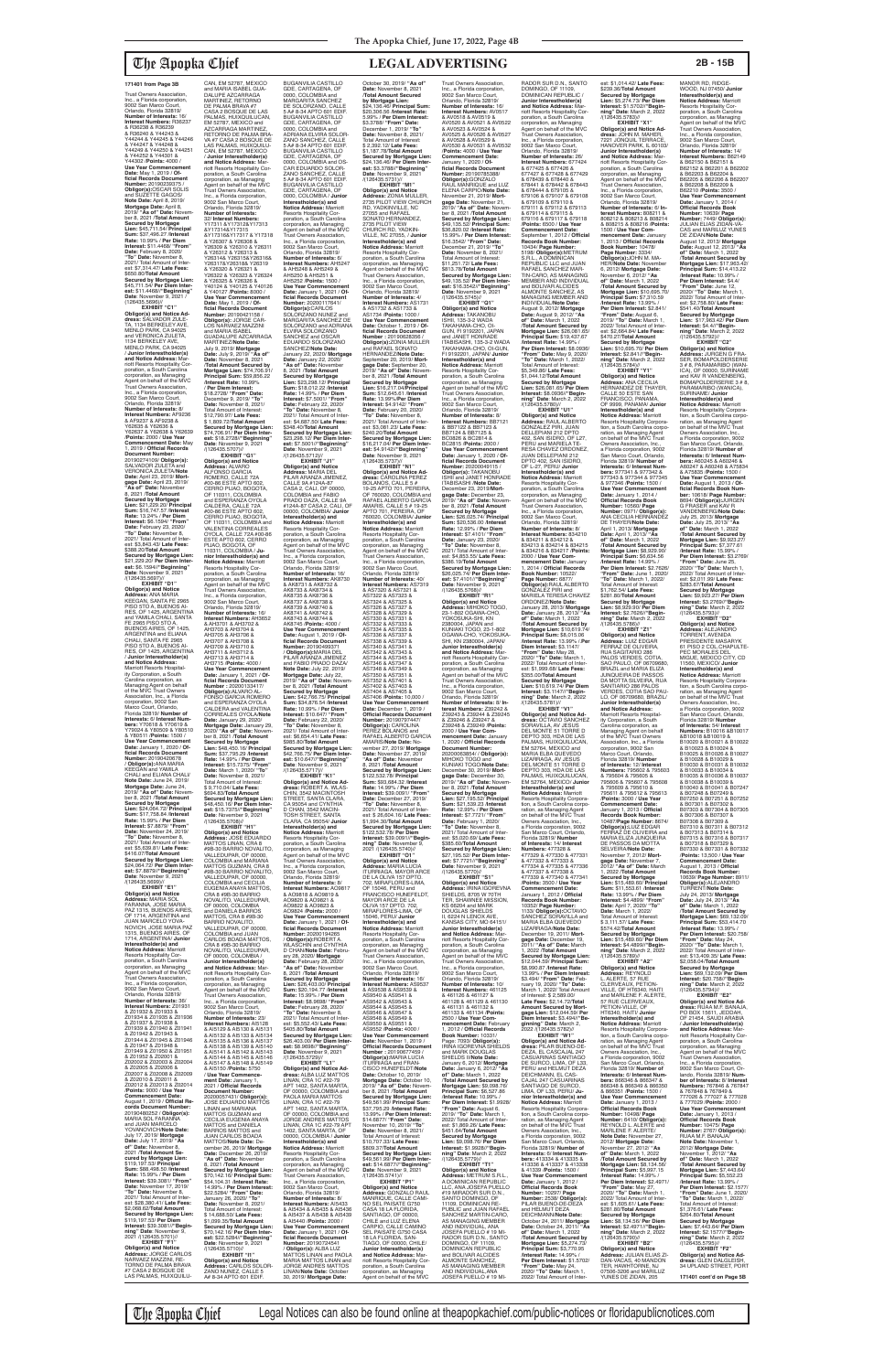CHESTER, NY 10573 and YVONNE A. GASPERINO, 34 UPLAND ST, PORT CHESTER, NY 10573/ **Junior Interestholder(s) and Notice Address:** Marriott Resorts Hospitality Corporation, a South Carolina corporation, as Managing Agent on behalf of the MVC Trust Owners Association, Inc., a Florida corporation, 9002 San Marco Court, Orlando, Florida 32819/ **Number of Interests:** 18/ **Interest Numbers:** B51513 & B51514 & B51515 & B51516 & B51517 & B51518 & B51519 & B51520 & B51521 & B51522 & B51523 & B51524 & B51525 & B51526 & B51527 & B51528 & B51529 & B51530 /**Points:** 4500 / **Use Year Commencement Date:** September 1, 2013 / **Official Records Book Number:** 10623/ **Page Number:** 6162/ **ObIigor(s):**GLEN DALGLEISH and YVONNE A. GASPERINO/**Note Date:** August 6, 2013/ **Mortgage Date:** August 6, 2013/ **"As of" Date:** March 1, 2022 /**Total Amount Secured by Mortgage Lien:** \$22,769.47/ **Principal Sum:** \$18,201.85 /**Interest Rate:** 10.99% / **Per Diem Interest:** \$5.5566/ **"From" Date:** March 6, 2020/ **"To" Date:** March 1, 2022/ Total Amount of Inter-est: \$ 4,028.63/ **Late Fees:** \$288.99/**Total Amount Secured by Mortgage Lien:** \$22,769.47/ **Per Diem Interest:** \$5.5566//**"Beginning" Date**: March 2, 2022 /(126435.5796)// **EXHIBIT "G2" Obligor(s) and Notice Address:** JORGE RUBIO, AVENIDA FEDERICO BOYD Y CALLE 51 TORRE UNIVERSAL P3, PANAMA, OF 99999, PANAMA/ **Junio Interestholder(s) and Notice Address:** Marriott Resorts Hospitality Corporation, a South Carolina corporation, as Managing Agent on behalf of the MVC Trust Owners Association, Inc., a Florida corporation, 9002 San Marco Court, Orlando, Florida 32819/ **Number of Interests:** 26/ **Interest Numbers:** A06707<br>& A06708 & A06709 &<br>A06710 & A06711 & A06712 & A32420 & A32421 & A32422 & A32423 & A32424 & A32425 & A32426 & A32427 & A32428 & A32429 & A46320 & A46321 & A46322 & A46323 & A46324 & A46325 & A50046 & A50047 & A50048 & A50049 /**Points:** 6500 / **Use Year Commencement Date:** January 1, 2014 / **Official Records Book Number:** 10618/ **Page Number:** 5358/ **Obligor(s):** JORGE RUBIO/**Note Date:** July 26, 2013/ **Mortgage Date:** July 26, 2013/ **"As of" Date:** March 1, 2022 /**Total Amount Secured by Mortgage Lien:** \$35,900.72/ **Principal Sum:** \$26,989.53 /**Interest Rate:** 14.99% / **Per Diem Interest:** \$11.238/ **"From" Date:** April 26, 2020/ **"To" Date:** March 1, 2022/ Total Amount of Inter-est: \$7,574,447/ **Late Fees:** \$1,086.75/**Total Amount Secured by Mortgage Lien:** \$35,900.72/**Per Diem Interest:** \$11.238//**"Beginning" Date**: March 2, 2022 /(126435.5798)// **EXHIBIT "H2"**

**Obligor(s) and Notice Address:** ELWOOD L DON-ALDSON JR., 5 WINTON HIGHWAV PO BOX N-916, NASSAU, OF 00000, BAHA-MAS and CHENELLE DON-ALDSON, 54 WINTON HWY PO BOX N-916, NASSAU, OF 00000, BAHAMAS/ **Junior Interestholder(s) and Notice Address:** Marriott Resorts Hospitality Corpora-tion, a South Carolina corpo-ration, as Managing Agent on behalf of the MVC Trust Owners Association, Inc., a Florida corporation, 9002 San Marco Court, Orlando, Florida 32819/ **Number of Interests:** 6/ **Interest Num-bers:** 787031 & 787032 & 787033 & 787034 & 852308 & 852309 /**Points:** 1500 / **Use Year Commencement Date:** March 1, 2013 / **Official Records Book Number:** 10526/ **Page Number:** 6197/ **Obligor(s):** ELWOOD L DONALD-SON JR. and CHENELLE DONALDSON/**Note Date:** February 5, 2013/ **Mortgage Date:** February 5, 2013/ **"As of" Date:** March 1, 2022 /**Total Amount Secured by Mortgage Lien:** \$8,351.40/ **Principal Sum:** \$6,125.70 /**Interest Rate:** 14.99% / **Per Diem Interest:** \$2.5507/ **"From" Date:** May 5, 2020/ **"To" Date:** March 1, 2022/ Total Amount of Interest: \$1,696.19/ **Late Fees:** \$279.51/**Total Amount Secured by Mortgage Lien:** \$8,351.40/ **Per Diem Interest:** \$2.5507//**"Begin-ning" Date**: March 2, 2022 /(126435.5799)// **EXHIBIT "I2" Obligor(s) and Notice Address:** JAIME PARRA P. Y CIA. LTDA., A CO-LOMBIA CORPORATION, CALE 101 NO 1650 APT 608, BOGOTA, OF 9999, COLOMBIA and RUTHBY ELIANA PARRA RODRI-GUEZ AS INDIVIDUAL AND GUARANTOR AND AS OFFICER, CALLE 98 NO<br>15-17 OFIC 502, BOGOTA,<br>OF 00000, COLOMBIA/ **Junior Interestholder(s) and Notice Address:** Marriott Resorts Hospitality Corpora-tion, a South Carolina corpo-ration, as Managing Agent on behalf of the MVC Trust Owners Association, Inc. a Florida corporation, 9002 San Marco Court, Orlando, Florida 32819/ **Number of Interests:** 42/ **Interest Numbers:** 971814 & 971815 & 971816 & 971817 & 971818 & 971819 & 971820 & 971821 & 971822 & 971823 & 971824 & 971825 & 971826 & 971827 & 971828 & 971829 & 971830 & 971831 & 971832 & 971833 & 971834 & 971835 & 971836 & 971837 & 971838 & 971839 & 971840 & 971841 & 971842 & 971843 & 971844 & 971845 & 971846 & 971847 & 971848 & 971849 & 971850 & 971851 & 971852 & 971901 & 971902 & 971903 /**Points:** 10500 / **Use Year Commencement Date:** April 1, 2013 / **Official Records Book Number:** 10553/ **Page Number:** 4240/<br>**Obligor(s):**JAIME PARRA P.<br>Y CIA. LTDA., A COLOMBIA<br>CORPORATION and RUTHBY ELIANA PARRA RODRIGUEZ AS INDIVIDU-AL AND GUARANTOR AND AS OFFICER/**Note Date:** March 25, 2013/ **Mortgage Date:** March 25, 2013/ **"As of" Date:** March 1, 2022 /**Total Amount Secured by Secured by Mortgage** 

**Mortgage Lien:** \$50,853.00/ **Principal Sum:** \$39,153.61 /**Interest Rate:** 13.99% / **Per Diem Interest:** \$15.216/ **"From" Date:** March 25, 2020/ **"To" Date:** March 1, 2022/ Total Amount of Interest: \$10,742.17/ **Late Fees:** \$707.22/**Total Amount Secured by Mortgage Lien:** \$50,853.00/ **Per Diem Interest:** \$15.216//**"Begin-ning" Date**: March 2, 2022 /(126435.5800)// **EXHIBIT "J2" Obligor(s) and Notice Address:** OSCAR H. MORALES-MADRID, RES. DORABEL PISO 2 APT.21- A-4T AVE.LOS PALOS<br>GRANDES, CARACAS, OF GRANDES, CARACAS, OF 00000, VENEZUELA and YAJAIRA R. OTERO DE-MORALES, RES DORABEL PISO 2 APT 21-A-4TA AVE LOS PALOS GRANDES, CARACAS, OF 00000, VENEZUELA/ **Junior Interestholder(s) and Notice Address:** Marriott Resorts Hospitality Corporation, a South Carolina corporation, as Managing Agent on behalf of the MVC Trust Owners Association, Inc., a Florida corporation, 9002 San Marco Court, Orlando, Florida 32819/ **Number of Interests:** 6/ **Interest Numbers:** C08204<br>& C08205 & C10218 &<br>C10219 & C10220 & C10221 /**Points:** 1500 / **Use Year Commencement Date:** January 1, 2014 / **Official Records Book Number:** 10643/ **Page Number:** 7112/ **Obligor(s):** OSCAR H. MORALES-MADRID and YAJAIRA R. OTERO DE-MORALES/ **Note Date:** September 18, 2013/ **Mortgage Date:** September 18, 2013/ **"As of" Date:** March 1, 2022 /**Total Amount Secured by Mortgage Lien:** \$10,532.02/ **Principal Sum:** \$7,820.32 /**Interest Rate:** 15.99% / **Per Diem Interest:** \$3.4735/ **"From" Date:** June 18, 2020/ **"To" Date:** March 1, 2022/ Total Amount of Interest: \$ 2,157.10/ **Late Fees:** \$304.60/**Total Amount Secured by Mortgage Lien:** \$10,532.02/ **Per Diem Interest:** \$3.4735//**"Begin-ning" Date**: March 2, 2022 /(126435.5801)// **EXHIBIT "K2" Obligor(s) and Notice Address:** SANDRA S BUTTERFIELD, CARRERA 17A NO 105-22 APT 403, BOGOTA, OF 99999, COLOMBIA and LAURA CAROLINA BALANZO B., CARRERA 17A NO 105-22 APT 403, BOGOTA, OF 99999, COLOMBIA/ **Junior Interestholder(s) and Notice Address:** Marriott Resorts Hospitality Corporation, a South Carolina corporation, as Managing Agent on behalf of the MVC Trust Owners Association, Inc., a Florida corporation, 9002 San Marco Court, Orlando, Florida 32819/ **Number of Interests:** 14/ **Interest Numbers:** D16435 & D16436 & D16437 & D16438 & D16439 & D16440 & D16441 & D16442 & D16443 & D16444 & D16445 & D16446 & D16447 & D16448 /**Points:** 3500 / **Use Year Commence-ment Date:** April 1, 2014 / **Official Records Book Number:** 10725/ **Page Number:** 0760/ **Obligor(s):** SANDRA S BUTTERFIELD and LAURA CAROLINA BALANZO B./**Note Date:** March 5, 2014/ **Mortgage Date:** March 5, 2014/ **"As of" Date:** March 1, 2022 /**Total Amount Secured by Mortgage Lien:** \$9785.49/ **Principal Sum:** \$7,087.96 /**Interest Rate:** 14.99% / **Per Diem Interest:** \$2.9513/ **"From" Date:** June 5, 2020/ **"To" Date:** March 1, 2022/ Total Amount of Interest: \$1,871.13/ **Late Fees:** \$576.40/**Total Amount Number:** 5176/ **Obligor(s):** FERNANDO ANTONIO<br>BRAOJOS ZAPIEN and **"From" Date:** May 25, 2020/ **"To" Date:** March 1, 2022/ Total Amount of Interest: \$ 5,407.84/ **Late Fees:** \$778.40/**Total Amount Interest:** \$8.3842//**"Begin-**/(126435.5804)// **EXHIBIT "N2" Obligor(s) and Notice Ad-**PESCHIERA CLARK,<br>CALLE 11 374 CASA12 Inc., a Florida corporation, 9002 San Marco Court, Orlando, Florida 32819/ **Number of Interests:** 14/ C77702 & D65014 & D65015 & D65016 & D65017 & D65018 & D65019 & D65020 & D65021 /**Points:** 3500 / **Use Year Commencement Date:** April 1, 2014 / **Official Records Book**  7, 2014/ **Mortgage Date:** March 7, 2014/ **"As of" Date:** March 1, 2022 /**Total Amount Secured by**  Total Amount of Interest: \$4,025.51/ **Late Fees:** \$555.40/**Total Amount Interest:** \$6.3695//**"Begin-**BUCKLAND AVENUE<br>MAIDSTONE, KENT, OF UNITED KINGDOM/ **Junior Interestholder(s) and Notice Address:** Marriott Resorts Hospitality Cor-poration, a South Carolina corporation, as Managing Inc., a Florida corporation, 9002 San Marco Court, Orlando, Florida 32819/ **Number of Interests:** 14/ B96414 /**Points:** 3500 / **Number:** 6054/**Obligor(s):** OLARISI ADEMEFUN/ **Note Date:** November 6, 2013/ **Mortgage Date:** November 6, 2013/ **"As** 

**Lien:** \$9785.49/ **Per Diem Interest:** \$2.9513//**"Begin-ning" Date**: March 2, 2022 /(126435.5802)// **EXHIBIT "L2" Obligor(s) and Notice Address:** OLADAPO KOLAWOLE, 15 SKARDON CRESCENT, BRASSALL, QU 04305, AUSTRALIA and OLUBUSAYO KOLAWOLE, 15 SKARDON CRESCENT, BRASSALL, QU 04305, AUSTRALIA/ **Junior Interestholder(s) and Notice Address:** Marriott Resorts Hospitality Corporation, a South Carolina corpo ration, as Managing Agent on behalf of the MVC Trust Owners Association, Inc., a Florida corporation, 9002 San Marco Court, Orlando, Florida 32819/ **Number of Interests:** 10/ **Interest Numbers:** B48548 &<br>B48549 & B48550 & B48551<br>& B48552 & B48601 & B48602 & B48603 & B48604 & B48605 /**Points:** 2500 / **Use Year Commencement Date:** November 1, 2013 / **Official Records Book Number:** 10707/ **Page Number:** 9320/ **Obligor(s):** OLADAPO KOLAWOLE and OLUBUSAYO KOLA-WOLE/**Note Date:** October 17, 2013/ **Mortgage Date:** October 17, 2013/ **"As of" Date:** March 1, 2022 /**Total Amount Secured by Mortgage Lien:** \$12,110.46/ **Principal Sum:** \$9,180.04 /**Interest Rate:** 13.99% / **Per Diem Interest:** \$3.5675/ **"From" Date:** May 17, 2020/ **"To" Date:** March 1, 2022/ Total Amount of Interest: \$2,329.51/ **Late Fees:** \$350.91/**Total Amount Secured by Mortgage Lien:** \$12,110.46/ **Per Diem Interest:** \$3.5675//**"Begin-ning" Date**: March 2, 2022 /(126435.5803)// **EXHIBIT "M2" Obligor(s) and Notice Address:** FERNANDO AN-TONIO BRAOJOS ZAPIEN,<br>NABOR CARRILLO # 62-8 OLIVAR DE LOS PADRES,<br>MEXICO, DF 01780,<br>MEXICO and VANESSA CE-<br>BALLOS PINERA, NABOR CARRILLO # 62-8 OLIVAR<br>DE LOS PADRES, MEXICO, DF 01780, MEXICO/ **Junior Interestholder(s) and Notice Address:** Marriott Resorts Hospitality Corporation, a South Carolina<br>corporation, as Managing corporation, as Managing<br>Agent on behalf of the MVC<br>Trust Owners Association,<br>Inc., a Florida corporation, 9002 San Marco Court, Orlando, Florida 32819/ **Number of Interests:** 18/ **Interest Numbers:** C31108<br>& C31109 & C31110 &<br>C31111 &C31112&C31113&<br>C31114&C31115&C31116& C31117&C31118&C31119 & C31120 & C31121 & C31122 & C31123 & C31124 & C31125 /**Points:** 4500 / **Use Year Commencement Date:** January 1, 2014 / **Official Records Book Number:** 10662/ **Page** 

**EXHIBIT "O2"**

CACHO and MARIA ELENA GUADALUPE SANCHEZ VIER RODRIGUEZ CACHO SANCHEZ NAVARRO and **Secured by Mortgage Lien:**  \$125,237.34/ **Principal Sum:** \$94,572.92 /**Inter-est Rate:** 14.99% / **Per EXHIBIT "Y2"<br><b>Obligor(s) and Notice**<br>**Addres**s: NELSON GUIL-<br>LEN, 8450 NW 102ND<br>AVE APT 449, DORAL, FL<br>33178 and LUISA GUILLEN, **Interestholder(s) and Notice Address:** Marriott Resorts Hospitality Corpora-tion, a South Carolina corpo-B44345 & B44346 & B44347 & B44348 /**Points:** 1500 / **Use Year Commencement Mortgage Date:** August 30, 2013/ **"As of" Date:** March **Secured by Mortgage Lien:**  \$11,155.20/ **Principal Sum:** 13.99% / **Per Diem Interest:** \$3.3013/ **"From" Date:** March 1, 2020/ **"To" Date:** March 1, 2022/ Total Amount of Interest: \$2,409.96/ **Late Fees:** \$0/**Total Amount Secured by Mortgage Lien:** \$11,155.20/ **Per Diem Notice Address:** Marriott<br>Resorts Hospitality Corpora-<br>tion, a South Carolina corpo-**Secured by Mortgage Lien:** \$16,970.92/ **Per Diem Interest:** \$4.233//**"Begin-ning" Date**: March 2, 2022 /(126435.5822)// **EXHIBIT "C3"**<br>**EXHIBIT "C3" Obligor(s) and Notice Address:** MICHAEL F GALLAGHER, 3622 CR 57, ROBSTOWN, TX 78380/ **Junior Interestholder(s) and Notice Address:** Marriott Resorts Hospitality Cor-<br>poration, a South Carohna poration, a South Carohna corporation, as Managing Agent on behalf of the MVC Trust Owners Association, Inc., a Florida corporation, 9002 San Marco Court, Orlando, Florida 32819/<br>Number of Interests: 6/ **Number of Interests:** 6/<br>**Interest Numbers:** B58652<br>& B58701 & B58702 &<br>B58703 & B58704 & B58705 /**Points:** 1500 / **Use Year Commencement Date:** September 1, 2013 / **Official Records Book Number:** 10641/ **Page Number:** 9468/ **Obligor(s):**MICHAEL F GALLAGHER/**Note Date:** August 28, 2013/ **Mortgage Date:** August 28, 2013/ **"As of" Date:** March 1, 2022 /**Total Amount Secured by Mortgage Lien:** \$11,959.34/ **Principal Sum:** \$8,497.09 /**Interest Rate:** 13.99% / **Per Diem Interest:** \$3.3021/ **"From" Date:** October 28, 2019/ **"To" Date:** March 1, 2022/ Total Amount of Inter-est: \$2,823.18/ **Late Fees:** \$389.07/**Total Amount Secured by Mortgage**<br>Lien: \$11,959,34/ Per Dien **Lien:** \$11,959.34/ **Per Diem Interest:** \$3.3021//**"Be-ginning" Date**: March 2, 2022/(126435.5823)// **EXHIBIT "D3" Obligor(s) and Notice Address:** GENNARO RINO TAMBURRELLI LETTIERI, SAN FRANCISCO LOMA ALEGRE CASA 24, PANA-MA CITY, OF 083001754, PANAMA and ZAHAIDY NAIR DE LA VICTORIA<br>GALASTICA, SAN FRAN-<br>CISCO LOMA ALEGRE<br>CASA 24, PANAMA CITY, OF 0830-01754, PANAMA/ **Junior Interestholder(s) and Notice Address:** Mar-riott Resorts Hospitality Cor-poration, a South Carolina corporation, as Managing Agent on behalf of the MVC Trust Owners Association, Inc., a Florida corporation, 9002 San Marco Court, Orlando, Florida 32819/ **Number of Interests:** 6/ **Interest Numbers:** D95513 & D95514 & D95515 & D95516 & D95517 & D95518 /**Points:** 1500 / **Use Year Commencement Date:** July 1, 2014 / **Official Records Book Number:**<br>10739/ **Page Number:**<br>4415/ **Obligor(s)**: GENN-<br>ARO RINO TAMBURRELLI<br>LETTIERI and ZAHAIDY<br>NAIR DE LA VICTORIA GALASTICA/**Note Date:** April 8, 2014/ **Mortgage Date:** April 8, 2014/ **"As of" Date:** March 1, 2022 /**Total Amount Secured by Mortgage Lien:** \$11,735.12/ **Principal Sum:** \$8,735.24 /**Interest Rate:** 15.99% / **Per Diem Interest:** \$3.8799/ **"From" Date:** June 8, 2020/ **"To" Date:** March 1, 2022/ Total Amount of Interest: \$ 2,448.28/ **Late Fees:** \$301.60/**Total Amount Secured by Mortgage Lien:** \$11,735.12/ **Per Diem Interest:** \$3.8799//**"Begin-ning" Date**: March 2, 2022 /(126435.5824)// **EXHIBIT "E3" Obligor(s) and Notice<br><b>Address:** JOSUE ES-<br>QUENAZI-GHELMAN, CRA<br>21 #85 A- 49, BOGOTA, OF

VANESSA CEBALLOS PINERA/**Note Date:** October 25, 2013/ **Mortgage Date:** October 25, 2013/ **"As of" Date:** March 1, 2022 /**Total Amount Secured by Mortgage Lien:** \$26,571.75/ **Principal Sum:** \$20,135.51 /**Interest Rate:** 14.99% / **Per Diem Interest:** \$8.3842/ **Secured by Mortgage Lien:** \$26,571.75/ **Per Diem ning" Date**: March 2, 2022 **dress:** MAURICIO JORGE PAEZ LOPEZ GUERRA, CALLE 11 374 CASA12 RINCONADA BAJA LA MOLINA, LIMA, OF L12, PERU and SILVANA EMILIA RINCONADA BAJA LA MO-LINA, LIMA, OF L12, PERU/ **Junior Interestholder(s) and Notice Address:** Marriott Resorts Hospitality Cor-poration, a South Carolina corporation, as Managing Agent on behalf of the MVC Trust Owners Association, **Interest Numbers:** C77649<br>& C77650 & C77651 &<br>C77652 & C77701 & **Number:** 10724/ **Page<br>Number:** 0137/ **Obligor(s):**<br>MAURICIO JORGE PAEZ<br>LOPEZ GUERRA and SIL-VANA EMILIA PESCHIERA CLARK/**Note Date:** March **Mortgage Lien:** \$21,221.34/ **Principal Sum:** \$16,390.43 /**Interest Rate:** 13.99% / **Per Diem Interest:** \$6.3695/ **"From" Date:** June 7, 2020/ **"To" Date:** March 1, 2022/ **Secured by Mortgage Lien:** \$21,221.34/ **Per Diem ning" Date**: March 2, 2022 /(126435.5805)// **Obligor(s) and Notice Address:** GODWIN OLUSE-GUN ADEMEFUN, 8 LITTLE ME160, UNITED KINGDOM and IRETIOLA OLARISI ADEMEFUN, 43 CECIL RD, CROYDON, OF CRO3BN, Agent on behalf of the MVC Trust Owners Association, **Interest Numbers:** B93026 & B93027 & B93028 & B93029 & B93030 & B95535 & B95536 & B95537 & B95538 & B95539 & B95540 & B96412 & B96413 & **Use Year Commencement Date:** December 1; 2013 / **Official Records Book Number:** 10667/**Page**  GODWIN OLUSEGUN ADEMEFUN and IRETIOLA & C96113 & C96114 /**Points:** 4000 / **Use Year Commencement Date:** January 1, 2014 / **Official Records Book Number:** 10705/ **Page Number:** 2201/ **Obligor(s):**GILBER-TO DURAZO CARREON/ **Note Date:** December 30, 2013/ **Mortgage Date:** December 30, 2013/ **"As of" Date:** March 1, 2022 /**Total Amount Secured by Mortgage Lien:** \$24,946.02/ **Principal Sum:** \$19,177.59 /**Interest Rate:** 14.99% / **Per Diem Interest:** \$7.9853/ **"From" Date:** July 1, 2020/ **"To" Date:** March 1, 2022/ Total Amount of Interest: \$4,855.14/ **Late Fees:** \$663.29/**Total Amount Secured by Mortgage Lien:** \$24,946.02/ **Per Diem Interest:** \$7.9853//**"Beginning" Date**: March 2, 2022 /(126435.5809)// **EXHIBIT "R2" Obligor(s) and Notice Address:** MITCHELL Address: MITCHELL<br>W. STUCKEY, 8293 E 900 S, ELBERFELD, IN 47613-8430 and EMILY M. STUCKEY, 5254 S WASH INGTON ST, OAKLAND CITY, IN 47660/ **Junior Interestholder(s) and Notice Address:** Marriott Resorts Hospitality Corporation, a South Carolina corpo ration, as Managing Agent on behalf of the MVC Trust Owners Association, Inc., a Florida corporation, 9002 San Marco Court, Orlando, Florida 32819/**Number of Interests:** 6/ **Interest Num-bers:** B71118 & B71119 & B71120 & B71121 & B71122 & B71123 /**Points:** 1500 / Use Year Commencement<br>Date: February 1, 2014 / 01-<br>ficial Records Book Num-<br>ber: 10711/ Page Number:<br>5825/ Obligor(s):MITCHELL<br>W. STUCKEY/Note Date:<br>M. STUCKEY/Note Date: January 8, 2014/ **Mortgage Date:** January 8, 2014/ **"As of" Date:** March 1, 2022 /**Total Amount Secured by Mortgage Lien:** \$12,107.68/ **Principal Sum:** \$8,372.92 /**Interest Rate:** 13.99% / **Per Diem Interest:** \$3.2538/ **"From" Date:** August 8, 2019/ **"To" Date:** March 1, 2022/ Total Amount of Inter-est: \$3,045.56/ **Late Fees:** \$439.20/**Total Amount Secured by Mortgage Lien:** \$12,107.68/ **Per Diem Interest:** \$3.2538//**"Beginning" Date**: March 2, 2022 /(126435.5810)// **EXHIBIT "S2" Obligor(s) and Notice Address:** VICTOR H SARMIENTO, CARRERA 18 1-171 APTO 1106 EL POBLADO, MEDELLIN, OF 50021, COLOMBIA and CLARA MARIN, CL A EDIF MANSION ARENA APTO 3-B URB COLINAS VALLE ARRIBA, CARACAS, OF 00000, COLOMBIA/ **Junior Interestholder(s) and Notice Address:** Marriott Resorts Hospitahty Cor-poration, a South Carolina corporation, as Managing Agent on behalf of the MVC Trust Owners Association, Inc., a Florida corporation, 9002 San Marco Court, Orlando, Florida 32819/ **Number of Interests:** 6/ **Interest Numbers:** D27427 & D27428 & D27429 & D27430 & D27431 & D27432 /**Points:** 1500 / **Use Year Commencem Date:** January 1, 2015 / **Of-ficial Records Book Number:** 10712/ **Page Number:** 4082/ **ObIigor(s):**VICTOR H SARMIENTO and CLARA MARIN/**Note Date:** January 27, 2014/ **Mortgage Date:** January 27, 2014/ **"As of" Date:** March 1, 2022 /**Total Amount Secured by Mortgage Lien:** \$11,181.08/ **Principal Sum:** \$8,389.71 /**Interest Rate:** 14.99% / **Per Diem Interest:** \$3.4934/ **"From" Date:** May 27, 2020/ **"To" Date:** March 1, 2022/ Total Amount of Inter-est: \$2,246.17/ **Late Fees:**

**of" Date:** March 1, 2022 /**Total Amount Secured by Mortgage Lien:** \$20,695.03/ **Principal Sum:** \$15,780.99 Principal Sum: \$15,<br>/Interest Rate: 13.99<br>*Interest: \$* **Per Diem Interest:** \$6.1327/ **"From" Date:** May 6, 2020/ **"To" Date:** March 1, 2022/ Total Amount of Interest: \$ 4,072.05/ **Late Fees:** \$591.99/**Total Amount Secured by Mortgage Lien:** \$20,695.03/ **Per Diem Interest:** \$6.1327//**"Beginning" Date**: March 2, 2022 /(126435.5806)// **EXHIBIT "P1" Obligor(s) and Notice Address:** DEBBIE DIGI-ROLAMO, 47 KERON DR, SHELTON, CT 06484 and<br>ANTHONY S. DOMBROW-<br>SKI, 19 HOLLOW TREE<br>LANE, MONROE, CT 06468/ **Junior Interestholder(s) and Notice Address:** Marriott Resorts Hospitality Cor-poration, a South Carolina corporation, as Managing Agent on behalf of the MVC Trust Owners Association, Inc., a Florida corporation,<br>9002 San Marco Court. 9002 San Marco Court, Orlando, Florida 32819/ **Number of Interests:** 10/ **Interest Numbers:** A09044 & A09045 & A09046 & A09047 & A09048 & A09049 & A78607 & A78608 & A78649 & A78650 /**Points:** 2500 / **Use Year Commencement Date:** January 1, 2014 / **Official Records Book Number:** 10607/ **Page Number:** 1476/ **ObIigor(s):**DEBBIE DIGI-ROLAMO and ANTHONY S. DOMBROWSKI/**Note Date:** June 11, 2013/ **Mortgage Date:** June 11, 2013/ **"As of" Date:** March 1, 2022 /**Total Amount Secured by Mortgage Lien:** \$11,860.92/ **Principal Sum:** \$9,334.41 /**Interest Rate:** 10.99% / **Per Diem Interest:** \$2.8496/ **"From" Date:** May 11, 2020/ **"To" Date:** March 1, 2022/ Total Amount of Interest: \$ 1,877.93/ **Late Fees:** \$398.58/**Total Amount Secured by Mortgage Lien:** \$11,860.92/ **Per Diem Interest:** \$2.8496//**"Begin-ning" Date**: March 2, 2022 /(126435.5808)// **EXHIBIT "Q2" Obligor(s) and Notice<br><b>Address:** GILBERTO<br>DURAZO CARREON,<br>PASEO DE TAMARINDOS 260-103 BOSQUE DE LAS LOMAS, MEXICO, DF 05120, MEXICO / **Junior Interestholder(s) and Notice Address:** Marriott Resorts Hospitality Corporation, a South Carolina corporation, as Managing Agent on behalf of the MVC Trust Owners Association, Inc., a Florida corporation, 9002 San Marco Court, Orlando, Florida 32819/ **Number of Interests:** 16/ **Interest Numbers:** C96051 & C96052 & C96101 & C96102 & C96103 & C96104 & C96105 & C96106 & C96107 & C96108 & C96109 & C96110 & C96111 & C96112 \$295.20/**Total Amount Secured by Mortgage Lien:** \$11,181.08/ **Per Diem Interest:** \$3.4934//**"Begin-ning" Date**: March 2, 2022 /(126435.5811)// **EXHIBIT "T2" Obligor(s) and Notice<br><b>Address:** ROBERT F<br>WILSON SR., 34 AUSTIN<br>DR, EDGEWATER, MD 21037-2229 and ELIZABETH L. WILSON, 34 AUSTIN DR, EDGEWATER, MD 21037-2229/ **Junior Interestholder(s) and Notice Address:** Marriott Resorts Hospitality Corporation, a South Carolina<br>corporation, as Managing corporation, as Managing Agent on behalf of the MVC Trust Owners Association, Inc., a Florida corporation, 9002 San Marco Court, Orlando, Florida 32819/ **Number of Interests:** 6/ **Interest Numbers:** C68920<br>& C68921 & C68922 &<br>C68923 & C68924 & C68925 /**Points:** 1500 / **Use Year Commencement Date:** January 1, 2014 / **Official Records Book Number:** 10675/ **Page Number:** 2790/ **Obligor(s):** ROBERT F WILSON SR. and ELIZABETH L. WIL-SON/**Note Date:** November 15, 2013/ **Mortgage Date:** November 15, 2013/ **"As of" Date:** March 1, 2021 /**Total Amount Secured by Mortgage Lien:** \$13,559.41/ **Principal Sum:** \$9,626.00 /**Interest Rate:** 13.99% / **Per Diem Interest:** \$3.7408/ **"From" Date:** October 15, 2019/ **"To" Date:** March 1, 2021/ Total Amount of Inter-est: \$3,246.89/ **Late Fees:** \$436.52/**Total Amount Secured by Mortgage Lien:** \$13,559.41/ **Per Diem Interest:** \$3.7408//**"Beginning" Date**: March 2, 2021 /(126435.5812)// **EXHIBIT "U2" Obligor(s) and Notice Ad-dress:** HAROLD HIYOICHI ABE, 28 FALABELLA DRIVE, LADERA RANCH, CA 92694 and CARYN<br>MICHELE MASTERS, 14 MICHELE MASTERS, 14 AMESBURY CT, LA VERA RANCH, CA 92694/ **Junior Interestholder(s) and Notice Address:** Marriott Resorts Hospitality Corporation, a South Carolina corporation, as Managing Agent on behalf of the MVC Trust Owners Association, Inc., a Florida corporation, 9002 San Marco Court, Orlando, Florida 32819/ **Number of Interests:** 14/ **Interest Numbers:** C09002 & C09003 & C09004 & C09005 & C09006 & C09007 & C09008 & C09009 & C09010 & C09011 & C09012 & C09013 & C09014 & C09015 /**Points:** 3500 / **Use Year Commencement Date:** November 1, 2013 / **Official Records Book Number:** 10662/ **Page Number:** 5050/ **Obligor(s):** HAROLD HIYOICHI ABE and CARYN MICHELE MASTERS/**Note Date:**

October 23, 2013/ **Mortgage Date:** October 23, 2013/ **"As of" Date:** March 1, 2022 /**Total Amount Secured by Mortgage Lien:** \$22,271.56/ **Principal Sum:** \$16,745.31 /**Interest Rate:** 10.99% / **Per Diem Interest:** \$5.112/ **'From" Date: Septe** 23, 2019/ **"To" Date:** March 1, 2022/ Total Amount of Interest: \$ 4,549.65/ **Late Fees:** \$726.60/**Total Amount Secured by Mort-gage Lien:** \$22,271.56/ **Per Diem Interest:** \$5.112//**"Be-ginning" Date**: March 2, 2022 /(126435.5814)// **EXHIBIT "V2" Obligor(s) and Notice Address:** LUIS CARMELO FUENTES-GONZALEZ,<br>URB CONDADO DEL REY<br>CALLE PRINCIPAL NORTE<br>CASA 175, PANAMA, OF 00000, PANAMA and NOHEMY G. BERTORELLI DE FUENTES, CALLE CIRCUNVALACIQN QUINTA BERTORELERA, CARA-CAS, IR 1080, PANAMA/ **Junior Interestholder(s) and Notice Address:** Marriott Resorts Hospitality Corporation, a South Carolina corporation, as Managing Agent on behalf of the MVC Trust Owners Association, Inc., a Florida corporation, 9002 San Marco Court Orlando, Florida 32819/ **Number of Interests:** 11/ **Interest Numbers:** C10131 & C10132 & C10133 & C10134 & C10135 & C10136 & C10137 & C10138 & C10139 & C10140 & C10141 /**Points:** 2750 / **Use Year Commencement Date:** January 1, 2014 / **Official Records Book Number:** 10679/**Page Number:** 1093/**Obligor(s):** LUIS CARMELO FUENTES-GONZALEZ and NOHEMY G. BERTORELLI DE FUEN-<br>TES/Note Date: November TES/**Note Date:** November 13, 2013/ **Mortgage Date:** November 13, 2013/ **"As of" Date:** March 1, 2022 /**Total Amount Secured by Mortgage Lien:** \$18,146.72/ **Principal Sum:** \$13,450.08 /**Interest Rate:** 15.99% / **Per Diem Interest:** \$5.9741/ **"From" Date:** May 13, 2020/ **"To" Date:** March 1, 2022/ Total Amount of Inter-est: \$ 3925.00/ **Late Fees:** \$521.64/**Total Amount Secured by Mortgage Lien:** \$18,146.72/ **Per Diem Interest:** \$5.9741//**"Begin-ning" Date**: March 2, 2022 /(126435.5815)// **EXHIBIT "W2" Obligor(s) and Notice Ad-dress:** JAVIER HERNANDO CORREA, CALLE 135-55-75 CASA 211, BARRANQUILLA COL0100, COLOMBIA and CLAUDIA DEL PILAR CAR-DOSO, CALLE 135-55-75 CASA 21, BARRANQUILLA, OF 00000, COLOMBIA/ **Junior Interestholder(s) and Notice Address:** Marriott Resorts Hospitality Corpora-tion, a South Carolina corpo-ration, as Managing Agent on behalf of the MVC Trust Owners Association, Inc., a Florida corporation, 9002<br>San Marco Court, Orlando San Marco Court, Orlando, Florida 32819/ **Number of Interests:** 6/ **Interest Num-bers:** B98637 & B98638 & B98639 & B98640 & B98641 & B98642 /**Points:** 1500 / **Use Year Commencement Date:** January 1, 2014 / **Official Records Book Number:** 10685/ **Page Number:** 9384/ **ObIigor(s):** JAVIER HERNANDO CORREA and CLAUDIA DEL PILAR CARDOSO/ **Note Date:** December 11, 2013/ **Mortgage Date:** December 11, 2013/ **"As of" Date:** March 1, 2022 /**Total Amount Secured by Mortgage Lien:** \$10,234.78/ **Principal Sum:** \$7,646.92 /**Interest Rate:** 13.99% / **Per Diem Interest:** \$2.9717/ **"From" Date:** April 11, 2020/ **"To" Date:** March 1, 2022/ Total Amount of Inter-est: \$ 2,047.46/ **Late Fees:** \$290.40/**Total Amount Secured by Mortgage Lien:** \$10,234.78/ **Per Diem Interest:** \$2.9717//**"Begin-ning" Date**: March 2, 2022 /(126435.5816)// **EXHIBIT "X2" Obligor(s) and Notice Address:** JAVIER RODRI-GUEZ CACHO, PRIVADA TULIPANES 20 CLUB DE GULF LOS TABACHINES, CUERNAVACA, MR 62498, MEXICO and MARIA ELENA GUADALUPE SANCHEZ NAVARRO CARAZA, LLA-MARADA # 195 DR JOSE G PARRES, CUERNAVACA, MR 62550, MEXICO and JAVIER RODRIGUEZ CA-CHO SANCHEZ NAVARRO, PRIVADA TULIPANES 20 CLUB DE GULF LOS TABACHINES, CUERNAVA-CA, MR 62498, MEXICO and ELENA RODRIGUEZ CACHO SANCHEZ NAVARRO, LLAMARADA # 195 DR JOSE G PARRES, CUERNAVACA, MR 62550, MEXICO and ROBERTO RODRIGUEZ CACHO<br>SANCHEZ NAVARRO, LLA-SANCHEZ NAVARRO, LLA-MARADA # 195 DR JOSE G PARRES, CUERNAVACA, MR 62550, MEXICO/ **Junior Interestholder(s) and Notice Address:** Marriott Resorts Hospitality Corporation, a South Carolina corporation, as Managing Agent on behalf of the MVC Trust Owners Association, Inc., a Florida corporation, 9002 San Marco Court, Orlando, Florida 32819/ **Number of Interests:** 80/ **Interest Numbers:** C41727 & C41728 & C41729 & C41730 & C41731 & C41732 & C41733 & C41734 & C41735 & C41736 & C41737 & C41738 & C41739 & C41740 & C41741 & C41742 & C41743 & C41744 & C41745 & C41746 & C41747 & C41748 & C41749 & C41750 & C41751 & C41752 & C41801 & C41802 & C41803 & C41804 & C41805 & C41806 & C41807 & C41808 & C41809 & C41810 & C41811 & C41812 & C41813 & C41814 & C33440 & C33441 & C33442 & C33443 & C33444 & C33445 & C33446 & C33447 & C33448 & C33449 & C37045 & C37046 & C37047 & C37048 & C37049 & C37050 & C41703 & C41704 & C41705 & C41706 & C41707 & C41708 & C41709 & C41710 & C41711 & C41712 & C41713 & C41714 & C41715 & C41716 & C41717 & C41718 & C41719 & C41720 & C41721 & C41722 & C41723 & C41724 & C41725 & C41726 /**Points:** 20000 / **Use Year Commencement Date:** January 1, 2014 / **Official Records Book Number:** 10689/ **Page Number:** 2688/ **Obligor(s):** JAVIER RODRIGUEZ NAVARRO CARAZA and JA-ELENA RODRIGUEZ CA-CHO SANCHEZ NAVARRO and ROBERTO RODRI-GUEZ CACHO SANCHEZ NAVARRO/**Note Date:** December 19, 2013/**Mort-gage Date:** December 19, 2013/ **"As of" Date:** March 1, 2022 /**Total Amount Diem Interest:** \$39.379/ **"From" Date:** April 19, 2020/ **"To" Date:** March 1, 2022/ Total Amount of Interest: \$26,817.12/ **Late Fees:**\$3,597.30/**Total Amount Secured by Mortgage Lien:**  \$125,237.34/ **Per Diem Interest:** \$39.379//**"Begin-ning" Date**: March 2, 2022 /(126435.5817)//<br>"EXHIBIT "Y2 10037 NW 88 TERRACE, DORAL, FL 33178 / **Junior**  ration, as Managing Agent on behalf of the MVC Trust Owners Association, Inc., a Florida corporation, 9002 San Marco Court, Orlando, Florida 32819/ **Number of Interests:** 6/ **Interest Num-bers:** B44343 & B44344 & **Date:** January 1, 2014 / **Official Records Book Number:** 10639/ **Page Number:** 9208/ **Obligor(s):** NELSON GUILLEN and LUISA GULLLEN/**Note Date:** August 30, 2013/ 1, 2022 /**Total Amount**  \$8,495.24 /**Interest Rate: Interest:** \$3.3013//**"Begin-ning" Date**: March 2, 2022 /(126435.5819)// **Obligor(s) and Notice Address:** JAMES R GATTIS, 9807 ROSINA CT, WINDSOR, CA 95492 and PATRICIA J GATTIS, 9807 ROSINA CT, WIND-SOR, CA 95492/ **Junior Interestholder(s) and**  ration, as Managing Agent on behalf of the MVC Trust Owners Association, Inc., a Florida corporation, 9002 San Marco Court, Orlando, Florida 32819/ **Number of Interests:** 4/ **Interest Num-bers:** C90713 & C97446 & C97447 & C97448 /**Points:** 1000 / **Use Year Com-mencement Date:** January 1, 2014 / **Official Records Book Number:** 10728/ **Page Number:** 6390/ **Obligor(s):**JAMES R GAT-TIS and PATRICIA J GAT-TIS/**Note Date:** December 31, 2013/ **Mortgage Date:** December 31, 2013/ **"As of" Date:** March 1, 2022 /**Total Amount Secured by Mortgage Lien:** \$6,213.64/ **Principal Sum:** \$4,670.05 /**Interest Rate:** 13.99% / **Per Diem Interest:** \$1.8148/ **"From" Date:** July 1, 2020/ **"To" Date:** March 1, 2022/ Total Amount of Interest: \$1,103.40/ **Late Fees:** \$190.19/**Total Amount Secured by Mortgage Lien:** \$6,213.64/**Per Diem** 

**EXHIBIT "Z2"**

**Interest:** \$1.8148//**"Begin-ning" Date**: March 2, 2022 /(126435.5820)// **EXHIBIT "A3" Obligor(s) and Notice Address:** CONSUELO GONZALEZ-RODRIGUEZ, MIGUEL SERRANO 61 CASA UNO COLONIA DEL VALLE, MEXICO, DF 03100, MEXICO / **Junior Interestholder(s) and Notice Address:** Marriott Resorts Hospitality Corpora-tion, a South Carolina corpo-ration, as Managing Agent on behalf of the MVC Trust Owners Association, Inc., a Florida corporation, 9002 San Marco Court, Orlando,<br>Florida 32819/ **Number of**<br>**Interests:** 8/ **Interest Numbers:** D23527 & D23528 & D23529 & D23530 & D23531 & D23532 &<br>D23533 & D23534 / Points D23533 & D23534 /**Points:** 2000 / **Use Year Com-mencement Date:** January 1, 2015 / **Official Records Book Number:** 10723/ **Page Number:** 3052/ **Obligor(s):**CONSUELO<br>GONZALEZ- RODRIGUEZ/<br>**Note Date:** February 12, 2014/ **Mortgage Date:** February 12, 2014/ **"As of" Date:** March 1, 2022 /**Total Amount Secured by Mortgage Lien:** \$13,938.70/ **Principal Sum:** \$10,601.01 /**Interest Rate:** 13.99% / **Per Diem Interest:** \$4.1197/ **"From" Date:** May 12, 2020/ **"To" Date:** March 1, 2022/ Total Amount of Inter-est: \$2,710.74/ **Late Fees:** \$376.95/**Total Amount Secured by Mortgage Lien:** \$13,938.70/ **Per Diem Interest:** \$4.1197//**"Begin-ning" Date**: March 2, 2022 /(126435.5821)// **EXHIBIT "B3" Obligor(s) and Notice Address:** STEVE W. MAN-NING, 305 S BURNS AVE, SPARTA, IL 62286 / **Junior Interestholder(s) and Notice Address:** Marriott Resorts Hospitality Corpora-tion, a South Carolina corporation, as Managing Agent on behalf of the MVC Trust Owners Association, Inc., a Florida corporation, 9002 San Marco Court, Orlando, Florida 32819/ **Number of Interests:** 6/ **Interest Num-bers:** B17817 & B17818 & B17819 & B17820 & B17821 & B17822 /**Points:** 1500 / **Use Year Commencement Date:** January 1, 2014 / **Official Records Book Number:** 10653/ **Page Number:** 1060/ **Obligor(s):** STEVE W. MANNING **Note Date:** September 17, 2013/**Mortgage Date:** September 17, 2013/ **"As of" Date:** March 1, 2022 /**Total Amount Secured by Mortgage Lien:** \$16,970.92/ **Principal Sum:** \$10,892.57 /**Interest Rate:** 13.99% / **Per Diem Interest:** \$4.233/ **"From" Date:** October 17, 2018/ **"To" Date:** March 1, 2022/ Total Amount of Inter est: \$5,210.75/ **Late Fees:** \$617.60/**Total Amount** 

The Apopka Chief Legal Notices can also be found online at theapopkachief.com/public-notices or floridapublicnotices.com

on behalf of the MVC Trust Owners Association, Inc., a Florida corporation, 9002 San Marco Court, Orlando, Florida 32819/ **Number of Interests:** 10/ **Interest Numbers:** D31518 & D31519 &D31520 & D31521 & D31522 & D31523 & D31524 & D31525 & D31526 & D31527 /**Points:** 2500 / **Use Year Com-mencement Date:** February 1, 2014 / **Official Records Book Number:** 10711/ **Page Number:** 9479/ **Obligor(s):** JOSEPH A LAWLESS/**Note Date:** January 20, 2014/ **Mortgage Date:** January 20, 2014/ **"As of" Date:** March 1, 2022 /**Total Amount Secured by Mortgage Lien:** \$38,094.06/ **Principal Sum:** \$21,489.86 /**Interest Rate:** 10.99% / **Per Diem Interest:** \$6.5604/ **"From" Date:** December 20, 2015/ **"To" Date:** March 1, 2022/ Total Amount of Interest: \$14,846.02/ **Late Fees:** \$1,508.18/**Total Amount Secured by Mortgage Lien:** \$38,094.06/ **Per Diem Interest:** \$6.5604//**"Begin-ning" Date**: March 2, 2022 /(126435.5827)// **EXHIBIT "H3" Obligor(s) and Notice Address:** BELISARIO

99999, COLOMBIA and ER-IKA MORENO BRONSTEIN, CRA 21 #85 A-49, BOGOTA, OF 00000, COLOMBIA/ **Ju-nior Interestholder(s) and Notice Address:** Marriott Resorts Hospitality Cor-poration, a South Carolina corporation, as Managing Agent on behalf of the MVC Trust Owners Association, Inc., a Florida corporation, 9002 San Marco Court, Orlando, Florida 32819/ **Number of Interests:** 6/ **Interest Numbers:** D74506 & D74507 & D74508 & D74509 & D74510 & D74511 /**Points:** 1500 / Use Year Commencement<br>
Date: January 1, 2015 / Of-<br> **ficial Records Book Num-<br>
ber: 10739/ Page Number:**<br>5191/ Obligor(s):JOSUE<br>
ESQUENAZI-GHELMAN<br>
and ERIKA MORENO BRONSTEIN/**Note Date:** April 8, 2014/ **Mortgage Date:** April 8, 2014/ **"As of" Date:** March 1, 2022 /**Total Amount Secured by Mortgage Lien:** \$11,810.34/ **Principal Sum:** \$8,924.83 /**Interest Rate:** 13.99% / **Per Diem Interest:** \$3.4683/ **"From" Date:** March 8, 2020/ **"To" Date:** March 1, 2022/ Total Amount of Interest: \$2,507.62/ **Late Fees:** \$127.89/**Total Amount Secured by Mortgage Lien:** \$11,810.34/ **Per Diem Interest:** \$3.4683//**"Begin-ning" Date**: March 2, 2022 /(126435.5825)// **EXHIBIT "F3" Obligor(s) and Notice Ad-dress:** SONNIE J. BETTS JR., 803 SOUTH EDISTO RIVER DRIVE, ROEBUCK, SC 29376 and GWENDO-LYN A. BETTS, PO BOX 170174, SPARTANBURG, SC 29301-0022 / **Junior Interestholder(s) and Notice Address:** Marriott Resorts Hospitality Cor-poration, a South Carolina corporation, as Managing Agent on behalf of the MVC Trust Owners Association, Inc., a Florida corporation, 9002 San Marco Court,<br>Orlando, Florida 32819/<br>**Number of Interests:** 4/ **Interest Numbers:** E42722 & E42723 & E42724 & E42725 /**Points:** 1000 / **Use Year Commencement Date:** January 1, 2015 / **Official Records Book Number:** 10747/ **Page Number:** 8870/ **Obligor(s):**SONNIE J. BETTS JR. and GWENDO-LYN A. BETTS/**Note Date:** April 24, 2014/ **Mortgage Date:** April 24, 2014/ **"As of" Date:** March 1, 2022 /**Total Amount Secured by Mortgage Lien:** \$8,107.87/ **Principal Sum:** \$6,181.54 /**Interest Rate:** 13.99% / **Per Diem Interest:** \$2.4022/ **"From" Date:** June 24, 2020/ **"To" Date:** March 1, 2022/ Total Amount of Interest: \$ 1,477.40/ **Late Fees:** \$198.93/**Total Amount Secured by Mortgage Lien:** \$8,107.87/ **Per Diem Interest:** \$2.4022//**"Begin-ning" Date**: March 2, 2022 /(126435.5826)// **EXHIBIT "G3" Obligor(s) and Notice Address:** JOSEPH A LAWLESS, 2709 W 71ST ST, PRAIRIE VILLAGE, KS 66208 / **Junior Interestholder(s) and Notice Address:** Marriott Resorts Hospitality Corporation, a South Carolina corporation, as Managing Agent ration, as Managing Agent on behalf of the MVC Trust Owners Association, Inc., a Florida corporation, 9002 San Marco Court, Orlando, Florida 32819/ **Number of Interests:** 6/ **Interest Num-bers:** D84225 & D84226 & D84639 & D84640 & D84641 & D84642 /**Points:** 1500 / **Use Year Commencement Date:** January 1, 2015 / **Official Records Book Number:** 10744/ **Page Number:** 5805/ **Obligor(s):**LAWRENCE SAX/**Note Date:** March 31, 2014/ **Mortgage Date: Mortgage Lien:** \$15,046.12/ **Principal Sum:** \$10,394.32 /**Interest Rate:** 13.99% / **"From" Date:** July 1, 2019/ **"To" Date:** March 1, 2022/ Total Amount of Interest: \$3,934.32/ **Late Fees:** \$467.48/**Total Amount ning" Date**: March 2, 2022 /(126435.5829)// **EXHIBIT "J3"** DALLAS, TX 75065 / **Junior Interestholder(s) and Notice Address:** Marriott Resorts Hospitality Corporation, a South Carolina corporation as Managing Agent ration, as Managing Agent<br>on behalf of the MVC Trust<br>Owners Association, Inc.,<br>a Florida corporation, 9002 San Marco Court, Orlando, Florida 32819/ **Number of Interests:** 10/ **Interest Date:** October 1, 2013 / **Official Records Book Num-ber:** 10643/ **Page Number:** 7348/ **Obligor(s):**TOUCH BAREIS and PAULA J. BA<br>REIS/**Note Date:** Septemb /**Total Amount Secured by**  /**Interest Rate:** 10.99% / 2020/ **"To" Date:** March 1, 2022/ Total Amount of Inter-est: \$ 1,767.70/ **Late Fees:** \$402.60/**Total Amount ning" Date**: March 2, 2022 /(126435.5830)// **EXHIBIT "K3" Obligor(s) and Notice Ad-dress:** RAUL GONZALEZ PIRI, JUAN DELLE-PIANI 212 DPTO 402, SAN ISIDRO, OF L27, PERU and MARIELA CHAVEZ ORDONEZ, JUAN DELLE-PIANI 212 DPTO 402, SAN ISIDRO, OF L-27, PERU/ **Junior Interestholder(s) and Notice Address:** Marariu Notice Auditors: ......<br>riott Resorts Hospitality Corporation, a South Carolina corporation, as Managing **171401 cont'd on Page 6B**

RODRIGUEZ, URB OBAR-RIO, EDIF ROCRIS APTO JUAN RAMON, PANAMA, OF 00000, PANAMA and KATHALEEN GRISSEL CASTRO, URB OBARRIO EDIF ROCRIS APT 10B JUAN RAMON, PANAMA, OF 00000, PANAMA/ **Junior Interestholder(s) and Notice Address:** Marriott Resorts Hospitality Cor-poration, a South Carolina corporation, as Managing Agent on behalf of the MVC Trust Owners Association, Inc., a Florida corporation, 9002 San Marco Court, Orlando, Florida 32819/ **Number of Interests:** 10/ **Interest Numbers:** D18218 & D18219 & D18220 & D18221 & D18222 & D18223 & D18224 & D18225 & D18226 & D18227 /**Points:** 2500 / **Use Year Commencement Date:** February 1, 2014 / **Official Records Book Number:** 10709/ **Page Number:** 6328 and Note<br>and Mortgage Modification<br>Agreement recorded on<br>July 22, 2014 in Official Records Book 10777,<br>Page 3176/ **Obligor(s):**<br>BELISARIO RODRIGUEZ and KATHALEEN GRIS-SEL CASTRO/**Note Date:** January 20, 2014 and Note and Mortgage Modifica-tion Agreement dated July 17, 2014/ **Mortgage Date:** January 20, 2014 and Note and Mortgage Modification Agreement dated July 17, 2014/ **"As of" Date:** March 1, 2022 /**Total Amount Secured by Mortgage Lien:**  \$15,615.82/ **Principal Sum:** \$11,645.34 /**Interest Rate:** 14.99% / **Per Diem Interest:** \$4.849/ **"From" Date:** April 20, 2020/ **"To" Date:** March 1, 2022/ Total Amount of Interest: \$ 3,297.33/ **Late Fees:** \$423.15/**Total Amount Secured by Mortgage Lien:** \$15,615.82/ **Per Diem Interest:** \$4.849//**"Beginning" Date**: March 2, 2022 /(126435.5828 MM)// **EXHIBIT "I3" Obligor(s) and Notice** 

**Address:** LAWRENCE SAX, 4805-44 CHARLES ST WEST, TORONTO, ON M4Y1R8, CANADA / **Junior Interestholder(s) and Notice Address:** Marriott Resorts Hospitality Corpora-tion, a South Carolina corpo-March 31, 2014/ **"As of" Date:** March 1, 2022 /**Total Amount Secured by Per Diem Interest:** \$4.0393/ **Secured by Mortgage Lien:** \$15,046.12/ **Per Diem Interest:** \$4.0393//**"Begin-Obligor(s) and Notice<br><b>Address:** TOUCH BAREIS,<br>417 SPRINGTREE ROAD,<br>LAKE DALLAS, TX 75065 and PAULA J. BAREIS, 417 SPRINGTREE RD, LAKE **Numbers:** B32726 &<br>B32727 & B32728 & B32729<br>& B70210 & B70211 & B70212 & B70213 & B81306 & B81307 /**Points:** 2500 / **Use Year Commencement**  REIS/**Note Date:** September 16, 2013/ **Mortgage Date:** September 16, 2013/ **"As of" Date:** March 1, 2022 **Mortgage Lien:** \$11,714.72/ **Principal Sum:** \$9,294.42 **Per Diem Interest:** \$2.8374/ **"From" Date:** June 16, **Secured by Mortgage Lien:** \$11,714.72/ **Per Diem Interest:** \$2.8374//**"Begin-**

### **171401 from Page 4B**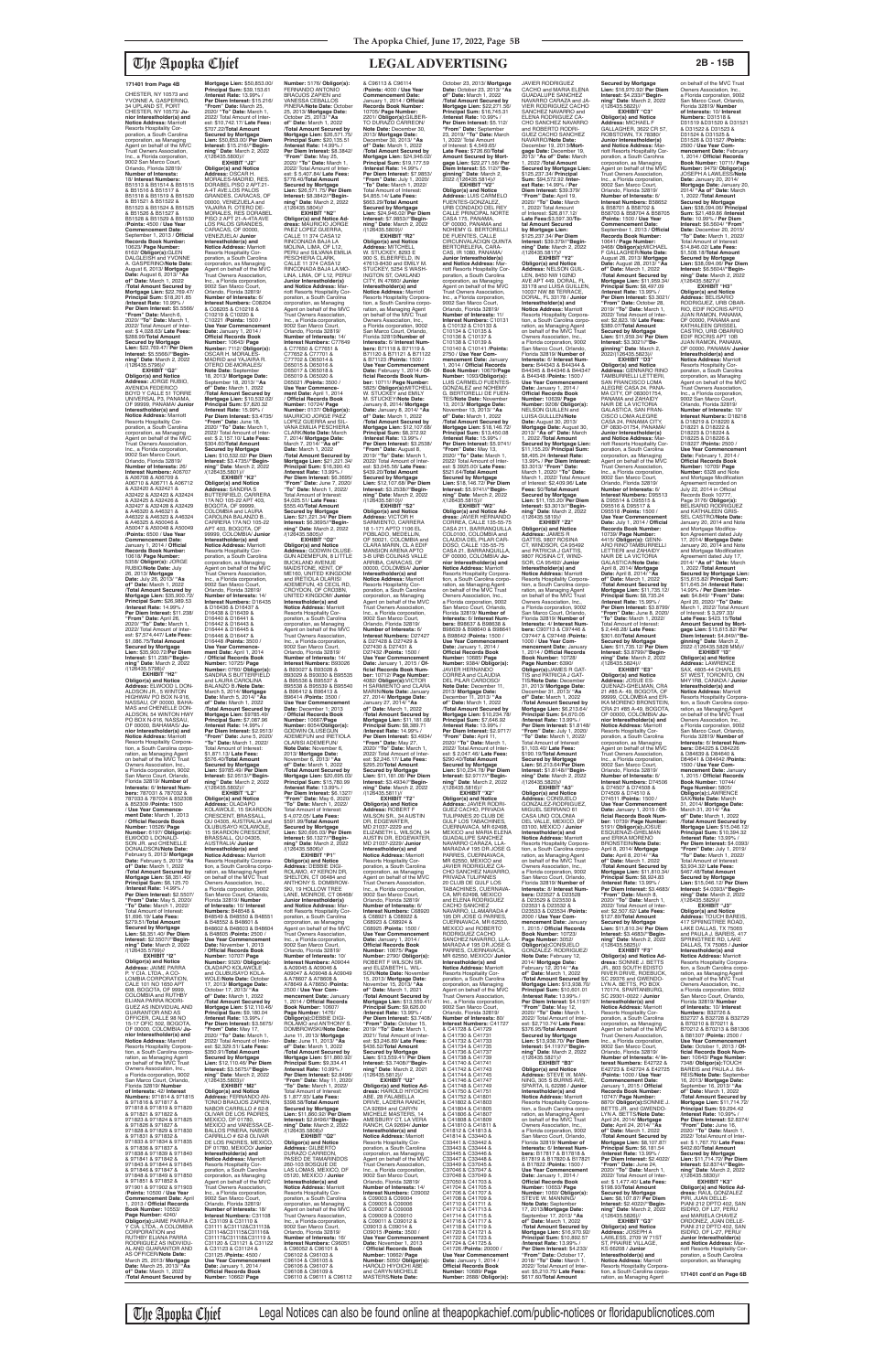Agent on behalf of the MVC Trust Owners Association, Inc., a Florida corporation, 9002 San Marco Court, Orlando, Florida 32819/<br>**Number of Interests:** 6/<br>**Interest Numbers:** D39509<br>& D39510 & D39511 & D39512 & D39513 & D39514 /**Points:** 1500 / **Use Year Commencement Date:** January 1, 2015 / **Official Records Book Number:** 10771/ **Page Number:** 7493/ **Obligor(s):** RAUL GONZALEZ PIRI and MARIELA CHAVEZ ORDONEZ/**Note Date:** May 14, 2014/ **Mortgage Date:** May 14, 2014/ **"As of" Date:** March 1, 2022 /**Total Amount Secured by Mortgage Lien:** \$11,573.54/ **Principal Sum:** \$8,785.46 /**Interest Rate:** 13.99% / Per Diem Interest: \$3.4141 **"From" Date:** May 14, 2020/ **"To" Date:** March 1, 2022/ Total Amount of Inter-est: \$2,239.67/ **Late Fees:** \$298.41/**Total Amount Secured by Mortgage Lien:** \$11,573.54/ **Per Diem Interest:** \$3.4141//**"Begin-ning" Date**: March 2, 2022 /(126435.5831)// **EXHIBIT "L3"**

**Obligor(s) and Notice Ad-dress:** JEAN W. ROBERTS, 4052 HARO RD, VICTORIA, BC V8N4B4, CANADA / **Junior Interestholder(s) and Notice Address:** Marriott Resorts Hospitality Corporation, a South Carolina corporation, as Managing Agent on behalf of the MVC Trust Owners Association, Inc., a Florida corporation, 9002 San Marco Court, Orlando, Florida 32819/ **Number of Interests:** 6/ **Interest Numbers:** C89452 & C89501 & C89502 & C89503 & C89504 & C89505 /**Points:** 1500 / **Use Year Commencement Date:** June 1, 2014 / **Official Records Book Number:** 10761/ **Page Number:** 4699/ **Obligor(s):**JEAN W. ROBERTS/**Note Date:** May 22, 2014/ **Mortgage Date:** May 22, 2014/ **"As of" Date:** March 1, 2022 /**Total Amount Secured by Mortgage Lien:** \$9,872.24/ **Principal Sum:** \$7,388.01 /**Interest Rate:** 13.99% / **Per Diem Interest:** \$2.8711/ **"From" Date:** April 22, 2020/ **"To" Date:** March 1, 2022/ Total Amount of Inter-est: \$1,946.53/ **Late Fees:** \$287.70/**Total Amount Secured by Mortgage Lien:** \$9,872.24/ **Per Diem Interest:** \$2.8711//**"Begin-ning" Date**: March 2, 2022 /(126435.5832)//

**EXHIBIT "M3" Obligor(s) and Notice Address:** BRYCE B STER-LING II, 69 BELLEVUE AVE, PAWTUCKET, RI 02861/ **Junior Interestholder(s)**  and Notice Address: Ma riott Resorts Hospitality Corporation, a South Carolina corporation, as Managing Agent on behalf of the MVC Trust Owners Association, Inc., a Florida corporation, 9002 San Marco Court, Orlando, Florida 32819/ **Number of Interests:** 6/<br>**Interest Numbers:** G22043<br>& G22044 & G22045 & G22046 & G22047 & G22048 /**Points:** 1500 / **Use Year Commence Date:** December 1, 2014 / **Official Records Book Number:** 10855/ **Page Number:** 7171/ **Obligor(s):** BRYCE B STERLING II/ **Note Date:** November 6, 2014/ **Mortgage Date:** November 6, 2014/ **"As of" Date:** March 1, 2022 /**Total Amount Secured by Mortgage Lien:** \$11,357.53/ **Principal Sum:** \$8,590.56 /**Interest Rate:** 13.99% / **Per Diem Interest:** \$3.3384/ **"From" Date:** May 6, 2020/ **"To" Date:** March 1, 2022/ Total Amount of Interest:<br>\$2.216.67/ Late Fees: \$2,216.67/ **Late Fees:** \$300.30/**Total Amount Secured by Mortgage Lien:** \$11,357.53/ **Per Diem Interest:** \$3.3384//**"Begin-ning" Date**: March 2, 2022 /(126435.5833)// **EXHIBIT "N3" Obligor(s) and Notice Ad-dress:** CRISTINA REYES, GASPAR DE CARVAJAL 5487 Y PASAJE PONS, QUITO, OF 000, ECUA-DOR and JUAN JOSE RIVADENEIRA, GASPAR DE CARVAJAL 5487 Y PASAJE PONS, QUITO, OF 000, ECUADOR/**Junior Interestholder(s) and Notice Address:** Marriott Resorts Hospitality Corporation, a South Carolina corporation, as Managing Agent<br>on behalf of the MVC Trust Owners Association, Inc., a Florida corporation, 9002 San Marco Court, Orlando, Florida 32819/ **Number of Interests:** 6/ **Interest Num-bers:** F89552 & F89601 & F89602 & F89603 & F89604 & F89605 /**Points:** 1500 / **Use Year Commencement Date:** January 1, 2015 / **Official Records Book Number:** 10863/ **Page Number:** 0326/ **Obligor(s):** CRISTINA REYES and JUAN JOSE RIVADENEIRA/ **Note Date:** November 14, 2014/ **Mortgage Date:** November 14, 2014/ **"As of" Date:** March 1, 2022 /**Total Amount Secured by Mortgage Lien:** \$13,400.27/ **Principal Sum:** \$9,972.54 /**Interest Rate:** 14.99% / **Per Diem Interest:** \$4.1525/ **"From" Date:** April 14, 2020/ **"To" Date:** March 1, 2022/ Total Amount of Interest: \$2,848.61/ **Late Fees:** \$329.12/**Total Amount Secured by Mortgag Lien:** \$13,400.27/ **Per Diem Interest:** \$4.1525//**"Begin-ning" Date**: March 2, 2022 /(126435.5834)// **EXHIBIT "O3" Obligor(s) and Notice Address:** TOUCH BAREIS, 417 SPRINGTREE ROAD, LAKE DALLAS, TX 75065 and PAULA J. BAREIS, 417 SPRINGTREE ROAD, LAKE DALLAS, TX 75065/ **Junior Interestholder(s) and Notice Address:** Marriott<br>Resorts Hospitality Corporation, a South Carolina corporation, as Managing Agent<br>on behalf of the MVC Trust Owners Association, Inc., a Florida corporation, 9002 San Marco Court, Orlando, Florida 32819/ **Number of Interests:** 6/ **Interest Num-bers:** F92238 & F92239 & F92240 & F92241 & G05738 & G05739 /**Points:** 1500 / **Use Year Commencement Date:** October 1, 2015 / **Official Records Book Num-ber:** 10858/ **Page Number:**

7306/ **ObIigor(s):**TOUCH BAREIS and PAULA J. BA-REIS/**Note Date:** December 1, 2014/**Mortgage Date:** December 1, 2014/ **"As of" Date:** March 1, 2022 /**Total Amount Secured by** 

**Mortgage Lien:** \$12,336.35/ **Principal Sum:** \$9,533.95 /**Interest Rate:** 13.99% / **Per Diem Interest:** \$3.705/ **"From" Date:** July 1, 2020/ **"To" Date:** March 1, 2022/ Total Amount of Interest: \$2,252.58/ **Late Fees:** \$299.82/**Total Amount Secured by Mortgage Lien:** \$12,336.35/ **Per Diem Interest:** \$3.705//**"Beginning" Date**: March 2, 2022 /(126435.5835)// **EXHIBIT "P3" Obligor(s) and Notice Address:** HALAN L. BORGES DIAS, RUA MARIO WHATELEY 368 APT 41, SAO PAULO, OF 05083140, BRAZIL and RACHEL A MARTON, RUA MARIO WHATELEY 368 APT 41, SAO PAULO, OF 05083140, BRAZIL/ **Junior Interestholder(s) and Notice Address:** Marriott Resorts Hospitality Cor-poration, a South Carolina corporation, as Managing Agent on behalf of the MVC Trust Owners Association, Inc., a Florida corporation, 9002 San Marco Court, Orlando, Florida 32819/ **Number of Interests:** 6/**Interest Numbers:** G32314 & G32315 & G32316 & G32317 & G32318 & G32319 /**Points:** 1500 / **Use Year Commencement Date:** January 1, 2015 / **Official Records Book Number:** 10858/ **Page Number:** 7327/ **Obligor(s):** HALAN L. BORGES DIAS and RACHEL A MARTON/<br>Note Date: December 1 **Note Date:** December 1, 2014/ **Mortgage Date:** December 1, 2014/ **"As of" Date:** March 1, 2022 /**Total Amount Secured by Mortgage Lien:** \$13,174.09/ **Principal Sum:** \$9,971.81 /**Interest Rate:** 14.99% / **Per Diem Interest:** \$4.1522/ **"From" Date:** June 1, 2020/ **"To" Date:** March 1, 2022/ Total Amount of Interest: \$ 2,649.08/ **Late Fees:** \$303.20/**Total Amount Secured by Mortgage Lien:** \$13,174.09/ **Per Diem Interest:** \$4.1522//**"Beginning" Date**: March 1, 2022 /(126435.5836)// **EXHIBIT "Q3" Obligor(s) and Notice Address:** SALLY L. LANDENBURG, 1274 WOODBROOK LN., COLUMBUS, OH 43223/ **Junior Interestholder(s) and Notice Address:** Mar-riott Resorts Hospitality Corporation, a South Carolina corporation, as Managing Agent on behalf of the MVC Trust Owners Association, Inc., a Florida corporation, 9002 San Marco Court, Orlando, Florida 32819/ **Number of Interests:** 4/ **Interest Numbers:** G76137 & G76138 & G76139 & G76140/**Points:** 1000 / **Use Year Commencen<br>Date: January 1, 2015/ Date:** January 1, 2015 / **Official Records Book Number:** 10858/ **Page Number:** 5279/ **Obligor(s):** SALLY L. LANDENBURG/ **Note Date:** December 4, 2014/ **Mortgage Date:** December 4, 2014/ **"As of" Date:** March 1, 2022 /**Total Amount Secured by Mortgage Lien:** \$9,285.26/ **Principal Sum:** \$7,075.62 /**Interest Rate:** 13.99% / **Per Diem Interest:** \$2.7497/ **"From" Date:** June 4, 2020/ **"To" Date:** March 1, 2022/ Total Amount of Interest: \$1,746.04/ **Late Fees:** \$213.20/**Total Amount Secured by Mortgage Lien:** \$9,285.26/ **Per Diem Interest:** \$2.7497//**"Begin-ning" Date**: March 2, 2022 /(126435.5837)// **EXHIBIT "R3"<br><b>Obligor(s) and Notice<br><b>Addres**s: GLENN R.<br>KIRBY SR., 752 DORAL CT,<br>DIAMONDHEAD, MS 39525<br>and VICKI O. KIRBY, 752 DORAL CT, DIAMOND-HEAD, MS 39525,7 **Junior Interestholder(s) and Notice Address:** Marriott Resorts Hospitality Cor-poration, a South Carolina corporation, as Managing<br>Agent on behalf of the MVC<br>Trust Owners Association Agent on behalf of the MVC Trust Owners Association, Inc., a Florida corporation, 9002 San Marco Court, Orlando, Florida 32819/ **Number of Interests:** 6/ **Interest Numbers:** G76145 & G76146 & G76147 & G76148 & G76149 & G76150 /**Points:** 1500 / **Use Year Commencem Date:** January 1, 2015 / **Official Records Book Number:** 10868/ **Page Number:** 5744/ **Obligor(s):** GLENN R. KIRBY SR. and VICKI O. KIRBY/**Note Date:** December 16, 2014/**Mortgage Date:** December 16, 2014/ **"As of" Date:** March 1, 2022 /**Total Amount Secured by Mortgage Lien:** \$13,245.45/ **Principal Sum:** \$10,214.15 /**Interest Rate:** 13.99% / **Per Diem Interest:** \$3.9693/ **"From" Date:** June 16, 2020/ **Date:** March 1, 2022/ Total Amount of Interest: \$2,472.90/ **Late Fees:** \$308.40/**Total Amount Secured by Mortgage Lien:** \$13,245.45/ **Per Diem Interest:** \$3.9693//**"Begin-ning" Date**: March 2, 2022 /(126435.5838)// **EXHIBIT "S3" Obligor(s) and Notice Address:** RANDALL K WALKER, 5115 CEDAR SPRINGS RD OFC 206, DALLAS, TX 75235-8778 / **Junior Interestholder(s) and Notice Address:** Mar-riott Resorts Hospitality Corporation, a South Carolina corporation, as Managing Agent on behalf of the MVC Trust Owners Association, Inc., a Florida corporation, 9002 San Marco Court, Orlando, Florida 32819/ **Number of Interests:** 14/ **Interest Numbers:** G58747 & G58748 & G58749 & G58750 & G74912 & G74913 & G7491 & G74915 & G74916 & G74917 & H05904 & H05905 & H05906 & H05907 /**Points:** 3500 / **Use Year Commencement Date:** January 1, 2015 / **Official Records Book Number:** 10876/ **Page Number:** 6658/ **ObIigor(s):** RANDALL K WALKER/ **Note Date:** December 31, 2014/ **Mortgage Date:** December 31, 2014/ **"As of" Date:** March 1, 2022 /**Total Amount Secured by Mortgage Lien:** \$37,510.00/ **Principal Sum:** \$27,535.47 /**Interest Rate:** 12.49% / **Per Diem Interest:** \$9.5533/ **"From" Date:** August 1, 2019/ **"To" Date:** March 1, 2022/ Total Amount of Inter-est: \$ 9,008.73/ **Late Fees:** \$715.80/**Total Amount Secured by Mortgage Lien:** \$37,510.00/ **Per Diem Interest:** \$9.5533//**"Beginning" Date**: March 2, 2022 /(126435.5839)// **EXHIBIT "T3"**

**Obligor(s) and Notice Address:** HANS KUNZI, CRA 10 #1-50 L. 17, CHIA CUNDINAMARCA, OF 00000, COLOMBIA and MARIA TERESA VALLEJO, CRA 10 #1-50 L. 17, CHIA CUNDINAMARCA, OF 00000, COLOMBIA/ **Junior Interestholder(s) and Notice Address:** Marriott<br>Resorts Hospitality Corpora-<br>tion, a South Carolina corporation, as Managing Agent on behalf of the MVC Trust Owners Association, Inc., a Florida corporation, 9002 San Marco Court, Orlando, Florida 32819/ **Number of Interests:** 5/ **Interest Num-bers:** H20208 & H20209 & H20210 & H20211 & H20212 /**Points:** 1250 / **Use Year Commencement Date:** January 1, 2016 / **Official Records Book Num-ber:** 10878/ **Page Number:** 3595/ **Obligor(s):**HANS KUNZI and MARIA TE-RESA VALLEJO/**Note Date:** January 19, 2015/ **Mortgage Date:** January 19, 2015/ **"As of" Date:** March 1, 2022 /**Total Amount Secured by Mortgage Lien:** \$12,003.31/ **Principal Sum:** \$9,035.66 /**Interest Rate:** 14.99% / **Per Diem Interest:** \$3.7623/ **"From" Date:** May 19, 2020/ **"To" Date:** March 1, 2022/ Total Amount of Inter-est: \$ 2,449.25/ **Late Fees:** \$268.40/**Total Amount Secured by Mortgage Lien:** \$12,003.31/ **Per Diem Interest:** \$3.7623//**"Begin-ning" Date**: March 2, 2022 /(126435.5841)// **EXHIBIT "U3" Obligor(s) and Notice Address:** ALEXANDRE BONETTI, R. FIALHO DE<br>ALMEIDA 225, CAMPINAS<br>SAO PAULO, OF 13075,<br>BRAZIL and GRAZIELA DE<br>MORAES GALVAO BONET-<br>TI, R. FIALHO DE ALMEIDA 225, CAMPINAS SAO PAULO, OF 13075, BRAZIL/ **Junior Interestholder(s) and Notice Address:** Marriott Resorts Hospitality Cor-poration, a South Carolina corporation, as Managing Agent on behalf of the MVC Trust Owners Association, Inc., a Florida corporation, 9002 San Marco Court, Orlando, Florida 32819/ **Number of Interests:** 6/ **Interest Numbers:** D98750<br>& D98751 & D98752 &<br>D98801 & D98802 & D98803 /**Points:** 1500 / **Use Year Commencement Date:** January 1, 2016 / **Official Records Book Number:** 10878/ **Page Number:** 3539/ **Obligor(s):** ALEXANDRE BONETTI and GRAZIELA DE MORAES GALVAO BONETTI/**Note Date:** January 19, 2015/ **Mortgage Date:** January 19, 2015/ **"As of" Date:** March 1, 2022 /**Total Amount Secured by Mortgage Lien:** \$13,528.64/ **Principal Sum:** \$10,102.63 /**Interest Rate:** 14.99% / **Per Diem Interest:** \$4.2066/ **"From" Date:** April 19, 2020/ **"To" Date:** March 1, 2022/ Total Amount of Interest: \$ 2,864.79/ **Late Fees:** \$311.22/**Total Amount Secured by Mortgage Lien:** \$13,528.64/ **Per Diem Interest:** \$4.2066//**"Beginning" Date**: March 2, 2022 /(126435.5842)// **EXHIBIT "V3" Obligor(s) and Notice Ad-dress:** EDWIN M. SMITH, 13598 E RIVER ROAD, PRIEST LAKE, ID 83856 and SHIRLEY A. SMITH, 13598 E RIVER ROAD, PRIEST LAKE, ID 83856 / **Junior Interestholder(s) and Notice Address:** Marriott Resorts Hospitality Cor-poration, a South Carolina corporation, as Managing Agent on behalf of the MVC Trust Owners Association, Inc., a Florida corporation, 9002 San Marco Court, Orlando, Florida 32819/ **Number of Interests:** 4/ **Interest Numbers:** G89133 & G89134 & G89135 & G89136 /**Points:** 1000 / **Use Year Commencement Date:** January 1, 2016 / **Official Records Book Number:** 10868/ **Page Number:** 5022/ **Obligor(s):** EDWIN M. SMITH and SHIRLEY A. SMITH/**Note Date:** December 23, 2014/ **Mortgage Date:** December 23, 2014/ **"As of" Date:** March 1, 2022 /**Total Amount Secured by Mortgage Lien:** \$9,221.96/ **Principal Sum:** \$7,075.62 /**Interest Rate:** 13.99% / **Per Diem Interest:** \$2.7497/ **"From" Date:** June 23, 2020/ **"To" Date:** March 1, 2022/ Total Amount of Interest: \$ 1,693.80/ **Late Fees:** \$202.54/**Total Amount Secured by Mortgage Lien:** \$9,221.96/ **Per Diem Interest:** \$2.7497//**"Beginning" Date**: March 2, 2022 /(126435.5843)// **EXHIBIT "W3" Obligor(s) and Notice Ad-dress:** RYAN RAJKUMAR LUTCHMAN, 139 CIPERO RD, GOLCONDA, SAN FERNANDO, OF 00000,<br>TRINIDAD AND TO-TRINIDAD AND TO-BAGO and GEETA DIANNE LUTCHMAN, 139 CIPERO RD, GOLCOND A, SAN FERNANDO, OF 00000, TRINIDAD AND TOBAGO/ **Junior Interestholder(s) and Notice Address:** Marriott Resorts Hospitality Cor-poration, a South Carolina corporation, as Managing Agent on behalf of the MVC Trust Owners Association, Inc., a Florida corporation, 9002 San Marco Court, Orlando, Florida 32819/ **Number of Interests:** 6/ **Interest Numbers:** H17107 & H17108 & H17109 & H17110 &H17111 & H17112/ **Points:** 1500/**Use Year Commencement Date:** March 1, 2015/ **Official Records Book Number:** 10888/ **Page Number:** 5238/ **Obligor(s):**RYAN RAJ-KUMAR LUTCHMAN and GEETA DIANNE LUTCH-MAN/**Note Date:** February 17, 2015/ **Mortgage Date:** February 17, 2015/ **"As of" Date:** March 1, 2022 /**Total Amount Secured by Mortgage Lien:** \$12,639.23/ **Principal Sum:** \$9,511.03 /**Interest Rate:** 14.99% / **Per Diem Interest:** \$3.9603/ **"From" Date:** May 17, 2020/ **"To" Date:** March 1, 2022/ Total Amount of Interest: \$2,586.09/ **Late Fees:** \$292.11/**Total Amount Secured by Mortgage Lien:** \$12,639.23/ **Per Diem Interest:** \$3.9603//**"Begin-ning" Date**: March 2, 2022 /(126435.5844)// **EXHIBIT "X3" Obligor(s) and Notice Ad-dress:** ROBERT E. MCGEE, 2227 WINTER BAV LANE, HOUSTON, TX 77088 and LILLIAN M. MCGEE, 2227 WINTER BAV LANE #L, HOUSTON, TX 77088/ **Junior Interestholder(s) and Notice Address:** Marriott **Interests:** 6/ **Interest Numbers:** H25011 & H25012 & H25013 & H25014 & H25015 & H25016 /**Points:** 10, 2015/ **Mortgage Date:** February 10, 2015/ **"As of" Date:** March 1, 2022 /**Interest Rate:** 14.49% / \$332.27/**Total Amount Secured by Mortgage Notice Address:** Marriott Owners Association, Inc.,<br>a Florida cornoration, 9002 /**Points:** 1000 / **Use Year Commencement Date:** January 1, 2016 / **Official Records Book Number:** 11, 2015/ **Mortgage Date:** February 11, 2015/ **"As of" Date:** March 1, 2022 \$ 1,881.16/ **Late Fees:** \$266.75/**Total Amount**  Trust Owners Association, Inc., a Florida corporation, 9002 San Marco Court, Orlando, Florida 32819/ **Number of Interests:** 20/ **Interest Numbers:** D30720 & D30721 & D30722 & D30723 & D30724 & D30725 & D30726 & D30727 & D30728 & D30729 & D30730 & D30731 & D30732 & D30733 & D30734 & D30735 & D30736 & D30737 & D30738 & **cured by Mortgage Lien:**  \$27,847.65/ **Principal Sum:** \$21,653.96 /**Interest Rate:** 13.99% / **Per Diem Inter**of Interest: \$ 5,242.49/ **Late Fees:** \$701.20/**Total Amount Secured by Mortgage Lien:** \$27,847.65/ **Per**  2022 /(126435.5847)// **EXHIBIT "A4" Obligor(s) and Notice Address:** GUSTAVO MENDOZA ALBAN, 9NA CARACAS, OF 99999, VENEZUELA and BETHA-NIA ALLER BLANCO, 9NA VENEZUELA/ **Junior Interestholder(s) and Notice Address:** Marriott Resorts Hospitality Corpora-San Marco Court, Orlando, **bers:** 047315 & 047537 & **Use Year Commenceme Date:** January 1, 2015 / ALBAN and BETHANIA Total Amount of Interest: \$ 2,602.64/ **Late Fees:** \$295.26/**Total Amount Secured by Mortgage Lien:**  \$12,785.49 / **Per Diem Interest:** \$4.2807//**"Beginning" Date**: March 2, 2022 /(126435.5848)// CLARKSBURG, MD 20871/ poration, a South Carolina corporation, as Managing Agent on behalf of the MVC Trust Owners Association, Inc., a Florida corporation, 9002 San Marco Court, Orlando, Florida 32819/ **Number of Interests:** 14/ **Interest Numbers:** F79601 F79614 /**Points:** 3500 / / **Official Records Book** 

ficial Records Book Num-<br>ber: 10180/ Page Number:<br>2521/ Obligor(s):WILLIAM<br>B. HEARN and PATRICIA<br>HEARN and PATRICIA<br>ary 15, 2011/ Mortgage<br>Date: February 15, 2011/<br>"As of" Date: March 1,<br>2022 /Total Amount Se-**Interestholder(s) and Notice Address:** Marriott Resorts Hospitality Corpora-tion, a South Carolina corporation, as Managing Agent<br>on behalf of the MVC Trust<br>Owners Association, Inc.,<br>a Florida corporation, 9002 San Marco Court, Orlando, Florida 32819/ **Number of Interests:** 10/ **Interest**<br>**Numbers:** 776120 &<br>776121 & 776122 & 776123<br>& 776126 & 776127 & 776128<br>& 776129 /**Points:** 2500 / **Use Year Commencement Date:** January 1, 2013 / **Official Records Book Number:** 10455/ **Page Number:** 4930/ **Obligor(s):** RICHARD ALDAZ and ELIZABETH MARROQUIN/ **Note Date:** September 26, 2012/ **Mortgage Date:** September 26, 2012/ **"As of" Date:** March 1, 2022 /**Total Amount Secured by Mortgage Lien:** \$10,151.20/ **Principal Sum:** \$7,594.31 /**Interest Rate:** 14.99% / **Per Diem Interest:** \$3.1622/ **"From" Date:** June 26, 2020/ **"To" Date:** March 1, 2022/ Total Amount of Inter est: \$1,938.48/ **Late Fees:** \$368.41/**Total Amount Secured by Mortgage Lien:**  \$10,151.20/ **Per Diem Interest:** \$3.1622//**"Beginning" Date**: March 2, 2022 /(126435.5871)// **EXHIBIT "Q4"**

Resorts Hospitality Corpora-tion, a South Carohna corporation, as Managing Agent<br>on behalf of the MVC Trust<br>Owners Association, Inc.,<br>a Florida corporation, 9002 San Marco Court, Orlando, Florida 32819/ **Number of**  1500 / **Use Year Com-mencement Date:** January 1, 2016 / **Official Records Book Number:** 10903/ **Page Number:** 5837/ **Obligor(s):**ROBERT E. MC-GEE and LILLIAN M. MC-GEE/**Note Date:** February /**Total Amount Secured by Mortgage Lien:** \$18,716.93/ **Principal Sum:** \$14,192.96 **Per Diem Interest:** \$5.7127/ **"From" Date:** April 10, 2020/ **"To" Date:** March 1, 2022/ Total Amount of Inter-est: \$3,941.70/ **Late Fees: Lien:** \$18,716.93/ **Per Diem Interest:** \$5.7127//**"Begin-ning" Date**: March 2, 2022 /(126435.5845)// **EXHIBIT "Y3" Obligor(s) and Notice Address:** KIRK R. RIDDLE, 14437 STAMFORD CIR, ORLANDO, FL 32826/ **Ju-nior Interestholder(s) and**  Resorts Hospitality Corpora-tion, a South Carolina corpo-ration, as Managing Agent on behalf of the MVC Trust a Florida corporation, 9002<br>Florida 32819/ **Number of<br>Interests: 4/ Interest Num-<br><b>Interests:** 4/ Interest Num-<br>**bers**: H31511 & H31512<br>& H31513 & H31514 10886/ **Page Number:** 1189/ **Obligor(s):**KIRK R. RID-DLE/**Note Date:** February /**Total Amount Secured by Mortgage Lien:** \$9,743.31/ **Principal Sum:** \$7,345.40 /**Interest Rate:** 13.99% / **Per Diem Interest:** \$5.7127/ **"From" Date:** May 11, 2020/ **"To" Date:** March 1, 2022/ Total Amount of Interest: **Secured by Mortgage Lien:** \$9,743.31/ **Per Diem Interest:** \$5.7127//**"Begin-ning" Date**: March 2, 2022 /(126435.5846)// **EXHIBIT "Z3" Obligor(s) and Notice Ad-dress:** JOAO CELESTINO COSTA NETO, RUA PEDRO CELESTINO 441, CUIABA, OF 78005010, BRAZIL /<br>**Junior Interestholder(s)**<br>**and Notice Address:** Mar-<br>riott Resorts Hospitality Cor-<br>poration, a South Carolina<br>corporation, as Managing<br>Agent on behalf of the MVC D30739 /**Points:** 5000 / **Use Year Commencement Date:** July 1, 2014 / **Official Records Book Number:** 10802/ **Page Number:** 2774/ **Obligor(s):**JOAO CELESTINO COSTA NETO/ **Note Date:** June 16, 2014/ **Mortgage Date:** June 16, 2014/ **"As of" Date:** March 1, 2022 /**Total Amount Seest:** \$8.415/ **"From" Date:** June 16, 2020/ **"To" Date:** March 1, 2022/ Total Amount **Diem Interest:** \$8.415//**"Be-ginning" Date**: March 2, TRANSVERSAL ALTAMIRA, TRANSVERSAL ALTAMIRA, CARACAS, OF 99999, tion, a South Carolina corpo-ration, as Managing Agent on behalf of the MVC Trust Owners Association, Inc., a Florida corporation, 9002 Florida 32819/ **Number of Interests:** 6/ **Interest Num-**047538 & 047539 & 047540 & 056406 /**Points:** 1500 / **Official Records Book Number:** 10824/ **Page Number:** 6572/ **Obligor(s):** GUSTAVO MENDOZA ALLER BLANCO/**Note Date:** October 1, 2014/ **Mortgage Date:** October 1, 2014/ **"As of" Date:** March 1, 2022 /**Total Amount Secured by Mortgage Lien:** \$12,785.49 / **Principal Sum:** \$9,637.59 /**Interest Rate:** 15.99% / **Per Diem Interest:** \$4.2807/ **"From" Date:** July 1, 2020/ **"To" Date:** March 1, 2022/ **EXHIBIT "B4" Obligor(s) and Notice Ad-dress:** MICHAEL E. LYNCH, 12240 BLUFFWOOD TER, **Junior Interestholder(s)**<br>**and Notice Address:** Mar-<br>riott Resorts Hospitality Cor-& F79602 & F79603 & F79604 & F79605 & F79606 & F79607 & F79608 & F79609 & F79610 & F79611 & F79612 & F79613 & **Use Year Commencement Date:** November 1, 2014 **Number:** 10829/ **Page Number:** 5676/ **Obligor(s):** MICHAEL E. LYNCH/**Note Date:** October 6, 2014/ **Mortgage Date:** October 6, 2014/ **"As of" Date:** March 1, 2022 /**Total Amount Secured by Mortgage Lien:** \$36,692.35/ **Principal Sum:** \$24,032.45 /**Interest Rate:** 10.99% / **Per Diem Interest:** \$7.3366/ **"From" Date:** January 6, 2018/ **"To" Date:** March 1, 2022/ Total Amount of Interest:<br>\$11.114.83/Late Fees: \$ 11,114.83/ Late Fees:<br>\$ 1,295.07/Total Amount<br>Secured by Mortgage<br>Lien: \$36,692.35/ Per Diem<br>Interest: \$7.3366//"Begin-<br>ning" Date: March 2, 2022<br>(126435.5849)// **EXHIBIT "C4" Obligor(s) and Notice Address:** ANANT PRASAD, 12 HAVERCROFT PARK VICTORIA ROAD, BOLTON LANCASHIRE BL1 5AB, UNITED KINGDOM and<br>SUNITA PRASAD, 12 SUNITA PRASAD, 12 HAVERCROFT PARK VICTORIA ROAD, BOLTON LANCASHIRE BL1 5AB, UNITED KINGDOM and ANUSHEEL PRASAD, 12 HAVERCROFT PARK VICTORIA ROAD, BOLTON LANCASHIRE BL1 5AB, UNITED KINGDOM / **Junior Interestholder(s) and Notice Address:** Marriott<br>Resorts Hospitality Corpora-<br>tion, a South Carolina corporation, as Managing Agent<br>on behalf of the MVC Trust Owners Association, Inc., a Florida corporation, 9002 San Marco Court, Orlando, Florida 32819/ **Number of Interests:** 14/ **Interest Numbers:** E67147 & E67148 & E67149 & E67150 & E76450 & E76451 & E76452 & E76501 & E76502 & E76503 & E76504 & E76505 & E76506 & E76507 /**Points:** 3500 / **Use Year Commencement Date:** January 1, 2015 / **Official Records Book Number:** 10791/ **Page Number:** 4660/ **Obligor(s):**ANANT PRASAD and SUNITA **PRASAD and ANUSHEEL<br>PRASAD/Note Date:** PRASAD/**Note Date:** June 9, 2014/ **Mortgage Date:** June 9, 2014/ **"As of" Date:** March 1, 2022 /**Total Amount Secured by Mortgage Lien:** \$20,749/ **Principal Sum:** \$16,484.97 /**Interest Rate:** 10.99% / **Per Diem Interest:** \$5.0325/ **"From" Date:** April 9, 2020/ **"To" Date:** March 1, 2022/ Total Amount of Interest: \$ 3,477.45/ **Late Fees:** \$536.58/**Total Amount Secured by Mortgage Lien:** \$20,749/ **Per Diem Interest:** \$5.0325//**"Beginning" Date**: March 2, 2022 /(126435.5850)// **EXHIBIT "D4" Obligor(s) and Notice Address:** DORIS LAR-RABURE DE VAN OORDT, PEZET 543 DPTO 1101 SAN ISIDRO, LIMA,<br>OF L27. PERU/ **Junior** OF L27, PERU/ **Junior Interestholder(s) and Notice Address:** Marriott Resorts Hospitality Corpora-tion, a South Carolina corporation, as Managing Agent on behalf of the MVC Trust Owners Association, Inc., a Florida corporation, 9002 San Marco Court, Orlando, Florida 32819/**Number of Interests:** 10/**Inter-est Numbers:** 190514 & 190515 & 190516 & 190517 & 190518 & 190519 & 190520 & 190521 & 190522 & 190523 /**Points:** 2500 / **Use Year Commencement Date:** January 1, 2012 / **Official Records Book Number:** 10200/ **Page Number:** 1383/ **ObIigor(s):** DORIS LARRABURE DE<br>VAN OORDT/**Note Date:**<br>March 24, 2011/ Mortgage<br>Date: March 24, 2011/ **"As<br>of" Date:** March 1, 2022<br>**//Total Amount Secured by Mortgage Lien:** \$8,645.27/ **Principal Sum:** \$5,908.71 /**Interest Rate:** 14.99% / **Per Diem Interest:** \$2.4603/ **"From" Date:** October 24, 2019/ **"To" Date:** March 1, 2022/ Total Amount of Interest: \$2,113.41/ **Late Fees:** \$373.15/**Total Amount Secured by Mortgage Lien:** \$8,645.27/**Per Diem Interest:** \$2.4603//**"Beginning" Date**: March 2, 2022 /(126435.5853)// **EXHIBIT "E4" Obligor(s) and Notice Address:** GUILLERMO ARANA, APARTADO 0843- 03314, PANAMA, OF 00000, PANAMA and MILVIA MA-BEL ARANA, APARTADO<br>0843-03314, PANAMA, OF<br>00000, PANAMA/ **Junior Interestholder(s) and Notice Address:** Marriott Resorts Hospitality Corpora-tion, a South Carolina corporation, as Managing Agent<br>on behalf of the MVC Trust Owners Association, Inc., a Florida coiporation, 9002 San Marco Court, Orlando, Florida 32819/ **Number of Interests:** 8/ **Interest Numbers:** 258235 & 258236 & 258237 & 258238 & 258239 & 258240 & 258241 & 258242 /**Points:** 2000 / **Use Year Commencement Date:** January 1, 2012 / **Official Records Book Number:** 10227/ **Page Number:** 4415/ **Obligor(s):** GUILLERMO ARANA and MILVIA MABEL ARANA/ **Note Date:** April 25, 2011/ **Mortgage Date:** April 25, 2011/ **"As of" Date:** March 1, 2022 /**Total Amount Secured by Mortgage Lien:**  \$2,121.12/ **Principal Sum:** \$1,467.27 /**Interest Rate:** 13.49% / **Per Diem Interest:** \$0.5498/ **"From" Date:** July 25, 2020/ **"To" Date:** March 1, 2022/ Total Amount of Interest: \$ 321.05/ **Late Fees:** \$82.80/**Total Amount Secured by Mortgage Lien:** \$2,121.12/ **Per Diem Interest:** \$0.5498//**"Beginning" Date**: March 2, 2022 /(126435.5855)// **EXHIBIT "F4" Obligor(s) and Notice Address:** ALFREDO BAERTL GOMEZ, MANUAL ONGUIN #1071 SURCO,, LIMA, OF L33, PERU<br>and URSULA PEDAL DE<br>BAERTL, MANUAL ONGUIN<br>#1071 SURCO,, LIMA, OF L33, PERU/ **Junior Interestholder(s) and Notice Address:** Marriott Resorts Hospitality Corporation, a South Carolina corporation, as Managing Agent<br>on behalf of the MVC Trust Owners Association, Inc., a Florida coiporation, 9002 San Marco Court, Orlando, Florida 32819/ **Number of Interests:** 6/ **Interest Numbers:** 225208 & 225209 & 225210 & 225211 & 225212 & 225213 /**Points:** 1500 / Use Year Commencement **Date:** January 1, 2012 / **Official Records Book Number:** 10209/ **Page Number:** 1886/ **Obligor(s):** ALFREDO BAERTL GOMEZ and URSULA PEDAL October 17, 2011/ **Mortgag Date:** October 17, 2011/ **"As of" Date:** March 1, 2022 /**Total Amount Secured by Mortgage Lien:** \$24,533.56/ **Principal Sum:** \$14,048.78 /**Interest Rate:** 14.49% / **Per Diem Interest:** \$5.6546/ **"From" Date:** March 17, 2017/ **"To" Date:** March 1, 2022/ Total Amount of Interest: \$10,234.78/ **Late Fees:** \$0/**Total Amount Secured by Mortgage Lien:** \$24,533.56/ **Per Diem Interest:** \$5.6546//**"Beginning" Date**: March 2, 2022 /(126435.5860)// **EXHIBIT "I4" Obligor(s) and Notice Address:** GUILLERMO WOOD, CERRO PAN DE AZUCAR 10435 DPTO 122, SANTIAGO, OF 000000, CHILE and MARIA ELENA BASTIDAS, CERRO PAN<br>DE AZUCAR 10435 DPTO<br>122, SANTIAGO, OF 000000, CHILE/ **Junior Interestholder(s) and Notice Address:** Marriott<br>Resorts Hospitality Corpora-<br>tion, a South Carolina corporation, as Managing Agent<br>on behalf of the MVC Trust Owners Association, Inc. a Florida corporation, 9002 San Marco Court, Orlando, Florida 32819/ **Number of Interests:** 10/ **Interest Numbers:** 218225 & 218226 & 218227 & 218228 & 218229 & 218230 & 218231 & 218232 & 218233 & 218234 /**Points:** 2500 / **Use Year Commencement Date:** January 1, 2012 / **Official Records Book Number:** 10220/ **Page Number:** 4662/ **Obligor(s):** GUILLERMO WOOD and MARIA ELENA BASTIDAS/ **Note Date:** May 10, 2011/ **Mortgage Date:** May 10, 2011/ **"As of" Date:** March 1, 2022 /**Total Amount Secured by Mortgage Lien:**  \$4,688.25/ **Principal Sum:** \$3,394.91 /**Interest Rate:** 14.99% / **Per Diem Interest:** \$1.4136/ **"From" Date:** July 10, 2020/ **"To" Date:** March 1, 2022/ Total Amount of Interest: \$846.74/ **Late Fees:** \$196.60/**Total Amount Secured by Mortgage Lien:** \$4,688.25/ **Per Diem Interest:** \$1.4136//**"Begin-ning" Date**: March 2, 2022 /(126435.5861)// **EXHIBIT "J4" Obligor(s) and Notice Address:** EDUARDO CALVO PENA, CALLE 9.AV 9 Y 11 CASA 936 POBOX 688-1000, SAN JOSE, OF 99999, COSTA RICA and CARLOTA GUIER, CALLE 9.AV 9 Y 11 CASA 936 PO-BOX 688-1000, SAN JOSE, OF 99999, COSTA RICA/ **Junior Interestho and Notice Address: Mar**riott Resorts Hospitality Corporation, a South Carolina corporation, as Managing Agent on behalf of the MVC Trust Owners Association, Inc., a Florida corporation, 9002 San Marco Court, Orlando, Florida 32819/ **Number of Interests:** 8/ **Interest Numbers:** 429135 & 429136 & 429137 & 429138 & 429139 & 429140 & 429141 & 429142 /**Points:** 2000 / **Use Year Commencement Date:** January 1, 2012 / **Official Records Book Number:** 10297/**Page** 

DE BAERTL/**Note Date:** April 7, 2011/ **Mortgage Date:** April 7, 2011/ **"As of" Date:** March 1, 2021 /**Total Amount Secured by Mortgage Lien:** \$2569.67/ **Principal Sum:** \$1,796.95 /**Interest Rate:** 13.99% / Per Diem Interest: \$0.6983 **"From" Date:** July 7, 2020/ **"To" Date:** March 1, 2021/ Total Amount of Inter-est: \$420.39/ **Late Fees:** \$102.33/**Total Amount Secured by Mortgage Lien:** \$2569.67/ **Per Diem Interest:** \$0.6983//**"Begin-ning" Date**: March 2, 2021 /(126435.5857)// **EXHIBIT "G4" Obligor(s) and Notice Ad-dress:** ROXANA MICAELA RUIZ, DESIERTO DE<br>LOS LEONES 5289 DEP. LOS LEONES 5289 DEP.<br>4402 COL. ALCANTA-<br>RILLA, MEXICO, DF 01729,<br>MEXICO and RICARDO<br>NAVARRETE, DESIERTO DE LOS LEONES 5289 DEP. 4402 COL. ALCAN-TARILLA, MEXICO, DF 01729, MEXICO/ **Junior Interestholder(s) and Notice Address:** Marriott<br>Resorts Hospitality Cor-<br>poration, a South Carolina<br>corporation, as Managing<br>Agent on behalf of the MVC<br>Trust Owners Association, Inc., a Florida corporation, 9002 San Marco Court, Orlando, Florida 32819/ **Number of Interests:** 8/ **Interest Numbers:** 169041 & 169042 & 169043 & 169044 & 169045 & 169046 & 177722 & 177723 /**Points:** 2000 / **Use Year Commencement Date:** January 1, 2012 / **Official Records Book Number:** 10171/ **Page Number:** 1802 and Mortgage Modification Agreement recorded on December 15, 2011 at Book # 10307 and Page # 6624/ **Obligor(s):**ROXANA MI-CAELA RUIZ and RICARDO NAVARRETE/**Note Date:** January 24, 2011/ **Mortgage Date:** January 24, 2011 and Mortgage Modification Agreement dated March 30, 2011/ **"As of" Date:** March 1, 2022 /**Total Amount Secured by Mortgage Lien:** \$6333.96/ **Principal Sum:** \$4,282.47 /**Interest Rate:** 14.99% / **Per Diem Interest:** \$1.7832/ **"From" Date:** October 24, 2019/ **"To" Date:** March 1, 2022/ Total Amount of Interest: \$ 1,531.79/ **Late Fees:** \$269.70/**Total Amount Secured by Mortgage Lien:** \$6333.96/ **Per Diem Interest:** \$1.7832//**"Begin-ning" Date**: March 2, 2022 /(126435.5859 MM)// **EXHIBIT "H4" Obligor(s) and Notice Address:** OLUROTIMI M OWOKOYA, 19133 E MILAN CIR, AURORA, CO 80013 and VICTORIA O OWO-KOYA, 19133 E MILAN CIR #T14, AURORA, CO 80013 / **Junior Interestholder(s) and Notice Address:** Mar-riott Resorts Hospitality Corporation, a South Carolina corporation, as Managing Agent on behalf of the MVC Trust Owners Association,<br>Inc., a Florida corporation,<br>9002 San Marco Court, Orlando, Florida 32819/ **Num-ber of Interests:** 8/ **Interest Numbers:** 393703 & 393704 & 393705 & 393706 & 393707 & 393708 & 393709 & 393710 /**Points:** 2000 / **Use Year Commence-ment Date:** November 1, 2011/ **Official Records Book Number:** 10310/ **Page Number:** 2797/ **Obligor(s):**OLUROTIMI M OWOKOYA and VICTORIA O OWOKOYA/**Note Date:**

**Number:** 1684/ **ObIigor(s):** EDUARDO CALVO PENA and CARLOTA GUIER/**Note Date:** October 19, 2011/ **Mortgage Date:** October 19, 2011/ **"As of" Date:** March 1, 2022 /**Total Amount Se-cured by Mortgage Lien:**  \$5,623.74/ **Principal Sum:** \$3,974.82 /**Interest Rate:**<br>14.99% / **Per Diem Interest:**<br>\$1.6551/ "**From" Date:**<br>April 19, 2020/ "**To" Date:**<br>March 1, 2022/ Total Amount<br>of Interest: \$ 1,127.12/ **Late Fees:** \$271.80/**Total Amount Secured by Mort-gage Lien:** \$5,623.74/ **Per Diem Interest:** \$1.655l// **"Beginning" Date**: March 2, 2022 /(126435.5862)// **EXHIBIT "K4" Obligor(s) and Notice Address:** JORGE L.<br>AULICINO, SAN GINES 659<br>SAN FERNANDO, BUENOS<br>AIRES, OF 1646, ARGEN-TINA and DIANA M. PARRA, SAN GINES 659 SAN FER-NANDO, BUENOS AIRES, OF 1646, ARGENTINA/ **Junior Interestholder(s) and Notice Address:** Marriott Resorts Hospitality Corporation, a South Carolina corporation, as Managing Agent<br>on behalf of the MVC Trust Owners Association, Inc., a Florida corporation, 9002 San Marco Court, Orlando,<br>Florida 32819/ **Number<br>of Interests**: 10/ Interest<br>**Numbers:** 178742 & 178743<br>178741 & 178742 & 178743<br>& 178744 & 178745 & 195730 & 195731 & 195732 & 195733 /**Points:** 2500 / **Use Year Commencement Date:** April 1, 2011 / **Official Records Document Number or Book Number:** 10191/ **Page Number:** 5580/ **Obligor(s):**JORGE L. AULICINO and DIANA M. PARRA/**Note Date:** March 4, 2011/ **Mortgage Date:** March 4, 2011/ **"As of" Date:** March 1, 2022 /**Total Amount Secured by Mortgage Lien:** \$4,390.59/ **Principal Sum:** \$3,132.65 /**Interest Rate:** 14.99% / **Per Diem Interest:** \$1.3044/ **"From" Date:** June 4, 2020/ **"To" Date:** March 1, 2022/ Total Amount of Interest: \$ 828.30/ **Late Fees:** \$179.64/**Total Amount Secured by Mortgage Lien:** \$4,390.59/ **Per Diem Interest:** \$ 1.3044//**"Begin-ning" Date**: March 2, 2022 /(126435.5863)// **EXHIBIT "L4" Obligor(s) and Notice Address:** WILLIAM B. HEARN, 19680 MARINO<br>LAKE CIR APT 2404. MI LAKE CIR APT 2404, MI-ROMAR LAKES, FL 33913 and PATRICIA HEARN, 19680 MARINO LAKE CIR APT 2404, MIROMAR LAKES, FL 33913/ **Junior Interestholder(s) and Notice Address:** Marriott Resorts Hospitality Corpora-tion, a South Carolina corporation, as Managing Agent<br>Owners Association, Inc.,<br>Owners Association, Inc.,<br>a Florida corporation, 9002<br>San Marco Court, Orlando,<br>Florida 32819/ **Number of Interests:** 6/ **Interest Numbers:** 187251 & 187252 & 187301 & 187302 & 187303 & 187304 /**Points:** 1500 / **Use Year Commencement Date:** January 1, 2012 / **Of-**

**Date**: March 2, 2022

The Apopka Chief Legal Notices can also be found online at theapopkachief.com/public-notices or floridapublicnotices.com

/(126435.5864)// **EXHIBIT "M4"**<br>Obligor(s) and Notice Ad-**Obligor(s) and Notice Ad-dress:** ANTJE DROSTEN, BUCKHAUSERSTRASSE 23, ZURICH, OF 8003, SWITZERLAND / **Junior Interestholder(s) and Notice Address:** Marriott Resorts Hospitality Corpora-tion, a South Carolina corporation, as Managing Agent<br>on behalf of the MVC Trust Owners Association, Inc., a Florida corporation, 9002 San Marco Court, Orlando, Florida 32819/ **Number of Interests:** 6/ **Interest Numbers:** 102540 & 102541 & 102542 & 102543 & 102544 & 102602 /**Points:** 1500 / **Use Year Commencement Date:** January 1, 2011 / **Of-ficial Records Book Number:** 10168/ **Page Number:** 0259/ **Obligor(s):**ANTJE DROSTEN/**Note Date:** December 16, 2010/ **Mort-gage Date:** December 16, 2010/ **"As of" Date:** March 1, 2022 /**Total Amount Secured by Mortgage Lien:**  \$1,114.47/ **Principal Sum:** \$681.91 /**Interest Rate:** 13.99% / **Per Diem Interest:** \$0.265/ **"From" Date:** August 16, 2020/ **"To" Date:** March 1, 2022/ Total Amount of Interest: \$148.92/ **Late Fees:** \$33.64/**Total Amount Secured by Mortgage Lien:** \$1,114.47/ **Per Diem Interest:** \$0.265//**"Begin-ning" Date**: March 2, 2022 /(126435.5867)// **EXHIBIT "N4" Obligor(s) and Notice Address:** JAMES ARTHUR MANSIR, 10745 VICTORIA AVE #64, WHITTIER, CA 90604 and INGRID HELGA MANSIR, 13559 MEGANWOOD PL, LA MIRADA, CA 90638 / **Junior Interestholder(s) and Notice Address:** Marriott Resorts Hospitality Corporation, a South Carolina corpo-ration, as Managing Agent on behalf of the MVC Trust Owners Association, Inc., a Florida corporation, 9002 San Marco Court, Orlando, Florida 32819/ **Number of Interests:** 4/ **Interest Num-bers:** 786051 & 786052 & 786101 & 786102 /**Points:** 1000 / **Use Year Commencement Date:** January 1, 2013 / **Official Records Book Number:** 10454/ **Page Number:** 8482/ **Obligor(s):**JAMES ARTHUR MANSIR and INGRID HELGA MANSIR/**Note Date:** September 17, 2012/ **Mort-gage Date:** September 17, 2012/ **"As of" Date:** March 1, 2022 /**Total Amount Secured by Mortgage Lien:** \$7,136.29/ **Principal Sum:** \$4,891.56 /**Interest Rate:** 13.99% / **Per Diem Interest:** \$1.9009/ **"From" Date:** September 17, 2019/ **"To" Date:** March 1, 2022/ Total Amount of Interest: \$ 1,703.28/ **Late Fees:** \$291.45/**Total Amount Secured by Mortgage** 

**Lien:** \$7,136.29/ **Per Diem Interest:** \$1.9009//**"Begin-ning" Date**: March 2, 2022 /(126435.5868)//

**EXHIBIT "O4" Obligor(s) and Notice<br><b>Address:** DAWN A. KUM-<br>WALKS, 1525 BLUE MEAD-<br>OW ROAD, POTOMAC, MD 20854-2621 / **Junior Interestholder(s) and<br><b>Notice Address:** Marriott<br>Resorts Hospitality Corporation, a South Carolina corporation, as Managing Agent on behalf of the MVC Trust Owners Association, Inc., a Florida corporation, 9002 San Marco Court, Orlando, Florida 32819/ **Number of Interests:** 20/ **Interest Numbers:** 725251 & 725252 & 725301 & 725302 & 725303 & 725304 & 730713 & 730714 & 730736 & 730737 & 730738 & 730739 & 730740 & 730741 & 730742 & 730743 & 730744 & 730745 & 730746 & 730747 /**Points:** 5000 / **Use Year Commencement Date:** January 1, 2013 / **Of-ficial Records Book Number:** 10443/ **Page Number:** 0459/ **Obligor(s):**DAWN A. KUM-WALKS/**Note Date:** August 23, 2012/ **Mortgage Date:** August 23, 2012/ **"As of" Date:** March 1, 2022 /**Total Amount Secured by Mortgage Lien:** \$20,632.94/ **Principal Sum:** \$15,951.50 /**Interest Rate:** 10.99% / **Per Diem Interest:** \$4.8696/ **"From" Date:** February 23, 2020/ **"To" Date:** March 1, 2022/ Total Amount of Inter-est: \$ 3,588.95/ **Late Fees:** \$842.49/**Total Amount Secured by Mortgage Lien:** \$20,632.94/ **Per Diem Interest:** \$4.8696//**"Begin-ning" Date**: March 2, 2022 /(126435.5870)// **EXHIBIT "P4" Obligor(s) and Notice Ad-dress:** RICHARD ALDAZ, CUMBAYA URB JARDINES DEL ESTE CASA 60, QUITO, OF 00000, EC-UADOR and ELIZABETH MARROQUIN, CUMBAYA URB JARDINES DEL ESTE CASA 60, QUITO, OF 00000, ECUADOR/ **Junior** 

**cured by Mortgage Lien:**  \$2,812.37/ **Principal Sum:** \$1,935.48 /**Interest Rate:** 13.99% / **Per Diem Interest:** \$0.7521/ **"From" Date:** April 15, 2020/ **"To" Date:** March 1, 2022/ Total Amount of In-terest: \$ 515.20/ **Late Fees:** \$111.69/**Total Amount Secured by Mortgage Lien:**  \$2,812.37/ **Per Diem Inter-est:** \$0.752l//**"Beginning" Obligor(s) and Notice Address:** DORIS LAR-RABURE DE VAN OORDT, AV. PEZET 543 DPTO 101 SAN ISIDRO,, LIMA, OF L27, PERU / **Junior Interestholder(s) and Notice Address:** Marriott Resorts Hospitality Corporation, a South Carolina corpo ration, as Managing Agent on behalf of the MVC Trust Owners Association, Inc. a Florida corporation, 900 San Marco Court, Orlando, Florida 32819/ **Number of Interests:** 10/ **Interest Numbers:** 524943 & 524944 & 524945 & 524946 & 524947 & 524948 &  $\frac{1}{52494988}$  524950 & 524951 & 524952 /**Points:** 2500 / **Use Year Commencement Date:** January 1, 2013 / **Official Records Book Number:** 10362/ **Page Number:** 6561/ **Obligor(s):** DORIS LARRABURE DE VAN OORDT/**Note Date:** March 26, 2012/ **Mortgage Date:** March 26, 2012/ **"As of" Date:** March 1, 2022 /**Total Amount Secured by Mortgage Lien:** \$12,702.94/ **Principal Sum:** \$8,757.98 /**Interest Rate:** 14.99% / **Per Diem Interest:** \$3.6467/ **"From" Date:** October 26, 2019/ **"To" Date:** March 1, 2022/ Total Amount of Inter est: \$ 3,125.26/ **Late Fees:** \$569.70/**Total Amount Secured by Mortgage Lien:** \$12,702.94/ **Per Diem Interest:** \$3.6467//**"Beginning" Date**: March 2, 2022 /(126435.5872)// **EXHIBIT "R4" Obligor(s) and Notice Address:** ANGELO CLARK,<br>2A BOUGAINVILLEA AVE, PETIT VALLEY, OF 00000 TRINIDAD AND TOBAGO and LORRAINE CLARK, 2A BOUGAINVILLEA AVE PETIT VALLEY, OF 00000,<br>TRINIDAD AND TOBAGO/ **Junior Interestholder(s) and Notice Address:** Mar-riott Resorts Hospitality Cor-poration, a South Carolina corporation, as Managing Agent on behalf of the MVC Trust Owners Association, Inc., a Florida corporation, 9002 San Marco Court, Orlando, Florida 32819/ **Number of Interests:** 10/ **Inter-est Numbers:** 519704 & 519705 & 519706 & 519707 & 519708 & 519709 & 519710 & 519711 & 519712 & 519713 /**Points:** 2500 / **Use Year Commencement Date:** January 1, 2013 / Official Records Book<br>Number: 10421/ Page<br>Number: 6815/ Obligor(s):<br>ANGELO CLARK and LOR-<br>RAINE CLARK/Note Date:<br>July 17, 2012/ Mortgage<br>Date: July 17, 2012/ "As **of" Date:** March 1, 2022 /**Total Amount Secured by Mortgage Lien: \$10,148.14<br><b>Principal Sum: \$7,381.15 Principal Sum:** \$7,381.15 /**Interest Rate:** 14.99% / **Per Diem Interest:** \$3.0734/ **"From" Date:** April 17, 2020/ **"To" Date:** March 1, 2022/ Total Amount of Interest: \$2,099.18/ **Late Fees:** \$417.81/**Total Amount Secured by Mortgage Lien:** \$10,148.14/ **Per Diem Interest:** \$3.0734//**"Beginning" Date**: March 2, 2022 /(126435.5873)// **EXHIBIT "S4" Obligor(s) and Notice Address:** ANDREA PATRICE **171401 cont'd on Page 7B**

**<sup>171401</sup> from Page 5B**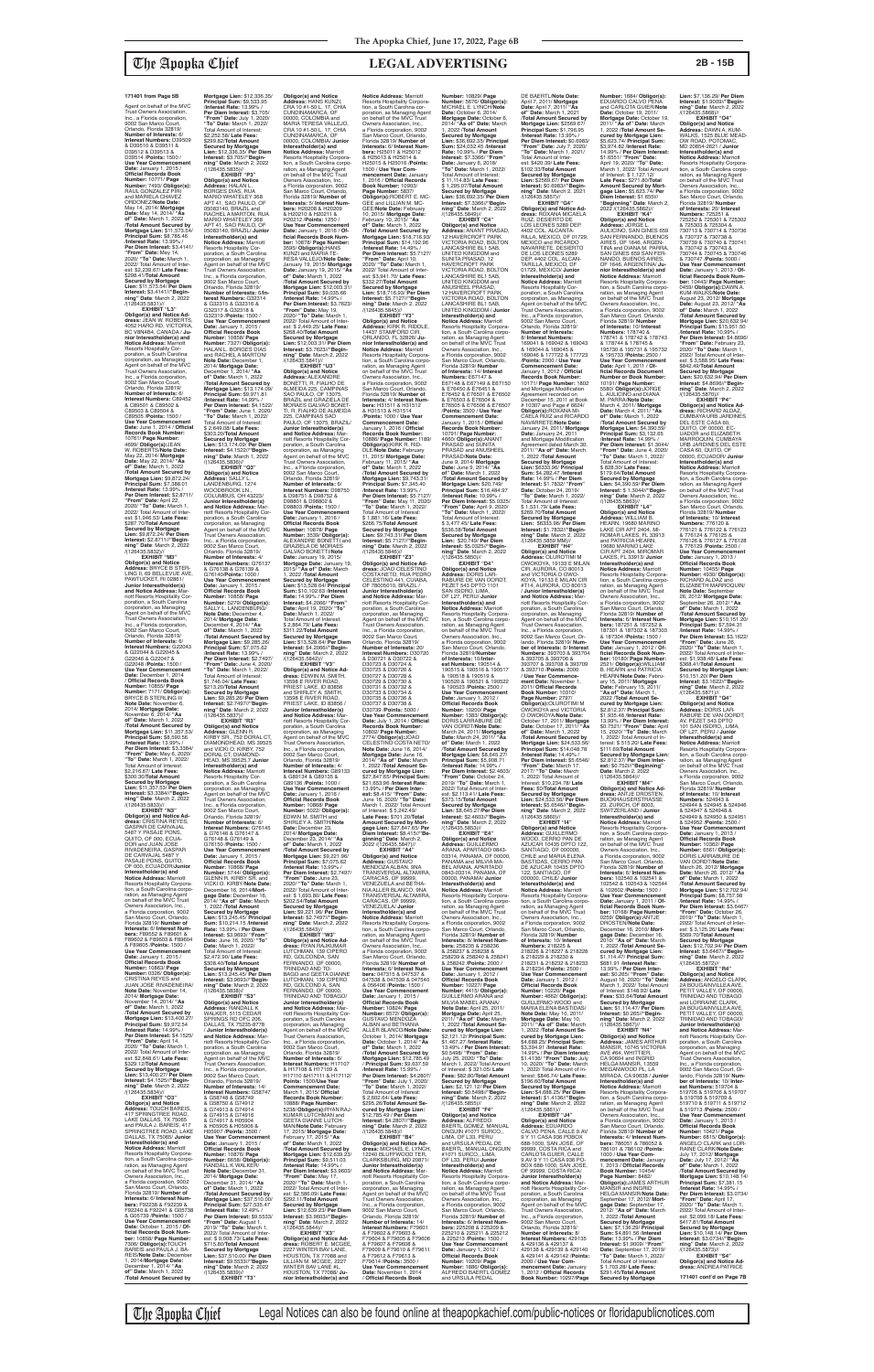PERMEL, # 1A DON<br>MANUEL AVENUE SANTA MARGARITA CIRCULAR, ST. AUGUSTINE, OF 00000, TRINIDAD AND TOBAGO / **Junior Interestholder(s) and Notice Address:** Marriott Resorts Hospitality Corporation, a South Carolina corporation, as Managing Agent on behalf of the MVC Trust Owners Association, Inc., a Florida corporation, 9002 San Marco Court, Orlando, Florida 32819/ **Number of Interests:** 8/ **Interest Numbers:** 439036 & 439037 & 439038 & 439039 & 439040 & 439041 & 439042 & 439043 /**Points:** 2000 / **Use Year Commencement Date:** January 1, 2012 / **Official Records Book Number:** 10305/ **Page Number:** 2688/ **Obligor(s):** ANDREA PATRICE PER-MEL/**Note Date:** November 18, 2011/ **Mortgage Date:** November 18, 2011/ **"As of" Date:** March 1, 2022 /**Total Amount Secured by Mortgage Lien:** \$5326.99/ **Principal Sum:** \$3,848.86 /**Interest Rate:** 13.99% / **Per Diem Interest:** \$1.4957/ **"From" Date:** May 18, 2020/ **"To" Date:** March 1, 2022/ Total Amount of Inter est: \$ 975.23/ **Late Fees:** \$252.90/**Total Amount Secured by Mortgage Lien:** \$5326.99/ **Per Diem Interest:** \$1.4957//"Begin-nmg" Date: March 2, 2022 /(126435.5874)// **EXHIBIT "T4" Obligor(s) and Notice Ad-dress:** CARLOS HERNAN-DEZ, AV NORTE SUR 4 DOLORES A MAMEY EDIF JOB-PIM EL RESORTE EL COIL SPR, QUINTA<br>CRESPO, CARACA, IR 1050, VENEZUELA and ALBERTINA ORTIZ, AV NORTE SUR 4 DOLORES A MAMEY EDIF JOB-PIM EL RESORTE EL COIL SPR,<br>OUINTA CRESPO, CARA QUINTA CRESPO, CARA-CA, IR 1050, VENEZUELA/ **Junior Interestholder(s) and Notice Address:** Mar-

riott Resorts Hospitality Corporation, a South Carolina corporation, as Managing Agent on behalf of the MVC Trust Owners Association, Inc., a Florida corporation, 9002 San Marco Court, Or-lando, Florida 32819/ **Num-ber of Interests:** 8/ **Interest Numbers:** 367446 & 367447 & 384849 & 384850 & 384851 & 384852 & 384901 & 384902 /**Points:** 2000 / **Use Year Commencement Date:** January 1, 2012 / **Of-ficial Records Book Number:** 10285/ **Page Number:** 4955/ **Obligor(s):**CARLOS HERNANDEZ and ALBER-TINA ORTIZ/**Note Date:** October 3, 2011/ **Mortgage Date:** October 3, 2011/ **"As of" Date:** March 1, 2022 /**Total Amount Secured by Mortgage Lien:** \$5889.32/ **Principal Sum:** \$4,101.37 /**Interest Rate:** 15.99% / **Per Diem Interest:** \$1.8217/ **"From" Date:** April 3, 2020/ **"To" Date:** March 1, 2022/ Total Amount of Interest: \$1,269.69/ **Late Fees:** \$268.26/**Total Amount Secured by Mortgage Lien:** \$5889.32/ **Per Diem Interest:** \$1.8217//**"Beginning" Date**: March 2, 2022

/(126435.5875)// **EXHIBIT "U4" Obligor(s) and Notice Ad-dress:** CAROL L PALMER, 53 PENNSYLVANIA LN, PALM COAST, FL 32164 and WILLIAM G PALMER<br>JR, 53 PENNSYLVANIA LN, PALM COAST, FL 32164 **Junior Interestholder(s) and Notice Address:** Marriott Resorts Hospitality Corporation, a South Carolina corporation, as Managing Agent on behalf of the MVC Trust Owners Association, Inc., a Florida corporation, 9002 San Marco Court, Orlando, Florida 32819/ **Number of Interests:** 4/ **Interest Numbers:** 463901 & 463902 & 463903 & 463904 /**Points:** 1000 / **Use Year Commencement Date:** January 1, 2012 / **Official Records Book Number:** 10331/ **Page Number:** 2254/ **Obligor(s):** CAROL L PALMER and WILLIAM G PALMER JR/**Note Date:** December 5, 2011/ **Mortgage Date:** December 5, 2011/ **"As of" Date:** March 1, 2022 /**Total Amount Secured by Mortgage Lien:** \$7,917.64/ **Principal Sum:** \$4,813.91 /**Interest Rate:** 13.99% / **Per Diem Interest:** \$1.8707/ **"From" Date:** July 5, 2018/ **"To" Date:** March 1, 2022/ Total Amount of Interest: \$ 2,497.33/ **Late Fees:** \$356.40/**Total Amount Secured by Mortgage Lien:** \$7,917.64/ **Per Diem Interest:** \$ 1.8707//**"Beginning" Date**: March 2, 2022 /(126435.5876)// **EXHIBIT "V4" Obligor(s) and Notice Address:** LEONARDO BATTAGLIA CASTRO, AV PRESIDENTE RIESCO 5561 PISO 19 OFICINA<br>1904 COMUNA DE LAS 1904 COMUNA DE LAS CONDES, SANTIAGO, OF 000000, CHILE and MARIA<br>EULALIA COBO PALACIOS, AV PRESIDENTE RIESCO 5561 PISO 19 OFICINA<br>1904 COMUNA DE LAS 1904 COMUNA DE LAS CONDES, SANTIAGO, OF 000000, CHILE/ **Junior Interestholder(s) and Notice Address:** Marriott Resorts Hospitality Cor-poration, a South Carolina corporation, as Managing Agent on behalf of the MVC Trust Owners Association, Inc., a Florida corporation, 9002 San Marco Court, Orlando, Florida 32819/ **Number of Interests:** 16/ **Interest Numbers:** 462038 & 462039 & 462040 & 462041 & 462126 & 462127 & 462128 & 462129 & 462130 & 462131 & 462132 & 462133 & 462134 & 462135 & 462136 & 462137 /**Points:** 4000 / **Use Year Commencement Date:** January 1, 2013 / **Official Records Book Number:** 10340/ **Page Number:** 5756/ **Obligor(s):**LEONAR-DO BATTAGLIA CASTRO and MARIA EULALIA COBO PALACIOS/**Note Date:** February 3, 2012/ **Mortgage Date:** February 3, 2012/ **"As of" Date:** March 1, 2022 /**Total Amount Secured by Mortgage Lien:** \$19,487.34/ **Principal Sum:** \$13,037.77 /**Interest Rate:** 14.99% / **Per Diem Interest:** \$5.4288/ **"From" Date:** July 3, 2019/ **"To" Date:** March 1, 2022/ Total Amount of Interest: \$ 5276.70/ **Late Fees:** \$922.87/**Total Amount Secured by Mortgage Lien:** \$19,487.34/ **Per Diem Interest:** \$5.4288//**"Beginning" Date**: March 2, 2022 /(126435.5877)// **EXHIBIT "W4" Obligor(s) and Notice Address:** KEITH DUANE

MCGRUDER, 1678 S BENTON RD, MINDEN, NV 89423 and NICOLE AMBER TRADUP, 1678 S BENTON RD, MINDEN, NV 89423/ **Junior Interestholder(s) and Notice Address:** Mar-<br>poration, a South Carolina<br>poration, as Managing<br>Agent on behalf of the MVC<br>Trust Owners Association, Inc., a Florida corporation, 9002 San Marco Court,<br>Orlando, Florida 32819 Orlando, Florida 32819/ **Number of Interests:** 26/ **Interest Numbers:** 521905 & 521906 & 521907 & 521908 & 521909 & 521910 & 521911 & 521912 & 521913 & 521914 & 521915 & 521916 & 521917 & 521918 & 521919 & 521920 & 521921 & 521922 & 521923 & 521924 & 521925 & 521926 & 521927 & 521928 & 521929 & 521930 /**Points:** 6500 / **Use Year Commencement Date:** March 1, 2012 / **Official Records Book Number:** 10345/ **Page Number:**<br>7343/ **Obligor(s):**KEITH<br>DUANE MCGRUDER and<br>NICOLE AMBER TRADUP/ **Note Date:** February 6, 2012/ **Mortgage Date:** February 6, 2012/ **"As of" Date:** March 1, 2022 /**Total Amount Secured by Mortgage Lien:** \$30,376.74/ **Principal Sum:** \$20,884.73 /**Interest Rate:** 10.99% / **Per Diem Interest:** \$6.3756/ **"From" Date:** December 6, 2018/ **"To" Date:** March 1, 2022/ Total Amount of Inter-est: \$ 7529.53/ **Late Fees:** \$1,712.48/**Total Amount Secured by Mortgage Lien:** \$30,376.74/ **Per Diem Interest:** \$6.3756//**"Begin-ning" Date**: March 2, 2022 /(126435.5878)// **EXHIBIT "X4"<br><b>Obligor(s) and Notice**<br>**Address:** ENRIQUE LOPEZ<br>DE LA CUESTA, BENITO<br>JUAREZ #31 CASA 2 COL<br>SAN JERONIMO LIDICE, MEXICO, DF 10200, MEXICO and MARIA CON-SUELO LLEDO FLORES, BENITO JUAREZ #31 CASA 2 COL SAN JERONIMO<br>LIDICE, MEXICO, DF 10200, MEXICO/ **Junior**<br>**Interestholder(s) and<br><b>Notice Address:** Marriott<br>Resorts Hospitality Corpora-<br>tration, a South Carolina corpo-<br>cration, as Managing Agent<br>on behalf of the MVC Trust Owners Association, Inc., a Florida corporation, 9002 San Marco Court, Orlando, Florida 32819/ **Number of Interests:** 10/ **Interest Numbers:** 501209 & 501210 & 501211 & 501212 & 501213 & 501214 & 501215 & 501216 & 502939 & 502940 /**Points:** 2500 / **Use Year Commencement Date:** January 1, 2013 / **Official Records Book Number:** 10352/ **Page Number:** 0329/ **Obligor(s):** ENRIQUE LOPEZ DE LA CUESTA and MARIA CON-SUELO LLEDO FLORES/ **Note Date:** February 22, 2012/ **Mortgage Date:** February 22, 2012/ **"As of" Date:** March 1, 2022 /**Total Amount Secured by Mortgage Lien:** \$8,837.34/ **Principal Sum:** \$6,476.11 /**Interest Rate:** 13.99% / **Per Diem Interest:** \$2.5167/ **"From" Date:** April 22, 2020/ **"To" Date:** March 1, 2022/ Total Amount of Inter est: \$1,706.35/ **Late Fees:** \$404.88/**Total Amount Secured by Mortgage Lien:** \$8,837.34/ **Per Diem Interest:** \$2.5167//**"Beginning" Date**: March 2, 2022 /(126435.5879)// **EXHIBIT "Y4" Obligor(s) and Notice Address:** KEVIN MCWIL-LIAMS, 2823 PATRICK HENRY DR APT 210, AUBURN HILLS, MI 48326/ **Junior Interestholder(s) and Notice Address:** Marriott Resorts Hospitality Corporation, a South Carolina corporation, as Managing Agent on behalf of the MVC Trust Owners Association, Inc., a Florida corporation 9002 San Marco Court, Orlando, Florida 32819/ **Number of Interests:** 4/ **Interest Numbers:** 947924 & 947925 & 947926 & 947927 /**Points:** 1000 / **Use Year Commencement Date:** January 1, 2014 / **Official Records Book Number:** 10539/ **Page Number:** 2439/ **Obligor(s):**KEVIN MCWIL-LIAMS/**Note Date:** February 25, 2013/ **Mortgage Date:** February 25, 2013/ **"As of" Date:** March 1, 2022 /**Total Amount Secured by Mortgage Lien:** \$6,656.68/ **Principal Sum:** \$4,868.78 /**Interest Rate:** 13.99% / **Per Diem Interest:** \$1.8921/ **"From" Date:** January 25, 2020/ **"To" Date:** March 1, 2022/ Total Amount of Interest: \$ 1,449.25/ **Late Fees:** \$88.65/**Total Amount Secured by Mortgage Lien:** \$6,656.68/ **Per Diem Interest:** \$1.8921//**"Begin-ning" Date**: March 2, 2022 /(126435.5880)// **EXHIBIT "Z4" Obligor(s) and Notice Address:** ISABEL MARGARITA PEREZ MENDOZA, CLLE 5A # 35-56 APTO 1301, MEDELLIN, OF 99999, CO LOMBIA and NATALIA ACE-VEDO PEREZ, CLLE 5A # 35-56 APTO 1301, MEDEL-LIN, OF 99999, COLOMBIA/ **Junior Interestholder(s) and Notice Address:** M riott Resorts Hospitality Corporation, a South Carolina corporation, as Managing Agent on behalf of the MVC Trust Owners Association, Inc., a Florida corporation, 9002 San Marco Court, Orlando, Florida 32819/ **Number of Interests:** 40/ **Interest Numbers:** 493906 & 493907 & 493908 & 493909 & 493910 & 493911 & 493912 & 493913 & 493914 & 493915 & 493916 & 493917 & 493918 & 493919 & 493920 & 493921 & 493922 & 493923 & 493924 & 493925 & 493926 & 493927 & 493928 & 493929 & 493930 & 493931 & 493932 & 493933 & 493934 & 493935 & 493936 & 493937 & 493938 & 493939 & 493940 & 493941 & 493942 & 493943 & 493944 & 493945 /**Points:** 10,000 / **Use Year Commencement Date:** January 1, 2012 / **Official Records Book Number:** 10326/ **Page Number:** 3119/ **Obligor(s):**ISABEL MAR-GARITA PEREZ MENDOZA and NATALIA ACEVEDO PEREZ/**Note Date:** Decem-ber 29, 2011/ **Mortgage Date:** December 29, 2011/ **"As of" Date:** March 1, 2022 /**Total Amount Secured by Mortgage Lien:**  \$34,011.64/ **Principal Sum:** \$25,361.67 /**Interest Rate:** 14.99% / **Per Diem Inter-est:** \$10.56/ **"From" Date:** March 1, 2020/ **"To" Date:** March 1, 2022/ Total Amount of Interest: \$ 7,709.04/ /(126435.5883)// **EXHIBIT "C5" Obligor(s) and Notice Address:** FREDERICK D LADD, 5219 OAKMONT CIRCLE, ROANOKE, VA

24019 and BARBARA J GATENS-LADD, 5219 OAKMONT CIRCLE, ROA-NOKE, VA 24019 / **Junior Interestholder(s) and Notice Address:** Marriott Resorts Hospitality Corpora-tion, a South Carolina corporation, as Managing Agent on behalf of the MVC Trust Owners Association, Inc., a Florida corporation, 9002 San Marco Court, Orlando, Florida 32819/ **Number of Interests:** 6/ **Interest Numbers:** L28514 & L28515 & L28516 & L28517 & L28518 & L28519 /**Points:** 1500 / **Use Year Commencement Date:** January 1, 2017 / **Of-ficial Records Document Number:** 20160098639/ **Obligor(s):**FREDERICK D LADD and BARBARA J GATENS-LADD/**Note Date:** February 3, 2016/ **Mortgage Date:** February 3, 2016/ **"As of" Date:** March 1, 2022 /**Total Amount Secured by Mortgage Lien:** \$16,207.44/ **Principal Sum:** \$12,276.73 /**Interest Rate:** 13.99% / **Per Diem Interest:** \$4.7709/ **"From" Date:** April 3, 2020/ **"To" Date:** March 1, 2022/ Total Amount of Interest: \$3,325.36/ **Late Fees:** \$355.35/**Total Amount Secured by Mortgage Lien:** \$16,207.44/ **Per Diem Interest:** \$4.7709//**"Beginning" Date**: March 2, 2022  $/(126435.5884)/\frac{1}{2}$ FXHIRIT "D5" **EXHIBIT "D5" Obligor(s) and Notice Ad-dress:** MICHAEL L. PEREZ, 331 NORTH ORCHARD RD, BAILAND, NJ 08360 and YARITZA SUAREZ, 331 NORTH ORCHARD RD, BAILAND, NJ 08360/ **Junior Interestholder(s) and Notice Address:** Marriott Resorts Hospitality Corpora-tion, a South Carolina corpo-ration, as Managing Agent on behalf of the MVC Trust Owners Association, Inc., a Florida corporation, 9002 San Marco Court, Orlando, Florida 32819/ **Number of Interests:** 8/ **Interest Num-bers:** K46141 & K46142 & K46143 & K46144 & K46145 & K46146 & K46147 & K46148 /**Points:** 2000/ **Use Year Commencement Date:** November 1, 2015 / **Official Records Book Number:** 11017/ **Page Number:** 4189/ **ObIigor(s):** MICHAEL L. PEREZ and YARITZA SUAREZ/**Note Date:** October 16, 2015/ **Mortgage Date:** October 16, 2015/ **"As of" Date:** March 1, 2022 /**Total Amount Secured by Mortgage Lien:** \$20,924.99/ **Principal Sum:** \$15,220.04 /**Interest Rate:** 12.99% / **Per Diem Interest:** \$5.4919/ **"From" Date:** September 16, 2019/ **"To" Date:** March 1, 2022/ Total Amount of Interest: \$4,926.28/ **Late Fees:** \$528.67/**Total Amount Secured by Mortgage Lien:** \$20,924.99/ **Per Diem Interest:** \$5.4919//**"Beginning" Date**: March 2, 2022 /(126435.5886)//

**Late Fees:** \$690.93/**Total Amount Secured by Mort-gage Lien:** \$34,011.64/ **Per Diem Interest:** \$10.56//**"Beginning" Date**: March 2,<br>2022/(126435.5881)// **EXHIBIT "A5" Obligor(s) and Notice Ad-dress:** OMAH SEETAHAL, #683 ORBIT STREET, LANGE PARK CHAGUA-NAS, OF 00000, TRINIDAD AND TOBAGO and MALA SEETAHAL, #683 ORBIT<br>STREET, LANGE PARK STREET, LANGE PARK CHAGUANAS, OF 00000, TRINIDAD AND TOBAGO/ **Junior Interestholder(s) and Notice Address:** Mar-<br>poration, a South Carolina<br>poration, as Managing<br>Agent on behalf of the MVC<br>Trust Owners Association, Inc., a Florida corporation, 9002 San Marco Court, Orlando, Florida 32819/ **Number of Interests:** 20/ **Interest Numbers:** J90052 & J90101 & J90102 & J90103 & J90104 & J90105 & J90106 & J90107 & J90108 & J90109 & J90110 & J90111 & J90112 & J90113 & J90114 & J90115 & J90116 & J90117 & J90118 & J90119 /**Points:** 5000 /**Use Year Com-mencement Date:** January 1, 2016 / **Official Records Book Number:** 11013/ **Page Number:** 0472/ **Obligor(s):** OMAH SEETAHAL and MALA SEETAHAL/**Note Date:** October 13, 2015/ **Mortgage Date:** October 13, 2015/ **"As of" Date:** March 1 2022 /**Total Amount Secured by Mortgage Lien:** \$22,954.43/ **Principal Sum:** \$18,235.37 /**Interest Rate:** 11.99% / **Per Diem Interest:** \$6.0734/ **"From" Date:** May 13, 2020/ **"To" Date:** March 1 2022/ Total Amount of Interest: \$3,990.26/ **Late Fees:** \$478.81/**Total Amount Secured by Mortgage Lien:** \$22,954.43/ **Per Diem Interest:** \$6.0734//**"Beginning" Date**: March 2, 2022 /(126435.5882)// **EXHIBIT "B5" Obligor(s) and Notice Address:** JORGE LUIS CABALLERO-CABALLERO, CARRERA 58 #81-160 APT 3, BARRANQUILLA, OF<br>0000, COLOMBIA and AN-<br>NELI SCHNABEL-BETAN-<br>COURT, CARRERA 58 #81-160 APT 3, BARRANQUIL-LA, OF 0000, COLOMBIA/ **Junior Interestholder(s) and Notice Address:** Marriott Resorts Hospitality Cor-poration, a South Carolina corporation, as Managing Agent on behalf of the MVC Trust Owners Association, Inc., a Florida corporation, 9002 San Marco Court, Orlando, Florida 32819/ **Number of Interests:** 8/ **Interest Numbers:** J50948 & J50949 & J50950 & J50951 & J50952 & J51001 & J51002 & J51003 /**Points:** 2000 / **Use Year Commencement Date:** January 1, 2016 / **Official Records Book Number:** 11013/ **Page Number:** 0458/ **Obligor(s):**JORGE LUIS CABALLERO-CABALLERO and ANNELI SCHNABEL-<br>BETANCOURT/Note Date:<br>October 13, 2015/ Mortgage<br>Date: October 13, 2015/ "As<br>of" Date: March 1, 2022<br>Total Amount Secured by<br>Mortgage Lien: \$18,674.20<br>Pirncipal Sum: \$13,674.20<br>"From" Date: March 13,<br>2 est: \$ 4,088.15/ **Late Fees:** \$162.81/**Total Amount Secured by Mortgage Lien:** \$18,175.16/**Per Diem Interest:** \$5.6938//**"Beginning" Date**: March 2, 2022 **EXHIBIT "E5" Obligor(s) and Notice Address:** JAVIER DE LA PAR-<br>RA ZAVALA, AVE BOSQUE<br>ESMERALDA ORIENTE<br>#6 APTO. 903 COLONIA BOSQUE E, ATIZAPA, OF 53900, MEXICO and<br>ANA ELENA NORENA ANA ELENA NORENA<br>DE LUCA, AVE BOSQUE<br>ESMERALDA ORIENTE<br>#6 APTO. 903 COLONIA<br>BOSQUE E, ATIZAPA, OF 53900, MEXICO/ **Junior Interestholder(s) and Notice Address:** Marriott Resorts Hospitality Corpora-tion, a South Carolina corporation, as Managing Agent<br>on behalf of the MVC Trust<br>Owners Association, Inc.,<br>a Florida corporation, 9002 San Marco Court, Orlando, Florida 32819/ **Number of Interests:** 6/ **Interest Numbers:** K32540 & K32541 & K32542 & K32543 & K32544 & K32545 /**Points:** 1500 / **Use Year Commencement Date:** January 1, 2016 / **Of-ficial Records Book Number:** 11034/ **Page Number:** 3363/ **Obligor(s):**JAVIER DE LA PARRA ZAVALA and ANA ELENA NORENA DE LUCA/**Note Date:** November 30, 2015/ **Mortgage Date:** November 30, 2015/ **"As of" Date:** March 1, 2022 /**Total Amount Secured by Mortgage Lien:** \$15,946.07/ **Principal Sum:** \$12,119.89 /**Interest Rate:** 13.99% / **Per Diem Interest:** \$4.7099/ **"From" Date:** March 1, 2020/ **"To" Date:** March 1, 2022/ Total Amount of Inter-est: \$ 3,438.30/ **Late Fees:** \$137.88/**Total Amount Secured by Mortgage Lien:** \$15,946.07/ **Per Diem Interest:** \$4.7099//**"Begin-ning" Date**: March 2, 2022 /(126435.5887)// **EXHIBIT "F5" Obligor(s) and Notice Address:** EDWARD J MO-RALES, 2947 CREEKSIDE DR, CATOOSA, OK 74015/ **Junior Interestholder(s) and Notice Address:** Marriott Resorts Hospital-ity Corporation, a South Carolina corporation, as Managing Agent on behalf of the MVC Trust Owners Association, Inc., a Florida corporation, 9002 San Marco Court, Orlando, Florida 32819/ **Number of Interests:** 6/ **Interest Num-bers:** J29416 & J29417 & J29418 & J29419 & J29420 & J29421 /**Points:** 1500 / **Use Year Commencement Date:** October 1, 2015 / **Official Records Book Number:** 10998/ **Page Number:** 9094/ **Obligor(s):** EDWARD J MORALES/<br>Note Date: Sentember **Note Date:** September 21, 2015/ **Mortgage Date:** September 21, 2015/ **"As of" Date:** March 1, 2021 /**Total Amount Secured by Mortgage Lien:** \$14,647.81/ **Principal Sum:** \$9,690.77 /**Interest Rate:** 13.99% / **Per Diem Interest:** \$3.7659/ **"From" Date:** February 21, 2019/ **"To" Date:** March 1, 2021/ Total Amount of Inter-est: \$ 4,157.54/ **Late Fees:** \$549.50/**Total Amount Secured by Mortgage Lien:** \$14,647.81/ **Per Diem Interest:** \$3.7659//**"Begin-ning" Date**: March 2, 2021 /(126435.5888)// **EXHIBIT "G5" Obligor(s) and Notice Address:** CESAR GUER-RERO, CALLE TOULON 155 CUMBRES DE LA MO-LINA TORRE 1 DEPT 503, LIMA, OF 00000, PERU and LUZMILA CONTRE-RAS, CALLE TOULON 155 CUMBRES DE LA MOLINA TORRE 1 DEPT 503, LIMA, OF 00000, PERU/ **Junior Interestholder(s) and Notice Address:** Marriott Resorts Hospitality Corporation, a South Carolina corpo ration, as Managing Agent on behalf of the MVC Trust Owners Association, Inc., a Florida corporation, 9002 San Marco Court, Orlando,

Florida 32819/ **Number** 

& L28237 & L28238 & L28239 & L28240 & L28241 & L28242 /**Points:** 2000 / **Use Year Commencement Date:** March 1, 2016 / **Of-ficial Records Document Number:** 20160095918/ **Obligor(s):**CESAR GUER-RERO and LUZMILA CONTRERAS/**Note Date:** February 1, 2016/ **Mortgage Date:** February 1, 2016/ **"As of" Date:** March 1, 2022 /**Total Amount Secured by Mortgage Lien:** \$19,709.63/ **Principal Sum:** \$14,750.97 /**Interest Rate:** 14.99% / **Per Diem Interest:** \$6.1421/ **"From" Date:** March 1, 2020/ **"To" Date:** March 1, 2022/ Total Amount of Interest: \$4,483.78/ **Late Fees:** \$224.88/**Total Amount Secured by Mortgage Lien:** \$19,709.63/ **Per Diem Interest:** \$6.1421//**"Begin-ning" Date**: March 2, 2022 /(126435.5889)//<br>"EXHIBIT "H5 **EXHIBIT "H5" Obligor(s) and Notice Address:** RUBEN DARIO BLANCO HERMOSO, 1100 LEE WAGENER BLVD STE 140-30, FT LAUDERDALE, FL 33315 and REBECA VANESSA CHAPARRO CA-BRERA, 1100 LEE WAGEN ER BLVD STE 140-30, FT LAUDERDALE, FL 33315/ **Junior Interestholder(s) and Notice Address:** Mar-riott Resorts Hospitality Cor-poration, a South Carolina corporation, as Managing Agent on behalf of the MVC Trust Owners Association, Inc., a Florida corporation, 9002 San Marco Court, Orlando, Florida 32819/ **Number of Interests:** 10/ **Interest Numbers:** J86513 & J86514 & J86515 & J86516 & J86517 & J86518 & J86519 & J86520 & J86521 & J86522 /**Points:** 2500 / **Use Year Commencement Date:** December 1, 2015 / **Official Records Book Number:** 11025/ **Page Number:** 5733**/ Obligor(s):**RUBEN DARIO BLANCO HERMOSO and REBECA VANESSA CHAPARRO CABRERA/ **Note Date:** November 3, 2015/ **Mortgage Date:** November 3, 2015/ **"As of" Date:** March 1, 2022 /**Total Amount Secured by Mortgage Lien:** \$27,944.59/ **Principal Sum:** \$19,021.37 /**Interest Rate:** 15.99% / Per Diem Interest: \$8.4487 **"From" Date:** August 3, 2019/ **"To" Date:** March 1, 2022/ Total Amount of Inter est: \$7,950.22/ **Late Fees:** \$723.00/**Total Amount Secured by Mortgage Lien:** \$27,944.59/ **Per Diem Interest:** \$8.4487//**"Begin-ning" Date**: March 2, 2022 /(126435.5890)// **EXHIBIT "I5" Obligor(s) and Notice Address:** CARLOS HER-NANDEZ, AV NORTE SUR 4 DOLORES A MAMEY EDIF JOB-PIM EL RE-SORTE EL RECA, QUINTA

**of Interests:** 8/ **Interest Numbers:** L28235 & L28236 CRESPO, CARACA, OF 1050, VENEZUELA / **Junior Interestholder(s) and Notice Address:** Marriott Resorts Hospitality Cor-poration, a South Carolina corporation, as Managing Agent on behalf of the MVC Trust Owners Association, Inc., a Florida corporation, 9002 San Marco Court, Orlando, Florida 32819/ **Number of Interests:** 14/ **Interest Numbers:** L25616 & L25617 & L25618 & L25619 & L25620 & L25621 & L25622 & L25623 & L25624 & L25625 & L25626 & L25627 & L25628 & L25629 /**Points:** 3500 / **Use Year Commencement Date:** January 1, 2017 / **Official Records Document Number:** 20160101766 / **Obligor(s):** CARLOS HERNANDEZ/**Note Date:** February 5, 2016/ **Mortgage Date:** February 5, 2016/ **"As of" Date:** March 1, 2022 /**Total Amount Secured by Mortgage Lien:** \$30,469.33/ **Principal Sum:** \$22,837.33 /**Interest Rate:** 15.99% / **Per Diem Interest:** \$10.144/ **"From" Date:** May 5, 2020/ **"To" Date:** March 1, 2022/ Total Amount of Interest: \$ 6,745.49/ **Late Fees:** \$636.51/**Total Amount Secured by Mortgage Lien:** \$30,469.33/ **Per Diem Interest:** \$10.144//**"Beginning" Date**: March 2, 2022  $(35.5891)/$ <br>**EXHIBIT** ".15" **EXHIBIT "J5" Obligor(s) and Notice Ad-dress:** JAMES C. NIX, 1705 UHLAND DR, LEANDER, TX 78641-4201 / **Junior Interestholder(s) and Notice Address:** Marriott Resorts Hospitality Corporation, a South Carolina corporation, as Managing Agent<br>on behalf of the MVC Trust Owners Association, Inc.,<br>a Florida coiporation, 9002<br>San Marco Court, Orlando,<br>Florida 32819/ **Number of Interests:** 11/ **Interest Num-bers:** 603537 & 603538 & 603539 & 603540 & 608046 & 608047 & 615449 & 615450 & 615451 & 615452 & 615501 /**Points:** 2750 / **Use Year Commencement Date:** October 1, 2016 / **Official Records Document Number:** 20160036749 / Obligor(s) JAMES C. NIX/**Note Date:** December 21, 2015/ **Mortgage Date:** December 21, 2015/ **"As of" Date:** March 1, 2022 /**Total Amount Secured by Mortgage Lien:** \$26,655.98/ **Principal Sum:** \$18,627.23 /**Interest Rate:** 15.99% / **Per Diem Interest:** \$8.2736/ **"From" Date:** October 21, 2019/ **"To" Date:** March 1, 2022/ Total Amount of Inter-est: \$7,131.83/ **Late Fees:** \$646.92/**Total Amount Secured by Mortgage Lien:** \$26,655.98/ **Per Diem Interest:** \$8.2736//**"Beginning" Date**: March 2, 2022 /(126435.5892)// **EXHIBIT "K5" Obligor(s) and Notice Address:** LUIS FERNANDO LEON SALAZAR, CANADA 149 COLONIA JARDINES DEL PEDREGAL, MEXICO, DF 01900, MEXICO / **Junior Interestholder(s) and Notice Address:** Marriott<br>Resorts Hospitality Cor-<br>poration, a South Carolina corporation, as Managing Agent on behalf of the MVC Trust Owners Association, Inc., a Florida corporation, 9002 San Marco Court, Orlando, Florida 32819/ **Number of Interests:** 14/ **Interest Numbers:** B58451 & B58452 & B58501 & B58502 & B58503 & B58504 &B61011 & B61012 & B61013 & B61014 & B61015 & B61016 & B61049 & B61050 /**Points:** 3500 / Use Year Commencement **Date:** January 1, 2016 / **Official Records Document<br><b>Number:** 20160049460/<br>**Obligor(s):**LUIS FER-<br>NANDO LEON SALAZAR/ **Note Date:** December 24, 2015/ **Mortgage Date:** December 24, 2015/ **"As Date:** March 1, 2022 /**Total Amount Secured by Mortgage Lien:** \$29,912.32/ **Principal Sum:** \$23,231.60 /**Interest Rate:** 13.99% / **Per Diem Interest:** \$9.0281/ **"From" Date:** May 24, 2020/ **"To" Date:** March 1, 2022/ Total Amount of Interest: \$5,832.12/ **Late Fees:** \$598.60/**Total Amount Secured by Mortgage Lien:** \$29,912.32/ **Per Diem Interest:** \$9.0281//**"Begin-ning" Date**: March 2, 2022 /(126435.5893)//<br>"EXHIBIT "L5 **EXHIBIT "L5" Obligor(s) and Notice Ad-dress:** NORALBA GARCIA MORENO, CRA. 37#1- OESTE 46 APTO 1003 C, CALI VALLE DEL CAUCA OF 11010, COLOMBIA and SARA ARIAS GARCIA, CRA. 37#1-OESTE 46 APTO 1003 C, CALI VALLE DEL CAUCA, OF 11010, COLOMBIA/ **Junior Interestholder(s) and Notice Address:** Marriott Resorts Hospitality Corporation, a South Carolina corporation, as Managing Agent on behalf of the MVC Trust Owners Association, Inc., a Florida corporation, 9002 San Marco Court, Orlando, Florida 32819/ **Number of Interests:** 10/ **Interest Numbers:** K61652 & K61701 & K61702 & K61703 & K61704 & K61705 & K61706 & K61707 & K61708 & K61709 /**Points:** 2500 / **Use Year Commencement Date:** September 1, 2016 / **Official Records Docum**<br>**Number: 20160080507/ Number:** 20160080507/ **Obligor(s):**NORALBA GAR-CIA MORENO and SARA ARIAS GARCIA/**Note Date:** January 6, 2016/ **Mortgage Date:** January 6, 2016/ **"As of" Date:** March 1, 2022 /**Total Amount Secured by Mortgage Lien:** \$22,650.98/ **Principal Sum:** \$17,426.65 /**Interest Rate:** 13.99% / **Per Diem Interest:** \$9.0281/ **"From" Date:** May 6, 2020/ **"To" Date:** March 1, 2022/ Total Amount of Interest: \$ 4,496.79/ **Late Fees:** \$477.54/**Total Amount Secured by Mortgage Lien:** \$22,650.98/ **Per Diem Interest:** \$9.0281//**"Begin-ning" Date**: March 2, 2022 /(126435.5894)// **EXHIBIT "M5" Obligor(s) and Notice Address:** HECTOR FRANCISCO BUZINEL ESPINOZA 2711 LOS PATRJCIOS CIPOLLETTI, GENERAL ROCA, OF 8324, ARGENTINA / **Junior Interestholder(s) and Notice Address:** Marriott Resorts Hospitality Cor-poration, a South Carolina corporation, as Managing Agent on behalf of the MVC Trust Owners Association, Inc., a Florida corporation, 9002 San Marco Court, Orlando, Florida 32819/ **Number of Interests:** 12/ **Interest Numbers:** M26846 & M26847 & M26848 & **"From" Date:** June 18, 2020/ **"To" Date:** March 1,

M26849 & M26850 & M26851 & M26852 & M26901 & M26902 & M26903 & M26904 M26905 /**Points:** 3000 / **Use Year Commencement Date:** August 1, 2016 / **Official Records Document Number:** 20160376867/ **Obligor(s):** HECTOR FRANCISCO BUZINEL/**Note Date:** July 6, 2016/ **Mortgage Date:** July 6, 2016/ **"As of" Date:** March 1, 2022 /**Total Amount Secured by Mortgage Lien:** \$29,399.16/ **Principal Sum:** \$22,438.34 /**Interest Rate:** 15.99% / **Per Diem Interest:** \$9.9664/ **"From" Date:** June 6, 2020/ **"To" Date:** March 1, 2022/ Total Amount of Interest: \$ 6,308.74/ **Late Fees:** \$402.08/**Total Amount Secured by Mortgage Lien:** \$29,399.16/ **Per Diem Interest:** \$9.9664//**"Begin-ning" Date**: March 2, 2022 /(126435.5895)// **EXHIBIT "N5" Obligor(s) and Notice Address:** MARIA LA<br>FRANCIA WEAVER, 147<br>MOSS LANDING DR,<br>SELMA, NC 27576 and PAUL WAYNE WEAVER 147 MOSS LANDING DR, SELMA, NC 27576/ **Junior Interestholder(s) and Notice Address:** Marriott Resorts Hospitality Corporation, a South Carolina corporation, as Managing Agent<br>on behalf of the MVC Trust Owners Association, Inc., a Florida corporation, 9002 San Marco Court, Orlando, Florida 32819/ **Number of Interests:** 6/ **Interest Num-bers:** M61447 & M61448 & M61449 & M61450 & M61451 & M61452 /**Points:** 1500 / **Use Year Co mencement Date:** August 1, 2016 / **Official Records Document Number:<br>20160395429 / <b>Obligor(s):**<br>MARIA LA FRANCIA<br>WEAVER and PAUL WAYNE WEAVER/**Note Date:** July 14, 2016/ **Mortgage Date:** July 14, 2016/ **"As of" Date:** March 1, 2022 /**Total Amount Secured by Mortgage Lien:** \$16,796.65/ **Principal Sum:** \$12,921.29 /**Interest Rate:** 13.99% / **Per Diem Interest:** \$5.0214/ **"From" Date:** May 14, 2020/ **"To" Date:** March 1, 2022/ Total Amount of Inter-est: \$3,293.98/ **Late Fees:** \$331.38/**Total Amount Secured by Mortgage Lien:** \$16,796.65/ **Per Diem Interest:** \$5.0214//**"Begin-ning" Date**: March 2, 2022 /(126435.5896)//<br>"EXHIBIT "O5 **EXHIBIT "O5" Obligor(s) and Notice Address:** LEONARDO PERAFAN, 80633 PLUM LANE, INDIO, CA 92201 and JEANNE PERAFAN 80633 PLUM LANE,<br>INDIO, CA 92201/ **Junior**<br>**Interestholder(s) and Notice Address:** Marriott Resorts Hospitality Cor-poration, a South Carolina corporation, as Managing Agent on behalf of the MVC Trust Owners Association, Inc., a Florida corporation, 9002 San Marco Court, Orlando, Florida 32819/ **Number of Interests:** 14/ **Interest Numbers:** M14734 & M14735 & M14736 & M14737 & M14738 & M14739 & M14740 & M14741 & M14742 & M14743 & M14744 & M14745 & M14746 & M14747 /**Points:** 3500 / **Use Year Commencement Date:** September 1, 2016 / Official Records Document<br>Number: 20160463312/<br>Obligor(s):LEONARDO<br>PERAFAN and JEANNE<br>PERAFAN and JEANNE<br>August 18, 2016/ Mortgage<br>Date: August 18, 2016/ "As<br>Trotal Amount Secured by<br>Mortgage Lien: \$31,824.91/<br>Principal Su Note and Mortgage Modification Agreement recorded on November 23, 2016 at Document # 20160609805 / **Obligor(s):**JOSE GREGO-RIO ALVAREZ-LIZARAZO and MARINA GABRIELA PREITO-DE-ALVA/**Note Date:** July 27, 2016 and Note and Mortgage Modification, Agreement dated No-vember 8, 2016/ **Mortgage Date:** July 27, 2016 and Note and Mortgage Modi-fication Agreement dated November 8, 2016/ **"As of" Date:** March 1, 2022 /**Total Amount Secured by Mortgage Lien:** \$11,926.34/ **Principal Sum:** \$9,073.89 /**Interest Rate:** 13.99% / **Per Diem Interest:** \$3.5262/ **"From" Date:** April 27, 2020/ **"To" Date:** March 1, 2022/ Total Amount of Inter est: \$2,373.13/ **Late Fees:** \$229.32/**Total Amount Secured by Mortgage Lien:** \$11,926.34/ **Per Diem Interest:** \$3.5262//**"Beginning" Date**: March 2, 2022 /(126435.5899 MM)/<br>EXHIBIT "R5" **EXHIBIT "R5" Obligor(s) and Notice Ad-dress:** GILSON DE SOUSA KYT, RUA ESPIRITO SANTO #1185, IMPERA-TRIZ, OF 65903, BRAZIL<br>and IULHA GARCIA KYT and IULHA GARCIA KYT,<br>RUA ESPIRITO SANTO<br>#1185, IMPERATRIZ, OF<br>65903, BRAZIL/ **Junior Interestholder(s) and Notice Address:** Marriott<br>Resorts Hospitality Corpora-<br>tion, a South Carolina corporation, as Managing Agent<br>on behalf of the MVC Trust Owners Association, Inc. a Florida corporation, 9002 San Marco Court, Orlando, Florida 32819/ **Number of Interests:** 4/ **Interest Num-bers:** N59110 & N59111 & N59112 & N59113) /**Points:** 1000 / **Use Year Com-mencement Date:** October 1, 2016 / **Official Records Document Number:** 20160487998 / **Obligor(s):** GILSON DE SOUSA KYT and IULHA GARCIA<br>KYT/Note Date: Septemb KYT/**Note Date:** September 1, 2016/ **Mortgage Date:** September 1, 2016/ **"As of" Date:** March 1, 2022 /**Total Amount Secured by Mortgage Lien:** \$12,846.37/ **Principal Sum:** \$9,866.69 /**Interest Rate:** 14.99% / **Per Diem Interest:** \$4.1084/ **"From" Date:** July 1, 2020/ **"To" Date:** March 1, 2022/ Total Amount of Interest: \$ 2,497.88/ **Late Fees:** \$231.80/**Total Amount Secured by Mortgage Lien:** \$12,846.37/ **Per Diem** 

2022/ Total Amount of Inter-est: \$ 4,938.98/ **Late Fees:** \$583.40/**Total Amount Secured by Mortgage Lien:** \$31,824.91/ **Per Diem Interest:** \$7.9533//**"Begin-ning" Date**: March 2, 2022 /(126435.5897)// **EXHIBIT "P5" Obligor(s) and Notice Address:** HERNAN MALUK,<br>LA CONCEPCION 141 OFICINA 605, PROVI-DENCIA SANTIAGO, O 00000, CHILE and BEATRIZ ZEDAN, LA CONCEP-CION 141 OFICINA 605, PROVIDENCIA SANTIAGO, OF 00000, CHILE/ **Junior Interestholder(s) and Notice Address:** Marriott Resorts Hospitality Corporation, a South Carolina corporation, as Managing Agent ration, as Managing Agent<br>on behalf of the MVC Trust Owners Association, Inc., a Florida corporation, 9002 San Marco Court, Orlando, Florida 32819/ **Number of Interests:** 16/ **Interest Numbers:** L38330 & L38331 & L95507 & L98633 & L98634 & L98635 & L98636 & L98637 & L98638 & L98639 & L98640 & M02747 & M02748 & M02749 & M02750 & M04048 /**Points:** 4000 / **Use Year Com-mencement Date:** January 1, 2017 / **Official Records Document Number:** 20160451529 / **Obligor(s):** HERNAN MALUK and BEA-TRIZ ZEDAN/**Note Date:** August 4, 2016/ **Mortgage Date:** August 4, 2016/ **"As of" Date:** March 1, 2022 /**Total Amount Secured by Mortgage Lien: \$37,621.52<br><b>Principal Sum: \$28,262.88 Principal Sum:** \$28,262.88 /**Interest Rate:** 15.99% / **Per Diem Interest:** \$12.553/ **"From" Date:** May 4, 2020/ **"To" Date:** March 1, 2022/ Total Amount of Interest: \$ 8,360.62/ **Late Fees:** \$748.02/**Total Amount Secured by Mortgage Lien:** \$37,621.52/ **Per Diem Interest:** \$12.553//**"Begin-ning" Date**: March 2, 2022 /(126435.5898)// **EXHIBIT "Q5" Obligor(s) and Notice Ad-<br><b>dress:** JOSE GREGORIO<br>ALVAREZ-LIZARAZO, 1941 NW 171 AVE, PEMBROKE PINES, FL 33028 and MARINA GABRIELA PREITO-DE-ALVA, 1941 NW 171 AVE, PEMBROKE PINES, FL 33028 / **Junior Interestholder(s) and Notice Address:** Marriott Resorts Hospitality Corporation, a South Carolina corporation, as Managing Agent on behalf of the MVC Trust Owners Association, Inc., a Florida corporation, 9002 San Marco Court, Orlando, Florida 32819/ **Number of Interests:** 4/ **Interest Numbers:** M91030 & M91031 & M91032 & M91033 /**Points:** 1000 / **Use Year Commence Date:** January 1, 2017/**Official Records Document Number:** 20160425709 and

**Interest:** \$4.1084//**"Begin-ning" Date**: March 2, 2022 /(126435.5900)// EXHIBIT "S5" **Obligor(s) and Notice Ad-dress:** MATT W GARNER, 2708 HAYDEN PARK LN, LEXINGTON, KY 40511 and HEATHER M GARNER, 2708 HAYDEN PARK LN,<br>LEXINGTON, KY 40511 / **Junior Interestholder(s) and Notice Address:** Mar-<br>poration, a South Carolina<br>poration, as Managing<br>Agent on behalf of the MVC<br>Trust Owners Association, Inc., a Florida corporation, 9002 San Marco Court, Orlando, Florida 32819/ **Number of Interests:** 8/ **Interest Numbers:** N27548 & N27549 & N27550 & N27551 & N27552 & N27601 & N27602 & N27603 /**Points:** 2000 / **Use Year Commencement Date:** September 1, 2016 / **Official Records Document Number:** 20160493276 / **Obligor(s):**MATT W GARNER and HEATHER M GARNER/**Note Date:** August 29, 2016/ **Mortgage Date:** August 29, 2016/ **"As of" Date:** March 1, 2022 /**Total Amount Secured by Mortgage Lien:** \$21,124.62/ **Principal Sum:** \$15,751.32 /**Interest Rate:** 12.99% / **Per Diem Interest:** \$5.6836/ **"From" Date:** December 1, 2019/ **"To" Date:** March 1, 2022/ Total Amount of Interest: \$4,666.22/ **Late Fees:** \$457.08/**Total Amount Secured by Mortgage Lien:** \$21,124.62/ **Per Diem Interest:** \$5.6836//**"Begin-ning" Date**: March 2, 2022 /(126435.5901)// **EXHIBIT "T5" Obligor(s) and Notice Address:** DAVID J. SMITH, 80 SEQUOIA WAY, HOL-BROOK, NY 11741/ **Junior Interestholder(s) and Notice Address:** Marriott Resorts Hospitality Corporation, a South Carolina corporation, as Managing Agent on behalf of the MVC Trust Owners Association, Inc., a Florida corporation, 9002 San Marco Court, Orlando, Florida 32819/ **Number of Interests:** 14/ **Interest Numbers:** N51650 & N51651 & N51652 & N51701 & N51702 & N51703 & N51704 & N51705 & N51706 & N51707 & N51708 & N51709 & N51710 & N51711 /**Points:** 3500/**Use Year Commencement Date:** September 1, 2016 / **Official Records Document Number:** 20160472341 / **Obligor(s):**DAVID J. SMITH/**Note Date:** August 26, 2016/ **Mortgage Date:** August 26, 2016/ **"As of" Date:** March 1, 2022 /**Total Amount Secured by Mortgage Lien:** \$32,517.15/ **Principal Sum:** \$25,624.77 /**Interest Rate:** 10.99% / **Per Diem Interest:** \$7.8227/ **"From" Date:** January 26, 2020/ **"To" Date:** March 1, 2022/ Total Amount of Interest: \$ 5984.30/ **Late Fees:** \$658.08/**Total Amount Secured by Mortgage Lien:** \$32,517.15/ **Per Diem Interest:** \$7.8227//**"Begin-ning" Date**: March 2, 2022 /(126435.5902)// **EXHIBIT "U5" Obligor(s) and Notice Ad-dress:** CHARLES T. COLE, 205 E CALE AVENUE,<br>EFFINGHAM, SC 29541 EFFINGHAM, SC 29541 and SOMER COLE, 205 E CALE AVENUE, EFFING-HAM, SC 29541/ **Junior Interestholder(s) and Notice Address:** Marriott<br>Resorts Hospitality Cor-<br>poration, a South Carolina corporation, as Managing Agent on behalf of the MVC Trust Owners Association, Inc., a Florida corporation, 9002 San Marco Court, Orlando, Florida 32819/ **Number of Interests:** 12/ **Interest Numbers:** N57118 & N57119 & N57120 & N57121 & N57122 & N57123 & N57124 & N57125 & N57126 & N57127 & N57128 & N57129 /**Points:** 3000 / **Use Year Commencement Date:** September 1, 2016 / **Official Records Document Number:** 20160483237 / **Obligor(s):** CHARLES T. COLE and SOMER COLE/**Note Date:** August 31, 2016/ **Mortgage Date:** August 31, 2016/ **"As**  AMADOR, KM 7 VIA LA CALERA BOSQUES DEL ENSENILLO CASA 14, LA CALERA, OF 00000, COLOMBIA/ **Junior Interestholder(s) and Notice Address:** Marriott<br>Resorts Hospitality Cor-<br>poration, a South Carolina corporation, as Managing Agent on behalf of the MVC Trust Owners Association, Inc., a Florida corporation, 9002 San Marco Court, Orlando, Florida 32819/ **Number of Interests:** 14/ **Interest Numbers:** L73723 & L73724 & L73725 & .<br>L73726 & L73727 & L73728<br>& L87536 & L87537 & & L87536 & L87537 & L87538 & L87539 & L87540 & L87541 & L89127 & L89128 /**Points:** 3500 / **Use Year Commence Date:** January 1, 2017 / **Official Records Document<br><b>Number:** 20160242330<br>/ **Obligor(s):** CARLOS<br>ENRIQUE MALAGON and JULIA ADRIANA CIFUEN-TES AMADOR/**Note Date:** April 29, 2016/ **Mortgage Date:** April 29, 2016/ **"As of" Date:** March 1, 2022 /**Total Amount Secured by Mortgage Lien:** \$29,269.94/ **Principal Sum:** \$22,716.72 /**Interest Rate:** 14.99% / **Per Diem Interest:** \$9.459/ **"From" Date:** July 1, 2020/ **"To" Date:** March 1, 2022/ Total Amount of Interest: \$ 5751.08/ **Late Fees:** \$552.14/**Total Amount Secured by Mortgage Lien:** \$29,269.94/ **Per Diem Interest:** \$9.459//,**"Beginning" Date**: March 2, 2022 /(126435.5906)// **EXHIBIT "X5" Obligor(s) and Notice Address:** VICTOR EMILIO<br>GAVIRIA OSTOLAZA, CALLE EL EUCALIPTO 236 CASA 7 SURCO, LIMA, OF L33, PERU / **Junior Interestholder(s) and Notice Address:** Marriott Resorts Hospitality Corporation, a South Carolina corporation, as Managing Agent on behalf of the MVC Trust Owners Association, Inc., a Florida corporation, 9002 San Marco Court, Orlando, Florida 32819/ **Number of Interests:** 10/ **Interest Numbers:** L69811 & L69812 & L69813 & L69814 & L69815 & L69816 & L69817 & L69818 & L69819 & L69820 /**Points:** 2500 / **Use Year Commencement Date:** May 1, 2016 / **Official Records Document Number:** 20160242318 / **Obligor(s):** VICTOR EMILIO GAVIRIA OSTOLAZA/**Note Date:** April 29, 2016/ **Mortgage Date:** April 29, 2016/ **"As of" Date:** March 1, 2022 /**Total Amount Secured by Mortgage Lien:** \$25,432.40/ **Principal Sum:** \$19,505.78 /**Interest Rate:** 14.99% / **Per Diem Interest:** \$8.122/ **"From" Date:** June 1, 2020/ **"To" Date:** March 1, 2022/ Total Amount of Interest: \$ 5,181.82/ **Late Fees:** \$494.80/**Total Amount Secured by Mortgage Lien:** \$25,432.40/ **Per Diem Interest:** \$8.122//**"Beginning" Date**: March 2, 2022 /(126435.5907)// **EXHIBIT "Y5" Obligor(s) and Notice Address:** KATHERINE<br>EUCARIS OLARTE MON-TENEGRO, SAUSALITO GDS,LA CHORRERA, PANAMA CITY, OF 00000, PANAMA and EDN EVELIA MONTENEGRO, SAUSALITO GDS,LA CHORRERA, PANAMA CITY, OF 00000, PANAMA/ **Junior Interestholder(s) and Notice Address:** Marriott Resorts Hospitality Corporation, a South Carolina corporation, as Managing Agent on behalf of the MVC Trust Owners Association, Inc., a Florida corporation, 9002 San Marco Court, Orlando, Florida 32819/ **Number of Interests:** 8/<br>**Interest Numbers:** L46139<br>& L46140 & L46141 &<br>L46142 & L46143 & L46144 & L46145 & L46146 /**Points:** 2000 / **Use Year Commencement Date:** May 1, 2016 / **Official Records Document Number:** 20160199218 / **Obligor(s):** KATHERINE EUCARIS OL-ARTE MONTENEGRO and EDNA EVELIA MONTENE-

**of" Date:** March 1, 2022 /**Total Amount Secured by Mortgage Lien:** \$27,933.05/ **Principal Sum:** \$22,555.89 /**Interest Rate:** 10.99% / **Per Diem Interest:** \$6.8858/ **"From" Date:** May 1, 2020/ **"To" Date:** March 1, 2022/ Total Amount of Interest: \$4,606.57/ **Late Fees:** \$520.59/**Total Amount Secured by Mortgage Lien:** \$27,933.05/ **Per Diem Interest:** \$6.8858//**"Begin-ning" Date**: March 2, 2022 /(126435.5903)// **EXHIBIT "V5" Obligor(s) and Notice Address:** NOLASCO CAS-TILLO, 21350 NORDHOFF<br>ST ST 107, CHATSWORTH,<br>CA 91311 and GRACE<br>CASTILLO, 21350<br>NORDHOFF ST ST 107, CHATSWORTH, CA 91311/ **Junior Interestholder(s)<br><b>and Notice Address:** Mar-<br>riott Resorts Hospitality Corporation, a South Carolina corporation, as Managing Agent on behalf of the MVC Trust Owners Association, Inc., a Florida corporation, 9002 San Marco Court, Orlando, Florida 32819/ **Number of Interests:** 16/ **Interest Numbers:** N48820 & N48821 & N48822 & N48823 & N48824 & N48825 & N48826 & N48827 & N48828 & N48829 & N48830 & N48831 & N48832 & N48833 & N48834 & N48835 /**Points:** 4000 / Use Year Commencem **Date:** October 1, 2016 / **Of-ficial Records Document Number:** 20160521839 / **Obligor(s):NOLASCO CAS-<br>TILLO and GRACE CASTIL-**TILLO and GRACE CASTIL-LO/**Note Date:** September 19, 2016/ **Mortgage Date:** September 19, 2016/ **"As of" Date:** March 1, 2022 /**Total Amount Secured by Mortgage Lien:** \$48,484.85/ **Principal Sum:** \$34,606.55 /**Interest Rate:** 10.99% / **Per Diem Interest:** \$10.565/ **"From" Date:** August 19, 2018/ **"To" Date:** March 1, 2022/ Total Amount of Interest: \$ 13,628.30/ **Late Fees:** \$0/**Total Amount Secured by Mortgage**  Lien: \$48,484.85/ Per Diem<br>Interest: \$10.565//"Begin-<br>Ining" Date: March 2, 2022<br>/(126435.5905)//<br>Diligor(s) and Notice Address: CARLOS ENRIQUE<br>OALERA BOSQUES DEL<br>MALAGON, KM 7 VIA LA ENSENILLO CASA 14, LA CALERA, OF 00000, COLOMBIA and JULIA ADRIANA CIFUENTES

### **171401 from Page 6B**

**171401 cont'd on Page 8B**

The Apopka Chief Legal Notices can also be found online at theapopkachief.com/public-notices or floridapublicnotices.com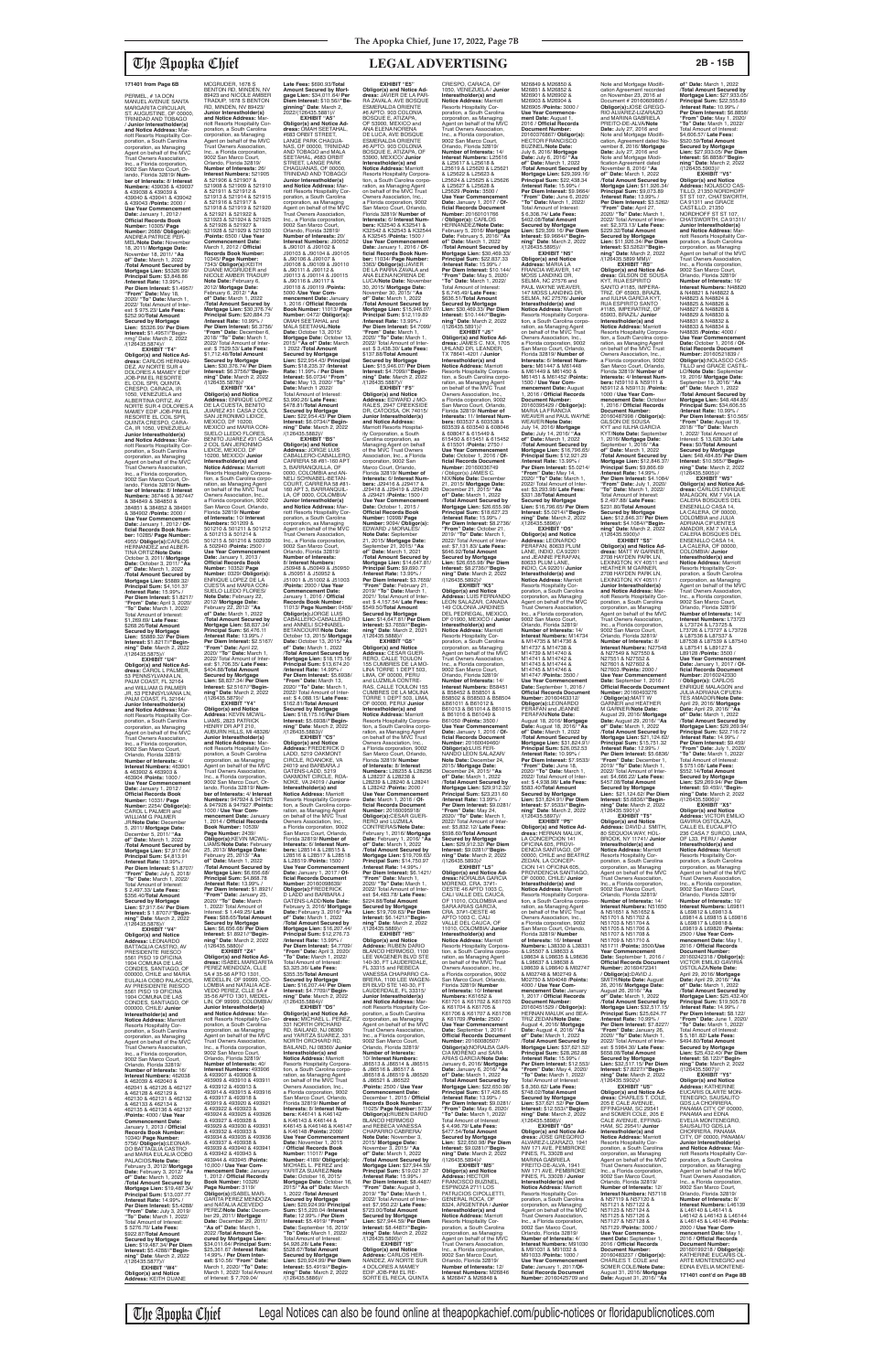**EXHIBIT "Z5" Obligor(s) and Notice Ad-dress:** RAUL GONZALEZ PIRI, JUAN DELLE-<br>PIANI 212 DPTO 402, SAN PIANI 212 DPTO 402, SAN ISIDRO, OF L27, PERU and MARIELA CHAVEZ ORDONEZ, JUAN DELLE-PIANI 212 DPTO 402, SAN ISIDRO, OF L27, PERU/ **Junior Interestholder(s) and Notice Address:** M riott Resorts Hospitality Corporation, a South Carolina corporation, as Managing Agent on behalf of the MVC Trust Owners Association, Inc., a Florida corporation, 9002 San Marco Court, Orlando, Florida 32819/ **Number of Interests:** 5/ **Interest Numbers:** L35133 & L35134 & L35135 & L35136 & L35137 /**Points:** 1250 / **Use Year Commencement Date:** January 1, 2017 / **Official Records Document Number:** 20160310557/ **Obligor(s):** RAUL GONZALEZ PIRI and MARIELA CHAVEZ ORDONEZ/**Note Date:** June 2, 2016/ **Mortgage Date:** June 2, 2016/ **"As of" Date:** March 1, 2022 /**Total Amount Secured by Mortgage Lien:** \$13,763.84/ **Principal Sum:** \$10,515.87 /**Interest Rate:** 13.99% / **Per Diem Interest:** \$4.0866/ **"From" Date:** May 2, 2020/ **"To" Date:** March 1, 2022/Total Amount of Inter-est: \$2,729.80/ **Late Fees:** \$268.17/**Total Amount Secured by Mortgage Lien:** \$13,763.84/ **Per Diem Interest:** \$4.0866//**"Begin-ning" Date**: March 2, 2022 /(126435.5909)//

N60028 & N60029 & N60030 & N60031 & N60032 & N60033 & N60034 & N60035 & N60036 & N60037 & N60038 & N60039 /**Points:** 8000 / **Use Year Commencement Date: January**<br>2017 / Official Records 1, 2017 / **Official Records Document Number:** 20170051870 / **Obligor(s):** MORIANA BRAZEIRO and SERGIO GONZA-<br>LEZ/Note Date: December<br>28, 2016/ Mortgage Date:<br>December 28, 2016/ "As<br>of" Date: March 1, 2022<br>Mortgage Lien: \$74,884.73/<br>Mortgage Lien: \$74,884.73/<br>Principal Sum: \$56,989.04 /**Interest Rate:** 15.99% / **Per Diem Interest:** \$25.313/ **"From" Date:** May 28, 2020/ **"To" Date:** March 1, 2022/ Total Amount of Inter est: \$16,250.69/ **Late Fees:** \$1,395.00/**Total Amount Secured by Mortgage Lien:** \$74,884.73/ **Per Diem Interest:** \$25.313//**"Begin-ning" Date**: March 2, 2022  $/(126435.5914)/\frac{1}{2}$ FXHIRIT "D6" **EXHIBIT "D6" Obligor(s) and Notice Address:** HUGO JEOVANI MEDRANO RAYMUNDO, PO BOX 797, WEST HAMP-TON, NY 11977 and MAYRA PETRONA CHITI MEDRA-NO, PO BOX 797, WEST HAMPTON, NY 11977/ **Junior Interestholder(s) and Notice Address:** Mar-<br>poration, a South Carolina<br>poration, as Managing<br>Agent on behalf of the MVC<br>Trust Owners Association, Inc., a Florida corporation, 9002 San Marco Court, Orlando, Florida 32819/ **Number of Interests:** 4/ **Interest Numbers:** O72030 & O72031 & O72032 & O72033 /**Points:** 1000 / **Use Year Commencement Date:** January 1, 2017 / **Of-ficial Records Document Number:** 20170049375 / **Obligor(s):**HUGO JEOVANI MEDRANO RAYMUNDO and MAYRA PETRONA CHITI MEDRANO/**Note Date:** December 22, 2016/ **Mortgage Date:** December 22, 2016/ **"As of" Date:** March 1, 2022 /**Total Amount Secured by Mortgage Lien:** \$12,466.23/ **Principal Sum:** \$9,443.39 /**Interest Rate:** 14.99% / **Per Diem Interest:** \$3.9321/ **"From" Date:** May 22, 2020/ **"To" Date:** March 1, 2022/ Total Amount of Interest: \$2,548.04/ **Late Fees:** \$224.80/**Total Amount Secured by Mortgage Lien:** \$12,466.23/ **Per Diem Interest: \$3.9321//"Begin-<br><b>ning" Date**: March 2, 2022<br>/(126435.5915)//<br>**EXHIBIT "E6" Obligor(s) and Notice Address:** SHARON R. DEAN AS SUCCESSOR, INDI-VIDUAL AND GUARANTOR TRUSTEE OF THE LILLIE MAE RODGERS TRUST,<br>DATED OCTOBER 27, 1995, 4553 VIA VENETO, PALM DESERT, CA 92260/ **Junior Interestholder(s) and Notice Address:** M

\$693.60/**Total Amount Secured by Mortgage Lien:** \$35,709.59/ **Per Diem Interest:** \$11.483//**"Beginning" Date**: March 2, 2022 /(126435.5910)// **EXHIBIT "B6"**

**Obligor(s) and Notice Address:** MATEUS MICHELINI BELTRAME, ESTRADA DAS TRES MENINAS 2000 CASA 107, PORTO ALEGRE, OF 91787400, BRAZIL and ALINE DOS REIS PORTO,<br>ESTRADA DAS TRES MENINAS 2000 CASA 107, PORTO ALEGRE, OF 91787400, BRAZIL/ **Junior Interestholder(s) and Notice Address:** Marriott<br>Resorts Hospitality Cor-<br>poration, a South Carolina corporation, as Managing Agent on behalf of the MVC Trust Owners Association, Inc., a Florida corporation, 9002 San Marco Court, Orlando, Florida 32819/ **Number of Interests:** 4/ **Interest Numbers:** O36148 & O36149 & O36150 & O36151 /**Points:** 1000 / **Use Year Commencement Date:** January 1, 2017 / **Official Records Document Number:** 20170006336 / **Obligor(s):**MATEUS MICHELINI BELTRAME and ALINE DOS REIS PORTO/ **Note Date:** December 6, 2016/ **Mortgage Date:** December 6, 2016/ **"As of" Date:** March 1, 2022 /**Total Amount Secured by Mortgage Lien:** \$12,999.93/ **Principal Sum:** \$9,902.31 /**Interest Rate:** 14.99% / **Per Diem Interest:** \$4.1232/ **"From" Date:** June 6, 2020/ **"To" Date:** March 1, 2022/ Total Amount of Interest: \$2,610.02/ **Late Fees:** \$237.60/**Total Amount Secured by Mortgage Lien:** \$12,999.93/ **Per Diem Interest:** \$4.1232//**"Begin-ning" Date**: March 2, 2022 /(126435.5911)// **EXHIBIT "C6" Obligor(s) and Notice Address:** MORIANA BRAZEIRO, ALBERDI6182, MONTEVIDEO, OF 11500, URUGUAY and SERGIO GONZALEZ, ALBERDI 6182, MONTEVIDEO, OF 11500, URUGUAY/ **Junior Interestholder(s) and Notice Address:** Marriott Resorts Hospitality Corporation, a South Carolina corporation, as Managing Agent on behalf of the MVC Trust Owners Association, Inc., a Florida corporation, 9002 San Marco Court, Orlando, Florida 32819/ **Number of Interests:** 32/ **Interest Numbers:** N60008 & N60009 & N60010 & N60011 & N60012 & N60013 & N60014 & N60015 & N60016 & N60017 & N60018 & N60019 &

**EXHIBIT "A6" Obligor(s) and Notice Ad-dress:** FRANCISCO JAVI-ER LEDESMA MARTINEZ CALLE GALEON 250 DPTO 402 SAN BORJA, LIMA, OF L41, PERU and CARMEN MARIA DEL ROSARIO<br>SALAZAR MORENO, CALLE GALEON 250 DPTO 402 SAN BORJA, LIMA, OF L41, PERU/ **Junior Interestholder(s) and Notice Address:** Marriott<br>Resorts Hospitality Cor-<br>poration, a South Carolina corporation, as Managing Agent on behalf of the MVC Trust Owners Association, Inc., a Florida corporation, 9002 San Marco Court, Orlando, Florida 32819/ **Number of Interests:** 16/ **Interest Numbers:** M12907 & M12908 & M12909 & M12910 & M12911 & M12912 & M12913 & M12914 & M12915 & M12916 & M12917 & M12918 & M12919 & Ml2920 & M12921 & Ml2922 /**Points:** 4000 / **Use Year Commencement Date:** July 1, 2016 / **Official Records Document Number:** 20160331174 / **Obligor(s):** FRANCISCO JAVIER LEDESMA MARTINEZ<br>and CARMEN MARIA and CARMEN MARIA<br>DEL ROSARIO SALAZAR MORENO/**Note Date:** June 13, 2016/**Mortgage Date:** June 13, 2016/ **"As of" Date:** March 1, 2022 /**Total Amount Secured by Mortgage Lien:** \$35,709.59/ **Principal Sum:** \$27,577.67 /**Interest Rate:** 14.99% / **Per Diem Interest:** \$11,483/ **"From" Date:** June 13, 2020/ **"To" Date:** March 1, 2022/ Total Amount of Interest: \$7188.32/ **Late Fees:** riott Resorts Hospitality Corporation, a South Carolina corporation, as Managing Agent on behalf of the MVC Trust Owners Association, Inc., a Florida corporation, 9002 San Marco Court, Orlando, Florida 32819/ **Number of Interests:** 4/ TOR TRUSTEE OF THE /**Total Amount Secured by** 

N60020 & N60021 & N60022 & N60023 & N60024 & N60025 & N60026 & N60027 &

# WOODY CREEK ROAD,<br>MATTHEWS, NC 28105 / **Junior Interestholder(s) and Notice Address:** Marriott Resorts Hospitality Corporation, a South Carolina corporation, as Managing Agent on behalf of the MVC Trust Owners Association, Inc., a Florida corporation, 9002 San Marco Court, Orlando, Florida 32819/**Number of Interests:** 6/**Interest Numbers:** F18124 &F18125 & F18126 & F18127 & F18128 & F18129 /**Points:** 1500 / Use Year Commencement<br> **Date:** January 1, 2015 /<br> **Official Records Book**<br> **Number:** 10798/ **Page<br>
RUBERT E EHLERS and<br>
RITA G EHLERS/<b>Note Date:**<br>
RITA G EHLERS/**Note Date:** August 6, 2014/ **Mortgage Date:** August 6, 2014/ **"As of" Date:** March 1, 2022 /**Total Amount Secured by Mortgage Lien:** \$14,986.89/ Principal Sum: \$10,456.04<br>/Interest Rate: 13.99%/<br>Per Diem Interest: \$4.0633/<br>"From" Date: August 6,<br>2022/ Total Amout of Inter-<br>2022/ Total Amout of Inter-<br>est: \$ 3,811.35/ Late Fees: \$469.50/**Total Amount Secured by Mortgage Lien:** \$14,986.89/ **Per Diem Interest:** \$4.0633//**"Begin-ning" Date**: March 2, 2022 /(126435.5919)/<br>"EXHIBIT "I6" **EXHIBIT "I6"<br><b>Obligor(s) and Notice**<br>**Address:** NORALBA<br>GARCIA MORENO, CRA.<br>37#l-OESTE 46 APTO 1003<br>C, CALI, OF 00000, CO-LOMBIA and SARA ARIAS GARCIA, CRA. 37#l-OESTE 46 APTO 1003 C, CALI, OF 00000, COLOMBIA/ **Junior Interestholder(s) and Notice Address:** Marriott Resorts Hospitality Cor-<br>poration, a South Carolina poration, a South Carolina corporation, as Managing Agent on behalf of the MVC Trust Owners Association, Inc., a Florida corporation, 9002 San Marco Court,<br>Orlando, Florida 32819/<br>**Number of Interests:** 16/ **Interest Numbers:** E89116 & E89117 & E89118 & E89119 & E89120 & E89121

P05528 /**Points:** 1000 /

**Interest Numbers:** P05525 & P05526 & P05527 & **Use Year Commencement Date:** January 1, 2018 / **Of-ficial Records Document Number:** 20170103319 /<br>**Obligor(s):**SHARON R.<br>DEAN AS SUCCESSOR,<br>INDIVIDUAL AND GUARAN-LILLIE MAE RODGERS TRUST, DATED OCTOBER 27, 1995/**Note Date:** January 27, 2017/ **Mortgage Date:** January 27, 2017/ **"As of" Date:** March 1, 2022 & E89122 & E89123 & E89124 & E89125 & E89126 & E89127 & E89128 & E89129 & E89130 & E89131 /**Points:** 4000 / **Use Year Commencement Date:** September 1, 2014 / **Official Records Book Number:<br>10802/ <b>Page Number:**<br>3364/ **Obligor(s):**NORALBA<br>GARCIA MORENO and SARA ARIAS GARCIA/**Note Date:** August 13, 2014/ **Mortgage Date:** August 13, 2014/ **"As of" Date:** March 1, 2022 /**Total Amount Secured by Mortgage Lien:** \$25,230.28/ **Principal** 

**Mortgage Lien:** \$13,656.01/ **Principal Sum:** \$10,241.91 /**Interest Rate:** 13.99%/**Per Diem Interest:** \$3.9801/ "From" Date: Decembe 27, 2019/ **"To" Date:** March  $2022$ / Total Amount of Interest: \$3,164.10/ **Late Fees:** \$0/**Total Amount Secured by Mortgage Lien:** \$13,656.01/ **Per Diem Interest:** \$3.9801//**"Begin-ning" Date**: March 2, 2022 /(126435.5916)// **EXHIBIT "F6" Obligor(s) and Notice Address:** JORGE ARAUZ, COSTA BAY, CASA #79 COSTA DEL ESTE, PAN-AMA, OF 99999, PANAMA and IDA DE BELLO, COSTA BAY, CASA #79 COSTA DEL ESTE, PANAMA, OF 99999, PANAMA/ **Junior Interestholder(s) and<br><b>Notice Address:** Marriott<br>Resorts Hospitality Corporation, a South Carolina corporation, as Managing Agent on behalf of the MVC Trust Owners Association, Inc., a Florida corporation, 9002 San Marco Court, Orlando, Florida 32819/ **Number of Interests:** 16/ **Interest Numbers:** E70649 & E70650 & E70651 & E70652 & E70701 & E70702 & E70703 & E70704 & E70705 & E70706 & E70707 & E70708 & E70709 & E70710 & E70711 & E70712 /**Points:** 4000 / **Use Year Commencement**  Date: January 1, 2015 **Official Records Book Number:** 10775/ **Page Number:** 1350/ **Obligor(s):** JORGE ARAUZ and IDA DE BELLO/**Note Date:** June 13, 2014/ **Mortgage Date:** June 13, 2014/ **"As of" Date:** March 1, 2022 /**Total Amount Secured by Mortgage Lien:** \$27,789.49/ **Principal Sum:** \$20,760.37 /**Interest Rate:** 15.99% / **Per Diem Interest:** \$9.2211/ **"From" Date:** May 13, 2020/ **"To" Date:** March 1, 2022/ Total Amount of Inter-est: \$ 6,058.19/ **Late Fees:** \$720.93/**Total Amount Secured by Mortgage Lien:** \$27,789.49/ **Per Diem Interest:** \$9,2211//**"Begin-ning" Date**: March 2, 2022 /(126435.5917)// **EXHIBIT "G6" Obligor(s) and Notice Address:** DOUGLAS FRAN-CISCO COSTA, AV VIS CONDE DE MAVA, PONTA GROSSA, OF 84045100, BRAZIL and MARIS TELA COSTA CASARIL, AV VIS CONDE DE MAVA, PONTA GROSSA, OF 84045100, BRAZIL/ **Junior Interestholder(s) and Notice Address:** Marriott Resorts Hospitality Corpora-tion, a South Carolina corporation, as Managing Agent<br>on behalf of the MVC Trust<br>Owners Association, Inc.,<br>a Florida corporation, 9002 San Marco Court, Orlando, Florida 32819/ **Number of Interests:** 10/ **Interest Numbers:** F27341 & F27342 & F27343 & F27344 **Sum:** \$19,353.58 /**Interest Rate:** 13.49% / **Per Diem** 

& F27345 & F27346 & F27347 & F27348 & F27349 & F27350 /**Points:** 2500 / Use Year Commencer **Date:** September 1, 2014 / **Official Records Book Number:** 10802/ **Page Number:** 2428/ **Obligor(s):** DOUGLAS FRANCISCO COSTA and MARISTELA COSTA CASARIL/**Note Date:** August 20, 2014/ **Mortgage Date:** August 20, 2014/ **"As of" Date:** March 1, 2022 /**Total Amount Secured by Mortgage Lien:** \$15,691.55/ **Principal Sum:** \$11,854.28 /**Interest Rate:** 13.99% / **Per Diem Interest:** \$4.6067/ **"From" Date:** February 20, 2020/ **"To" Date:** March 1, 2022/ Total Amount of Interest: \$ 3,408.98/**Late Fees:** \$178.29/**Total Amount Secured by Mortgage Lien:** \$15,691.55/ **Per Diem Interest:** \$4.6067//"**Begin-<br><b>ning" Date**: March 2, 2022<br>/(126435.5918)// **EXHIBIT "H6" Obligor(s) and Notice Address:** ROBERT E<br>EHLERS, 1429 WOODY<br>CREEK ROAD, MAT-THEWS, NC  $28105$  and RITA G EHLERS, 1429

> **EXHIBIT "V6" Obligor(s) and Notice Ad-<br>dress: ORESA CHARLES.**

October 1, 2015 / **Official** 

**Date:** September 15, 2014/**Mortgage Date:**

**Interest:** \$7.2522/ **"From" Date:** April 13, 2020/ **"To" Date:** March 1, 2022/ Total Amount of Interest: \$4,982.32/ **Late Fees:** \$644.38/**Total Amount Secured by Mortgage Lien:** \$25,230.28/ **Per Diem Interest:** \$7.2522//**"Begin-ning" Date**: March 2, 2022 /(126435.5920)// **EXHIBIT "J6" Obligor(s) and Notice Address:** LISSETTE BIOLLEY AYMERICH, BELLO HORIZONTE 1ERO ENTRADA 400MTS S 850MTS E CASA ESQUINA, SAN JOSE ESCAZU, OF 00000, COSTA RICA / **Junior Interestholder(s) and Notice Address:** Marriott Resorts Hospitality Corpora-tion, a South Carolina corporation, as Managing Agent<br>on behalf of the MVC Trust Owners Association, Inc., a Florida corporation, 9002 San Marco Court, Orlando<br>Elorido 32810/Number of Florida 32819/ **Number of Interests:** 8/ **Interest Numbers:** F24421 & F24422 & F24423 & F24424 & F24425 & F24426 & F24427 & F24428 /**Points:** 2000 / **Use Year Commencement Date:** January 1, 2015 / **Of-ficial Records Book Num-ber:** 10818/ **Page Number:** 2683/ **Obligor(s):**LISSETTE BIOLLEY AYMERICH/**Note**<br> **Date:** Sentember 15 **Date:** September 15, 2014/ **Mortgage Date:** September 15, 2014/ **"As of" Date:** March 1, 2022 /**Total Amount Secured by Mortgage Lien:** \$16,689.79/ **Principal Sum:** \$12,593.01 /**Interest Rate:** 14.99% / **Per Diem Interest:** \$5.2436/ **"From" Date:** May 15, 2020/ **"To" Date:** March 1, 2022/ Total Amount of Inter-est: \$3,434.55/ **Late Fees:** \$412.23/**Total Amount Secured by Mortgage Lien:** \$16,689.79/ **Per Diem Interest:** \$5.2436//**"Beginning" Date**: March 2, 2022 /(126435.5921)// **EXHIBIT "K6" Obligor(s) and Notice Address:** MAHDI AHMED ALNAGASH, PO BOX 6765, JEDDAH, OF 21452, SAUDI ARABIA / **Junior Interestholder(s) and Notice Address:** Marriott Resorts Hospitality Corporation, a South Carolina corporation, as Managing Agent on behalf of the MVC Trust Owners Association, Inc., a Florida corporation, 9002 San Marco Court, Orlando, Florida 32819/<br>Number of Interests: 26 **Number of Interests:** 26/ **Interest Numbers:** F82003 & F82004 & F82005 & F82006 & F82007 & F82008 & F82009 & F82010 & F82011 & F82012 & F82013 & F82014 & F82015 & F82016 & F82017 & F82018 & F82019 & F82020 & F82021 & F82022 & F82023 & F82024 & F82025 & F82026 & F82027 & F82028 /**Points:** 6500 / **Use Year Commencement Date:** \$653.52/**Total Amount Secured by Mortgage Lien:** \$23,243.26/ **Per Diem Interest:** \$5.552//**"Begin-ning" Date**: March 2, 2022 /(126435.5924)// **EXHIBIT "N6" Obligor(s) and Notice Ad-dress:** ROBERT MORGAN, PO BOX 851, GATLIN-BURG, TN 37738-0851 and PAMELA MORGAN, PO BOX 851, GATLINBURG, TN 37738-0851, / **Junior Interestholder(s) and Notice Address:** Marriott Resorts Hospitality Cor-<br>poration, a South Carolina poration, a South Carolina corporation, as Managing Agent on behalf of the MVC Trust Owners Association, Inc., a Florida corporation, 9002 San Marco Court, Orlando, Florida 32819/ **Number of Interests:** 4/ **Interest Numbers:** F64651 & F64652 & F64701 & F64702 /**Points:** 1000 / **Use Year Commencement Date:** January 1, 2015 / **Official Records Book Number:** 10798/ **Page Number:** 6231/ **Obligor(s):** ROBERT MORGAN and PA-MELA MORGAN/**Note Date:** August 8, 2014/ **Mortgage Date:** August 8, 2014/ **"As of" Date:** March 1, 2022 /**Total Amount Secured by Mortgage Lien:** \$10,749.29/ **Principal Sum:** \$7,466.57 /**Interest Rate:** 13.99% / **Per Diem Interest:** \$2.9016/ **"From" Date:** August 8, 2019/ **"To" Date:** March 1, 2022/ Total Amount of Inter-est: \$ 2,715.92/ **Late Fees:** \$316.80/**Total Amount Secured by Mortgage Lien:** \$10,749.29/ **Per Diem Interest:** \$2.9016//**"Beginning" Date**: March 2, 2022 /(126435.5925)// **EXHIBIT "O6"<br><b>Obligor(s) and Notice**<br>**Addres**s: ADENRELE A.<br>KEHINDE, 7 TEMPLE-<br>WOOD AV., HAMPSTEAD,<br>LONDON, OF NW3 7UY, UNITED KINGDOM and BAMGBOLA KEHINDE, 7 TEMPLEWOOD AV., HAMP-STEAD, LONDON, OF NW3 7UY, UNITED KINGDOM/ **Junior Interestholder(s) and Notice Address: Mar**riott Resorts Hospitality Cor-poration, a South Carolina corporation, as Managing Agent on behalf of the MVC Trust Owners Association, Inc., a Florida corporation, 9002 San Marco Court, Orlando, Florida 32819/ **Number of Interests:** 10/**Interest Numbers:** G04118 & G04119 & G04120 & G04121 & G04122 & G04123 & G04124 & G04125 & G04126 &

**Mortgage Lien:** \$41,704.09/ **Principal Sum:** \$32,357.16 /**Interest Rate:** 12.99% / **Per Diem Interest:** \$11.676/ **"From" Date:** April 15, 2020/ **"To" Date:** March 1, 2022/ Total Amount of Inter-est: \$ 7,997.76/ **Late Fees:** \$1,099.20/**Total Amount Secured by Mortgage Lien:** \$41,704.09/ **Per Diem Interest:** \$11.676//**"Begin-ning" Date**: March 2, 2022 /(126435.5922)// **EXHIBIT "L6" Obligor(s) and Notice Ad-<br><b>dress:** RICHARD ALDAZ,<br>CUMBAYA URB JARDINES<br>DEL ESTE CASA 60,<br>QUITO, OF 00000, EC-UADOR and ELIZABETH MARROQUIN, CUMBAYA URB JARDINES DEL ESTE CASA 60, QUITO, OF 00000, ECUADOR/ **Junior Interestholder(s) and Notice Address:** Marriott<br>Resorts Hospitality Cor-<br>poration, a South Carolina<br>corporation, as Managing<br>Agent on behalf of the MVC<br>Trust Owners Association, Inc., a Florida corporation, 9002 San Marco Court, Orlando, Florida 32819/ **Number of Interests:** 14/ **Interest Numbers:** E62550 & E62551 & E62552 & E62601 & E62602 & E62603 & E62604 & E62605 & E62606 & E62607 & E62608 & E62609 & E62610 & E62611 /**Points:** 3500 / Use Year Commencement<br>Date: January 1, 2015 /<br>Official Records Book<br>Number: 10820/ Page<br>Number: 1272/ Obligor(s):<br>RICHARD ALDAZ and<br>ELIZABETH MARROQUIN/<br>ELIZABETH MARROQUIN/ **Note Date:** September 5, 2014/ **Mortgage Date:** September 5, 2014/ **"As of" Date:** March 1, 2022 /**Total Amount Secured by Mortgage Lien:** \$21,792.72/ **Principal Sum:** \$16,627.76 /**Interest Rate:** 14.99% / **Per Diem Interest:** \$6.9236/ **"From" Date:** June 5, 2020/ **"To" Date:** March 1, 2022/ Total Amount of Interest: \$ 4,389.56/ **Late Fees:** \$525.40/**Total Amount Secured by Mortgage Lien:** \$21,792.72/ **Per Diem Interest:** /\$6.9236//**"Begin-ning" Date**: March 2, 2022 /(126435.5923)//<br>"**ЕХНІВІТ "М6 EXHIBIT "M6" Obligor(s) and Notice Address:** AUDACIOUS COACHING, LLC, PO BOX 1842, HERNDON, VA 20172 and ROBERT C HAMILTON AS INDIVIDUAL, GUARAN-TOR AND AS MANAGING MEMBER, PO BOX 1842, HERNDON, VA 20172/ **Ju-nior Interestholder(s) and Notice Address:** Marriott<br>Resorts Hospitality Cor-<br>poration, a South Carolina<br>corporation, as Managing<br>Agent on behalf of the MVC<br>Trust Owners Association, Inc., a Florida corporation, 9002 San Marco Court, Orlando, Florida 32819/ **Number of Interests:** 14/ **Interest Numbers:** F48106<br>& F48107 & F48108 &<br>F48109 & F48110 & F48111 & F48112 & F48113 & F48114 & F48115 & F48116 & F48117 & F48118 & F48119 /**Points:** 3500 / **Use Year Commencement Date:** September 1, 2014 / **Official Records Book Number:** 10797/ **Page Number:** 4613/ **Obligor(s):** AUDACIOUS COACH-ING, LLC and ROBERT C HAMILTON AS INDIVIDUAL,<br>GUARANTOR AND AS<br>MANAGING MEMBER and<br>TAMARA S. HAMILTON AS<br>INDIVIDUAL, GUARAN-<br>TOR AND AS MANAGING MEMBER/**Note Date:** August 12, 2014/ **Mortgage Date:** August 12, 2014/ **"As of" Date:** March 1, 2022 /**Total Amount Secured by Mortgage Lien:** \$23,243.26/ **Principal Sum:** \$18,186.87 /**Interest Rate:** 10.99% / **Per Diem Interest:** \$5.552/ **"From" Date:** February 12, 2020/ **"To" Date:** March 1, 2022/ Total Amount of Interest: \$4,152.87/ **Late Fees:**

2022/ Total Amount of Inter est: \$2,984.38/ **Late Fees:** \$323.40/**Total Amount Secured by Mortgage Lien:** \$14,160.23/ **Per Diem Interest:** \$4.4147//**"Beginning" Date**: March 2, 2022 /(126435.5936)// **EXHIBIT "X6" Obligor(s) and Notice Address:** LAVERGNE B RENSING, 12523 RICH-LANE DR. INDIANPOLIS IN 46236 and KATHLEEN<br>A RENSING, 12523 A RENSING, 12523 RICHLANE DR, INDIAN-POLIS, IN 46236/ **Junior Interestholder(s) and Notice Address:** Marriott<br>Resorts Hospitality Cor-<br>poration, a South Carolina<br>corporation, as Managing<br>Agent on behalf of the MVC<br>Trust Owners Association, Inc., a Florida corporation, 9002 San Marco Court,<br>Orlando, Florida 32819/<br>**Number of Interests:** 10/ **Interest Numbers:** H89323 & H89324 & H89325 & H89326 & H89327 & H89328 & H89329 & H89330 & H89331 & H89332 /**Points:** 2500 / **Use Year Commence-ment Date:** April 1, 2015 / **Official Records Book Number:** 10902/ **Page Number:** 1950/ **Obligor(s):** LAVERGNE B RENS-ING and KATHLEEN A RENSING/**Note Date:** March 20, 2015/ **Mortgage Date:** March 20, 2015/ **"As of" Date:** March 1, 2022 /**Total Amount Secured by Mortgage Lien:** \$27,859.00/ **Principal Sum:** \$21,667.43 /**Interest Rate:** 13.49% / **Per Diem Interest:** \$8.1193/ **"From" Date:** April 20, 2020/ **"To" Date:** March 1, 2022/ Total Amount of Inter-est: \$5,521.15/ **Late Fees:** \$420.42/**Total Amount Secured by Mortgage Lien:** \$27,859.00/ **Per Diem Interest:** \$8.1193//**"Begin-ning" Date**: March 2, 2022 /(126435.5937)// **EXHIBIT "Y6" Obligor(s) and Notice Ad-dress:** DENNIS L DUNCAN, 720 E GREENBRIER /**Total Amount Secured by** 

**Records Book Number:** 10818/ **Page Number:** 2718/ **Obligor(s):**MAHDI AHMED ALNAGASH/**Note**  September 15, 2014/ **"As of" Date:** March 1, 2022 /**Total Amount Secured by**  G04127 /**Points:** 2500 / **Use Year Commencement Date:** January 1, 2015 / **Official Records Book Number:** 10820/ **Page Number:** 3694/ **Obligor(s):** ADENRELE A. KEHENDE and BAMGBOLA KEHINDE **Note Date:** September 25, 2014/ **Mortgage Date:** September 25, 2014/ **"As of" Date:** March 1, 2022 /**Total Amount Secured by Mortgage Lien:** \$18,120.25/ **Principal Sum:** \$13,946.75 /**Interest Rate:** 13.99% / **Per Diem Interest:** \$5.4199/ **"From" Date:** May 25, 2020/ **"To" Date:** March 1, 2022/ Total Amount of Inter-est: \$ 3,495.90/ **Late Fees:** \$427.60/**Total Amount Secured by Mortgage Lien:** \$18,120.25/ **Per Diem Interest:** \$5.4199//**"Begin-ning" Date**: March 2, 2022 /(126435.5927)// **EXHIBIT "P6" Obligor(s) and Notice Address:** NIGEL DEANE, 4 GREEN ACRES RD, DEVONSHIRE, OF DV08,<br>BERMUDA and KAREN BERMUDA and KAREN<br>KING, 4 GREEN ACRES<br>RD, DEVONSHIRE, OF<br>DV08, BERMUDA/ **Junior Interestholder(s) and Notice Address:** Marriott<br>Resorts Hospitality Cor-<br>poration, a South Carolina corporation, as Managing Agent on behalf of the MVC Trust Owners Association, Inc., a Florida corporation, 9002 San Marco Court, Orlando, Florida 32819/ **Number of Interests:** 14/ **Interest Numbers:** F64826 & F64827 & F64828 & F64829 & F64830 & F64831 & F64832 & F64833 & F64834 & F64835 & F64836 & F64837 & F64838 & F64839 /**Points:** 3500 / **Use Year Commencement Date:** October 1, 2014 / **Official Records Book Number:** 10820/ **Page Number:** 3680/ **Obligor(s):** NIGEL DEANE and KAREN KING/**Note Date:** September 25, 2014/ **Mortgage Date:** September 25, 2014/ **"As of" Date:** March 1, 2022 /**Total Amount Secured by Mortgage Lien:** \$22,205.42/ **Principal Sum:** \$16,892.16 /**Interest Rate:** 14.99% / **Per Diem Interest:** \$/ **"From" Date:** May 25, 2020/ **"To" Date:** March 1, 2022/ Total Amount of Interest: \$ 4,536.66/ **Late Fees:** \$526.60/**Total Amount Secured by Mort-gage Lien:** \$22,205.42/ **Per Diem Interest:** \$//**"Begin-ning" Date**: March 2, 2022 /(126435.5928)// **EXHIBIT "Q6" Obligor(s) and Notice<br><b>Address:** MARCOS AU-<br>RELIO D. DE SOUZA, RUA<br>RAQUEL DE QUIROZ 100 QUADRA 2 LOTE 9 CASA 52, RIO DE JANIERO, OF 22793100, BRAZIL and BIANCA M.B. DUQUE, RUA RAQUEL DE QUIROZ 100 QUADRA 2 LOTE 9 CASA 52, RIO DE JANIERO, OF 22793100, BRAZIL/ **Junior Interestholder(s) and Notice Address:** Marriott Resorts Hospitality Corpora-tion, a South Carolina corporation, as Managing Agent<br>on behalf of the MVC Trust<br>Owners Association, Inc.,<br>a Florida corporation, 9002 San Marco Court, Orlando, Florida 32819/ **Number of Interests:** 14/ **Interest<br>Numbers:** 528734 &<br>528735 & 528924 & 528925<br>& 528926 & 528929 & 530429<br>528928 & 528929 & 530429<br>& 530430 & 532525 & 532526 & 532527 & 532528 /**Points:** 3500 / **Use Year Commencement Date:** December 1, 2014/ **Official Records Book Number:** 10850/**Page Number:**<br>1026/**Obligor(s):**MARCOS<br>AURELIO D. DE SOUZA<br>and BIANCA M.B. DUQUE/ **Note Date:** November 10, 2014/ **Mortgage Date:** November 10, 2014/ **"As of" Date:** March 1, 2022 /**Total Amount Secured by Mortgage Lien:** \$24,676.99/ **Principal Sum:** \$18,783.24 /**Interest Rate:** 13.99% / **Per Diem Interest:** \$7.2994/ **"From" Date:** April 10, 2020/ **"To" Date:** March 1, 2022/ Total Amount of Interest: \$ 5,036.55/ **Late Fees:** \$607.20/**Total Amount Secured by Mortgage Lien:** \$24,676.99/ **Per Diem Interest:** \$7.2994//**"Begin-ning" Date**: March 2, 2022 /(126435.5929)// **EXHIBIT "R6" Obligor(s) and Notice Address:** JAVIER HER-NANDO CORREA, CALLE 135-55-75 CASA 211, BAR-RANQUILLA, OF 00000 COLOMBIA and CLAUDIA DEL PILAR CARDOSO, CALLE 135-55-75 CASA 211, BARRANQUILLA, OF 00000, COLOMBIA/ **Junior Interestholder(s) and Notice Address:** Marriott Resorts Hospitality Corporation, a South Carolina corporation, as Managing Agent on behalf of the MVC Trust Owners Association, Inc., a Florida corporation, 9002 San Marco Court, Orlando, Florida 32819/ **Number of Interests:** 6/ **Interest Numbers:** I39910 & I39911 & I39912 & I39913 & I39914 & I39915 /**Points:** 1500 / **Use Year Commencement Date:** January 1, 2016 / **Official Records Book Number:** 10948/ **Page Number:**<br>5275/ **Obligor(s):** JAVIER<br>HERNANDO CORREA<br>and CLAUDIA DEL PILAR CARDOSO/**Note Date:** June 22, 2015/ **Mortgage Date:** June 22, 2015/ **"As of" Date:** March 1, 2022 /**Total Amount Secured by Mortgage Lien:** \$12,321.95/ **Principal Sum:** \$9,487.50 /**Interest Rate:** 12.99% / **Per Diem Interest:** \$3.4234/ **"From" Date:** April 22, 2020/ **"To" Date:** March 1, 2022/ Total Amount of Interest: \$ 2,321.11/ **Late Fees:** \$263.34/**Total Amount Secured by Mortgage Lien:** \$12,321.95/ **Per Diem Interest:** \$3.4234//**"Begin-ning" Date**: March 2, 2022 /(126435.5931)// **EXHIBIT "S6" Obligor(s) and Notice<br><b>Address:** LEONARDO<br>CARVAJAL, AV MALECON<br>DE ENTRERIOS 159, GUAYAQUIL, OF 00000, ECUADOR and MARIA DEL-CARMEN-DE-CAR-VAJAL, AV MALECON DE ENTRERIOS 159, GUAYAQUIL, OF 00000, ECUADOR/ **Junior Interestholder(s) and<br><b>Notice Address:** Marriott<br>Resorts Hospitality Corporation, a South Carolina corporation, as Managing Agent on behalf of the MVC Trust Owners Association, Inc., a Florida corporation, 9002 San Marco Court, Orlando, Florida 32819/ **Number of Interests:** 8/ **Interest Numbers:** I40529

**Obligor(s) and Notice<br><b>Address:** LUCILA CASTRO<br>DE MCKAY, CARRERA 5 #4A SUR 79 APTO 2-510 CAJICA, CUNDINAMARCA, OF 00000, COLOMBIA / **Junior Interestholder(s) and Notice Address:** Marriott<br>Resorts Hospitality Corporation, a South Carolina corporation, as Managing Agent<br>on behalf of the MVC Trust Owners Association, Inc., a Florida corporation, 9002 San Marco Court, Orlando, Florida 32819/ **Number of Interests:** 4/ **Interest Numbers:** 147709 & 147710 & 147711 & 147712/**Points:** 1000/**Use Year Commence-ment Date:** January 1, 2016 / **Official Records Book Number:** 10898/ **Page Number:** 7923/ **Obligor(s):** LUCILA CASTRO DE<br>MCKAY/**Note Date:** March MCKAY/**Note Date:** March 16, 2015/ **Mortgage Date:** March 16, 2015/ **"As of" Date:** March 1, 2022 /**Total Amount Secured by Mortgage Lien: \$8,924.45/<br><b>Principal Sum: \$**6,576.35<br>/Interest Rate: 14.99% / **Per Diem Interest:** \$2.7383/ **"From" Date:** April 16, 2020/ **"To" Date:** March 1, 2022/ Total Amount of Inter est: \$ 1,873.04/ **Late Fees:** \$225.06/**Total Amount Secured by Mortgage Lien:** \$8,924.45/ **Per Diem Interest:** \$2.7383//**"Beginning" Date**: March 2, 2022 /(126435.5940)// **EXHIBIT "A7" Obligor(s) and Notice Address:** SERGIO LAVIE LARREGUY, FRAGATA SARMIENTO 1844, RADA TILLY-CHUBUT, OF 9001, ARGENTINA and ALEJANDRA GABRI ELA TORRES, FRAGATA SARMIENTO 1844, RADA TILLY-CHUBUT, OF 9001, ARGENTINA/ **Junior Interestholder(s) and Notice Address:** Marriott Resorts Hospitality Cor-poration, a South Carolina corporation, as Managing Agent on behalf of the MVC Trust Owners Association, Inc., a Florida corporation, 9002 San Marco Court, Orlando, Florida 32819/ **Number of Interests:** 40/ **Interest Numbers:** H90009 & H90010 & H90011 & H90012 & H90013 & H90014 & H90015 & H90016 & H90017 & H90018 & H90019 & H90020 & H90021 & H90022 & H90023 & H90024 & H90025 & H90026 & H90027 & H90028 & H90029 & H90030 & H90031 & H90032 & H90033 & H90034 & H90035 & H90036 & H90037 & H90038 & H90039 & H90040 & H90041 & H90042 & H90043 & H90044 & H90045 & H90046 & H90047 & H90048 /**Points:** 10000 / **Use Year Commencement Date:** May 1, 2015 / **Official Records Book Number:** 10922/ **Page Number:** 1665/ **Obligor(s):** SERGIO LAVIE LARREGUY and ALEJANDRA GABRIELA TORRES/**Note Date:** April 27, 2015/ **Mortgage Date:** April 27, 2015/ **"As of" Date:** March 1, 2022 & I10121 & I10122 & I10123 & I10124 & I10125 & I10126 /**Points:** 2000 / **Use Year Commencement** January 1, 2016 / **Official Records Book Number:** 10922/ **Page Number:** 0443/ **Obligor(s):** JEA-NETTE JOYCE ZANDER/ **Note Date:** April 21, 2015/ **Mortgage Date:** April 21, 2015/ **"As of" Date:** March 1, 2022 /**Total Amount Secured by Mortgage Lien:**  \$13,689.68/ **Principal Sum:** \$10,542.24 /**Interest Rate:** 12.99% / **Per Diem Inter-est:** \$3.804/ **"From" Date:** April 21, 2020/ **"To" Date:** March 1, 2022/ Total Amount of Interest: \$2,582.86/ **Late Fees:** \$314.58/**Total Amount Secured by Mortgage Lien:** \$13,689.68/ **Per Diem Interest:** \$3.804//**"Beginning" Date**: March 2,<br>2022 /(126435.5944)// **EXHIBIT "E7" Obligor(s) and Notice Ad-dress:** JOSE MERCEDES GARCIA PRIEGO, LA  $VENTA #108 FRAC$ **Junior Interestholder(s) and Notice Address:** Marriott Resorts Hospitality Cor-Trust Owners Association, Inc., a Florida corporation, 9002 San Marco Court, Orlando, Florida 32819/ **Number of Interests:** 40/ **Interest Numbers:** I62917 & I62924 & I62925 & I62926 & I62930 & I62931 & I62932  $k$  162939 & 162940 & 16294 & I62951 & I62952 & I63001 & I63002 & I63003 & I63004 /**Points:** 10000 / **Use Year Commencement Date:** July 1, 2015 / **Official Records Book Number:** 10942/ **Page**  PRIEGO/**Note Date:** June 2, 2015/ **Mortgage Date:** June 2, 2015/ **"As of" Date:** March 1, 2022 **"From" Date:** April 2, 2020/ **"To" Date:** March 1, 2022/ Total Amount of Interest: \$ 18,956.76/ **Late Fees:** ً⁄ //(126435.5945)/<br>"EXHIBIT "F7 **EXHIBIT "F7" Obligor(s) and Notice Address:** CASSANDRA WATSON, 4331 TALMADGE CIRCLE, CAMP SPRINGS, **171401 cont'd on Page 9B**

GRO/**Note Date:** April 7, 2016/ **Mortgage Date:** April 7, 2016/ **"As of" Date:** March 1, 2022 /**Total Amount Secured by Mortgage Lien:** \$18,872.02/ **Principal Sum:** \$14,186.11 /**Interest Rate:** 14.99% / **Per Diem Interest:** \$5.9069/ **"From" Date:** March 7, 2020/ **"To" Date:** March 1, 2022/ Total Amount of Interest: \$4,276.70/ **Late Fees:** \$159.21/**Total Amount Secured by Mortgage Lien:** \$18,872.02/ **Per Diem Interest:** \$5.9069//**"Begin-ning" Date**: March 2, 2022 /(126435.5908)// **171401 from Page 7B**

& I40536 /**Points:** 2000 / **Use Year Commencement Date:** January 1, 2016 / **Official Records Book Number:** 10962/ **Page Number:** 2459/ **Obligor(s):** LEONARDO CARVAJAL and MARIA DEL-CARMEN-DE-CARVAJAL/**Note Date:** July 20, 2015/ **Mortgage Date:** July 20, 2015/ **"As of" Date:** March 1, 2022 /**Total Amount Secured by Mortgage Lien:** \$17,064.34/ **Principal Sum:** \$13,091.15 /**Interest Rate:** 14.99% / **Per Diem Interest:** \$5.451/ **"From" Date:** June 20, 2020/ **"To" Date:** March 1, 2022/ Total Amount of Inter-est: \$ 3,374.16/ **Late Fees:** \$349.03/**Total Amount Secured by Mortgage Lien:**  \$17,064.34/ **Per Diem Interest:** \$5.45l//**"Beginning" Date**: March 2, 2022<br>/(126435.5932)// **EXHIBIT "T6" Obligor(s) and Notice Ad-dress:** CALVIN E. MINTZ, 94-1041 ANANIA CIR APT 43, MILILANI, HI 96789, and MARY L. MINTZ, 94-1041 ANANIA CIR APT 43, MILI-LANI, HI 96789, / **Junior Interestholder(s) and Notice Address:** Marriott<br>Resorts Hospitality Corpora-<br>tion, a South Carolina corporation, as Managing Agent on behalf of the MVC Trust Owners Association, Inc., a Florida corporation, 9002 San Marco Court, Orlando, Florida 32819/ **Number of Interests:** 8/**Interest Numbers:** J53715 & J53716 & J53717 & J53718 & J53719 & J53720 & J53721 & J53722 /**Points:** 2000 / **Use Year Commencement Date:** September 1, 2015 / **Official Records Book Number:** 10973/ **Page Number:** 7940/ **Obligor(s):** CALVIN E. MINTZ and MARY L. MINTZ/**Note Date:** August 3, 2015/ **Mortgage Date:** August 3, 2015/ **"As of" Date:** March 1, 2022 /**Total Amount Secured by Mortgage Lien:** \$16,365.92/ **Principal Sum:** \$12,815.24 /**Interest Rate:** 12.99% / Per Diem Interest: \$4.6242 **"From" Date:** June 3, 2020/ **"To" Date:** March 1, 2022/ Total Amount of Inter \$2,940.95/ **Late Fees:** \$359.73/**Total Amount Secured by Mortgage Lien:** \$16,365.92/ **Per Diem** 

**Interest:** \$4.6242//**"Beginning" Date**: March 2, 2022 /(126435.5933)// **EXHIBIT "U6" Obligor(s) and Notice Ad-dress:** PILAR BUENO DE DEZA, EL CASCAJAL 247 LAS CASUARINAS, SURCO LIMA, OF L33, PERU / **Ju-nior Interestholder(s) and Notice Address:** Marriott Resorts Hospitality Cor-<br>poration, a South Carolina poration, a South Carolina corporation, as Managing Agent on behalf of the MVC Trust Owners Association, Inc., a Florida corporation, 9002 San Marco Court, Orlando, Florida 32819/ **Number of Interests:** 6/ **Interest Numbers:** I84109 & I84110 & I84251 & I84252 & I84301 & I84302 /**Points:** 1500 / **Use Year Commencement Date:** January 1, 2016 / **Official Records Book Number:** 10969/ **Page Number:** 9109/ **Obligor(s):**PILAR BUENO DE DEZA/**Note Date:** July 31, 2015/ **Mortgage Date:** July 31, 2015/ **"As of" Date:** March 1, 2022 /**Total Amount Secured by Mortgage Lien:** \$15,476.13/ **Principal Sum:** \$11,772.29 /**Interest Rate:** 14.99% / **Per Diem Interest:** \$4.9019/ **"From" Date:** June 1, 2020/ **"To" Date:** March 1, 2022/ Total Amount of Interest: \$3,127.44/ **Late Fees:** \$326.40/**Total Amount Secured by Mortgage Lien:** \$15,476.13/ **Per Diem Interest:** \$4.9019//**"Begin-ning" Date**: March 2, 2022 /(126435.5934)//

& I40530 & I40531 & I40532 & I40533 & I40534 & I40535 **dress:** ORESA CHARLES,<br>2 LUCKNOW STREET ST<br>JAMES, PORT OF SPAIN,<br>OF 00000, TRINIDAD AND TOBAGO / **Junior Interestholder(s) and<br><b>Notice Address:** Marriott<br>Resorts Hospitality Corporation, a South Carolina corporation, as Managing Agent on behalf of the MVC Trust Owners Association, Inc., a Florida corporation, 9002 San Marco Court, Orlando, Florida 32819/ **Number of Interests:** 16/ **Interest Numbers:** J33707 & J33708 & J33709 & J33710 & J33711 & J33712 & J33713 & J33714 & J33715 & J33716 & J33717 & J33718 & J33719 & J33720 & J33721 & J33722 /**Points:** 4000 / **Use Year Commencement Date:** September 1, 2015 / **Official Records Book Number:** 10978/ **Page Number:** 2346/ **Obligor(s):**ORESA CHARLES/**Note Date:** August 18, 2015/ **Mortgage Date:** August 18, 2015/ **"As of" Date:** March 2, 2022 /**Total Amount Secured by Mortgage Lien:** \$32,106.28/ **Principal Sum:** \$24,765.63 /**Interest Rate:** 14.99% / **Per Diem Interest:** \$10.3121/ **"From" Date:** June 18, 2020/ **"To" Date:** March 2, 2022/ Total Amount of Inter est: \$ 6,403.85/ **Late Fees:** \$686.80/**Total Amount Secured by Mortgage Lien:** \$32,106.28/ **Per Diem Interest:** \$10.3121//**"Begin-<br><b>ning" Date**: March 2, 2022<br>/(126435.5935)// **EXHIBIT "W6" Obligor(s) and Notice Address:** BELISARIO<br>RODRIGUEZ, URB OBAR-RIO, EDIF ROCRIS APTO<br>10 B, PANAMA, OF 00000,<br>PANAMA and KATHALEEN CASTRO DEAN, URB OBARRIO, EDIF ROCRIS<br>APTO 10 B, PANAMA, OF 00000, PANAMA/ **Junior Interestholder(s) and Notice Address:** Marriott Resorts Hospitality Corpora tion, a South Carolina corpo ration, as Managing Agent on behalf of the MVC Trust Owners Association, Inc., a Florida corporation, 9002 San Marco Court, Orlando, Florida 32819/ **Number of Interests:** 6/ **Interest Numbers:** I72244 & I72245 & I72246 & I72247 & I72248 & I72249 /**Points:** 1500 / **Use Year Commencement Date:** February 1, 2016 / **Official Records Book Number:** 10949/ **Page Number:** 0607/ **Obligor(s):** BELISARIO RODRIGUEZ and KATHALEEN CASTRO DEAN/**Note Date:** June 24, 2015/ **Mortgage Date:** June 24, 2015/ **"As of" Date:** March 1, 2022 /**Total Amount Secured by Mortgage Lien: \$14,160.23<br><b>Principal Sum: \$10,602.45 Principal Sum:** \$10,602.45 /**Interest Rate:** 14.99% / **Per Diem Interest:** \$4.4147/ **"From" Date:** April 24, 2020/ **"To" Date:** March 1,

PLACE, SIOUX FALLS, SD 57108 and MARIE K DUN-CAN, 100 E SOUTH ST, PARKER, SD 57053-0037 / **Junior Interestholder(s) and Notice Address:** Marriott Resorts Hospitality Corporation, a South Carolina corporation, as Managing<br>Agent on behalf of the MVC<br>Trust Owners Association,<br>Inc., a Florida corporation, 9002 San Marco Court, Orlando, Florida 32819/ **Number of Interests:** 16/ **Interest Numbers:** H85841 & H85842 & H85843 & H85844 & H85845 & H85846 & H85847 & H85848 & H85849 & H85850 & H85851 & H85852 & H85901 & H85902 & H85903 & H85904 /**Points:** 4000 / **Use Year Commencement Date:** January 1, 2016 / **Of-ficial Records Book Number:** 10922/ **Page Number:**<br>1057**/ Obligor(s):**DENNIS<br>L DUNCAN/**Note Date:**<br>K DUNCAN/**Note Date:**<br>April 1, 2015/ **Mortgage**<br>**Date:** April 1, 2015/ **"As of" Date:** March 1, 2022 /**Total Amount Secured by Mortgage Lien:** \$30,162.10/ **Principal Sum:** \$23,313.68 /**Interest Rate:** 10.99% / **Per Diem Interest:** \$7.1171/ **"From" Date:** December 1, 2019/ **"To" Date:** March 1, 2022/ Total Amount of Inter-est: \$ 5,843.12/ **Late Fees:** \$755.80/**Total Amount Secured by Mortgage Lien:** \$30,162.10/**Per Diem Interest:** \$7.1171//**"Begin-ning" Date**: March 2, 2022 /(126435.5939)// **EXHIBIT "Z6"**

**Mortgage Lien:** \$78,127.13/ **Principal Sum:** \$59,229.27 /**Interest Rate:** 15.99% / **Per Diem Interest:** \$26.3077/ **"From" Date:** May 27, 2020/ **"To" Date:** March 1, 2022/ Total Amount of Inte est: \$16,915.86/ **Late Fees:** \$ 1,732.00/**Total Amount Secured by Mortgage Lien:** \$78,127.13/ **Per Diem Interest:** \$26.3077//**"Begin-<br><b>ning" Date**: March 2, 2022<br>/(126435.5941)// **EXHIBIT "B7" Obligor(s) and Notice Ad-dress:** MICHAEL E. LYNCH, 12240 BLUFFWOOD TER, CLARKSBURG, MD 20871/ **Junior Interestholder(s) and Notice Address:** Marriott Resorts Hospitality Corporation, a South Carolina corporation, as Managing Agent on behalf of the MVC Trust Owners Association, Inc., a Florida corporation, 9002 San Marco Court, Orlando, Florida 32819/ **Number of Interests:** 4/ **Interest Numbers:** I20721 & I20722 & I20723 & I20724 /**Points:** 1000 / **Use Year Commencement Date:** November 1, 2015 / **Official Records Book Number:** 10915/ **Page Number:** 4041/ **Obligor(s):**MICHAEL E. LYNCH/**Note Date:** April 14, 2015/ **Mortgage Date:** April 14, 2015/ **"As of" Date:** March 1, 2022 /**Total Amount Secured by Mortgage Lien:** \$14,188.08/ **Principal Sum:** \$8,463.60 /**Interest Rate:** 13.99% / **Per Diem Interest:** \$3.289/ **"From" Date:** January 14, 2018/ **"To" Date:** March 1, 2022/ Total Amount of Interest: \$ 4,956.55/ **Late Fees:** \$517.93/**Total Amount** 

**Secured by Mortgage Lien:** \$14,188.08/ **Per Diem Interest:** \$3.289//**"Begin-ning" Date**: March 2, 2022 /(126435.5942)// **EXHIBIT "C7" Obligor(s) and Notice Ad-dress:** JOSEPH LAWLESS,

2709 W 71ST ST, PRAIRIE VILLAGE, KS 66208/ **Junior Interestholder(s) and Notice Address:** Marriott Resorts Hospitality Corpora-<br>tion, a South Carolina corpo tion, a South Carolina corpo-ration, as Managing Agent on behalf of the MVC Trust Owners Association, Inc., a Florida corporation, 9002 San Marco Court, Orlando, Florida 32819/ **Number of Interests:** 8/ **Interest Num-bers:** H98833 & H98834 & H98835 & H98836 & H98919 & H98920 & I14552 & I14601 /**Points:** 2000 / **Use Year Commencement Date:** February 1, 2016 / **Of-ficial Records Book Num-ber:** 10933/ **Page Number:** 6796/ **Obligor(s):**JOSEPH LAWLESS/**Note Date:** May 13, 2015/ **Mortgage Date:** May 13, 2015/ **"As of" Date:** March 1, 2022 /**Total Amount Secured by Mortgage Lien:** \$34,456.79/ **Principal Sum:** \$18,119.74 /**Interest Rate:** 12.99% / **Per Diem Interest:** \$6.5382/ **"From" Date:** December 13, 2015/ **"To" Date:** March 1, 2022/ Total Amount of Inter-est: \$14,841.63/ **Late Fees:** \$1,245.42/**Total Amount Secured by Mortgage Lien:** \$34,456.79/ **Per Diem Interest:** \$6.5382//"**Begin-<br><b>ning" Date**: March 2, 2022<br>/(126435.5943)// **EXHIBIT "D7" Obligor(s) and Notice Ad-dress:** JEANETTE JOYCE ZANDER, 7619 FAIRFIELD ROAD, BROOKLYN PARK, MN 55444/ **Junior Interestholder(s) and Notice Address:** Marriott<br>Resorts Hospitality Corpora-<br>tion, a South Carolina corporation, as Managing Agent<br>on behalf of the MVC Trust Owners Association, Inc., a Florida corporation, 9002 San Marco Court, Orlando, Florida 32819/ **Number of Interests:** 8/ **Interest Numbers:** I09714 & I09715

CAMPESTRE, VILLAHER-MOSA, TA 86035, MEXICO/ poration, a South Carolina corporation, as Managing Agent on behalf of the MVC & I62918 & I62919 & I62920 & I62921 & I62922 & I62923 & I62927 & I62928 & I62929 & I62933 & I62934 & I62935 & I62936 & I62937 & I62938 & I62942 & I62943 & I62944 & I62945 & I62946 & I62947 & I62948 & I62949 & I62950 **Number:** 9117/ **Obligor(s):** JOSE MERCEDES GARCIA /**Total Amount Secured by Mortgage Lien:** \$86,418.36/ **Principal Sum:** \$65,224.34 /**Interest Rate:** 14.99% / **Per Diem Interest:** \$27.1587/ \$ 1,987.26/**Total Amount Secured by Mortgage Lien:** \$86,418.36/ **Per Diem Interest:** \$27.1587//**"Begin-ning" Date**: March 2, 2022

The Apopka Chief Legal Notices can also be found online at theapopkachief.com/public-notices or floridapublicnotices.com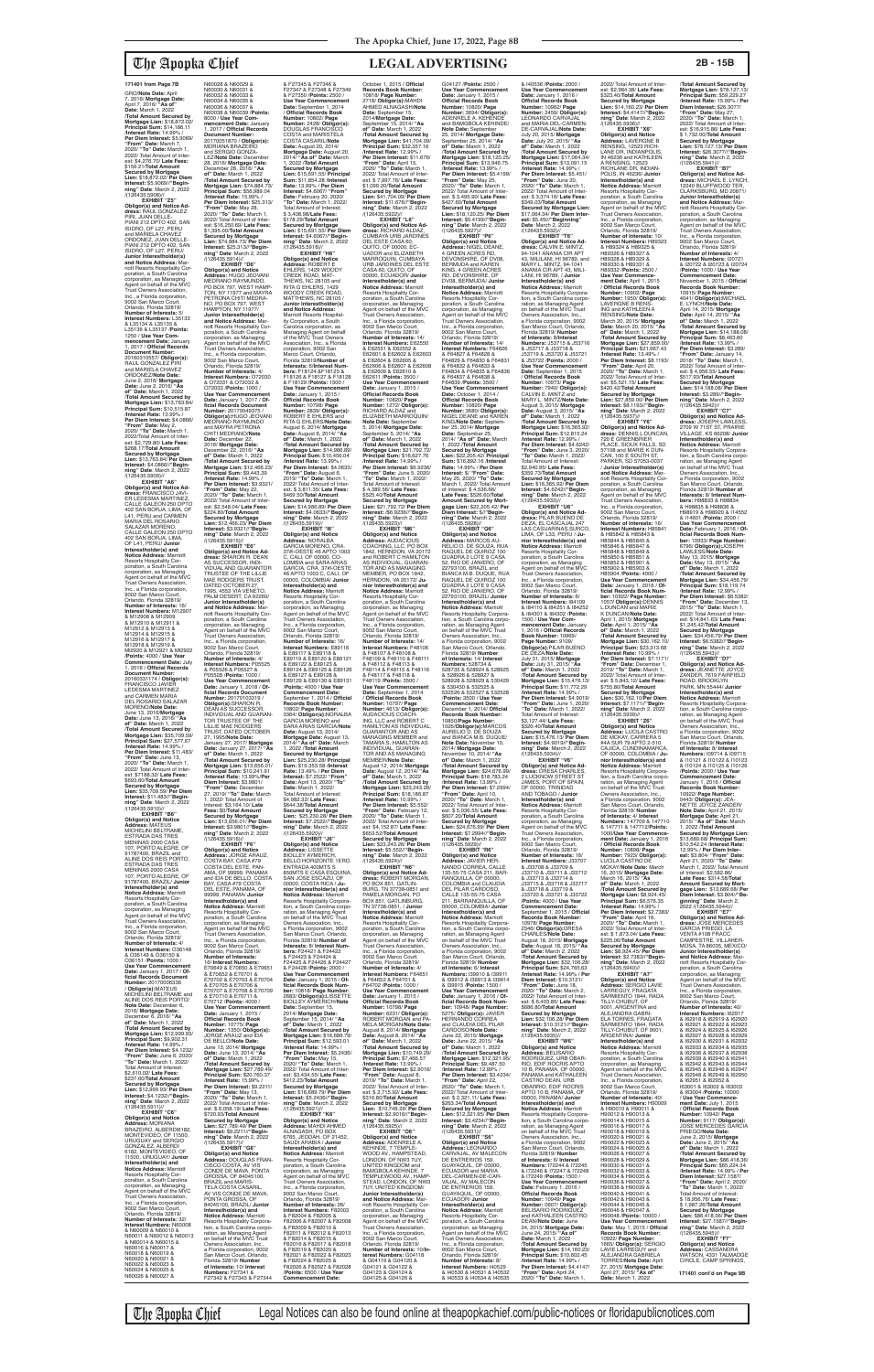MD 20746/ **Junior Interestholder(s) and Notice Address:** Marriott<br>Resorts Hospitality Corpora-<br>tion, a South Carolina corpo-<br>ration, as Managing Agent<br>on behalf of the MVC Trust<br>Owners Association, Inc., a Florida corporation, 9002 San Marco Court, Orlando, Florida 32819/ **Number of Interests:** 8/ **Interest Numbers:** G30328 & G30329 & J13208 & J13209 & J13210 & J13211 & J13212<br>8. J13213 /Points: 2000 /<br>Use Year Commencement<br>Date: August 1, 2015 / Of-<br>ficial Records Book Num-<br>ber: 10956/ Page Number:<br>5069/ Obligor(s):CASSAN-<br>DRA WATSON/Note Date: July 10, 2015/ **Mortgage Date:** July 10, 2015/ **"As of" Date:** March 1, 2022 /**Total Amount Secured by Mortgage Lien: \$8,563.28/<br><b>Principal Sum: \$**6,397.06<br>/**Interest Rate:** 12.99% / **Per Diem Interest:** \$2.3083/ **"From" Date:** May 10, 2020/ **"To" Date:** March 1, 2022/ Total Amount of Interest: \$ 1,523.52/ **Late Fees:** \$392.70/**Total Amount Secured by Mortgage Lien:** \$8,563.28/ **Per Diem Interest:** \$2.3083//**"Beginning" Date**: March 2, 2022 /(126435.5946)// **EXHIBIT "G7" Obligor(s) and Notice Address:** MARCIA SALOME BUGALLO, AV. LUIS MARIA CAMPOS 180 CAPITAL FEDERAL,<br>BUENOS AIRES, OF 1425, ARGENTINA/ **Junior Interestholder(s) and Notice Address:** Marriott Resorts Hospitality Corporation, a South Carolina

corporation, as Managing Agent on behalf of the MVC Trust Owners Association, Inc., a Florida corporation, 9002 San Marco Court, Orlando, Florida 32819/ **Number of Interests:** 8/ **Interest Numbers:** I16922 & I16923 & I16924 & I16925 & I16926 & I16927 & I16928 & I16929 /**Points:** 2000 / **Use Year Commencement Date:** July 1, 2015 / **Official Records Book Number:** 10954/ **Page Number:** 0800/ **Obligor(s):**MARCIA SALOME BUGALLO/**Note Date:** June 26, 2015/ **Mortgage Date:** June 26, 2015/ **"As of" Date:** March 1, 2022 /**Total Amount Secured by Mortgage Lien:** \$17,099.84/ **Principal Sum:** \$12,963.91 /**Interest Rate:** 15.99% / **Per Diem Interest:** \$5.7581/ **"From" Date:** June 26, 2020/ **"To" Date:** March 1, 2022/ Total Amount of Interest: \$3,529.68/ **Late Fees:** \$356.25/**Total Amount Secured by Mortgage Lien:** \$17,099.84/ **Per Diem Interest:** \$5.7581//**"Beginning" Date**: March 2, 2022

/(126435.5947)// **EXHIBIT "H7" Obligor(s) and Notice Address:** RASHA MOHAM-MED ENAYA, GURFAIBN ALHAVITH ST, JEDDAH AL ULAYA, OF 21531, SAUDI ARABIA/ **Junior Interestholder(s) and Notice Address:** Marriott Resorts Hospitality Corpora-<br>tion, a South Carolina corpo tion, a South Carolina corpo-ration, as Managing Agent on behalf of the MVC Trust Owners Association, Inc., a Florida corporation, 9002 San Marco Court, Orlando, Florida 32819/ **Number of Interests:** 8/ **Interest Num-bers:** K18837 & K18838 & K18839 & K18840 & K18841 & K18842 & K18843 & K18844 /**Points:** 2000 / **Use Year Commencement Date:** December 1, 2015 / **Official Records Book Number:** 11030/ **Page Number:** 8998/ **Obligor(s):** RASHA MOHAMMED ENA-YA/**Note Date:** November 9, 2015/ **Mortgage Date:** November 9, 2015/ **"As of" Date:** March 1, 2022 /**Total Amount Secured by Mortgage Lien:** \$16,580.38/ **Principal Sum:** \$12,592.29 /**Interest Rate:** 13.99% / **Per Diem Interest:** \$4.8935/ **"From" Date:** April 9, 2020/ **"To" Date:** March 1, 2022/ Total Amount of Interest: \$ 3,381.47/ **Late Fees:** \$356.62/**Total Amount Secured by Mortgage Lien:** \$16,580.38/ **Per Diem Interest:** \$4.8935//**"Begin-ning" Date**: March 2, 2022 /(126435.5948)// **EXHIBIT "I7" Obligor(s) and Notice Ad-dress:** ROXANA MICAELA RUIZ, DESIERTO DE LOS LEONES 5289 DEP. 4402 COL. ALCANTA-RILLA, MEXICO, DF 01729, MEXICO and RICARDO NAVARRETE GOMEZ, DE-SIERTO DE LOS LEONES 5289 DEP. 4402 COL. ALCANTARILLA, MEXICO, DF 01729, MEXICO/ **Junic Interestholder(s) and Notice Address:** Marriott Resorts Hospitality Cor-poration, a South Carolina corporation, as Managing Agent on behalf of the MVC Trust Owners Association, Inc., a Florida corporation, 9002 San Marco Court, Orlando, Florida 32819/ **Number of Interests:** 6/ **Interest Numbers:** J24037 & J24038 & J24039 & J24040 & J24041 & J24042 /**Points:** 1500 / **Use Year Com-mencement Date:** January 1, 2017 / **Official Records Document Number:** 20160071622/ **Obligor(s):** ROXANA MICAELA RUIZ and RICARDO NAVARRETE GOMEZ/**Note Date:** January 18, 2016/ **Mortgage Date:** January 18, 2016/ **"As of" Date:** March 1, 2022 /**Total Amount Secured by Mortgage Lien:** \$17,702.42/ **Principal Sum:** \$12,742.81 /**Interest Rate:** 13.99% / **Per Diem Interest:** \$4.952/ **"From" Date:** October 18, 2019/ **"To" Date:** March 1, 2022/ Total Amount of Inter-est: \$4,283.45/ **Late Fees:** \$426.16/**Total Amount Secured by Mortgage Lien:** \$17,702.42/ **Per Diem Interest:** \$4.952//**"Begin-ning" Date**: March 2, 2022 /(126435.5949)// **EXHIBIT "J7" Obligor(s) and Notice Address:** MARIO FELIPE GAITAN DELGADO, CRA 10 # 131 A - 92 CASA 57, BOGOTA, OF 00000, COLOMBIA and ADRIANA DEL PILAR GONZALEZ GUEVARA, CRA 10 #131 A-92 CASA 57, BOGOTA, OF 00000, COLOMBIA/ **Junior Interestholder(s) and Notice Address:** Marriott Resorts Hospitality Corpora-tion, a South Carolina corpo-ration, as Managing Agent on behalf of the MVC Trust Owners Association, Inc., a Florida corporation, 9002 San Marco Court, Orlando, Florida 32819/ **Number of Interests:** 28/ **Interest Numbers:** L11617 & L11618

### **Mortgage Lien:** \$18,403.06/ **Principal Sum:** \$14,123.57 /**Interest Rate:** 14.99%/**Per Diem Interest:** \$5.8809/ **"From" Date:** June 18, 2020/ **"To" Date:** March 1, 2022/ Total Amount of Inter est: \$3,652.09/ **Late Fees:** \$377.40/**Total Amount Secured by Mortgage Lien:** \$18,403.06/ **Per Diem Interest:** \$5.8809//**"Begin-ning" Date**: March 2, 2022 /(126435.5954)// **EXHIBIT "O7" Obligor(s) and Notice Address:** ANGELO CLARK, 2A BOUGAINVILLEA AVE, PETIT VALLEY, OF 00000, TRINIDAD AND TOBAGO<br>and LORRAINE CLARK,<br>2A BOUGAINVILLEA AVE,<br>PETIT VALLEY, OF 00000, TRINIDAD AND TOBAGO/ **Junior Interestholder(s) and Notice Address:** Marriott Resorts Hospitality Cor-poration, a South Carolina corporation, as Managing Agent on behalf of the MVC Trust Owners Association, Inc., a Florida corporation,<br>9002 San Marco Court,<br>Orlando, Florida 32819/<br>**Number of Interests:** 4/ **Interest Numbers:** K67922 & K67923 & K67924 & K67925 /**Points:** 1000 / **Use Year Commencement Date:** Jan-uary 1, 2017 / **Official Records Document Number:** 20160168050/ **ObIigor(s):** ANGELO CLARK and LOR-RAINE CLARK/**Note Date:** March 11, 2016/ **Mortgage Date:** March 11, 2016/ **"As of" Date:** March 1, 2022 /**Total Amount Secured by Mortgage Lien:** \$11,374.15/ **Principal Sum:** \$8,459.91 /**Interest Rate:** 14.99% / **Per Diem Interest:** \$3.5226/ **"From" Date:** April 11, 2020/ **"To" Date:** March 1, 2022/ Total Amount of Interest: \$ 2,427.08/ **Late Fees:** \$237.16/**Total Amount Secured by Mortgage Lien:** \$11,374.15/ **Per Diem Interest:** \$3.5226//**"Begin-ning" Date**: March 2, 2022 /(126435.5955)// **EXHIBIT "P7" Obligor(s) and Notice Address:** ROBERTO BESSUDO SULKIN, VISTA DEL BOSQUE #7 CON-JUNTO URBANO GREEN HOUSE, MEXICO DF, DF 52779, MEXICO and MARIA FERNANDA HURTADO, VISTA DEL BOSQUE #7 CONJUNTO URBANO GREEN HOUSE, MEXICO DF, DF 52779, MEXICO/ **Ju-nior Interestholder(s) and Notice Address:** Marriott Resorts Hospitality Corpora-tion, a South Carolina corporation, as Managing Agent<br>on behalf of the MVC Trust<br>Owners Association, Inc.,<br>a Florida corporation, 9002 San Marco Court, Orlando, Florida 32819/ **Number of Interests:** 40/ **Interest Numbers:** J89917 & J89918 & J89919 & J89920 & K18016 & K18017 & K18018 & K18019 & K18020 & K18021 & K28129 & K28130 & K28131 & K28132 & K28133 & K28134 & K28135 & K28136 & K28137 & K28138 & K28139 & K28140 & K28141 & K28142 & K28143 & K28144 & K28145 & K28146 & K28147 & K28148 & K28149 & K28150 & K28151 & K28152 & K28201 & K28202 & K28203 & K28204 & K28205 & K28206 /**Points:** 10000 / **Use Year Commencement Date:** November 1, 2015 / **Official Records Book Number:** 11021/ **Page Number:** 2510/ **Obligor(s):** ROBERTO BESSUDO SULKIN and MARIA FER-NANDA HURTADO/**Note Date:** October 20, 2015/ **Mortgage Date:** October 20, 2015/ **"As of" Date:** March 1, 2022 /**Total Amount Secured by Mortgage Lien:** \$83,179.84/ **Principal Sum:** \$64,391.66 /**Interest Rate:** 13.99% / **Per Diem Interest:** \$25.0233/ **"From" Date:** March 20, 2020/ **"To" Date:** March 1, 2022/ **Mortgage Lien: \$22,850.02/<br><b>Principal Sum: \$**17,908.62<br>/Interest Rate: 12.99% /<br>Per Diem Interest: \$6,462/ **"From" Date:** May 11, 2020/ **"To" Date:** March 1, 2022/ Total Amount of Interest:<br>\$4 258 44/ Late Fees: \$4,258.44/ **Late Fees:** \$432.96/**Total Amount Secured by Mortgage Lien:** \$22,850.02/ **Per Diem Interest:** \$6.462//**"Begin-ning" Date**: March 2, 2022 /(126435.5959)// **EXHIBIT "S7" Obligor(s) and Notice Address:** LUIS FERNANDO LEON SALAZAR, CANADA 149 COLONIA JARDINES<br>DEL PEDBEGAL MEXICO DEL PEDREGAL, MEXICO, DF 01900, MEXICO / **Junior Interestholder(s) and Notice Address:** Marriott Resorts Hospitality Cor-poration, a South Carolina corporation, as Managing<br>Agent on behalf of the MVC<br>Trust Owners Association,<br>Inc., a Florida corporation, 9002 San Marco Court, Orlando, Florida 32819/ **Number of Interests:** 22/<br>**Interest Numbers:** P76036<br>& P76037 & P76038 &<br>P76039 & P76040 & P76041 & P76042 & P76043 & P76044 & P76045 & P76046 & P76047 & P76048 & P76049 & P76050 & P76051 & P76052 & P76101 & P76102 & P76103 & P76104 & P76105 /**Points:** 5500 / **Use Year Commencement Date:** January 1,<br>2018 / **Official Records<br>Document Number:<br>20170227779/ <b>Obligor(s):** LUIS FERNANDO LEON SALAZAR/**Note Date:** March 30, 2017/ **Mortgage Date:** March 30, 2017/ **"As of" Date:** March 1, 2022 /**Total Amount Secured by Mortgage Lien:** \$49,179.83/ **Principal Sum:** \$38,510.09 /**Interest Rate:** 13.99% / **Per Diem Interest:** \$14.9654/ **"From" Date:** June 1, 2020/ **"To" Date:** March 1, 2022/Total Amount of Inter-est: \$9,547.94/ **Late Fees:** \$871.80/**Total Amount Secured by Mortgage Lien:** \$49,179.83/ **Per Diem Interest:** \$14.9654//**"Beginning" Date**: March 2, 2022 /(126435.5961)// **EXHIBIT "T7" Obligor(s) and Notice Ad-dress:** KATHERINE EUCA-RIS OLARTE MONTENE-GRO, SAUSALITO GDS,LA CHORRERA, PANAMA CITY, OF 00000, PANAMA and CARLOS ALBERTO GUTIERREZ ESPINOSA, SAUSALITO GDS,LA CHORRERA, PANAMA CITY, OF 00000, PANAMA/ **Junior Interestholder(s) and Notice Address:** Mar-riott Resorts Hospitality Corporation, a South Carolina corporation, as Managing Agent on behalf of the MVC Trust Owners Association, Inc., a Florida corporation, 9002 San Marco Court, Orlando, Florida 32819/ **Number of Interests:** 8/ **Interest Numbers:** P74304 & P74305 & P74306 & P74307 & P74308 & P74309 & P74310 & P74311 /**Points:** 2000 / **Use Year Commencement Date:** May 1, 2017 / **Official Records Document Number:<br>20170219828/ <b>Obligor(s):**<br>KATHERINE EUCARIS<br>OLARTE MONTENEGRO and CARLOS ALBERTO<br>GUTIERREZ ESPINOSA/ **Note Date:** March 29, 2017/ **Mortgage Date:** March 29, 2017/ **"As of" Date:** March 1, 2022 /**Total Amount Secured by Mortgage Lien:**  \$21,535.06/ **Principal Sum:** \$16,453.34 /**Interest Rate:** 13.99% / **Per Diem Inter-est:** \$6,394/ **"From" Date:** March 1, 2020/ **"To" Date:** March 1, 2022/ Total Amount of Interest: \$ 4,667.56/ **Late Fees:** \$164.16/**Total Amount Secured by Mort-gage Lien:** \$21,535.06/ **Per Diem Interest:** \$6.394//**"Beginning" Date**: March 2,<br>2022 /(126435.5962)//

& L11619 & L11620 & L11621 & L11622 & L11623 & L11624 & L11625 & L11626 & L11627 & L11628 & L11629 & L11630 & L11631 & L11632 & L11633 & L11634 & L11635 & L11636 & L11637 & L11638 & L11639 & L11640 & L11641 & L11642 & L11643 & L11644 /**Points:** 7000 / **Use Year Commencement Date:** March 1, 2016 / **Official Records Document Number:** 20160193002/ **Obligor(s):**MARIO FELIPE GAITAN DELGADO and ADRIANA DEL PILAR GONZALEZ GUEVARA/ **Note Date:** February 19, 2016/ **Mortgage Date:** February 19, 2016/ **"As of" Date:** March 1, 2022 /**Total Amount Secured by Mortgage Lien:** \$64,260.85/ **Principal Sum:** \$46,800.08 /**Interest Rate:** 13.99% / **Per Diem Interest:** \$18.187/ **"From" Date:** October 19, 2019/ **"To" Date:** March 1, 2022/ Total Amount of Interest: \$15,713.62/ **Late Fees:** \$1,497.15/**Total Amount Secured by Mortgage Lien:** \$64,260.85/ **Per Diem Interest:** \$18.187//**"Begin-ning" Date**: March 2, 2022 /(126435.5950)// **EXHIBIT "K7" Obligor(s) and Notice Ad-dress:** CHERYL M. MOR-RIS, 177 TOMAHAWK DR, AVON LAKE, OH 44012 and WILLIAM A. MORRIS JR,<br>177 TOMAHAWK DR, AVON<br>LAKE, OH 44012 / **Junior**<br>**Interestholder(s) and Notice Address:** Marriott Resorts Hospitahty Corporation, a South Carolina corporation, as Managing Agent<br>on behalf of the MVC Trust Owners Association, Inc., a Florida corporation, 9002 San Marco Court, Orlando,<br>Florida 32819/ **Number<br>of Interests: 10/ Interest<br><b>Numbers:** K53538 &<br>K53539 & K53540 & K53541 & K53542 & K53543 & K53544 & K53545 & K53546 & K53547 /**Points:** 2500 / **Use Year Commencement Date:** December 1, 2015 / **Official Records Book Number:** 11025/ **Page Number:** 6800/ **Obligor(s):** CHERYL M. MORRIS and WILLIAM A. MORRIS JR./**Note Date:** November 4, 2015/ **Mortgage Date:** November 4, 2015/ **"As of" Date:** March 1, 2022 /**Total Amount Secured by Mortgage Lien:** \$29,685.54/ **Principal Sum:** \$23,385.64 /**Interest Rate:** 13.49% / Per Diem Interest: \$8.7631 **"From" Date:** June 4, 2020/ **"To" Date:** March 1, 2022/ Total Amount of Interest: \$5,564.60/ **Late Fees:** \$485.30/**Total Amount Secured by Mortgage Lien:** \$29,685.54/**Per Diem Interest:** \$8.7631//**"Begin-ning" Date**: March 2, 2022 /(126435.5951)// **EXHIBIT "L7" Obligor(s) and Notice Ad-dress:** JAMES ANTUNANO, 3039 WISTER CIRCLE,<br>VALRICO, FL 33596/ **Junior<br>Interestholder(s) and<br><b>Notice Address:** Marriott Resorts Hospitality Corpora-tion, a South Carolina corporation, as Managing Agent<br>on behalf of the MVC Trust<br>Owners Association, Inc.,<br>a Florida corporation, 9002 San Marco Court, Orlando, Florida 32819/ **Number of Interests:** 8/ **Interest<br><b>Numbers:** L42821 & L42822<br>& L42823 & L42824 &<br>L42825 & L42826 & L42827 & L42828 /**Points:** 2000 / **Use Year Commencement Date:** January 1, 2017 / **Of-ficial Records Document Number:** 20160147790/ **Obligor(s):**JAMES ANTU-NANO/Note Date: March<br>3, 2016/ Mortgage Date:<br>March 3, 2016/ "As of"<br>Date: March 1, 2022 /Total<br>Amount Secured by Mort-<br>gage Lien: \$ 17,959.29/<br>Principal Sum: \$12,028.13 /**Interest Rate:** 15.99% / **Per Diem Interest:** \$5.3425/ **"From" Date:** July 3, 2019/ **"To" Date:** March 1, 2022/ Total Amount of Interest: \$5,192.91/ **Late Fees:** \$488.25/**Total Amount Secured by Mortgage Lien:** \$17,959.29/ **Per Diem Interest:** \$5.3425//**"Beginning" Date**: March 2, 2022 /(126435.5952)// **EXHIBIT "M7" Obligor(s) and Notice Ad-dress:** OSNIFABRIS, REP. DO LIBANO 2205, CUIABA, OF 78048, BRAZIL and TAISE M. ARAUJO, REP.<br>DO LIBANO 2205, CUIABA, OF 78048, BRAZIL/ **Junior Interestholder(s) and Notice Address:** Marriott Resorts Hospitality Corporation, a South Carolina corporation, as Managing Agent<br>on behalf of the MVC Trust<br>Owners Association, Inc.,<br>a Florida corporation, 9002 San Marco Court, Orlando, Florida 32819/ **Number of Interests:** 6/ **Interest Numbers:** K58442 & K58443 & K58444 & K58445 & K58446 & K58447 /**Points:** 1500 / **Use Year Commencement Date:** February 1, 2016 / **Official Records Document Number:** 20160080731/ **Obligor(s):**OSNI FABRIS<br>and TAISE M. ARAUJO/ **Note Date:** January 21, 2016/ **Mortgage Date:** January 21, 2016/ **"As of" Date:** March 1, 2022 /**Total Amount Secured by Mort-gage Lien:** \$ 16,031.12/ **Principal Sum:** \$12,172.74 /**Interest Rate:** 14.99% / **Per Diem Interest:** \$5.0686/ **"From" Date:** May 21, 2020/ **"To" Date:** March 1, 2022/ Total Amount of Interest: \$3,289.58/ **Late Fees:** \$318.80/**Total Amount Secured by Mortgage Lien:** \$16,031.12/ **Per Diem Interest:** \$5.0686//**"Begin-ning" Date**: March 2, 2022 /(126435.5953)// **EXHIBIT "N7" Obligor(s) and Notice Address:** ARNOLD ALBERT KINGSLEY MCLETCHIE,<br>LP#159 C PAX VALE, SANTA CRUZ, OF 99999 TRINIDAD AND TOBAGO/ **Junior Interestholder(s) and Notice Address:** Ma riott Resorts Hospitality Cor-poration, a South Carolina corporation, as Managing Agent on behalf of the MVC<br>Trust Owners Association, Trust Owners Association, Inc., a Florida corporation, 9002 San Marco Court, Orlando, Florida 32819/ **Number of Interests:** 8/ **Interest Numbers:** 415021 8 415022 & 415023 &<br>415727 & 415728 & 415729 415727 & 415728 & 415729 & 415730 & 416917 /**Points:** 2000 / **Use Year Commencement Date:** March 1, 2016 / **Official Records Document Number** 20160136264/ **Obligor(s):** ARNOLD ALBERT KINGSLEY MCLETCHIE/ **Note Date:** February 18, 2016/ **Mortgage Date:** February 18, 2016/ **"As of" Date:** March 1, 2022 /**Total Amount Secured by** 

Total Amount of Interest: \$17,791.54/ **Late Fees:** \$746.64/**Total Amount Secured by Mortgage Lien:** \$83,179.84/ **Per Diem Interest:** \$25.0233//**"Beginning" Date**: March 2, 2022 /(126435.5956)// **EXHIBIT "Q7" Obligor(s) and Notice Address:** VALENTINO ISIDRO, 437 GARDEN<br>AVENUE, SAN BRUNO, CA<br>94066 and ELAINE ISIDRO, 437 GARDEN AVENUE, SAN BRUNO, CA 94066/ **Junior Interestholder(s) and Notice Address:** Marriott Resorts Hospitality Cor-poration, a South Carolina corporation, as Managing Agent on behalf of the MVC Trust Owners Association, Inc., a Florida corporation, 9002 San Marco Court, Orlando, Florida 32819/ **Number of Interests:** 14/ **Interest Numbers:** K77312 & K77313 & K77314 & K77315 & K77316 & K77317&K77318& K77319 & K77320 & K77321 & K77322 & K77323 & K77324 & K77325 /**Points:** 3500 / **Use Year Commencement Date:** January 1, 2016 / **Official Records Book Number:** 11035/ **Page Number:** 4183/ **Obligor(s):** VALENTINO ISIDRO and ELAINE ISIDRO/**Note Date:** December 3, 2015/ **Mort-gage Date:** December 3, 2015/ **"As of" Date:** March 1, 2022 /**Total Amount Secured by Mortgage Lien:** \$29,832.77/ **Principal Sum:** \$23,875.98 /**Interest Rate:** 10.99% / **Per Diem Interest:** \$7.2888/ **"From" Date:** April 3, 2020/ **"To" Date:** March 1, 2022/ Total Amount of Interest: \$5,080.23/ **Late Fees:** \$626.56/**Total Amount Secured by Mortgage Lien:** \$29,832.77/ **Per Diem Interest:** \$7.2888//**"Begin-ning" Date**: March 2, 2022 /(126435.5957)// **EXHIBIT "R7" Obligor(s) and Notice Address:** GEORGE A. MOORE JR., 25517 SPEC-TRUM, IRVINE, CA 92618/ **Junior Interestholder(s) and Notice Address:** Mar-riott Resorts Hospitality Corporation, a South Carolina corporation, as Managing Agent on behalf of the MVC Trust Owners Association, Inc., a Florida corporation, 9002 San Marco Court, Orlando, Florida 32819/ **Number of Interests:** 8/ **Interest Numbers:** Q07151 & Q07152 & Q07201 & Q07202 & Q07203 & Q07204 & Q07205 & Q07206 /**Points:** 2000 / **Use Year Commencement Date:** January 1, 2018 / **Of-ficial Records Document Number:** 20170251807/ **Obligor(s):**GEORGE A. MOORE JR./**Note Date:** April 11, 2017/ **Mortgage Date:** April 11, 2017/ **"As of" Date:** March 1, 2022 /**Total Amount Secured by**  Q62535 & Q62536 &

**EXHIBIT "U7" Obligor(s) and Notice Address:** DENNIS P. BLONDIN, 9230 BAYBERRY BEND #202, FORT MYERS, FL 33908 and DEBORAH<br>M. BLONDIN, 9230 BAY-M. BLONDIN, 9230 BAY-BERRY BEND #202, FORT MYERS, FL 33908/ **Junior Interestholder(s) and Notice Address:** Marriott Resorts Hospitality Corporation, a South Carolina corporation, as Managing Agent on behalf of the MVC Trust Owners Association, Inc., a Florida corporation, 9002 San Marco Court, Orlando, Florida 32819/<br>**Number of Interests:** 30/<br>**Interest Numbers:** O82846 & O82847 & O82848 & O82849 & O82850 & O82851 & O82852 & O82901 & O82902 & O82903 & O82904 & O82905 & O82906 & O82907 & O82908 & O82909 & O82910 & O82911 & O82912 & O82913 & O82914 & O82915 & O82916 & O82917 & O82918 & O82919 & O82920 & O82921 & O82922 & O82923 /**Points:** 7500 / **Use Year Commencement Date:** January 1, 2018 / **Of-ficial Records Document Number:** 20170209248/ **Obligor(s):**DENNIS P. BLONDIN and DEBORAH M. BLONDIN/**Note Date:** March 22, 2017/**Mortgage Date:** March 22, 2017/ **"As of" Date:** March 1, 2022 /**Total Amount Secured by Mortgage Lien:** \$64,369.87/ **Principal Sum:** \$52,272.81 /**Interest Rate:** 11.36% / **Per Diem Interest:** \$16,495/ **"From" Date:** May 22, 2020/ **"To" Date:** March 1, 2022/ Total Amount of Interest: \$10,688:70/ **Late Fees:** \$1,158.36/**Total Amount Secured by Mortgage Lien:** \$64,369.87/ **Per Diem Interest:** \$ 16.495//**"Begin-ning" Date**: March 2, 2022 /(126435.5963)// **EXHIBIT "V7" Obligor(s) and Notice Address:** DAVID F. LOWE AS INDIVIDUAL, GUARAN-TOR, AND CO-TRUSTEE OF THE DAVID F. LOWE<br>TRUST DATED AUGUST<br>1, 1996, 616 LIFFORD<br>DR, CARY, NC 27519, and LORRAINE S. LOWE AS<br>INDIVIDUAL, GUARANTOR, AND CO-TRUSTEE OF THE LORRAINE S. LOWE TRUST DATED AUGUST 1, 1996, 616 LIFFORD DR, CARY, NC 27519/ **Junior Interestholder(s) and Notice Address:** Marriott<br>Resorts Hospitality Cor-<br>poration, a South Carolina corporation, as Managing Agent on behalf of the MVC Trust Owners Association, Inc., a Florida corporation, 9002 San Marco Court, Orlando, Florida 32819/ **Number of Interests:** 10/ **Interest Numbers:** Q62530 & Q62531 & Q62532 & Q62533 & Q62534 & **Interest:** \$7.1455//**"Begin-ning" Date**: March 2, 2022 / (126435.5967)// **EXHIBIT "Y7" Obligor(s) and Notice Address:** TOSHIAKI ICOMA, 4-18-6 IKIMEDAI-HIGASHI, MIYAZAKI-SHI, MZ 8800942, JAPAN and SHOKO IKOMA, 4-18-6 DOMEDADIIGASHI, MIYAZAKI-SHI, MZ 8800942, JAPAN/ **Junior Interestholder(s) and Notice Address:** Marriott Resorts Hospitality Cor-poration, a South Carolina corporation, as Managing Agent on behalf of the MVC Trust Owners Association, Inc., a Florida corporation, 9002 San Marco Court, Orlando, Florida 32819/ **Number of Interests:** 16/ **Interest Numbers:** Q80840 & Q80841 & Q80842 & Q80843 & Q80844 & Q80845 & Q80846 & Q80847 & Q80848 & Q80849 & Q80850 & Q80851 & Q80852 &<br>Q80901 & Q80902 & Q80901 & Q80902 & Q80903 /**Points:** 4000 / **Use Year Commence-ment Date:** January 1, ment Date: January 1,<br>2018 / Official Records **Document Number:** 20170341558/ **Obligor(s):** TOSHIAKI IKOMA and SHOKO IKOMA/**Note Date:** May 18, 2017/ **Mortgage Date:** May 18, 2017/ **"As of" Date:** March 1, 2022 /**Total Amount Secured by Per Diem Interest:** \$10.433/ **"From" Date:** June 18, 2020/ **"To" Date:** March 1, 2022/ Total Amount of Inter-est: \$6,478.85/ **Late Fees:** \$631.00/**Total Amount Secured by Mortgage Lien:** \$36,273.49/ **Per Diem Interest:** \$ 10.433//**"Beginning" Date**: March 2, 2022 /(126435.5968)// **EXHIBIT "Z7" Obligor(s) and Notice Address:** TAKASHI HOJO, 1-10-1-704 KAMIKIZAKI URAWA-KU, SAITAMA-SHI, ST 3300071, JAPAN and TAKAKO HOJO, 1-10-1-704 KAMIKIZAKI URAWA-KU, SAITAMA-SHI, ST 3300071 JAPAN and NÁRUMI HOJO,<br>1-10-1-704 KAMIKIZAKI 1-10-1-704 KAMIKIZAKI URAWA-KU, SAITAMA-SHI, ST 3300071, JAPAN and YURI HOGO, 1-10-1-704 KAMIKIZAKI URAWA-KU, SAITAMA-SHI, ST 3300071, JAPAN/ **Junior Interestholder(s) and Notice Address:** Marriott Resorts Hospitality Corporation, a South Carolina corporation, as Managing Agent on behalf of the MVC Trust Owners Association,

The Apopka Chief Legal Notices can also be found online at theapopkachief.com/public-notices or floridapublicnotices.com

### **ficial Records Document Number:** 20170285583/ **Obligor(s):**DAVID F. LOWE AS INDIVIDUAL,<br>GUARANTOR, AND CO-<br>TRUSTEE OF THE DAVID<br>F. LOWE TRUST DATED AUGUST 1, 1996 and LORRAINE S. LOWE AS INDIVIDUAL, GUARAN-TOR, AND CO-TRUSTEE OF THE LORRAINE S. LOWE TRUST DATED AUGUST 1,1996/**Note Date:** April 26, 2017/ **Mortgage Date:** April 26, 2017/ **"As of" Date:** March 1, 2022 /**Total Amount Secured by Mortgage Lien:** \$23,500.53/ **Principal Sum:** \$19,809.66 /**Interest Rate:** 8.99% / **Per Diem Interest:** \$4.9469/<br>**"From" Date:** June 26,<br>2020/ **"To" Date:** March 1, 2022/ Total Amount of Inter est: \$3,032.42/ **Late Fees:** \$408.45/**Total Amount Secured by Mortgage Lien:** \$23,500.53/ **Per Diem Interest:** \$4.9469//**"Begin-ning" Date**: March 2, 2022 /(126435.5964)// **EXHIBIT "W7" Obligor(s) and Notice<br><b>Address:** EARL P.<br>BROWN, GARDEN HILLS<br># 1, NASSAU, OF N9527, BAHAMAS and BEVERLEY V. BROWN, GARDEN HILLS # 1, NASSAU, OF N9527, BAHAMAS/ **Junior Interestholder(s) and Notice Address:** Marriott Resorts Hospitality Corpora-tion, a South Carolina corporation, as Managing Agent on behalf of the MVC Trust Owners Association, Inc., a Florida coxporation, 9002 San Marco Court, Orlando, Florida 32819/ **Number of Interests:** 6/ **Interest Num-bers:** P36247 & P36248 & P36249 & P36250 & P36251 & P36252 /**Points:** 1500 / **Use Year Commencement Date:** January 1, 2018 / **Official Records Document Number:** 20170309372 / **Obligor(s):**EARL P. BROWN and BEVERLEY<br>U. BROWN/Note Date: V. BROWN/**Note Date:** May 3, 2017/ **Mortgage Date:** May 3, 2017/ **"As of" Date:** March 1, 2022 /**Total Amount Secured by Mortgage Lien:** \$19,904.79/ **Principal Sum: \$14,717.64**<br>**/Interest Rate: 15,99%/** /**Interest Rate:** 15.99% / **Per Diem Interest:** \$6.5371/ **"From" Date:** April 3, 2020/ **"To" Date:** March 1, 2022/ Total Amount of Interest: \$ 4,556.33/ **Late Fees:** \$380.82/**Total Amount Secured by Mortgage Lien:** \$19,904.79/ **Per Diem Interest:** \$6.5371//**"Begin-ning" Date**: March 2, 2022 /(126435.5965)// **EXHIBIT "X7" Obligor(s) and Notice Ad-dress:** MICHAEL BOWERS, 9 WALNUT LN, HARRISON, NY 10528 and CARLA BOWERS, 9 WALNUT LN, HARRISON, NY 10528/ **Junior Interestholder(s) and<br><b>Notice Address:** Marriott<br>Resorts Hospitality Cor-<br>poration, a South Carolina corporation, as Managing Agent on behalf of the MVC Trust Owners Association, Inc., a Florida corporation, 9002 San Marco Court, Orlando, Florida 32819/ **Number of Interests:** 12/ **Interest Numbers:** Q53432 & Q53433 & Q53434 & Q53435 & Q53436 & Q53437 & Q53438 & Q53439 & Q53440 & Q53441 & Q53442 & Q53443 /**Points:** 3000 / **Use Year Commencement Date:** June 1, 2017 / **Of-ficial Records Document Number:** 20170320135/ **Obligor(s):**MICHAEL BOW-ERS and CARLA BOWERS/ **Note Date:** May 10, 2017/ **Mortgage Date:** May 10, 2017/ **"As of" Date:** March 1, 2022 /**Total Amount Secured by Mortgage Lien:** \$28,661.27/ **Principal Sum:** \$23,406.64 /**Interest Rate:** 10.99% / **Per Diem Interest:** \$7.1455/ **"From" Date:** June 17, 2020/ **"To" Date:** March 1, 2022/ Total Amount of Interest: \$4,494.54/ **Late Fees:** \$510.09/**Total Amount Secured by Mortgage Lien:** \$28,661.27/ **Per Diem**

Q62537 & Q62538 & Q62539 /**Points:** 2500 / **Use Year Commencement Date:** May 1, 2017 / **Of-**Inc., a Florida corporation, 9002 San Marco Court,<br>Orlando, Florida 32819/<br>**Number of Interests:** 8/ **Interest Numbers:** Q14920 & Q14921 & Q14922 & Q14923 & Q14924 & Q14925 & Q14926 & Q14927 /**Points:** 2000 / **Use Year Commencement Date:** May 1, 2017 / **Official Records Document Number:** 20170286803/ **Obligor(s):**TAKASHI<br>HOJO and TAKAKO HOJO<br>and NARUMI HOJO and YURI HOGO/**Note Date:** April 27, 2015/ **Mortgage Date:** April 27, 2015/ **"As of" Date:** March 1, 2022 /**Total Amount Secured by Mortgage Lien:** \$20,879.27/ **Principal Sum:** \$16,054.22 /**Interest Rate:** 13.99% / **Per Diem Interest:** \$6.2388/ **"From" Date:** April 27, 2020/ **"To" Date:** March 1, 2022/ Total Amount of Inter-est: \$4,198.73/ **Late Fees:** \$376.32/**Total Amount Secured by Mortgage Lien:** \$20,879.27/ **Per Diem Interest:** \$6.2388//**"Begin-ning" Date**: March 2, 2022 /(126435.5969)// **EXHIBIT "A8" Obligor(s) and Notice<br><b>Address:**RICHARD LYLES,<br>431 WEST 36TH STREET,<br>RIVIERA BEACH, FL 33404<br>and LORRAINE M. LYLES, 431 WEST 36TH STREET, RIVIERA BEACH, FL 33404 / **Junior Interestholder(s) and Notice Address:** Mar-riott Resorts Hospitality Cor-poration, a South Carolina corporation, as Managing Agent on behalf of the MVC Trust Owners Association, Inc., a Florida corporation, 9002 San Marco Court, Sous San Marco Court,<br>Orlando, Florida 32819/<br>Number of L **Number of Interests:** 17/ **Interest Numbers:** Q46223 & Q46224 & Q46225 & Q46226 & Q46227 & Q46228 & Q46229 & Q46230 & Q46231 & Q46232 & Q46233 & Q46234 & Q46235 & Q46236 & Q46237 & Q46238 & Q46239 /**Points:** 4250 / **Use Year Commencement Date:** January 1, 2018 / **Official Records Document Number:** 20170296054/ **Obligor(s):** RICHARD LYLES and LORRAINE M. LYLES/ **Note Date:** April 27, 2017/ **Mortgage Date:** April 27, 2017/ **"As of" Date:** March 1, 2022 /**Total Amount Secured by Mortgage Lien:** \$52,153.01/ **Principal Sum:** \$40,758.17 /**Interest Rate:** 15.07% / **Per Diem Interest:** \$17.0618/ **"From" Date:** June 27, 2020/ **"To" Date:** March 1, 2022/ Total Amount of Interest: \$ 10,441.84/ **Late Fees:**

**Mortgage Lien:** \$36,273.49/ **Principal Sum:** \$28,913.64 /**Interest Rate:** 12.99% / Inc., a Florida corporation, 9002 San Marco Court, Orlando, Florida 32819/<br>**Number of Interests:** 16/<br>**Interest Numbers:** Q82916<br>& Q82917 & Q82918 & Q82919 & Q86719 & Q86720 & Q86721 & Q86722 & Q86723 & Q86724 & Q86725 & Q86726 & Q86727 & Q86728 & Q86729 & Q86730 /**Points:** 4000 / **Use Year Commencement Date:** January 1, 2018 / **Of-ficial Records Document Number:** 20170314466/ **Obligor(s):** JANN S. GRAHAM/**Note Date:** May 5, 2017/ **Mortgage Date:** May 5, 2017/ **"As of" Date:** March 1, 2022 /**Total Amount Secured by Mortgage Lien:** \$45,201.26/ **Principal Sum:** \$36,096.67 /**Interest Rate:** 12.99% / **Per Diem Interest:** \$13.0249/ **"From" Date:** June 5, 2020/ **"To" Date:** March 1, 2022/ Total Amount of Interest: \$ 8,257.79/ **Late Fees:** \$596.80/**Total Amount Secured by Mortgage Lien:** \$45,201.26/ **Per Diem Interest:** \$13.0249//**"Beginning" Date**: March 2, 2022 /(126435.5972)// **EXHIBIT "C8" Obligor(s) and Notice Address:** ROSEANNE FER-RARA, 58 VALLEY VIEW CRESCENT, DORCHES-TER, ON N0L1G3, CANADA and CARL FERRARA, 58 VALLEY VIEW CRES-CENT, DORCHESTER, ON N0L1G3, CANADA/ **Junior Interestholder(s) and Notice Address:** Marriott Resorts Hospitality Corporation, a South Carolina corporation, as Managing Agent on behalf of the MVC Trust Owners Association, Inc., a Florida coiporation, 9002 San Marco Court, Orlando, Florida 32819/ **Number of Interests:** 18/ **Interest Numbers:** Q32110 & Q32111 & Q32112 & Q32113 & Q32114 & Q32115 & Q32116 & Q32117 & Q32118 & Q32119 & Q32120 & Q32121 & Q32122 & Q32123 & Q32124 & Q32125 & Q32126 & Q32127 /**Points:** 4500 / **Use Year Commencement Date:** January 1, 2018 / **Of-ficial Records Document Number:** 20170437925/ **Obligor(s):**ROSEANNE FERRARA and CARL FERRARA/**Note Date:** July 11, 2017/ **Mortgage Date:** July 11, 2017/ **"As of" Date:** March 1, 2022 /**Total Amount Secured by Mortgage Lien:** \$43,743.81/ **Principal Sum:** \$35,551.05 /**Interest Rate:** 10.99% / **Per Diem Interest:** \$10.8529/ **"From" Date:** May 11, 2020/ **"To" Date:** March 1, 2022/ Total Amount of Interest: \$7,152.08/ **Late Fees:** \$790.68/**Total Amount Secured by Mortgage Lien:** \$43,743.81/**Per Diem Interest:** \$ 10.8529//**"Begin-ning" Date**: March 2, 2022 /(126435.5974)// **EXHIBIT "D8" Obligor(s) and Notice Address:** BEN SHACK-ELFORD, 5301 WHITES-BURG DR SE, HUNTS-<br>VILLE AL 35802/ Junior VILLE, AL 35802/ **Junior Interestholder(s) and Notice Address:** Marriott Resorts Hospitality Corporation, a South Carolina corpo-ration, as Managing Agent on behalf of the MVC Trust Owners Association, Inc., a Florida corporation, 9002 San Marco Court, Orlando, Florida 32819/ **Number of Interests:** 8/ **Interest Numbers:** O80539 & O80540

\$703.00/**Total Amount Secured by Mortgage Lien:** \$52,153.01/ **Per Diem Interest:** \$17.0618//**"Begin-ning" Date**: March 2, 2022 /(126435.5970)//<br>"EXHIBIT "B8 **EXHIBIT "B8" Obligor(s) and Notice Ad-dress:** JANN S. GRAHAM, 1028 UTSONATI LANE, BREVARD, NC 28712/ **Ju-nior Interestholder(s) and Notice Address:** Marriott Resorts Hospitality Corporation, a South Carolina corporation, as Managing Agent on behalf of the MVC Trust Owners Association,

& O80541 & O80542 &

# O80543 & O80544 & O80545 & O80546 /**Points:** 2000 / **Use Year Com-mencement Date:** July 1, 2017 / **Official Records Document Number:** 20170367890/ **Obligor(s):** BEN SHACKELFORD/**Note Date:** June 13, 2017/ **Mortgage Date:** June 13, 2017/ **"As of" Date:** March 1, 2022 /**Total Amount Secured by Mortgage Lien:** \$19,389.39/**Principal Sum:** \$13,440.21 /**Interest Rate:** 15.99% / **Per Diem Interest:** \$5.9697/ **"From" Date:** October 13, 2019/ **"To" Date:** March 1, 2022/ Total Amount of Interest: \$5,193.62/ **Late Fees:** \$505.56/**Total Amount Secured by Mortgage**

**Lien:** \$19,389.39/ **Per Diem Interest:** \$5.9697//**"Beginning" Date**: March 2, 2022 /(126435.5975)// **EXHIBIT "E8" Obligor(s) and Notice Address:** JOSEPH M. MURREY, 11483 FLOYD CIRCLE, BEAUMONT,<br>CA 92223 and KELSEY<br>L. THOMPSON, 11483<br>FLOYD CIRCLE, BEAU-MONT, CA 92223 / **Junior Interestholder(s) and Notice Address:** Marriott<br>Resorts Hospitality Cor-<br>poration, a South Carolina corporation, as Managing Agent on behalf of the MVC Trust Owners Association, Inc., a Florida corporation,<br>9002 San Marco Court,<br>Orlando, Florida 32819/<br>**Number of Interests:** 8/ **Interest Numbers:** R83645 & R83646 & R83647 & R83648 & R83649 & R83650 & R83651 & R83652 /**Points:** 2000 / **Use Year Commencement Date:** September 1, 2017 / **Official Records Document Number:** 20170498423/ **Obligor(s):**JOSEPH M. MURREY and KELSEY L. THOMPSON/**Note Date:** August 9, 2017/ **Mortgage Date:** August 9, 2017/ **"As of" Date:** March 1, 2022 /**Total Amount Secured by Mortgage Lien:** \$24,565.05/ **Principal Sum:** \$18,799.99 /**Interest Rate:** 12.99% / **Per Diem Interest: \$6.7837/**<br>"From" Date: December **"From" Date:** December 9, 2019/ **"To" Date:** March 1, 2022/ Total Amount of Interest: \$5,515.06/ **Late Fees:** \$0.00/**Total Amount Secured by Mortgage Lien:** \$24,565.05/ **Per Diem Interest:** \$6.7837//**"Begin-ning" Date**: March 2, 2022 /(126435.5977)// **EXHIBIT "F8" Obligor(s) and Notice Address:** BARBARA NIMMONS, 5030 HADWIN ROAD, BAMBERG, SC 29003/ **Junior Interestholder(s) and Notice Address:** Marriott Resorts Hospitality Cor-poration, a South Carolina corporation, as Managing Agent on behalf of the MVC Trust Owners Association, Inc., a Florida corporation<br>9002 San Marco Court. 9002 San Marco Court,<br>Orlando, Florida 32819/<br>**Number of Interests:** 12/<br>**Interest Numbers:** R51132 & R51133 &R51134 & R51135 & R51136 & R51137 & R51138 & R51139 & R51140 & R51141 & R51142 & R51143 /**Points:** 3000 / **Use Year Commencement Date:** January 1, 2019 / **Of-ficial Records Document Number:** 20170502867/ **Obligor(s):**BARBARA NIMMONS/**Note Date:** August 10, 2017/ **Mortgage Date:** August 10, 2017/ **"As of" Date:** March 1, 2022 /**Total Amount Secured by Mortgage Lien:** \$39,003.66/ **Principal Sum:** \$29,990.40 /**Interest Rate:** 13.99% / **Per Diem Interest:** \$11.6546/ **"From" Date:** April 10, 2020/ **"To" Date:** March 1, 2022/ Total Amount of Inter-est: \$ 8,041.66/ **Late Fees:** \$721.60/**Total Amount Secured by Mortgage Lien:** \$39,003.66/ **Per Diem Interest:** \$11.6546//**"Begin-ning" Date**: March 2, 2022 /(126435.5978)// **EXHIBIT "G8" Obligor(s) and Notice Ad-dress:** WONTAE JIN, OSA-KA FUKUSHIMA TOWER 4-3-23-4006 FUKUSHIMA FUKUSHIMA-KU, OSAKA-SHI, OS 553-0003, JAPAN and JUNGHYUN YI, OSAKA FUKUSHIMA TOWER 4-3-23-4006 FUKUSHIMA FUKUSHMA-KU, OSAKA-SHI, OS , JAPAN/ **Junior Interestholder(s) and Notice Address:** Marriott Resorts Hospitality Corporation, a South Carolina corpo ration, as Managing Agent<br>on behalf of the MVC Trust Owners Association, Inc., a Florida corporation, 9002 San Marco Court, Orlando, Florida 32819/ **Number of Interests:** 10/ **Interest Numbers:** 986438 & 986439 & 986440 & 986441 & 986442 & 986443 & 986444 & 990116 & 990117 & B35541 /**Points:** 2500 / **Use Year Commencement Date:** March 1, 2018 / **Official Records Document Number:** 20180111394/ **Obligor(s):**WONTAE JIN and JUNGHYUN YI/**Note Date:** February 2, 2018/ **Mortgage Date:** February 2, 2018/ **"As of" Date:** March 1, 2022 /**Total Amount Secured by Mortgage Lien:**  \$31,352.56/ **Principal Sum:** \$24,410.05 /**Interest Rate:** 12.99% / **Per Diem Interest:** \$8,808/ **"From" Date:** April 2, 2020/ **"To" Date:** March 1, 2022/ Total Amount of Interest: \$ 6,148.01/ **Late Fees:** \$544.50/**Total Amount Secured by Mortgage Lien:** \$31,352.56/ **Per Diem Interest:** \$8.808//**"Beginning" Date**: March 2, 2022 /(126435.5980)// **EXHIBIT "H8" Obligor(s) and Notice Address:** THOMAS F. STASKIEWICZ, 3151 JONAH PLACE, WOOD-BURN, OR 97071 and D. MICHELLE STASKIE-WICZ, 3151 JONAH PLACE, WOODBURN, OR 97071 / **Junior Interestholder(s) and Notice Address:** Marriott Resorts Hospitality Cor-poration, a South Carolina corporation, as Managing Agent on behalf of the MVC Trust Owners Association, Inc., a Florida corporation, 9002 San Marco Court,<br>Orlando, Florida 32819/<br>**Number of Interests:** 8/ **Interest Numbers:** U34045 & U34046 & U34047 & U34048 & U34049 & U34050 & U34051 & U34052 /**Points:** 2000 / **Use Year Commencement Date:** January 1, 2018 / **Official Records Document Number:** 20180139728/ **Obligor(s):**THOMAS F.<br>STASKIEWICZ and D.<br>MICHELLE STASKIE-WICZ/**Note Date:** February 19, 2018/ **Mortgage Date:** February 19, 2018/ **"As of" Date:** March 1, 2022 /**Total Amount Secured by** 

**Mortgage Lien:** \$24,881.96/ **Principal Sum:** \$19,604.32 /**Interest Rate:** 12.99% / **Per Diem Interest:** \$7.0739/ **"From" Date:** May 19, 2020/ **"To" Date:** March 1, 2022/ Total Amount of Interest: \$4,605.12/ **Late Fees:** \$422.52/**Total Amount Secured by Mortgage Lien:** \$24,881.96/ **Per Diem Interest:** \$7.0739//**"Begin-ning" Date**: March 2, 2022 /(126435.5982)// **EXHIBIT "I8" Obligor(s) and Notice Address:** BERNARD MCCLEAN, #3 ORANGE GROVE ESTATE ROAD, TACARIGUA, OF 00000,<br>TRINIDAD AND TOBAGO/<br>**Junior Interestholder(s)**<br>**and Notice Address:** Marriott Resorts Hospitality Cor-poration, a South Carolina corporation, as Managing Agent on behalf of the MVC Trust Owners Association, Inc., a Florida corporation, 9002 San Marco Court, Orlando, Florida 32819/ **Number of Interests:** 14/<br>**Interest Numbers:** N97219<br>& N97220 & N97223 &<br>N97222 & N97223 & N97224 & N97225 & N97226 & N97227 & N97228 & N97229 & N97230 & N97231 & N97232 /**Points:** 3500 / **Use Year Commenceme Date:** January 1, 2018 / **Of-ficial Records Document Number:** 20160667913/<br>**Obligor(s):**BERNARD MC-<br>CLEAN/**Note Date:** Decem-<br>ber 5, 2016/**Mortgage Date:** December 5, 2016/ **"As of" Date:** March 1, 2022 /**Total Amount Secured by Mortgage Lien:** \$36,146.10/ **Principal Sum:** \$26,879.74 /**Interest Rate:** 15.99% / **Per Diem Interest:** \$11.9391/ **"From" Date:** April 5, 2020/ **"To" Date:** March 1, 2022/ Total Amount of Interest: \$8,297.62/ **Late Fees:** \$718.74/**Total Amount Secured by Mortgage Lien:** \$36,146.10/ **Per Diem Interest:** \$11.9391//**"Begin-ning" Date**: March 2, 2022 /(126435.5983)// **EXHIBIT "J8" Obligor(s) and Notice Address:** ABIODUN

OMOTAYO KUKOYI, 21 THE COPSE, HEMEL HEMPSTEAD, OF HP1 2TA, UNITED KINGDOM and ABISOLA KUKOYI,<br>21 THE COPSE, HEMEL HEMPSTEAD, OF HP1 2TA, UNITED KINGDOM/ **Junior Interestholder(s) and Notice Address:** Marriott Resorts Hospitality Corporation, a South Carolina corporation, as Managing<br>Agent on behalf of the MVC<br>Trust Owners Association,<br>Inc., a Florida corporation, 9002 San Marco Court, Orlando, Florida 32819/ **Number of Interests:** 19/<br>**Interest Numbers:** N69752<br>& N69801 & N69804 &<br>N69803 & N69804 & N69805 & N69806 & N69807 & N69808 & N69809 & N69810 & N69811 & N69812 & N69813 & N69814 & N69815 &N69816 &N69817 &N69818 /**Points:** 4750 / **Use Year Commencement Date:** January 1, 2017/ **Official Records Document Number:** 20160532188/ **Obligor(s):** ABIODUN OMOTAY KUKOYI and ABISOLA KU-KOYI/**Note Date:** September 26, 2016/ **Mortgage Date:** September 26, 2016/ **"As of" Date:** March 1, 2022 /**Total Amount Secured by Mortgage Lien:** \$40,817.55/ **Principal Sum:** \$32,142.78 /**Interest Rate:** 13.99% / **Per Diem Interest:** \$12,491/ **"From" Date:** June 26, 2020/ **"To" Date:** March 1, 2022/ Total Amount of Inter-est: \$7,656.97/ **Late Fees:** \$767.80/**Total Amount Secured by Mortgage Lien:** \$40,817.55/ **Per Diem Interest:** \$12.491//**"Beginning" Date**: March 2, 2022 /(126435.5984)// **EXHIBIT "K8" Obligor(s) and Notice Address:** EMI JO, 5-5-1301 TACHIMACHI AOBA-KU, SENDAI-SHI, MY 980-0822, JAPAN/ **Junior Interestholder(s) and Notice Address:** Marriott Resorts Hospitality Corporation, a South Carolina corporation, as Managing Agent on behalf of the MVC Trust Owners Association Inc., a Florida corporation, 9002 San Marco Court, Orlando, Florida 32819/ **Number of Interests:** 10/ **Interest Numbers:** N73935 & N73936 & N73937 & N73938 & N73939 & N73940 & N73941 & N73942 & N73943 & N73944 /**Points:** 2500 / **Use Year Commence Date:** November 1, 2016 / **Official Records Docume Number:** 2 **Obligor(s):**EMI JO/**Note Date:** October 4, 2016/ **Mortgage Date:** October 4, 2016/ **"As of" Date:** March 1, 2022 /**Total Amount Secured by Mortgage Lien: \$21,565.09/ Principal Sum:** \$17,022.34 /**Interest Rate:** 12.99% / **Per Diem Interest:** \$6.1422/ "**From**<br>**Date:** June 4, 2020/ "To" **Date:** June 4, 2020/ **"To" Date:** March 1, 2022/ Total Amount of Interest: \$3,900.35/ **Late Fees:** \$392.40/**Total Amount Secured by Mortgage Lien:** \$21,565.09/ **Per Diem Interest:** \$6.1422//**"Beginning" Date**: March 2, 2022 /(126435.5985)// **EXHIBIT "L8" Obligor(s) and Notice<br><b>Address:** LARRY BURTON,<br>47 WATERVIEW DR, SOM-ERSET, KY 42503/ **Junior Interestholder(s) and Notice Address:** Marriott Resorts Hospitality Cor-<br>poration, a South Carolina poration, a South Carolina corporation, as Managing Agent on behalf of the MVC Trust Owners Association, Inc., a Florida corporation, 9002 San Marco Court,<br>Orlando, Florida 32819/<br>**Number of Interests:** 4/ **Interest Numbers:** O04938 & O04939 & O04940 & O04941 /**Points:** 1000 / Use Year Comme **Date:** January 1, 2017 / **Of-ficial Records Document Number:** 20160643804/ **Obligor(s):**LARRY BUR-TON/**Note Date:** November 17, 2016/ **Mortgage Date:** November 17, 2016/ **"As of" Date:** March 1, 2022 /**Total Amount Secured by Mortgage Lien:** \$12,459.62/ **Principal Sum:** \$9,648.72 /**Interest Rate:** 13.99% / **Per Diem Interest:** \$3.7496/ **"From" Date:** June 17, 2020/ **"To" Date:** March 1, 2022/ Total Amount of Inter-est: \$2,332.30/ **Late Fees:** \$228.60/**Total Amount Secured by Mortgage Lien:** \$12,459.62/ **Per Diem Interest:** \$3.7496//**"Beginning" Date**: March 2, 2022 /(126435.5986)// **171401 cont'd on Page 10B**

### **171401 from Page 8B**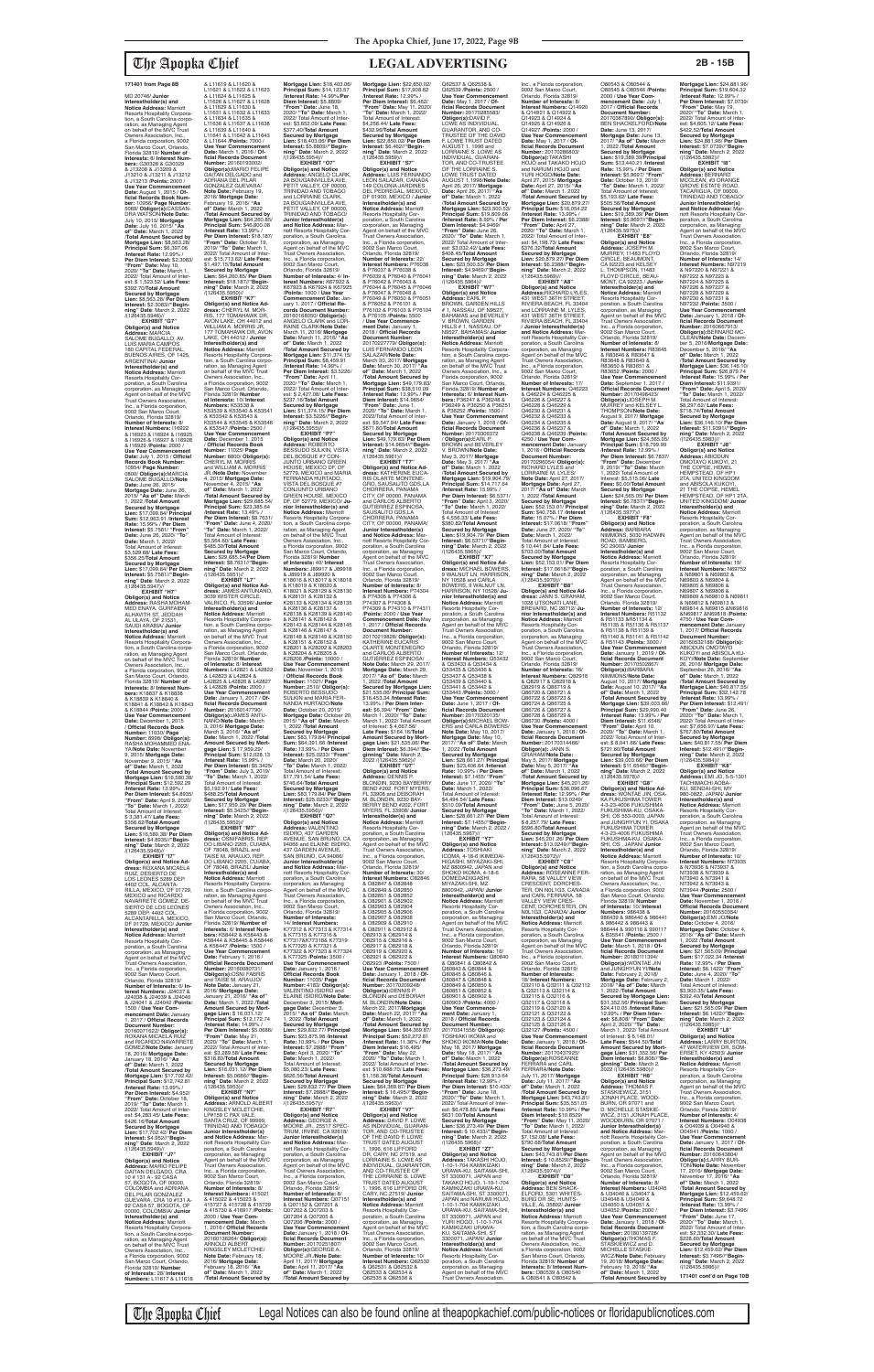**EXHIBIT** "M8 **Obligor(s) and Notice Address:** FERNANDO URRUTIA, AVDA ANDRES BELLO 2711 PISO 19,<br>SANTIAGO, OF 00000,<br>CHILE and ANDREA LAMA,<br>AVDA ANDRES BELLO 2711 PISO 19, SANTIAGO, OF 00000, CHILE/ **Junior Interestholder(s) and Notice Address:** Marriott Resorts Hospitality Cor-poration, a South Carolina corporation, as Managing Agent on behalf of the MVC Trust Owners Association, Inc., a Florida coiporation, 9002 San Marco Court, Orlando, Florida 32819/ **Number of Interests:** 14/ **Interest Numbers:** M66151 & M66152 & M66201 & M66202 & M66203 & M66204 & N52310 & N52311 & N52312 & N52313 & N52314 & N52315 & N52316 & N52317 /**Points:** 3500 / **Use Year Commencement Date:** December 1, 2016 / **Official Records Document Number:** 20160658231/ **Obligor(s):**FERNANDO UR-RUTIA and ANDREA LAMA/ **Note Date:** November 29, 2016/ **Mortgage Date:** November 29, 2016/ **"As of" Date:** March 1, 2022 /**Total Amount Secured by Mortgage Lien:** \$32,627.61/ **Principal Sum:** \$25,028.30 /**Interest Rate:** 15.99% / **Per Diem Interest:** \$11.1167/ **"From" Date:** July 1, 2020/ **"To" Date:** March 1, 2022/ Total Amount of Interest: \$6,758.98/ **Late Fees:** \$590.33/**Total Amount Secured by Mortgage Lien:** \$32,627.61/**Per Diem Interest:** \$11.1167//**"Begin-ning" Date**: March 2, 2022 /(126435.5987)// **EXHIBIT "N8" Obligor(s) and Notice Ad-dress:** LUCIANO FUZZATO SILVA, RUA ADVOGADO<br>NORALDINO FREITAS 136 SWISS PARK, CAMPINAS SP, OF 13049320, BRAZIL and ELISA OLIVEIRA RO-DRIGUES FUZZATO, RUA ADVOGADO NORALDINO<br>EREITAS 136 SWISS FREITAS 136 SWISS PARK, CAMPINAS SP, OF 13049320, BRAZIL/ **Junior Interestholder(s) and Notice Address:** Marriott<br>Resorts Hospitality Cor-<br>poration, a South Carolina corporation, as Managing Agent on behalf of the MVC Trust Owners Association, Inc., a Florida corporation, 9002 San Marco Court, Orlando, Florida 32819/ **Number of Interests:** 4/ **Interest Numbers:** O34749 & O34750 & O34751 & O34752 /**Points:** 1000 / **Use Year Commencement Date:** December, 1, 2016 / **Official Records Document Number:** 20160658216/<br>**Obligor(s):**LUCIANO<br>FUZZATO SILVA and ELISA OLIVEIRA RODRIGUES FUZZATO/**Note Date:** November 29, 2016/ **Mortgage Date:** November 29, 2016/ **"As of" Date:** March 1, 2022 /**Total Amount** 

and AUDREY L. FERGU-SON, 67 PHEASANT LANE, WILLINGBRO, NJ 08046

**Secured by Mortgage Lien:**  \$13,270.05/ **Principal Sum:** \$9,978.93 /**Interest Rate:** 14.99% / **Per Diem Interest:** \$4.1551/ **"From" Date:** May 1, 2020/ **"To" Date:** March 1, 2022/ Total Amount of Interest: \$2,779.76/ **Late Fees:** \$261.36/**Total Amount Secured by Mort-gage Lien:** \$13,270.05/ **Per Diem Interest:** \$4.155l// **"Beginning" Date**: March 1, 2022 /(126435.5988)// **EXHIBIT "O8" Obligor(s) and Notice Address:** BONNIE D. BRIN-TON, 83 BLUE RIVER DR, PALM DESERT, CA 92211<sup>1</sup><br>and MACLYNN R. BRINand MACLYNN R. BRIN-TON, 83 BLUE RIVER DR, PALM DESERT, CA 92211/ **Junior Interestholder(s) and Notice Address:** Marriott Resorts Hospital-ity Corporation, a South Carolina corporation, as

Managing Agent on behalf of the MVC Trust Owners Association, Inc., a Florida corporation, 9002 San Marco Court, Orlando, Florida 32819/ **Number of Interests:** 8/ **Interest Numbers:** N56026 & N56027 & N56028 & N56029 & N56030 & N56031 & N56032 & N57344 /**Points:** 2000 / **Use Year Commencement Date:** January 1, 2017 / **Official Records Document Number:** 20170017283/ **Obligor(s):** BONNIE D. BRINTON and MACLYNN R. BRINTON/ **Note Date:** December 8, 2016/ **Mortgage Date:** December 8, 2016/ **"As of" Date:** March 1, 2022 /**Total Amount Secured by Mortgage Lien:** \$14,749.18/ **Principal Sum:** \$11,594.33 /**Interest Rate:** 12.99% / **Per Diem Interest:** \$4.1836/ **"From" Date:** June 8, 2020/ **"To" Date:** March 1, 2022/Total Amount of Inter-est: \$2,639.85/ **Late Fees:** \$265.00/**Total Amount Secured by Mortgage Lien:** \$14,749.18/ **Per Diem Interest:** \$4.1836//**"Beginning" Date**: March 2, 2022 /(126435.5989)// **EXHIBIT "P8" Obligor(s) and Notice Ad-dress:** MICHAEL E. LYNCH, 12240 BLUFFWOOD TER, CLARKSBURG, MD 20871- 5359 and AMY IVETTE MARTINEZ, 12240 BLUFF-WOOD TER, CLARKS-BURG, MD 20871-5359/ **Junior Interestholder(s)**  and Notice Address: riott Resorts Hospitality Corporation, a South Carolina corporation, as Managing Agent on behalf of the MVC Trust Owners Association, Inc., a Florida corporation, 9002 San Marco Court, Orlando, Florida 32819/ **Number of Interests:** 7/ **Interest Numbers:** P62136 & P62137 & P62138 & P62139 & P62140 & P62141 & P62142 /**Points:** 1750 / **Use Year Commence Date:** January 1, 2018 / **Official Records Document Number:** 20170205096/ **Obligor(s):**MICHAEL E. LYNCH and AMY IVETTE MARTINEZ/**Note Date:** March 16, 2017/ **Mortgage Date:** March 16, 2017/ **"As of" Date:** March 1, 2022 /**Total Amount Secured by Mortgage Lien:** \$29,258.80/ **Principal Sum:** \$18,271.34 /**Interest Rate:** 13.99% / **Per Diem Interest:** \$7.1004/ **"From" Date:** May 16, 2018/ **"To" Date:** March 1, 2022/ Total Amount of Inter-est: \$9,833.96/ **Late Fees:** \$903.50/**Total Amount Secured by Mortgage Lien:** \$29,258.80/ **Per Diem Interest:** \$7.1004//"**Begin-<br><b>ning" Date**: March 2, 2022<br>/(126435.5990)// **EXHIBIT "Q8" Obligor(s) and Notice Ad-dress:** GLENN F. FERGU-SON, 67 PHEASANT LANE, WILLINGBRO, NJ 08046

**Junior Interestholder(s) and Notice Address:** Marriott Resorts Hospitality Corporation, a South Carolina corporation, as Managing Agent on behalf of the MVC Trust Owners Association, Inc., a Florida corporation, 9002 San Marco Court,<br>Orlando, Florida 32819/<br>**Number of Interests**: 4/<br>**Interest Numbers**: N73334<br>& N73335 & N73336 &<br>N73337 /**Points:** 1000 / **Use Year Commencement Date:** March 1, 2017 / **Official Records Document<br><b>Number:** 20170162542/<br>**Obligor(s):** GLENN F.<br>FERGUSON and AUDREY L. FERGUSON/**Note Date:** February 23, 2017/ **Mort-gage Date:** February 23, 2017/ **"As of" Date:** March 1, 2022 /**Total Amount Secured by Mortgage Lien:**  \$18,489.16/ **Principal Sum:** \$10,439.65 /**Interest Rate:** 15.99% / **Per Diem Interest:** \$4.6369/ **"From" Date:** July 23, 2017/ **"To" Date:** March 1, 2022/ Total Amount of Interest: \$7,799.51/ **Late Fees:** \$0.00/**Total Amount Secured by Mortgage Lien:** \$18,489.16/ **Per Diem Interest:** \$4.6369//**"Begin-ning" Date**: March 2, 2022 /(126435.5992)// **EXHIBIT "R8" Obligor(s) and Notice Address:** TREVOR A. FORD, 475 CROWTHORN ESTATE 68 LEANDER RD, BRONBERG PRETORIA, OF 0081, SOUTH AFRICA<br>and KAREN FORD. 475 and KAREN FORD, 475 CROWTHORN ESTATE 68 LEANDER RD, BRONBERG PRETORIA, OF 0081, SOUTH AFRICA/ **Junior Interestholder(s) and<br><b>Notice Address:** Marriott<br>Resorts Hospitality Corporation, a South Carolina corporation, as Managing Agent on behalf of the MVC Trust Owners Association, Inc., a Florida corporation, 9002 San Marco Court, Orlando, Florida 32819/ **Number of Interests:** 10/ **Interest Numbers:** N71230 & N71231 & N71232 & N71233 & N71234 & N71235 & N71236 & N71237 & N71238 & N71239 /**Points:** 2500 / **Use Year Commencement Date:** December 1, 2017 / **Official Records Document Number:** 20170182245/ **Obligor(s):**TREVOR A. FORD and KAREN FORD/**Note Date:** February 28, 2017/ **Mortgage Date:** February 28, 2017/ **"As of" Date:** March 1, 2022 /**Total Amount Secured by Mortgage Lien:** \$20,203.11/ **Principal Sum:** \$15,737.78 /**Interest Rate:** 12.99% / **Per Diem Interest:** \$5.6787/ **"From" Date:** March 28, 2020/ **"To" Date:** March 1, 2022/ Total Amount of Inter-est: \$3,992.12/ **Late Fees:** \$223.21/**Total Amount Secured by Mortgage Lien:** \$20,203.11/ **Per Diem Interest:** \$5.6787//**"Begin-ning" Date**: March 2, 2022 /(126435.5993)// **EXHIBIT "S8" Obligor(s) and Notice Ad-<br><b>dress:** STEPHEN W. BUHS,<br>2090 ALBANY POST RD,<br>MONTROSE, NY 10548/ **Junior Interestholder(s) and Notice Address:** Marriott<br>Resorts Hospitality Corpora-<br>tion, a South Carolina corporation, as Managing Agent<br>on behalf of the MVC Trust Owners Association, Inc., a Florida corporation, 9002 San Marco Court, Orlando, Florida 32819/**Number of Interests:** 8/ **Interest Num-bers:** P16809 & P16810 & P16811 & P16812 & P16813 & P16814 & P16815 & P16816 /**Points:** 2000 / **Use Year Commencement Date:** October 1, 2017 / **Of-ficial Records Document Number:** 20170193887/ **Obligor(s):**STEPHEN W. BUHS/**Note Date:** February 10, 2017/ **Mortgage Date:** February 10, 2017/ **"As of" Date:** March 1, 2022 /**Total Amount Secured by Mortgage Lien:** \$24,591.81/ **Principal Sum:** \$17,788.45 /**Interest Rate:** 12.99% / **Per Diem Interest:** \$6.4187/ **"From" Date:** August 10, 2019/ **"To" Date:** March 1, 2022/ Total Amount of Inter-est: \$5,995.06/ **Late Fees:** \$558.30/**Total Amount Secured by Mortgage Lien:** \$24,591.81/ **Per Diem Interest:** \$6.4187//"**Begin-<br><b>ning" Date**: March 2, 2022<br>/(126435.5994)// **EXHIBIT "T8" Obligor(s) and Notice Address:** KAREN EDIE, PO BOX 10671, GRAND CAYMAN, OF KY11006, CAYMAN ISLANDS and JULIAN DAMIAN TURNER, PO BOX 10671, GRAND CAYMAN, OF KY11006, CAYMAN ISLANDS/ **Junior Interestholder(s) and<br><b>Notice Address:** Marriott<br>Resorts Hospitality Corporation, a South Carolina corporation, as Managing Agent on behalf of the MVC Trust Owners Association, Inc., a Florida corporation, 9002 San Marco Court, Orlando, Florida 32819/ **Number of Interests:** 4/ **Interest Numbers:** B88938 & B88939 & B88940 & B88941 /**Points:** 1000 / Use Year Commencement **Date:** December 1, 2017 / **Official Records Document Number:** 20170521629/ **Obligor(s):**KAREN EDIE<br>and JULIAN DAMIAN TURNER/**Note Date:** August 16, 2017/ **Mortgage Date:** August 16, 2017/ **"As of" Date:** March 1, 2022 /**Total Amount Secured by Mortgage Lien:** \$13,271.65/ **Principal Sum:** \$10,156.57 /**Interest Rate:** 14.99% / **Per Diem Interest:** \$4.2291/ **"From" Date:** June 16, 2020/ **"To" Date:** March 1, 2022/ Total Amount of Interest: \$2,634.68/ **Late Fees:** \$230.40/**Total Amount Secured by Mortgage Lien:** \$13,271.65/ **Per Diem Interest:** \$4.2291//**"Begin-ning" Date**: March 2, 2022 /(126435.5995)// **EXHIBIT "U8" Obligor(s) and Notice Address:** ADRIANA VAL-BUENA RAMIREZ, CALLE<br>18 #69-100 CASTILLO 18 #69-100 CASTILLO GRANDE APTO 101B, CALI, OF 00000, COLOMBIA/ **Junior Interestholder(s) and Notice Address:** Marriott Resorts Hospitality Cor-poration, a South Carolina corporation, as Managing Agent on behalf of the MVC Trust Owners Association, Inc., a Florida corporation, 9002 San Marco Court, Orlando, Florida 32819/ **Number of Interests:** 18/ **Interest Numbers:** Q91704 & Q91705 & Q91706 & Q91707 & Q91708 & Q91709 & Q91710 & Q91711 & Q91712 & Q91713 & Q91714 &

**Obligor(s) and Notice Address:** SHERRI LYNN GRASTON, 2234 N CARSON CT, VISALIA, CA 93291 and PAMELA JEAN UMANN, 209 SANTA MARGARITA RIBERAS DEL PILAR, CHATPALAS, JA 00000, MEXICO/ **Junior Interestholder(s) and Notice Address:** Marriott Resorts Hospitality Corporation, a South Carolina corporation, as Managing Agent on behalf of the MVC Trust Owners Association, Inc., a Florida corporation, 9002 San Marco Court, Orlando, Florida 32819/ **Number of Interests:** 16/ **Interest Numbers:** U54413<br>& U54414 & U54415 &<br>U54416 & U54417 & U54418 & U54419 & U54420 & U54421 & U54422 & U54423 & U54424 & U56130 & U56131 & U56132 & U56133 /**Points:** 4000 / **Use Year Commencement Date:** April 1, 2018 / **Of-ficial Records Document Number:** 20180192953/ **Obligor(s):** SHERRI LYNN<br>GRASTON and PAMELA JEAN UMANN/**Note Date:** March 15, 2018/ **Mortgage Date:** March 15, 2018/ **"As of" Date:** March 1, 2022 /**Total Amount Secured by Mortgage Lien:** \$43,509.06/ **Principal Sum:** \$35,458.12 /**Interest Rate:** 10.99% /**Per Diem Interest:** \$10.8246/ **"From" Date:** May 15, 2020/ **"To" Date:** March 1, 2022/ Total Amount of Inter-est: \$7,090.09/ **Late Fees:** \$710.85/**Total Amount Secured by Mortgage Lien:** \$43,509.06/ **Per Diem Interest:** \$10.8246//**"Begin-ning" Date**: March 2, 2022 /(126435.6009)// **EXHIBIT "E9" Obligor(s) and Notice Ad-dress:** DAISUKE YOSHIDA, 1-10-19 INOGATA, KOMAE-SHI, TO 2010015, JAPAN and YOSHIKO YOSHIDA, 1-10-19 INOGATA, KOMAE-SHI, TO 2010015, JAPAN/ **Junior Interestholder(s) and Notice Address:** Marriott Resorts Hospitality Corporation, a South Carolina corporation, as Managing Agent on behalf of the MVC Trust Owners Association, Inc., a Florida corporation, 9002 San Marco Court, Orlando, Florida 32819/ **Number of Interests:** 6/<br>**Interest Numbers:** U59522<br>& U59523 & U59524 & U59525 & U60047 & U60048 /**Points:** 1500 / **Use Year Commencement Date:** January 1, 2019 / **Official Records Document<br><b>Number:** 20180247272/<br>**Obligor(s**):DAISUKE<br>YOSHIDA/**Note Date:**<br>YOSHIDA/**Note Date:** March 29, 2018/ **Mortgage Date:** March 29, 2018/ **"As of" Date:** March 1, 2022 /**Total Amount Secured by Mortgage Lien:** \$21,270.07/ **Principal Sum:** \$16,579.45 /**Interest Rate:** 13.99% / **Per Diem Interest:** \$6.443/ **"From" Date:** June 1, 2020/ **"To" Date:** March 1, 2022/ Total Amount of Interest: \$4,110.59/ **Late Fees:** \$330.03/**Total Amount Secured by Mortgage Lien:** \$21,270.07/ **Per Diem Interest:** \$6.443//**"Begin-ning" Date**: March 2, 2022 /(126435.6010)// **EXHIBIT "F9" Obligor(s) and Notice Ad-dress:** JUAN HERRARTE, KM 14.5 CARR. EL SALVA-DOR FCA SAN ORGE MUX-BAL COND. CASA MUX, STA. CATARINA PINULA GTM, GUATEMALA and AYLIN DE HERRARTE, KM 14.5 CARR. EL SALVADOR FCA SAN ORGE MUXBAL COND. CASA MUX, STA. CATARINA PINULA GTM,<br>GUATEMALA/ **Junior** GUATEMALA/ **Junior Interestholder(s) and Notice Address:** Marriott Resorts Hospitality Corporation, a South Carolina corporation, as Managing Agent<br>on behalf of the MVC Trust Owners Association, Inc. a Florida corporation, 9002 San Marco Court, Orlando, Florida 32819/ **Number of Interests: 8/ Interest Numbers: 1115428 & 1115429 bers:** U15428 & U15429 & U15430 & U15431 & U15432 & U15433 & U15434 & U15435 /**Points:** 2000 / **Use Year Commencement Date:** March 1, 2018 / **Official Records Document Nun** 20180147910/ **Obligor(s):** JUAN HERRARTE and AYLIN DE HERRARTE/<br>Note Date: February 27 **Note Date:** February 27, 2018/ **Mortgage Date:** February 27, 2018/ **"As of" Date:** March 1, 2022 /**Total Amount Secured by Mortgage Lien:** \$23,999.08/ **Principal Sum:** \$18,227.11 /**Interest Rate:** 14.99% / **Per Diem Interest:** \$7.5896/ **"From" Date:** April 27, 2020/ **"To" Date:** March 1, 2022/ Total Amount of Inter est: \$5,107.85/ **Late Fees:** \$414.12/**Total Amount Secured by Mortgage Lien:** \$23,999.08/ **Per Diem Interest:** \$7.5896//**"Begin-ning" Date**: March 2, 2022 /(126435.6011)// **EXHIBIT "G9" Obligor(s) and Notice Address:** EDUARDO SALA-ZAR HURTADO, CRA 38A #5A 56, VALLE DEL CAU-CA, OF 00000, COLOMBIA/ **Junior Interestholder(s) and Notice Address:** Marriott Resorts Hospitality Cor-poration, a South Carolina corporation, as Managing Agent on behalf of the MVC Trust Owners Association, Inc., a Florida corporation, 9002 San Marco Court, Orlando, Florida 32819/ **Number of Interests:** 12/ **Interest Numbers:** S42144 & S42145 & S42146 & S42147 & S42148 & S42149 & S42150 & S42151 & T74019 & T74020 & T74021 & T74022 /**Points:** 3000 / **Use Year Commencement Date:** January 1, 2019 / **Official Records Document Number:** 20180189256/ **Obligor(s):**EDUARDO<br>SALAZAR HURTADO/ **Note Date:** March 14, 2018/ **Mortgage Date:** March 14, 2018/ **"As of" Date:** March 1, 2022 /**Total Amount Secured by Mortgage Lien:** \$32,920.39/ **Principal Sum:** \$23,485.86 /**Interest Rate:** 14.99% / **Per Diem Interest:** \$9.7793/ **"From" Date:** October 14, 2019/ **"To" Date:** March 1, 2022/ Total Amount of Interest: \$8,498.25/ **Late Fees:** \$686.28/**Total Amount Secured by Mortgage Lien:** \$32,920.39/ **Per Diem Interest:** \$9.7793//**"Beginning" Date**: March 2, 2022 /(126435.6012)// **EXHIBIT "H9" Obligor(s) and Notice Address:** GEORGE L. SALDANA, 9135 BIRCH CREEK COURT, BAKERS-FIELD, CA 93312 and RITA<br>A SALDANA 9135 BIRCH A. SALDANA, 9135 BIRCH<br>CREEK COURT, BAKERS-

Q91715 & Q91716 & Q91717 & Q91718 & Q91719 & Q91720 & Q91721 /**Points:** 4500 / **Use Year Commencement Date:** February 1, 2018 / **Official Records Document Number:** 20170493736/ **Obligor(s):** ADRIANA VALBUENA RAMIREZ/**Note Date:** August 7, 2017/ **Mortgage Date:** August 7, 2017/ **"As of" Date:** March 1, 2022 /**Total Amount Secured by Mortgage Lien:** \$40,731.88/ **Principal Sum:** \$31,482.58 /**Interest Rate:** 14.99% / **Per Diem Interest:** \$13.109/ **"From" Date:** June 7, 2020/ **"To" Date:** March 1, 2022/ Total Amount of Interest: \$8,284.90/ **Late Fees:** \$714.40/**Total Amount Secured by Mortgage Lien:** \$40,731.88/**Per Diem Interest:** \$13.109//**"Begin-ning" Date**: March 2, 2022 /(126435.5997)// **EXHIBIT "V8"<br><b>Address:** DeBBIE A.<br>**Address:** DEBBIE A.<br>DOMBROWSKI, 47 KERON<br>DR, SHELTON, CT 06484<br>and ANTHONY S. DOM-BROWSKI, 47 KERON DR, SHELTON, CT 06484 / **Ju-nior Interestholder(s) and Notice Address:** Marriott Resorts Hospitality Corpora-tion, a South Carolina corporation, as Managing Agent<br>Owners Association, Inc.,<br>Owners Association, Inc.,<br>a Florida corporation, 9002<br>San Marco Court, Orlando,<br>Florida 32819/ **Number of Interests:** 8/ **Interest Numbers:** R95601 & R95602<br>& R95603 & R95604 & & R95603 & R95604 & R95605 & R95606 & R95607 & R95608 /**Points:** 2000 / **Use Year Commencement Date:** January 1, 2018 / **Official Records Document Number:<br>20170535571/ Obligor(s):**<br>DEBBIE A. DOMBROWSKI<br>and ANTHONY S. DOM-<br>BROWSKI/**Note Date:** August 29, 2017/ **Mortgage Date:** August 29, 2017/ **"As of" Date:** March 1, 2022 /**Total Amount Secured by Mortgage Lien:** \$22,797.47/ **Principal Sum:** \$18,185.77 /**Interest Rate:** 12.99% / **Per Diem Interest:** \$6.562/ **"From" Date:** July 1, 2020/ **"To" Date:** March 1, 2022/ Total Amount of Interest:<br>\$3.989.68/ Late Fees: \$3,989.68/ **Late Fees:** \$372.02/**Total Amount Secured by Mortgage Lien:** \$22,797.47/ **Per Diem Interest:** \$6.562//**"Begin-ning" Date**: March 2, 2022 /(126435.5998)// **EXHIBIT "W8" Obligor(s) and Notice Ad-<br><b>dress:** TERESA J. COCK-<br>RELL, 23 BENTLEY ROAD,<br>AMITYVILLE, NY 11701/ **Junior Interestholder(s) and Notice Address:** Mar-riott Resorts Hospitality Corporation, a South Carolina corporation, as Managing Agent on behalf of the MVC Trust Owners Association, Inc., a Florida corporation,<br>9002 San Marco Court,<br>Orlando, Florida 32819/<br>**Number of Interests:** 8/ **Interest Numbers:** T81727 & T81728 & T81729 & T81730 & T81731 & T81732 & T81733 & T81734 /**Points:** 2000 / **Use Year Commencement Date:** January 1, 2018 / **Official Records Document Number:** 20180009706/ **Obligor(s):** TERESA J. COCKRELL/ **Note Date:** December 20, 2017/ **Mortgage Date:** December 20, 2017/ **"As of" Date:** March 1, 2022 /**Total Amount Secured by Mortgage Lien:** \$28,908.93/ **Principal Sum:** \$20,857.71 /**Interest Rate:** 12.99% / **Per Diem Interest:** \$7.5262/ **"From" Date:** July 20, 2019/ **"To" Date:** March 1, 2022/ Total Amount of Interest: \$7,187.42/ **Late Fees:** \$613.80/**Total Amount Secured by Mortgage Lien:** \$28,908.93/ **Per Diem Interest:** \$7.5262//**"Begin-ning" Date**: March 2, 2022 /(126435.6000)// **EXHIBIT** "X8 **Obligor(s) and Notice Address:** MAURICIO CAC-CHIONE DA FONSECA AV AYRTON SENA NR 2150 BLOCO D SALA 222 BARRA DA TIJUCA, RIO DE JANEIRO, OF 22775900, BRAZIL and PAULA FERNANDES GESTA FERNANDEZ, AV AYRTON SENA NR 2150 BLOCO D SALA 222 BARRA DA TIJUCA, RIO DE JANEIRO, OF 22775900, BRAZIL/ **Junior Interestholder(s) and Notice Address:** Marriott Resorts Hospitality Corporation, a South Carolina corporation, as Managing Agent<br>on behalf of the MVC Trust Owners Association, Inc., a Florida corporation, 9002 San Marco Court, Orlando, Florida 32819/ **Number of Interests:** 4/ **Interest Numbers:** U14223 & U14224 & U14225 & U14226 /**Points:** 1000 / **Use Year Commencement Date:** February 1, 2018 / **Official Records Document Number:** 20180064342/ **Obligor(s):** MAURICIO CACCHIONE DA FONSECA and PAULA FERNANDES GESTA FERNANDEZ/**Note Date:** January 12, 2018/ **Mortgage Date:** January 12, 2018/ **"As of" Date:** March 1, 2022 /**Total Amount Secured by Mortgage Lien:** \$15,472.95/ **Principal Sum:** \$11,737.41 /**Interest Rate:** 14.99% / **Per Diem Interest:** \$4.8873/ **"From" Date:** May 12, 2020/ **"To" Date:** March 1, 2022/ Total Amount of Inter-est: \$3,215.90/ **Late Fees:** \$269.64/**Total Amount Secured by Mortgage Lien:** \$15,472.95/ **Per Diem Interest:** \$4.8873//**"Beginning" Date**: March 2, 2022 /(126435.6001)// **EXHIBIT "Y8" Obligor(s) and Notice Address:** YENSI Y. ROOS NI-ETO, SOLO 28 TARABANA RESIDENCE, ORANJES-TAD, OF 000000, ARUBA<br>and SIGFRID G.V. ROOS, SOLO 28 TARABANA RESI-DENCE, ORANJESTAD, OF 000000, ARUBA/ **Junior Interestholder(s) and Notice Address:** Marriott Resorts Hospitality Corporation, a South Carolina corporation, as Managing Agent on behalf of the MVC Trust Owners Association, Inc., a Florida corporation, 9002 San Marco Court, Orlando, Florida 32819/<br>Number of Interests: 16 **Number of Interests:** 16/ **Interest Numbers:** U19007 & U19008 & U19009 & U19010 & U19011 & U19012 & U19013 & U19014 & U19015 & U19016 & U19017 & U19018 & U19019 & U19020 & U19021 & U19022 /**Points:** 4000 / **Use Year Commencement Date:** February 1, 2018 / **Official Records Document Number:** 20180079990/ **Obligor(s):**YENSI Y. ROOS NIETO and SIGFRID G.V. ROOS/**Note Date:** January 18, 2018/ **Mortgage Date:** January 18, 2018/ **"As of" Date:** March 1, 2022 /**Total Amount Secured by Mortgage Lien:** \$38,535.53/ **Principal Sum:** \$29,483.67 /**Interest Rate:** 15.99% / **Per Diem Interest:** \$13.0957/ **"From" Date:** June 18, 2020/ **"To" Date:** March 1, 2022/ Total Amount of Inter-est: \$8,132.46/ **Late Fees:** \$669.40/**Total Amount Secured by Mortgage Lien:** \$38,535.53/ **Per Diem Interest:** \$13.0957//**"Begin-<br><b>ning" Date**: March 2, 2022<br>/(126435.6002)// **EXHIBIT "Z8" Obligor(s) and Notice Ad-dress:** BRADLEY S WELLS, 484 WALNUT TREE HILL RD, SHELTON, CT 06484-2044 and PATRICIA M. WELLS, 484 WALNUT TREE HILL RD, SHELTON, CT 06484-2044 / **Junior Interestholder(s) and Notice Address:** Marriott<br>Resorts Hospitality Corpora-<br>tion, a South Carolina corporation, as Managing Agent<br>on behalf of the MVC Trust Owners Association, Inc., a Florida corporation, 9002 San Marco Court, Orlando, Florida 32819/ **Number of Interests:** 8/ **Interest Numbers:** 758039 & 758516 & 758517 & 758518 & 758519 & 758520 & 758521 & 768831 /**Points:** 2000 / **Use Year Commencement Date:** January 1, 2019 / **Of-ficial Records Document Number:** 20180081448/ **Obligor(s):**BRADLEY S WELLS and PATRICIA M. WELLS/**Note Date:** January 22, 2018/ **Mortgage Date:** January 22, 2018/ **"As of" Date:** March 1, 2022 /**Total Amount Secured by Mortgage Lien:** \$24,395.87/ **Principal Sum:** \$19,064.89 /**Interest Rate:** 12.99% / **Per Diem Interest:** \$6.8792/ **"From" Date:** April 22, 2020/ **"To" Date:** March 1, 2022/ Total Amount of Interest: \$4,664.19/ **Late Fees:** \$416.79/**Total Amount Secured by Mortgage Lien:** \$24,395.87/ **Per Diem Interest:** \$6.8792//**"Begin-ning" Date**: March 2, 2022 /(126435.6003)// **EXHIBIT "A9" Obligor(s) and Notice Address:** SERGIO ALEJAN-DRO RAFFA, DUPUY 1022 CABA, BUENOS ARIES, OF 1408, ARGENTINA and MARIA GABRIELA GALLO, DUPUY 1022 CABA, BUENOS ARIES, OF 1408, ARGENTINA/ **Junior Interestholder(s) and Notice Address:** Marriott Resorts Hospitality Corpora-tion, a South Carolina corporation, as Managing Agent<br>on behalf of the MVC Trust<br>Owners Association, Inc.,<br>a Florida corporation, 9002 San Marco Court, Orlando, Florida 32819/**Number of Interests:** 8/**Interest Numbers:** T40711 & T40712 & T40713 & T40714 & T40715 & T40716 & T40717 & T40718 /**Points:** 2000 / **Use Year Commencement Date:** January 1, 2018 / **Of-ficial Records Document Number:** 20180017832/ **Obligor(s):**SERGIO ALEJANDRO RAFFA and MARIA GABRIELA GALLO/ **Note Date:** December 26, 2017/ **Mortgage Date:** December 26, 2017/ **"As of" Date:** March 1, 2022 /**Total Amount Secured by Mortgage Lien:** \$22,894.32/ **Principal Sum:** \$17,114.88 /**Interest Rate:** 15.99% / **Per Diem Interest:** \$7.6019/ **"From" Date:** April 26, 2020/ **"To" Date:** March 1, 2022/ Total Amount of Inter-est: \$5,123.72/ **Late Fees:** \$405.72/**Total Amount Secured by Mortgage Lien:** \$22,894.32/ **Per Diem Interest:** \$7.6019//**"Begin-ning" Date**: March 2, 2022 /(126435.6004)// **EXHIBIT "B9" Obligor(s) and Notice Address:** RYO NIWATA, 17- 2149-110 NISHIKIMACHI, ASAHIKAWA-SHI, HK 070- 0824, JAPAN and ARISA NIWATA, 17-2149-110 NI-SHIKIMACHI, ASAHIKAWA-SHI, HK 070-0824, JAPAN/ **Junior Interestholder(s) and Notice Address:** Marriott Resorts Hospitality Corporation, a South Carolina corporation, as Managing Agent on behalf of the MVC Trust Owners Association, Inc., a Florida corporation, 9002 San Marco Court, Orlando, Florida 32819/ **Number of Interests:** 6/ **Interest Numbers:** W20829 & W20830 & W20831 & W20832 & W20833 & W20834 /**Points:** 1500 / **Use Year Commencement Date:** January 1, 2019 / **Of-ficial Records Document Number:** 20180447167/ **Obligor(s):**RYO NIWATA and ARISA NIWATA/**Note Date:** July 5, 2018/ **Mortgage Date:** July 5, 2018/ **"As of" Date:** March 1, 2022 /**Total Amount Secured by Mortgage Lien:**  \$19,717.26/ **Principal Sum:** \$15,365.06 /**Interest Rate:** 13.99% / **Per Diem Interest:** \$5,971/ **"From" Date:** June 5, 2020/ **"To" Date:** March 1, 2022/ Total Amount of Interest: \$3,785.60/ **Late Fees:** \$316.60/**Total Amount Secured by Mort-gage Lien:** \$19,717.26/ **Per Diem Interest:** \$5.971//**"Be-ginning" Date**: March 2, 2022 /(126435.6005)//<br>"EXHIBIT "C9" **EXHIBIT "C9" Obligor(s) and Notice Address:** CYNTHIA DIEZ, P.O. BOX 2876-1000, SAN JOSE, OF 00000, COSTA RICA/ **Junior Interestholder(s) and<br><b>Notice Address:** Marriott<br>Resorts Hospitality Corporation, a South Carolina corpo-ration, as Managing Agent on behalf of the MVC Trust Owners Association, Inc., a Florida corporation, 9002 San Marco Court, Orlando, Florida 32819/ **Number of Interests:** 7/ **Interest Numbers:** T82848 & T82849 & T82850 & T82851 & T82852 & T82901 & T82902 /**Points:** 1750 / **Use Year Commencement Date:** January 1, 2019 / **Official Records Document Number:** 20180192884/ **Obligor(s):** CYNTHIA DIEZ/**Note Date:** March 15, 2018/ **Mortgage Date:** March 15, 2018/ **"As of" Date:** March 1, 2022 /**Total Amount Secured by Mortgage Lien:** \$22,706.30/ **Principal Sum:** \$17,591.55 /**Interest Rate:** 13.99% / **Per Diem Interest:** \$6.8363/ **"From" Date:** May 15, 2020/ **"To" Date:** March 1, 2022/ Total Amount of Inter-est: \$4,477.72/ **Late Fees:** \$387.03/**Total Amount Secured by Mortgage Lien:** \$22,706.30/ **Per Diem Interest:** \$6.8363//**"Beginning" Date**: March 2, 2022 /(126435.6008)// **EXHIBIT "D9"**

**Official Records Document Number:** 20170601392/ **Obligor(s):**LANDON D October 11, 2017/ **Mortgage Date:** October 11, 2017/ **"As of" Date:** March 1, 2022 /**Total Amount Secured by Mortgage Lien:** \$24,251.78/ **Principal Sum:** \$18,911.62/ **Interest Rate: 12.99% / Per Diem Interest \$6.8239/ Diem Interest:** \$6.8239/ **"From" Date:** March 11, 2020/ **"To" Date:** March 1, 2022/ Total Amount of Inter-est: \$4,913.22/ **Late Fees:** \$176.94/**Total Amount Secured by Mortgage Lien:** \$24,251.78/ **Per Diem**  JR/Note Date: Novembe 17, 2017/ **Mortgage Date:** November 17, 2017/ **"As of" Date:** March 1, 2022 /**Total Amount Secured by Mortgage Lien:** \$27,361.36/ **Principal Sum:** \$21,767.30 /**Interest Rate:** 12.99% / **Per Diem Interest:** \$7.8544/ **"From" Date:** June 17, 2020/ **"To" Date:** March 1, 2022/ Total Amount of Inter-est: \$4,885.46/ **Late Fees:** \$458.60/**Total Amount Secured by Mortgage Lien:** \$27,361.36/ **Per Diem Interest:** \$7.8544//**"Begin-ning" Date**: March 2, 2022 /(126435.6025)// **EXHIBIT "R9" Obligor(s) and Notice Ad-dress:** AMELIA J VASQUEZ, 7303 AGNEW DR, CHAR-LOTTE, NC 28278/ **Junior Interestholder(s) and Notice Address:** Marriott<br>Resorts Hospitality Cor-<br>poration, a South Carolina<br>corporation, as Managing<br>Agent on behalf of the MVC<br>Trust Owners Association, Inc., a Florida corporation, 9002 San Marco Court, Orlando, Florida 32819/ **Number of Interests: Interest Numbers:** W64847 & W64848 & W64849 & W64850 & W64851<br>& W64852 & X67131 & & W64852 & X67131 & X67132 & X67133 & X69124 & X69125 & X69126 & X69127 & X69128 & X69129 & X69130 /**Points:** 4000 / **Use Year Commencement Date:** November 1, 2018 / **Official Records Document Number:** 20180676823/ **Obligor(s):**AMELIA J VASQUEZ/**Note Date:** October 30, 2018/Mortgac **Date:** October 30, 2018/ **"As of" Date:** March 1, 2022 /**Total Amount Secured by Mortgage Lien:** \$45,109.03/ **Principal Sum:** \$36,962.85 /**Interest Rate:** 10.99% / **Per Diem Interest:** \$11.2839/ **"From" Date:** June 1, 2020/ **"To" Date:** March 1, 2022/ Total Amount of Interest: \$7,199.14/ **Late Fees:** \$697.04/**Total Amount Secured by Mortgage Lien:** \$45,109.03/ **Per Diem Interest:** \$11.2839//**"Beginning" Date**: March 2, 2022 /(126435.6027)// **EXHIBIT "S9" Obligor(s) and Notice Address:** MADELYN E. TOLIVER, P.O. BOX 4875, PITTSBURGH, PA 15206/ **Junior Interestholder(s) and Notice Address:** Mar-<br>poration, a South Carolina<br>poration, as Managing<br>Agent on behalf of the MVC<br>Trust Owners Association, Inc., a Florida corporation, 9002 San Marco Court, Orlando, Florida 32819/ **Number of Interests: Interest Numbers:** W61322 & W61323 & W61324 & W61325 & W61326 & W61327 & W61328 & W61329 /**Points:** 2000 / **Use Year Commencement Date:** December 1, 2018 / **Official Records Document Number:** 20180704614/ **Obligor(s):** MADELYN E. TOLIVER/ **Note Date:** Nove 2018/ **Mortgage Date:** November 9, 2018/ **"As of" Date:** March 1, 2022<br>Total Amount Secured b /**Total Amount Secured by Mortgage Lien:** \$27,494.18/ **Principal Sum:** \$21,639.54 /**Interest Rate:** 12.99% / **Per Diem Interest:** \$7.8083/ **"From" Date:** May 9, 2020/ **"To" Date:** March 1, 2022/ Total Amount of Interest: \$5,161.33/ **Late Fees:** \$443.31/**Total Amount Secured by Mortgage Lien:** \$27,494.18/ **Per Diem Interest:** \$7.8083//**"Begin-ning" Date**: March 2, 2022 /(126435.6029)// **EXHIBIT "T9" Obligor(s) and Notice Address:** ALEJANDRO RAMIREZ, JUEGO PELOTA 17 CASA 12, MEXICO CITY, NA 10900, MEXICO and PAOLA KARLA MORENO OSORIO, JUEGO PELOTA 17 CASA 12, MEXICO CITY, NA 10900, MEXICO/ **Junior Interestholder(s) and Notice Address:** Marriott Resorts Hospitality Corporation, a South Carolina corporation, as Managing Scriptriation, as managing<br>Agent on behalf of the MVC<br>Trust Owners Association Trust Owners Association, Inc., a Florida corporation, 9002 San Marco Court, Orlando, Florida 32819/ **Number of Interests:** 4/ **Interest Numbers:** N99543 & N99544 & N99545 & N99546 /**Points:** 1000 / **Use Year Commencen Date:** January 1, 2019 / **Official Records Document Number:** 20180728389/<br>**Obligor(s):**ALEJANDRO<br>RAMIREZ and PAOLA KARLA MORENO OSO RIO/**Note Date:** November 29, 2018/ **Mortgage Date:** November 29, 2018/ **"As of" Date:** March 1, 2022 /**Total Amount Secured by Mortgage Lien:** \$15,702.59/ **Principal Sum:** \$11,883.41 /**Interest Rate:** 14.99% / **Per Diem Interest:** \$4.9481/ **"From" Date:** May 1, 2020/ **"To" Date:** March 1, 2022/ Total Amount of Interest: \$3,310.25/ **Late Fees:** \$258.93/**Total Amoun Secured by Mortgage Lien:**  \$15,702.59/ **Per Diem Interest:** \$4.9481l//**"Beginning" Date**: March 2, 2022 /(126435.6030)// **EXHIBIT "U9" Obligor(s) and Notice Address:** ANNIE ANYAKU UWADIA, PLOT E-l PHASE-3 PINNOCK BEACH ESTATE, LEKKI LAGOS, OF 00001, NIGERIA and ELVIS IFEAKACHUKWU UWADIA, PLOT E-1 PHASE-3 PINNOCK BEACH ESTATE, LEKKI LAGOS, OF 00001, NIGERIA/ **Junior Interestholder(s) and Notice Address:** Marriott Resorts Hospitality Cor-poration, a South Carolina corporation, as Managing Agent on behalf of the MVC Trust Owners Association, Inc., a Florida corporation,

FIELD, CA 93312 / **Junior Interestholder(s) and Notice Address:** Marriott Resorts Hospitality Cor-poration, a South Carolina corporation, as Managing Agent on behalf of the MVC Trust Owners Association, Inc., a Florida corporation, 9002 San Marco Court, Orlando, Florida 32819/ **Number of Interests:** 4/ **Interest Numbers:** R97121<br>& R97122 &R97123 &<br>R97124 /**Points:** 1000 / **Use Year Commencement Date:** January 1, 2018 / **Of**ficial Records Document<br>Number: 20170563962/<br>Obligor(s): GEORGE L.<br>SALDANA and RITA A.<br>SALDANA/Note Date:<br>September 21, 2017/ Mort-<br>Geptember 21, 2017/ Mort-<br>2017/ "As of" Date: March<br>1, 2022 /Total Amount **Secured by Mortgage Lien:**  \$16,918.06/ **Principal Sum:** \$11,753.42 /**Interest Rate:** 13.99% / **Per Diem Interest:** \$4.5675/ **"From" Date:** March 21, 2019/ **"To" Date:** March 1, 2022/ Total Amount of Interest: \$4,914.64/ **Late Fees:** \$0.00/**Total Amount Secured by Mortgage Lien:** \$16,918.06/ **Per Diem Interest:** \$4.5675//**"Begin-ning" Date**: March 2, 2022 /(126435.6013)// **EXHIBIT "I9" Obligor(s) and Notice<br><b>Address:** JOHNNY STACY,<br>2000 W. GLEN OAKS AVE APT #18, ANAHEIM, CA 92801 and YOLANDA J CLAY-STACY, 2000 W. GLEN OAKS AVE APT #18, ANAHEIM, CA 92801 USA/ **Junior Interestholder(s) and Notice Address:** Marriott Resorts Hospitality Corporation, a South Carolina corporation, as Managing Agent on behalf of the MVC Trust Owners Association, Inc., a Florida corporation, 9002 San Marco Court, Orlando, Florida 32819/ **Number of Interests:** 8/ **Interest Num-bers:** R61636 & R61637 & R61638 & R61639 & R68549 & R68550 & R68551 & R68552 /**Points:** 2000 / **Use Year Commencement Date: Octobe**<br>I, 2017 / Official Records 1, 2017 / **Official Records Document Number:** 20170550572/ **Obligor(s):** JOHNNY STACY and YOLANDA J CLAY-STACY/ **Note Date:** September 8, 2017/ **Mortgage Date:** September 8, 2017/ **"As of" Date:** March 1, 2022 /**Total Amount Secured by Mortgage Lien:** \$27,823.06/ **Principal Sum:** \$20,158.68 /**Interest Rate:** 12.99% / **Per Diem Interest:** \$7.2739/ **"From" Date:** August 8, 2019/ **"To" Date:**: March 1, 2022/ Total Amount of Inter est: \$6,808.38/ **Late Fees:** \$606.00/**Total Amount Secured by Mortgage Lien:** \$27,823.06/ **Per Diem Interest:** \$7.2739//**"Beginning" Date**: March 2, 2022  $/(126435.6014)/\frac{1}{2}$ FXHIRIT ".IQ" **EXHIBIT "J9" Obligor(s) and Notice Address:** SAM S RUBIN, 768 STRIBLING CIR,

AZLE, TX 76020, /**Junior Interestholder(s) and<br><b>Notice Address:** Marriott<br>Resorts Hospitality Cor-<br>poration, a South Carolina corporation, as Managing Agent on behalf of the MVC Trust Owners Association, Inc., a Florida corporation, 9002 San Marco Court, Orlando, Florida 32819/ **Number of Interests:** 6/ **Interest Numbers:** R89752 & R89801 & R89802 & R89803 & R89804 & R89805 /**Points:** 1500 / **Use Year Commencement Date:** January 1, 2018 / **Official Records Document Number:** 20170554476/ **Obligor(s):**SAM S RU-BIN/**Note Date:** September 19, 2017/ **Mortgage Date:** September 19, 2017/ **"As of" Date:** March 1, 2022 /**Total Amount Secured by Mortgage Lien:** \$19,946.89/ **Principal Sum:** \$15,503.40 /**Interest Rate:** 13.99% / **Per Diem Interest:** \$6.0248/ **"From" Date:** May 19, 2020/ **"To" Date:** March 1, 2022/ Total Amount of Interest: \$3,922.13/ **Late Fees:** \$271.36/**Total Amount Secured by Mortgage Lien:** \$19,946.89/ **Per Diem Interest:** \$6.0248//**"Begin-ning" Date**: March 2, 2022 /(126435.6016)// **EXHIBIT "K9" Obligor(s) and Notice Address:** TADAKAZU SHIMOJU, 3-46-18 NISHI 17JO MINAMI, OBIHIRO-SHI, HK 0800027 JAPAN and KAZUKO SHIMOJU, 3-46-18 NISHI 17JO MINAMI, OBIHIRO-SHI, HK 0800027, JAPAN/ **Junior Interestholder(s) and Notice Address:** Marriott Resorts Hospitality Cor-poration, a South Carolina corporation, as Managing Agent on behalf of the MVC Trust Owners Association, Inc., a Florida corporation, 9002 San Marco Court, Orlando, Florida 32819/ **Number of Interests:** 16/ **Interest Numbers:** S28606 & S28607 & S28608 & S28609 & S28610 & S28611 & S28612 & S28613 & S28614 & S28615 & S28616 & S28617 & S28618 & S28619 & S28620 & S28621 /**Points:** 4000 / **Use Year Commencement Date:** Oc-tober 1, 2017 / **Official Records Document Number:** 20170568564/ **Obligor(s):** TADAKAZU SHIMOJU and KAZUKO SHIMOJU/**Note Date:** September 22, 2017/ **Mortgage Date:** September 22, 2017/ **"As of" Date:** March 1, 2022 /**Total Amount Secured by Mortgage Lien:** \$39,274.16/ **Principal Sum:** \$31,400.65 /**Interest Rate:** 12.99% / **Per Diem Interest:** \$11.3304/ **"From" Date:** June 22, 2020/ **"To" Date:** March 1, 2022/ Total Amount of Interest: \$6,990.81/ **Late Fees:** \$632.70/**Total Amount Secured by Mortgage Lien:** \$39,274.16/**Per Diem Interest:** \$11.3304//**"Begin-ning" Date**: March 2, 2022 /(126435.6017)// **EXHIBIT "L9" Obligor(s) and Notice Address:** DENNIS GOODRICH, 20319 EVERGREEN SPRINGS LN, SPRING, TX 77379 and TIA PUALANI GOODRICH, 20319 EVERGREEN SPRINGS LN, SPRING, TX 77379 / **Junior Interestholder(s) and Notice Address:** Marriott Resorts Hospitality Corpora-tion, a South Carolina corporation, as Managing Agent<br>on behalf of the MVC Trust<br>Owners Association, Inc.,<br>a Florida corporation, 9002 San Marco Court, Orlando, Florida 32819/ **Number of Interests:** 8/ **Interest Numbers:** S48406 & S48407 & S48408 & S48409 & S48410 & S48411 & S48412

TINSLEY/**Note Date:**

& S48413 /**Points:** 2000 / **Use Year Commencement Date:** January 1, 2018 / **Official Records Document Number:** 20170573296/ **Obligor(s):**DENNIS GO-ODRICH and TIA PUALANI GOODRICH/**Note Date:** September 25, 2017/ **Mortgage Date:** September 25, 2017/ **"As of" Date:** March 1, 2022 /**Total Amount Secured by Mortgage Lien:**  \$21,981.50/ **Principal Sum:** \$16,412.80 /**Interest Rate:** 15.99% / **Per Diem Inter-est:** \$7.29/ **"From" Date:** April 25, 2020/ **"To" Date:** March 1, 2022/ Total Amount of Interest: \$4,920.75/ **Late Fees:** \$397.95/**Total Amount Secured by Mort-gage Lien:** \$21,981.50/ **Per Diem Interest:** \$7.29//**"Beginning" Date**: March 2,<br>2022 /(126435.6018)// **EXHIBIT "M9" Obligor(s) and Notice Address:** ARMIDAS ORLANDO ALVAREZ PEREZ, AVENIDA CANA-VAL Y MOREYRA, TORR SIGLOXXI N380 13TH FLOOR SAN ISIDRO,<br>LIMA, OF 027, PERU<br>and BEATRIZ URIBE DE ALVAREZ, AVENIDA CANA-VAL Y MOREYRA,TORR SIGLOXXI N380 13TH FLOOR SAN ISIDRO, LIMA, OF 027, PERU/ **Junior Interestholder(s) and Notice Address:** Marriott<br>Resorts Hospitality Cor-<br>poration, a South Carolina corporation, as Managing Agent on behalf of the MVC Trust Owners Association, Inc., a Florida corporation, 9002 San Marco Court, Orlando, Florida 32819/ **Number of Interests:** 4/ **Interest Numbers:** S77104 & S77105 & S77106 &<br>S77107 /Points: 1000 /<br>Use Year Commencement<br>Date: January 1, 2018 / Of-<br>ficial Records Document<br>Number: 20170601242/<br>Obligor(s):ARMIDAS OR-<br>LANDO ALVAREZ PEREZ<br>and BEATRIZ URIBE DE ALVAREZ/**Note Date:** October 11, 2017/ **Mortgage Date:** October 11, 2017/ **"As of" Date:** March 1, 2022 /**Total Amount Secured by Mortgage Lien:** \$13,755.77/ **Principal Sum:** \$10,519.33 /**Interest Rate:** 14.99% / **Per Diem Interest:** \$4.3801/ **"From" Date:** June 11, 2020/ **"To" Date:** March 1, 2022/ Total Amount of Interest: \$2,750.64/ **Late Fees:** \$235.80/**Total Amount Secured by Mortgage Lien:** \$13,755.77/ **Per Diem Interest:** \$4.3801//**"Begin-ning" Date**: March 2, 2022 /(126435.6019)// **EXHIBIT "N9" Obligor(s) and Notice Address:** LANDON D TINSLEY, 1713 PETROLIA, W BLOOMFIELD, MI 48324/ **Junior Interestholder(s) and Notice Address:** Marriott Resorts Hospital-<br>ity Corporation, a South ity Corporation, a South Carolina corporation, as Managing Agent on behalf of the MVC Trust Owners Association, Inc., a Florida corporation, 9002 San Marco Court, Orlando, Florida 32819/ **Number of Interests:** 8/ **Interest Num-bers:** S54130 & S54131 & S54132 & S54133 & S54134 & S54135 & S54136 & S54137 /**Points:** 2000 / **Use Year Commencement Date:** November 1, 2017 / /(126435.6024)// **EXHIBIT "Q9" Obligor(s) and Notice Address:** JOHN LYLE STOFFEL JR, 6352 S GENEVA CIR, ENGLE-WOOD, CO 80111/ **Junior Interestholder(s) and Notice Address:** Marriott Resorts Hospitality Corporation, a South Carolina corporation, as Managing Agent<br>on behalf of the MVC Trust<br>Owners Association, Inc.,<br>a Florida corporation, 9002 San Marco Court, Orlando, Florida 32819/ **Number of Interests:** 9/ **Interest Numbers:** T25834 & T25835 & T25836 & T25837 & T25838 & T25839 & T25840 & T25841 & T25842 /**Points:** 2250 / **Use Year Commencement Date:** January 1, 2018 / **Official Records Document Number:** 20170660864/ **Obligor(s):** JOHN LYLE STOFFEL

**Interest:** \$6.8239//**"Beginning" Date**: March 2, 2022 /(126435.6020)// **EXHIBIT "O9" Obligor(s) and Notice Ad-dress:** THIENSAY N VANNA-LATH, 177 POLLARD ST, N BILLERICA, MA 01862/ **Junior Interestholder(s) and Notice Address:** Marriott<br>Resorts Hospitality Corpora-<br>tion, a South Carolina corporation, as Managing Agent<br>on behalf of the MVC Trust Owners Association, Inc., a Florida corporation, 9002<br>San Marco Court, Orlando San Marco Court, Orlando, Florida 32819/**Number of Interests:** 8/ **Interest Numbers:** S48921 & S48922 & S48923 & \$48924 & \$48925 & \$48926 & \$48927 & \$48928 /**Points:** 2000 / **Use Year Commencement Date:** November 1, 2017 / **Official Records Document Number:** 20170586395/ **Obligor(s):** THIENSAY N VANNALATH/**Note Date:** October 3, 2017/ **Mortgage Date:** October 3, 2017/ **"As of" Date:** March 1, 2022 /**Total Amount Secured by Mortgage Lien:** \$22,772.51/ **Principal Sum:** \$17,835.40 /**Interest Rate:** 12.99% / **Per Diem Interest:** \$6.4356/ **"From" Date:** May 3, 2020/ **"To" Date:** March 1, 2022/ Total Amount of Interest: \$4,292.52/ **Late Fees:** \$394.59/**Total Amount Secured by Mortgage Lien:** \$22,772,51/ **Per Diem Interest:** \$6.4356//**"Beginning" Date**: March 2, 2022 /(126435.6022)// **EXHIBIT "P9" Obligor(s) and Notice Ad-dress:** CARLOS DE DIEGO, MANSILLA N 1351 ITU-ZAIUGO, BUENOS AIRES,<br>OF 1714, ARGENTINA/ **Junior Interestholder(s) and Notice Address:** Marriott Resorts Hospitality Corporation, a South Carolina corporation, as Managing Agent on behalf of the MVC Trust Owners Association Inc., a Florida corporation, 9002 San Marco Court, Orlando, Florida 32819/<br>**Number of Interests:** 4/<br>**Interest Numbers:** T18936 & T18937 & T18938 & T18939 /**Points:** 1000 / **Use Year Commencement Date:** November 1, 2017 / **Official Records Document Number:** 20170627765/ **Obligor(s):** CARLOS DE DIEGO/**Note Date:** October 30, 2017/ **Mortgage Date:** October 30, 2017/ **"As of" Date:** March 1, 2022 /**Total Amount Secured by Mortgage Lien:** \$14,413.24/ **Principal Sum:** \$10,060.40 /**Interest Rate:** 15.99% / **Per Diem Interest:** \$4.4685/ **"From" Date: November**<br>2019/ "To" Date: March 1, 2019/ **"To" Date:** March 1, 2022/ Total Amount of Inter-est: \$3,802.60/ **Late Fees:** \$300.24/**Total Amount Secured by Mortgage Lien:** \$14,413.24/ **Per Diem Interest:** \$4.4685//**"Begin-ning" Date**: March 2, 2022

### **171401 from Page 9B**

**171401 cont'd on Page 11B**

The Apopka Chief Legal Notices can also be found online at theapopkachief.com/public-notices or floridapublicnotices.com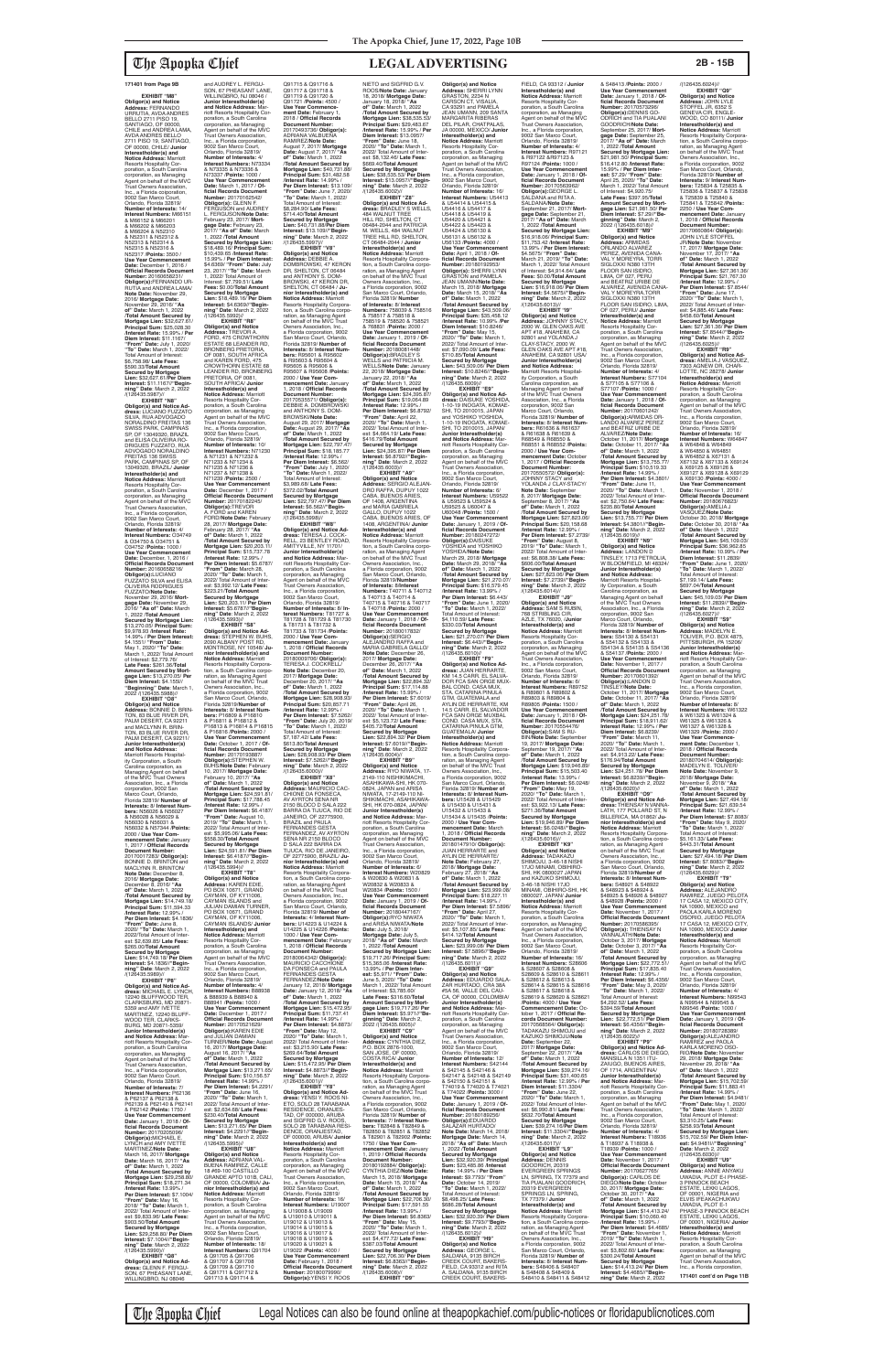9002 San Marco Court, Orlando, Florida 32819/ **Number of Interests:** 4/ **Interest Numbers:** 678945 & 678946 & 678947 & 678948 /**Points:** 1000 / **Use Year Commencement Date:** December 1, 2018 / **Official Records Document Number:** 20180734695/<br>**Obligor(s):**ANNIE ANYAKU<br>UWADIA and ELVIS<br>IFEAKACHUKWU UWA-DIA/Note Date: Novembe 30, 2018/ **Mortgage Date:** November 30, 2018/ **"As of" Date:** March 1, 2022 /**Total Amount Secured by Mortgage Lien:** \$11,633.97/ **Principal Sum:** \$9,067.77 /**Interest Rate:** 13.99% / **Per Diem Interest:** \$3.5238/ **"From" Date:** July 1, 2020/ **"To" Date:** March 1, 2022/ Total Amount of Interest: \$2,142.54/ **Late Fees:** \$173.66/**Total Amount Secured by Mortgage Lien:** \$11,633.97/ **Per Diem Interest:** \$3.5238//**"Begin-ning" Date**: March 2, 2022 /(126435.6032)// **EXHIBIT "V9"**

**Obligor(s) and Notice Ad-dress:** ROBERT M. CHAM-BON, 1753 MARIAM DR, MARTINSVILLE, NJ 08836/ **Junior Interestholder(s) and Notice Address:** Mar-<br>poration, a South Carolina<br>poration, as Managing<br>Agent on behalf of the MVC<br>Trust Owners Association, Inc., a Florida corporation, noi, a'r ionad corporainc<br>9002 San Marco Court,<br>Orlando, Florida 32819/ Orlando, Florida 32819/ **Number of Interests:** 4/ **Interest Numbers:** F68138 & F72002 & F72003 & F72004 /**Points:** 1000 /**Use Year Commence-ment Date:** December 1, 2018 / **Official Records Document Number:** 20180702393/ **Obligor(s):** ROBERT M. CHAMBON/ **Note Date:** November 8, 2018/ **Mortgage Date:** November 8, 2018/ **"As of" Date:** March 1, 2022 /**Total Amount Secured by Mortgage Lien:** \$17,348.23/ **Principal Sum:** \$13,080.71 /**Interest Rate:** 14.99% / **Per Diem Interest:** \$5.4467/ **"From" Date:** April 8, 2020/ **"To" Date:** March 1, 2022/ Total Amount of Interest: \$3,769.14/ **Late Fees:** \$248.38/**Total Amount Secured by Mortgage Lien:** \$17,348.23/ **Per Diem Interest:** \$5.4467//**"Beginning" Date**: March 2, 2022 /(126435.6033)// **EXHIBIT "W9" Obligor(s) and Notice Address:** JAMES R. DUR-HAM JR., P.O. BOX 253, **LONDON, KY 40743/ Junior Interestholder(s) and<br><b>Notice Address:** Marriott<br>Resorts Hospitality Corporation, a South Carolina corporation, as Managing Agent on behalf of the MVC

/**Total Amount Secured by Mortgage Lien:** \$44,979.17/ **Principal Sum:** \$36,882.23 /**Interest Rate:** 10.99% / **Per Diem Interest:** \$11.2593/ **"From" Date:** June 3, 2020/ **"To" Date:** March 1, 2022/ Total Amount of Interest: \$7,160.94/ **Late Fees:** \$686.00/**Total Amount Secured by Mortgage Lien:** \$44,979.17/ **Per Diem Interest:** \$11.2593//**"Begin-ning" Date**: March 2, 2022 /(126435.6037)// **EXHIBIT "Z9" Obligor(s) and Notice Address:** IRA J. LINO, 1835 N ENCINA AVE, RIALTO,<br>CA 92376, and DINE ETHEL<br>LINO, 1835 N ENCINA AVE, RIALTO, CA 92376, / **Junior Interestholder(s) and Notice Address:** Marriott Resorts Hospitality Cor-poration, a South Carolina corporation, as Managing Agent on behalf of the MVC Trust Owhers Association, Inc., a Florida corporation, 9002 San Marco Court,<br>Orlando, Florida 32819/<br>**Number of Interests:** 6/ **Interest Numbers:** W91215 &W91216 &W91217 &W91218 &W91219<br>&W91218 &W91219 &W91220/**Points:** 1500 / **Use Year Commencement Date:** September 1, 2018 / **Official Records Document Number:** 20180511034/ **Obligor(s):**IRA J. LINO and DINE ETHEL LINO/**Note Date:** August 15, 2018/ **Mortgage Date:** August 15, 2018/ **"As of" Date:** March 1, 2022 /**Total Amount Secured by Mortgage Lien:** \$22,606.48/ **Principal Sum:** \$17,520.04 /**Interest Rate:** 13.99% / **Per Diem Interest:** \$6.8085/ **"From" Date:** May 15, 2020/ **"To" Date:** March 1, 2022/ Total Amount of Interest: \$4,459.49/ **Late Fees:** \$376.95/**Total Amount Secured by Mortgage Lien:** \$22,606.48/ **Per Diem Interest:** \$6.8085//**"Beginning" Date**: March 2, 2022 /(126435.6038)// **EXHIBIT "A10" Obligor(s) and Notice Address:** DALE A. NICHOLSON, 2759 NW 47TH LN, LAUDERDALE<br>LAKES, FL 33313 / **Junior<br>Interestholder(s) and<br><b>Notice Address:** Marriott Resorts Hospitality Cor-poration, a South Carolina corporation, as Managing Agent on behalf of the MVC Trust Owners Association, Inc., a Florida corporation, 9002 San Marco Court, Orlando, Florida 32819/ **Number of Interests:** 8/ **Interest Numbers:** W77343 & W77344 & W77345 & W77346 & W77347 & W77348 & W77349 & W77350 /**Points:** 2000 / Use Year Commenc **Date:** September 1, 2018 / **Official Records Document Number:** 20180500408/ **Obligor(s):**DALE A. NICHOLSON/**Note Date:** August 8, 2018/ **Mortgage Date:** August 8, 2018/ **"As of" Date:** March 1, 2022 /**Total Amount Secured by Mortgage Lien:** \$26,242.11/ **Principal Sum:** \$20,833.63 /**Interest Rate:** 12.99% / **Per Diem Interest:** \$7.5175/ **"From" Date:** June 8, 2020/ **"To" Date:** March 1, 2022/ Total Amount of Interest: \$4,743.48/ **Late Fees:** \$415.00/**Total Amount Secured by Mortgage Lien:** \$26,242.11/ **Per Diem Interest:** \$7.5175//**"Begin-ning" Date**: March 2, 2022 /(126435.6039)// **EXHIBIT "B10" Obligor(s) and Notice Address:** PEDRO BLANCO LOZADA, CALLE 3 RES FINAL PISO 2 APT 22 LA URBINA, CARACAS, OF 1072, VENEZUELA and NIRLAND SANCHEZ DE BLANCO, CALLE 3 RES FINAL PISO 2 APT 22 LA URBINA, CARACAS, OF 1072, VENEZUELA/ **Junior Interestholder(s) and<br><b>Notice Address:** Marriott<br>Resorts Hospitality Corporation, a South Carolina c ration, as Managing Agent<br>on behalf of the MVC Trust Owners Association, Inc., a Florida corporation, 9002 San Marco Court, Orlando, Florida 32819/ **Number of Interests:** 4/ **Interest Num-bers:** 896946 & 896947 & 897005 & 897006 /**Points:** 1000 / **Use Year Com-mencement Date:** October 1, 2018 / **Official Records Document Number:** 20180565306/ **Obligor(s):** PEDRO BLANCO LOZADA and NIRLAND SANCHEZ DE BLANCO/**Note Date:** September 10, 2018/ **Mortgage Date:** September 10, 2018/ **"As of" Date:** March 1, 2022 /**Total Amount Secured by Mortgage Lien:** \$15,021.29/ **Principal Sum:** \$11,104.46 /**Interest Rate:** 15.99% / **Per Diem Interest:** \$4.9322/ **"From" Date:** April 10, 2020/ **"To" Date:** March 1, 2022/ Total Amount of Interest: \$3,403.27/ **Late Fees:** \$263.56/**Total Amount Secured by Mortgage Lien:** \$15,021.29/ **Per Diem Interest:** \$4.9322//**"Begin-ning" Date**: March 2, 2022 /(126435.6040)// **EXHIBIT** "C10"<br>Obligor(s) and Notice **Obligor(s) and Notice<br><b>Address:** ENID GOLD-<br>FARB, 18 DUNCAN WAY,<br>FREEHOLD, NJ 07728, and<br>STEVEN A. GOLDFARB, 18 DUNCAN WAY, FREE-HOLD, NJ 07728, / **Junior Interestholder(s) and Notice Address:** Marriott Resorts Hospitality Corporation, a South Carolina corporation, as Managing Agent<br>on behalf of the MVC Trust Owners Association, Inc.,<br>a Florida corporation, 9002<br>San Marco Court, Orlando,<br>Florida 32819/ **Number of Interests:** 6/ **Interest Num-bers:** X19337 & X19338 & X19339 & X19340 & X19341 & X19342 /**Points:** 1500 / **Use Year Commencement Date:** October 1, 2018 / **Official Records Document Number:** 20180564885/ **Obligor(s):**ENID GOLD-FARB and STEVEN A. GOLDFARB/**Note Date:** September 10, 2018/**Mortgage Date:** September 10, 2018/ **"As of" Date:** March 1, 2022 /**Total Amount Secured by Mortgage Lien:** \$21,972.92/ **Principal Sum:** \$17,167.54 /**Interest Rate:** 13.99% / **Per Diem Interest:** \$6.6715/ **"From" Date:** June 17, 2020/ **"To" Date:** March 1, 2022/ Total Amount of Interest: \$4,196.38/ **Late Fees:** \$359.00/**Total Amount Secured by Mortgage Lien:** \$21,972.92/ **Per Diem Interest:** \$6.6715//**"Begin-ning" Date**: March 2, 2022 / (126435.6041)// **EXHIBIT "D10" Obligor(s) and Notice Address:** HUMBERTO J.<br>FERNANDEZ, 8021 NW<br>159TH TER, MIAMI LAKES,

Trust Owners Association, Inc., a Florida corporation, 9002 San Marco Court, Orlando, Florida 32819/ **Number of Interests:** 8/ **Interest Numbers:** W89351 & W89352 & W89401 & W89402 & W89403 & W89404 & W89405 & W89406 /**Points:** 2000 / **Use Year Commencemen Date:** September 1, 2018 / **Official Records Document Number:** 20180513844/ **Obligor(s):**JAMES R. DURHAM JR./**Note Date:** August 15, 2018/ **Mortgage Date:** August 15, 2018/ **"As of" Date:** March 1, 2022 /**Total Amount Secured by Mortgage Lien:** \$28,731.11/ **Principal Sum:** \$22,174.06 /**Interest Rate:** 13.99% / **Per Diem Interest:** \$8.6171/ **"From" Date:** April 15, 2020/ **"To" Date:** March 1, 2022/ Total Amount of Inter-est: \$5,902.69/ **Late Fees:** \$404.36/**Total Amount Secured by Mortgage Lien:** \$28,731.11/ **Per Diem Interest:** \$8.6171//**"Begin-ning" Date**: March 2, 2022

/(126435.6034)//

**EXHIBIT "X9" Obligor(s) and Notice Address:** JOSEMARI BANDALAN ESPLANADA, 5136 POND SIDE WAY, FAIRFIELD, CA 94534 and ROSANNE TORRES ESPLANADA, 5136 POND SIDE WAY, FAIRFIELD, CA 94534 / **Junior Interestholder(s) and Notice Address:** Marriott Resorts Hospitality Corporation, a South Carolina corporation, as Managing<br>Agent on behalf of the MVC Agent on behalf of the MVC Trust Owners Association, Inc., a Florida corporation, 9002 San Marco Court, Orlando, Florida 32819/ **Number of Interests:** 14/ **Interest Numbers:** W46749 & W46750 & W46751 & W46752 & W46801 & W46802 & W46803 & W46804 & W46805 & W46806 & W46807 & W46808 & W46809 & W46810 /**Points:** 3500 / **Use Year Commencement Date:** August 1, 2020 / **Official Records Document Number:** 2018513852/<br>**Obligor(s):**JOSEMARI<br>BANDALAN ESPLANADA and ROSANNE TORRES ESPLANAD A/**Note Date:** August 15, 2018/ **Mortgage Date:** August 15, 2018/ **"As of" Date:** March 1, 2022 /**Total Amount Secured by Mortgage Lien:** \$40,446.42/ **Principal Sum:** \$31,835.39 /**Interest Rate:** 13.28% / **Per Diem Interest:** \$11.7437/ **"From" Date:** May 15, 2020/ **"To" Date:** March 1, 2022/ Total Amount of Inter-est: \$7,692.18/ **Late Fees:** \$668.85/**Total Amount Secured by Mortgage Lien:** \$40,446.42/ **Per Diem Interest:** \$11.7437//**"Begin-ning" Date**: March 2, 2022 /(126435.6035)// **EXHIBIT "Y9" Obligor(s) and Notice Address:** MONIQUE<br>DANIELLE SPENCE, 3680<br>LAKE DRIVE, SMYRNA, GA 30082SMYRNA, GA 30082/ **Junior Interestholder(s) and Notice Address: Ma** riott Resorts Hospitality Cor-poration, a South Carolina corporation, as Managing Agent on behalf of the MVC Trust Owners Association, Inc., a Florida corporation, 9002 San Marco Court, Orlando, Florida 32819/ **Number of Interests:** 16/ **Interest Numbers:** W65325 & W65326 & W65327 & W65328 & W65329 & W65330 & W65331 & W65332 & W65333 & W65334 & W65335 & W65336 & W65337 & W65338 & W65339 & W65340 /**Points:** 4000 / **Use Year Commencement Date:** July 1, 2019 / **Official Records Document Number:** 20180494066/ **ObIigor(s):**MONIQUE DAN-IELLE SPENCE/**Note Date:** August 30, 2018/ **Mortgage Date:** August 30, 2018/ **"As of" Date:** March 1, 2022

The Apopka Chief Legal Notices can also be found online at theapopkachief.com/public-notices or floridapublicnotices.com

FL 33016 and DENISSE S. QUINONEZ, 8021 NW 159TH TER, MIAMI LAKES, FL 33016 / **Junior Interestholder(s) and Notice Address:** Marriott Resorts Hospitality Cor-poration, a South Carolina corporation, as Managing Agent on behalf of the MVC Trust Owners Association, Inc., a Florida corporation, 9002 San Marco Court,<br>Orlando, Florida 32819/<br>**Number of Interests:** 28/ **Interest Numbers:** W68634 & W68635 & W68636 & W68637 & W68638 & W68639 & W68640 & W68641 & W68642 & W68643 & W68644 & W68645 & W68646 & W68647 & W68648 & W68649 & W68650 & W68651 & W68652 & W68701 & W68702 & W68703 & W68704 & W68705 & W68706 & W68707 & W68708 & W68709 /**Points:** 7000 / **Use Year Commencement Date:** September 1, 2018 / **Official Records Document Number:** 20180522591/ **Obligor(s):**HUMBERTO J. FERNANDEZ and DENISSE S. QUINONEZ/**Note Date:** August 17, 2018/ **Mortgage Date:** August 17, 2018/ **"As of" Date:** March 1, 2022 /**Total Amount Secured by Mortgage Lien:** \$79,131.80/ **Principal Sum:** \$63,619.40 /**Interest Rate:** 10.99% / **Per Diem Interest:** \$19.4216/ **"From" Date:** March 17, 2020/ **"To" Date:** March 1, 2022/ Total Amount of Interest: \$13,867.04/ **Late Fees:** \$1,395.36/**Total Amount Secured by Mortgage Lien:** \$79,131.80/ **Per Diem Interest:** \$ 19.4216//**"Begin-ning" Date**: March 2, 2022 /(126435.6042)// **EXHIBIT "E10" Obligor(s) and Notice Ad-dress:** KIM L. COAN, 4607 SIMPSON RIDGE DRIVE, PFAFFTOWN, NC 27040 and JOHN S. COAN, 4607 SIMPSON RIDGE DRIVE, PFAFFTOWN, NC 27040 / **Junior Interestholder(s) and Notice Address:** Marriott Resorts Hospitality Cor-<br>poration, a South Carolina poration, a South Carolina corporation, as Managing Agent on behalf of the MVC Trust Owners Association, Inc., a Florida corporation, 9002 San Marco Court, Orlando, Florida 32819/ **Num-ber of Interests:** 10/ **Inter-est Numbers:** K91951 & K91952 & L44228 & L48304 & L48305 & L48306 & L50852 & L50901 & L50902 & L50903 /**Points:** 2500 / **Use Year Commencement Date:** August 1, 2018 / **Of-ficial Records Document Number:** 20180486653/ **Obligor(s):**KM L. COAN and JOHN S. COAN/**Note Date:** July 30, 2018/ **Mortgage Date:** July 30, 2018/ **"As of" Date:** March 1, 2022 /**Total Amount Secured by Mortgage Lien:** \$32,790.05/ **Principal Sum:** \$25,456.58 /**Interest Rate:** 13.99% / **Per Diem Interest:** \$9.8927/ **"From" Date:** May 1, 2020/ **"To" Date:** March 1, 2022/ Total Amount of Interest: \$6,618.17/ **Late Fees:** \$465.30/**Total Amount Secured by Mortgage Lien:** \$32,790.05/ **Per Diem Interest:** \$9.8927//**"Begin-ning" Date**: March 2, 2022 /(126435.6043)// **EXHIBIT "F10" Obligor(s) and Notice Address:** CYNTHIA W. REED CRISS, 3825 WEST CARIBOU CT, BATON ROUGE, LA 70814 and FRANK CRISS JR., 3825 WEST CARIBOU CT, BATON ROUGE, LA 70814 / **Junior Interestholder(s) and Notice Address:** Marriott Resorts Hospitality Cor-poration, a South Carolina corporation, as Managing Agent on behalf of the MVC Trust Owners Association, Inc., a Florida corporation, 9002 San Marco Court,<br>Orlando, Florida 32819/<br>**Number of Interests:** 8/ **Interest Numbers: X35901** X35902 & X35903 & X35904 & X35905 & X35906 & X35907 & X35908 /**Points:** 2000 / **Use Year Com-mencement Date:** October 1, 2018 / **Official Records Document Number:** 20180602246/ **Obligor(s):** CYNTHIA W. REED CRISS and FRANK CRISS JR./**Note Date:** September 25, 2018/ **Mortgage Date:** September 25, 2018/ **"As of" Date:** March 1, 2022 /**Total Amount Secured by Mortgage Lien:** \$26,425.32/ **Principal Sum:** \$20,699.03 /**Interest Rate:** 12.99% / **Per Diem Interest:** \$7.4689/ **"From" Date:** April 25, 2020/ **"To" Date:** March 1, 2022/ Total Amount of Inter-est: \$5,041.59/ **Late Fees:** \$434.70/**Total Amount Secured by Mortgage Lien:** \$26,425.32/ **Per Diem Interest:** \$7.4689//**"Begin-ning" Date**: March 2, 2022 /(126435.6044)// **EXHIBIT "G10" Obligor(s) and Notice Ad-dress:** DARRYL BEASLEY, 1437 S PRAIRIE AVE UNIT K, CHICAGO, IL 60605/ **Ju-nior Interestholder(s) and Notice Address:** Marriott Resorts Hospitality Cor-poration, a South Carolina corporation, as Managing Agent on behalf of the MVC Trust Owners Association, Inc., a Florida corporation, 9002 San Marco Court, Orlando, Florida 32819/ **Number of Interests:** 26/ **Interest Numbers:** X09344 & X09345 & X09346 & X09347 & X09348 & X09349 & X09350 & X09351 & X09352 & X09401 & X09402 & X09403 & X09404 & X09405 & X09406 & X09407 & X09408 & X09409 & X09410 & X09411 & X09412 & X09413 & X09414 & X09415 & X09416 & X09417 /**Points:** 6500/**Use Year Commencement Date:** June 1, 2019 / **Official Records Document Number:** 20180626539/ **Obligor(s):** DARRYL BEASLEY/**Note Date:** September 28, 2018/ **Mortgage Date:** September 28, 2018/ **"As of" Date:** March 1, 2022 /**Total Amount Secured by Mortgage Lien:** \$73,380.99/ **Principal Sum:** \$60,211.40 /**Interest Rate:** 10.99% / **Per Diem Interest:** \$18.3812/ **"From" Date:** May 28, 2020/ **"To" Date:** March 1, 2022/ Total Amount of Interest: \$11,800.79/ **Late Fees:** \$1,118.80/**Total Amount Secured by Mortgage Lien:** \$73,380.99/ **Per Diem Interest:** \$18.3812//**"Begin-ning" Date**: March 2, 2022 /(126435.6045)// **EXHIBIT "H10" Obligor(s) and Notice Ad-dress:** MERCEDES DIAZ, 114 COTTAGE PLACE, RIDGEWOOD, NJ 07450/ **Junior Interestholder(s)**<br>**and Notice Address:** Mar-<br>riott Resorts Hospitality Corporation, a South Carolina corporation, as Managing Agent on behalf of the MVC Trust Owners Association, Inc., a Florida corporation, 9002 San Marco Court, Orlando, Florida 32819/<br>**Number of Interests:** 12/<br>**Interest Numbers:** W96828<br>& W96829 & W96830 & W96831 & W96832 & W96833 & W96834 & W96835 & W96836 & W96837 & W96838 & W96839 /**Points:** 3000 / **Use Year Commencement Date:** October 1, 2018 / **Of-ficial Records Document Number:** 20180555849/ **Obligor(s):**MERCEDES DIAZ/**Note Date:** September 4, 2018/ **Mortgage Date:** September 4, 2018/ **"As of" Date:** March 1, 2022 /**Total Amount Secured by Mortgage Lien:** \$35,060.41/ **Principal Sum:** \$28,472.41 /**Interest Rate:** 10.99% / **Per Diem Interest:** \$8.692/ **"From" Date:** May 4, 2020/ **"To" Date:** March 1, 2022/ Total Amount of Interest: \$5,788.85/ **Late Fees:** \$549.15/**Total Amount Secured by Mortgage Lien:** \$35,060.41/ **Per Diem Interest:** \$8.692//**"Begin-ning" Date**: March 2, 2022 /(126435.6047)// **EXHIBIT "I10" Obligor(s) and Notice Address:** JUAN MIGUEL BRAVO, CALLE 28 DE JU-LIO 402 BARRANCO, LIMA, OF 15063, PERU and LILI-ANA SOLEDAD GARCIA-BUSTAMANTE, CALLE 28 DE JULIO 402 BARRANCO, LIMA, OF 15063, PERU/ **Ju-nior Interestholder(s) and Notice Address:** Marriott Resorts Hospitality Corporation, a South Carolina corporation, as Managing Agent on behalf of the MVC Trust Owners Association, Inc., a Florida corporation, 9002 San Marco Court, Orlando, Florida 32819/ **Number of Interests:** 10/ **Interest Numbers:** 652341 &<br>652342 & 678933 & 678934<br>& 678935 & 678936 &<br>678937 & 678938 & 678939 & 678940 /**Points:** 2500 / **Use Year Commencement Date:** January 1, 2019 / **Of-ficial Records Document Number:** 20180562964/ **Obligor(s):** JUAN MIGUEL BRAVO and LILIANA SOLE-DAD GARCIA-BUSTAMAN-TE/**Note Date:** September 7, 2018/ **Mortgage Date:** September 7, 2018/ **"As of" Date:** March 1, 2022 /**Total Amount Secured by Mortgage Lien:** \$30,198.93/ **Principal Sum:** \$23,189.28 /**Interest Rate:** 13.99% / **Per Diem Interest:** \$9.0116/ **"From Date:** April 7, 2020/ **"To" Date:** March 1, 2022/ Total Amount of Interest:<br>\$6.245.07/ Late Fees: \$6,245.07/ **Late Fees:** \$514.58/**Total Amount Secured by Mortgage Lien:** \$30,198.93/ **Per Diem Interest:** \$9.0116//**"Begin-ning" Date:** March 2, 2022 / (126435.6048)// **EXHIBIT " J10" Obligor(s) and Notice Ad-dress:** DAWN P. TOGHILL, TOGS LODGE NUT-BUSH LANE, TORQWAY DEVON, OF TQ2 6LE,<br>UNITED KINGDOM/ **Junior**<br>**Interestholder(s) and<br><b>Notice Address:** Marriott Resorts Hospitality Cor-poration, a South Carolina corporation, as Managing<br>Agent on behalf of the MVC<br>Trust Owners Association,<br>Inc., a Florida corporation, 9002 San Marco Court, Orlando, Florida 32819/ **Number of Interests:** 12/<br>**Interest Numbers:** X70552<br>& X70601 & X70602 & & X70601 & X70602 &<br>X70603 & X70604 & X70605 & X82744 & X82745 & X82746 & X82747 & X82748 & X82749 /**Points:** 3000 / **Use Year Commence-ment Date:** January 1, 2020 / **Official Records Document Number:** 20180710530/ **Obligor(s):** DAWN P. TOGHILL/**Note Date:** November 13, 2018/ **Mortgage Date:** November 13, 2018/ **"As of" Date:** March 1, 2022 /**Total Amount Secured by Mortgage Lien:** \$36,095.43/ **Principal Sum:** \$27,809.95 /**Interest Rate:** 13.99% / **Per Diem Interest:** \$10.8073/ **"From" Date:** April 13, 2020/ **"To" Date:** March 1, 2022/ Total Amount of Int est: \$7,424.54/ **Late Fees:** \$610.94/**Total Amount Secured by Mortgage Lien:** \$36,095.43/ **Per Diem Interest:** \$ 10.8073//**"Beginning" Date**: March 2, 2022 /(126435.6049)// **EXHIBIT "K10" Obligor(s) and Notice Address:** JOE H. DEW,<br>720 BELLE MEADE RD, MONROE, GA 30655 and CAROL S. DEW, 720 BELLE MEADE RD, MON-ROE, GA 30655/ **Junior Interestholder(s) and Notice Address:** Marriott Resorts Hospitality Corpora-tion, a South Carolina corpo-ration, as Managing Agent on behalf of the MVC Trust Owners Association, Inc., a Florida corporation, 9002 San Marco Court, Orlando,<br>Florida 32819/ **Number of**<br>**Interests:** 8/ **Interest Numbers:** U64443 & U64444 & U64445 & U64446 &<br>Ugaaaz & Ugaaar & U64447 & U64448 & U64449 & U64450 /**Points:** 2000 / **Use Year Com-mencement Date:** January 1, 2019 / **Official Records Document Number:** 20180195738/ **Obligor(s):** JOE H. DEW and CAROL S. DEW/**Note Date:** March 16, 2018/**Mortgage Date:** March 16, 2018/ **"As of" Date:** March 1, 2022 /**Total Amount Secured by Mortgage Lien:** \$27,695.42/ **Principal Sum:** \$21,570.07 /**Interest Rate:** 13.99% / **Per Diem Interest:** \$8.3824/ **"From" Date:** May 16, 2020/ **"To" Date:** March 1, 2022/ Total Amount of Inter-est: \$5,482.02/ **Late Fees:** \$393.33/**Total Amount Secured by Mortgage Lien:** \$27,695.42/ **Per Diem Interest:** \$8.3824//**"Beginning" Date**: March 2, 2022 /(126435.6050)// **EXHIBIT "L10" Obligor(s) and Notice Address:** ROBERT MCMIL-LAN JR, 9885 STELLA PALM WAY #213, FORT MYERS, FL 33966 and PATRICIA MCMILLAN, 9885 STELLA PALM WAY #213, FORT MYERS, FL 33966 / **Junior Interestholder(s) and Notice Address:** Ma riott Resorts Hospitality Cor-poration, a South Carolina corporation, as Managing Agent on behalf of the MVC Trust Owners Association, Inc., a Florida corporation, 9002 San Marco Court, Orlando, Florida 32819/ **Number of Interests:** 6/ **Interest Numbers:** U66024 & U66025 & U66026 & U66027 & U66028 & U66029 /**Points:** 1500 / **Use Year Commencement** 

**Obligor(s):**RICHARD<br>JEROME ARNS and SUSAN JANE ARNS/**Note Date:** June 25, 2018/ **Mortgage Date:** June 25, 2018/ **"As of" Date:** March 1, 2022 /**Total Amount Secured by Mortgage Lien:** \$34,469.42/ **Principal Sum:** \$27,597.30 /**Interest Rate:** 12.30% / **Per Diem Interest: \$9.429 "From" Date:** May 25, 2020/ **"To" Date:** March 1, 2022/ Total Amount of Int est: \$6,081.72/ **Late Fees:** \$540.40/**Total Amount Secured by Mortgage Lien:** \$34,469.42/ **Per Diem Interest:** \$9.4291//**"Beginning" Date**: March 2, 2022 /(126435.6073)// **EXHIBIT "B11" Obligor(s) and Notice Address:** CHBM GLOBAL LLC, AN OHIO LIMITED LIABILITY COMPANY,<br>161 HIDDENWOOD DR,<br>STEUBENVILE, OH 43953<br>and CHRISTINA B. MITCH-ELL, AS INDIVIDUAL, AS GUARANTOR AND AS MANAGING MEMBER,<br>161 HIDDENWOOD DR,<br>STEUBENVILE, OH 43953 / **Junior Interestholder(s) and Notice Address:** Mar-riott Resorts Hospitality Corporation, a South Carolina corporation, as Managing Agent on behalf of the MVC Trust Owners Association, Inc., a Florida corporation, 9002 San Marco Court, Orlando, Florida 32819/ **Number of Interests:** 16/**In-terest Numbers:** W83238 & W83239 & W83240 & W83241 & W83242 & W83243 & W83244 & W83245 & W83246 & W83247 & W83248 & W83249 & W83250 & W83251 & W83252 & W83301 /**Points:** 4000 / **Use Year Commencement Date:** November 1, 2018 / **Official Records Document Number:** 20180644860/ **Obligor(s):**CHBM GLOBAL LLC, AN OHIO LIMITED<br>LIABILITY COMPANY and CHRISTINA B. MITCHELL, AS INDIVIDUAL, AS GUAR-ANTOR AND AS MANAG-ING MEMBER/**Note Date:** October 12, 2018/ **Mortgage Date:** October 12, 2018/ **"As of" Date:** March 1, 2022 /**Total Amount Secured by Mortgage Lien:** \$40,210.87/ **Principal Sum:** \$32,428.52 /**Interest Rate:** 10.99% / **Per Diem Interest:** \$9.8997/ **"From" Date:** April 12, 2020/ **"To" Date:** March 1, 2022/ Total Amount of Inter-est: \$6,810.97/ **Late Fees:** \$721.38/**Total Amount Secured by Mortgage Lien:** \$40,210.87/ **Per Diem Interest:** \$9.8997//**"Begin-ning" Date**: March 2, 2022 /(126435.6074)// **EXHIBIT "C11" Obligor(s) and Notice Address:** WUALBERTO<br>VILLEGAS QUINTERO,<br>83794 CORTE ECLIPSE,<br>COACHELLA, CA 92236 and SUSANA QUINTERO,<br>83794 CORTE ECLIPSE, COACHELLA, CA 92236 **Junior Interestholder(s) and Notice Address:** Marriott Resorts Hospitality Cor-

**Date:** April 1, 2018 / **Of-ficial Records Document Number:** 20180195733/ **Obligor(s):**ROBERT MC-MILLAN JR and PATRICIA MCMILLAN/**Note Date:** March 16, 2018/ **Mortgage Date:** March 16, 2018/ **"As of" Date:** March 1, 2022 /**Total Amount Secured by Mortgage Lien:** \$23,289.48/ **Principal Sum:** \$17,818.79 /**Interest Rate:** 14.99% / **Per Diem Interest:** \$7.4195/ **"From" Date:** May 16, 2020/ **"To" Date:** March 1, 2022/ Total Amount of Inter-est: \$4,852.46/ **Late Fees:** \$368.23/**Total Amount Secured by Mortgage Lien:** \$23,289.48/ **Per Diem Interest:** \$7.4195//**"Begin-ning" Date**: March 2, 2022 /(126435.6051)// **EXHIBIT "M10" Obligor(s) and Notice<br><b>Address:** ROSALYN T.<br>BOLDS, 33830 WALTER ST, CLINTON TWP, ML48035/ **Junior Interestholder(s) and Notice Address:** Marriott Resorts Hospitality Cor-poration, a South Carolina corporation, as Managing Agent on behalf of the MVC Trust Owners Association, Inc, a Florida corporation, 9002 San Marco Court, Orlando, Florida 32819/ **Number of Interests:** 8/ **Interest Numbers:** U87951 & U87952 & U88001 & U88002 & U88003 & U88004 & U88005 & U88006 /**Points:** 2000 / **Use Year Commencement Date:** October 1, 2019/ **Of-ficial Records Document Number:** 20180267724/ **Obligor(s):**ROSALYN T. BOLDS/**Note Date:** April 19, 2018/ **Mortgage Date:** April 19, 2018/ **"As of" Date:** March 1, 2022 /**Total Amount Secured by Mortgage Lien:** \$27,240.63/ **Principal Sum:** \$21,256.55 /**Interest Rate:** 13.99% / **Per Diem Interest:** \$8.2605/ **"From" Date:** May 19, 2020/ **"To" Date:** March 1, 2022/ Total Amount of Inter-est: \$5,377.68/ **Late Fees:** \$356.40/**Total Amount Secured by Mortgage Lien:** \$27,240.63/ **Per Diem Interest:** \$8.2605//**"Begin-ning" Date**: March 2, 2022 /(126435.6052)// **EXHIBIT "N10" Obligor(s) and Notice Ad-dress:** LISA M. DEAMARAL, 903 SOUTH 4TH STREET, LOUISBURG, KS 66053/ **Junior Interestholder(s) and Notice Address:** Marriott Resorts Hospitality Corporation, a South Carolina corporation, as Managing<br>Agent on behalf of the MVC<br>Trust Owners Association,<br>Inc, a Florida corporation, 9002 San Marco Court, Orlando, Florida 32819/ **Number of Interests:** 37/<br>**Interest Numbers:** T10246<br>& T10247 & T10248 &<br>T10249 & T10250 & T10251 & T10252 & T10301 & T94724 & T94725 & T94726 & T94727 & T94728 & T94729 & T94730 & T94731 & U02148 & U02149 & U02150 & U02151 & U02152 & U02201 & U02202 & U02203 & U02204 & U02205 & U02206 & U02207 & U02208 & U02209 & U02210 & U02211 & U02212 & U02213 & U02214 & U02215 & U02216 /**Points:** 9250/ **Use Year Commencement Date:** January 1, 2019 / **Of-ficial Records Document Number:** 20180186235/ **Obligor(s):**LISA M. DEAMARAL/**Note Date:** March 8, 2018/ **Mortgage Date:** March 8, 2018/ **"As of" Date:** March 1, 2022 /**Total Amount Secured by Mortgage Lien:** \$88,153.02/ **Principal Sum:** \$70,299.81 /**Interest Rate:** 13.11% / **Per Diem Interest:** \$25.6008/ **"From" Date:** June 8, 2020/ **"To" Date:** March 1, 2022/ Total Amount of Inte \$16,154.21/ **Late Fees:** \$1,449.00/**Total Amount Secured by Mortgage Lien:** \$88,153.02/ **Per Diem Interest:** \$25.6008//**"Begin-ning" Date**: March 2, 2022 /(126435.6054)// **EXHIBIT "O10" Obligor(s) and Notice Address:** EVELIN NAJERA, 261913 HIGHWAY 101, SEQUIM, WA 98382/ **Junior Interestholder(s) and Notice Address:** Marriott Resorts Hospitality Corporation, a South Carolina corporation, as Managing Agent<br>on behalf of the MVC Trust Owners Association, Inc.,<br>a Florida corporation, 9002<br>San Marco Court, Orlando,<br>Florida 32819/ **Number of Interests:** 8/ **Interest Numbers:** VI6940 & V16941 & VI6942 & VI6943 & VI6944 & VI6945 & V16946 & VI6947 /**Points:** 2000 / **Use Year Commencement Date:** May 1, 2019/**Of-ficial Records Document Number:** 20180274199/<br>**Obligor(s):**EVELIN<br>NAJERA/**Note Date:** April 23, 2018/ **Mortgage Date:** April 23, 2018/ **"As of" Date:** March 1, 2022 /**Total Amount Secured by Mortgage Lien:** \$27,836.85/ **Principal Sum:** \$21,752.79 /**Interest Rate:** 13.99% / **Per Diem Interest:** \$8.4534/ **"From" Date:** May 23, 2020/ **"To" Date:** March 1, 2022/ Total Amount of Inter-est: \$5,469.26/ **Late Fees:** \$364.80/**Total Amount Secured by Mortgage Lien:** \$27,836.85/ **Per Diem Interest:** \$8.4534//**"Begin-ning" Date**: March 2, 2022 /(126435.6056)// **EXHIBIT "P10" Obligor(s) and Notice Address:** SHARON D. GENTRY, 6108 BEALS LN, NASHVILLE, TN 37218/ **Ju-nior Interestholder(s) and Notice Address:** Marriott Resorts Hospitality Corpora-tion, a South Carolina corporation, as Managing Agent<br>on behalf of the MVC Trust<br>Owners Association, Inc., a Florida corporation, 9002 San Marco Court, Orlando, Florida 32819/ **Number of Interests:** 8/ **Interest**<br>**Numbers:** VI8347 & VI8348<br>& VI8349 & V18350 & VI8351 & VI8352 & VI8401 & VI8402 /**Points:** 2000 / **Use Year Commencement Date:** May 1, 2018 / **Official Records Document Number:** 20180317339/ **Obligor(s):**SHARON D. GENTRY/**Note Date:** April 25, 2018/ **Mortgage Date:** April 25, 2018/ **"As of" Date:** March 1, 2022 /**Total Amount Secured by Mortgage Lien:** \$26,810.81/ **Principal Sum:** \$20,917.25 /**Interest Rate:** 12.99% / **Per Diem Interest:** \$7.5476/ **"From" Date:** April 25, 2020/ **"To" Date:** March 1, 2022/ Total Amount of Inter est: \$5,094.70/ **Late Fees:** \$548.86/**Total Amount Secured by Mortgage Lien:** \$26,810.81/ **Per Diem Interest:** \$7.5476//**"Begin-**

**ning" Date**: March 2, 2022 /(126435.6057)// **EXHIBIT "Q10" Obligor(s) and Notice Address:** WILLIAM<br>ARTHUR NICHOLS, 406 YELLOWSTONE DRIVE, VACAVILLE, CA 95687/ **Ju-nior Interestholder(s) and Notice Address:** Marriott Resorts Hospitality Cor-poration, a South Carolina corporation, as Managing<br>Agent on behalf of the MVC<br>Trust Owners Association,<br>Inc., a Florida corporation, 9002 San Marco Court, Orlando, Florida 32819/ **Number of Interests:** 16/<br>**Interest Numbers:** V02508<br>& V02509 & V02510 &<br>V02511 & V02512 & V02513 & V02514 & V02515 & V02516&V02517& V02518 & V02519 & V02520 & V02521 & V02522 & V02523 /**Points:** 4000 / **Use Year Commencement Date:** May 1, 2018 / **Official Records Document Number:** 20180253015/ **Obligor(s):** WILLIAM ARTHUR NICHOLS/**Note Date:** April 10, 2018/ **Mortgage Date:** April 10, 2018/ **"As of" Date:** March 1, 2022 /**Total Amount Secured by Mortgage Lien:** \$42,843.22/ **Principal Sum:** \$34,872.55 /**Interest Rate:** 10.99% / **Per Diem Interest:** \$10.646/ **"From" Date:** May 10, 2020/ **"To" Date:** March 1, 2022/ Total Amount of Inter-est: \$7,026.20/ **Late Fees:** \$694.47/**Total Amount Secured by Mortgage Lien:** \$42,843.22/ **Per Diem Interest:** \$10.646//**"Begin-ning" Date**: March 2, 2022 /(126435.6058)// **EXHIBIT "R10" Obligor(s) and Notice Address:** HISATSUGU ARAKI, 4-23-25 APT 1001 TANOTSU HIGASHI-KU, FUKUOKA-SHI, FO 8130034, JAPAN and MARIKO ARAKI, 4-23-25 APT 1001 TANOTSU HI-GASHI-KU, FUKUOKA-SHI, FO 8130034, JAPAN/ **Ju-nior Interestholder(s) and Notice Address:** Marriott Resorts Hospitality Corpora-tion, a South Carolina corporation, as Managing Agent<br>on behalf of the MVC Trust<br>Owners Association, Inc.,<br>a Florida corporation, 9002 San Marco Court, Orlando, Florida 32819/ **Number of Interests:** 6/ **Interest Num-bers:** U63713 & U63714 & U63715 & U63716 & U63717 & U63718 /**Points:** 1500 / **Use Year Comnencement Date: June<br>2018 / Official Records** 1, 2018 / **Official Records Document Number:** 20180299553/ **Obligor(s):** HISATSUGU ARAKI and MARIKO ARAKI/**Note Date:** May 4, 2018/ **Mortgage Date:** May 4, 2018/ **"As of" Date:** March 1, 2022 /**Total Amount Secured by Mortgage Lien:** \$21,847.54/ **Principal Sum:** \$16,865.61 /**Interest Rate:** 13.99% / **Per Diem Interest:** \$6.5542/ **"From" Date:** May 4, 2020/ **"To" Date:** March 1, 2022/ Total Amount of Interest: \$4,365.06/ **Late Fees:** \$366.87/**Total Amount Secured by Mortgage Lien:** \$21,847.54/ **Per Diem Interest:** \$6.5542//**"Begin-ning" Date**: March 2, 2022 /(126435.6059)// **EXHIBIT "S10" Obligor(s) and Notice Ad-<br><b>dress:** YOLANDA KLENE,<br>13836 PARADISE VALLEY<br>DR, HOUSTON, TX 77069 and J. BARTLEY JONES III, 13836 PARADISE VALLEY DR, HOUSTON, TX 77069

/ **Junior Interestholder(s) and Notice Address:** Marriott Resorts Hospitality Corporation, a South Carolina corporation, as Managing Agent on behalf of the MVC Trust Owners Association, Inc., a Florida corporation, 9002 San Marco Court, Orlando, Florida 32819/ **Number of Interests:** 8/ **Interest Num-bers:** V43648 & V43836 & V43837 & V43838 & V43839 & V43840 & V43 & V43842 /**Points:** 2000 / **Use Year Commencement Date:** June 1, 2018 / **Of-ficial Records Document Number:** 20180354038/ **Obligor(s):**YOLANDA KLENE and J. BARTLEY JONES III/**Note Date:** May 25, 2018/ **Mortgage Date:** May 25, 2018/ **"As of" Date:** March 1, 2022 /**Total Amount Secured by Mortgage Lien:** \$26,632.45/ **Principal Sum:** \$19,930.15 /**Interest Rate:** 12.99% / **Per Diem Interest:** \$7.1915/ **"From" Date:** November 25, 2019/ **"To" Date:** March 1, 2022/ Total Amount of Inter-est: \$5,947.38/ **Late Fees:** \$504.92/**Total Amount Secured by Mortgage Lien:**  \$26,632.45/ **Per Diem Inter-est:** \$7.1915//**"Beginning" Date**: /(126435.6060)// **EXHIBIT "T10" Obligor(s) and Notice<br><b>Address:** JURGEN G.<br>FRASER, BOMAPOLDER<br>SERIE 3 # 8, PARAMARIBO (WANICA), OF 00000,<br>SURINAME and KAY R. VANDENBERG, BOMA-POLDER SERIE 3 # 8, PARAMARIBO (WANICA), OF 00000, SURINAME/ **Junior Interestholder(s) and Notice Address:** Marriott Resorts Hospitality Corpora-tion, a South Carolina corpo-ration, as Managing Agent on behalf of the MVC Trust Owners Association, Inc., a Florida corporation, 9002 San Marco Court, Orlando,<br>Florida 32819/ **Number of**<br>**Interests:** 6/ **Interest Numbers:** V24124 & V24125 & V24126 & V24127 & V24128 & V24129 /**Points:** 1500 / **Use Year Commencement Date:** August 1, 2020 / **Of-ficial Records Document Number:** 20180364693/ **Obligor(s):**JURGEN G. FRASER and KAY R. VANDENBERG/**Note Date:** May 18, 2018/ **Mortgage Date:** May 18, 2018/ **"As of" Date:** March 1, 2022 /**Total Amount Secured by Mortgage Lien:** \$20,412.33/ **Principal Sum:** \$15,192.55 /**Interest Rate:** 15.99% / **Per Diem Interest:** \$6.748/ **"From" Date:** April 18, 2020/ **"To" Date:** March 1, 2022/ Total Amount of Interest: \$4,602.16/ **Late Fees:** \$367.62/**Total Amount Secured by Mortgage Lien:** \$20,412.33/ **Per Diem Interest:** \$6.748//**"Begin-ning" Date**: March 2, 2022 /(126435.6061)// **EXHIBIT "U10" Obligor(s) and Notice Address:** PETER I. ROW, 1705 ROUTE 9, SOUTH GLENS FALLS, NY 12803/ **Junior Interestholder(s)**<br>**and Notice Address:** Mar-<br>riott Resorts Hospitality Corporation, a South Carolina corporation, as Managing Agent on behalf of the MVC Trust Owners Association, Inc., a Florida corporation, 9002 San Marco Court,

Orlando, Florida 32819/ **Number of Interests:** 6/<br>**Interest Numbers**: V49522<br>& V49523 & V49524 & V49525 & V49526 & V49527 /**Points:** 1500 / **Use Year Commencement Date:** July 1, 2018 / **Official Records Document Number:** 20180380950/ **Obligor(s):** PETER I. ROW/**Note Date:** June 8, 2018/ **Mortgage Date:** June 8, 2018/ **"As of" Date:** March 1, 2022 /**Total Amount Secured by Mortgage Lien:** \$18,383.88/ **Principal Sum:** \$14,176.52 /**Interest Rate:** 13.99% / **Per Diem Interest:** \$5.5092/ **"From" Date:** May 8, 2020/ **"To" Date:** March 1, 2022/ Total Amount of Interest: \$3,646.98/ **Late Fees:** \$310.38/**Total Amount Secured by Mortgage Lien:** \$18,383.88/ **Per Diem Interest:** \$5.5092//**"Begin-ning" Date**: March 2, 2022 /(126435.6063)// **EXHIBIT "V10" Obligor(s) and Notice Ad-dress:** JAVIER BERNABE, 3000 CALLE CORAL APT 321, TOA BAJA, PR 00949 and SANDRA E. COLON,<br>3000 CALLE CORAL APT 321, TOA BAJA, PR 00949 / **Junior Interestholder(s) and Notice Address:** Marriott Resorts Hospitality Corporation, a South Carolina corporation, as Managing Agent on behalf of the MVC Trust Owners Association, Inc., a Florida corporation, 9002 San Marco Court, Orlando, Florida 32819/ **Number of Interests:** 6/ **Interest Num-bers:** V86407 & V86408 & V86409 & V86410 & V86411 & V86412 /**Points:** 1500 / **Use Year Commencement Date:** January 1, 2019 / **Official Records Document<br><b>Number:** 20180384579/<br>**Obligor(s):** JAVIER<br>BERNABE and SANDRA E. COLON/**Note Date:** June 8, 2018/ **Mortgage Date:** June 8, 2018/ **"As of" Date:** March 1, 2022 /**Total Amount Secured by Mortgage Lien:** \$24,812.04/ **Principal Sum:** \$18,784.93 /**Interest Rate:** 14.99% / **Per Diem Interest:** \$7.8218/ **"From" Date:** April 8, 2020/ **"To" Date:** March 1, 2022/ Total Amount of Interest: \$5,412.79/ **Late Fees:** \$364.32/**Total Amount Secured by Mortgage Lien:** \$24,812.04/ **Per Diem Interest:** \$7.8218//**"Begin-ning" Date**: March 2, 2022 /(126435.6064)// **EXHIBIT "W10" Obligor(s) and Notice<br><b>Address:** MARK STEPHEN<br>MLINAZ, 1686 THISTLE<br>DRIVE, CANTON, MI 48188/ **Junior Interestholder(s) and Notice Address:** Marriott Resorts Hospitality Cor-poration, a South Carolina corporation, as Managing Agent on behalf of the MVC Trust Owners Association, Inc., a Florida corporation<br>9002 San Marco Court. 9002 San Marco Court,<br>Orlando, Florida 32819/<br>**Number of Interests:** 28/ **Interest Numbers:** V85251 & V85252 & V85301 & V85302 & V85303 & V98229 & V98230 & V98231

V85304 & V85305 & V85306 & V85307 & V85308 & V85309 & V85310 & V85311 & V85312 & V85313 & V85314 & V85315 & V85316 & V85317 & V85318 & V85319 & V85320 & V85321 & V85322 & V85323 & V85324 & V85325 & V85326 /**Points:** 7000 / **Use Year Commencement Date:** July 1, 2018 / **Official Records Document Number:** 20180393866/ **Obligor(s):** MARK STEPHEN MLINAZ/ **Note Date:** June 13, 2018/ **Mortgage Date:** June 13, 2018/ **"As of" Date:** March 1, 2022 /**Total Amount Secured by Mortgage Lien:** \$74,091.63/ **Principal Sum:** \$57,666.69 /**Interest Rate:** 10.99% / **Per Diem Interest:** \$17.604/ **"From" Date:** November 13, 2019/<br>"**To" Date:** March 1, 2022/<br>Total Amount of Interest: \$14,770.13/ **Late Fees:** \$1,404.81/**Total Amount Secured by Mortgage Lien:** \$74,091.63/ **Per Diem Interest:** \$17.604//**"Begin-ning" Date**: March 2, 2022 /(126435.6065)//<br>**EXHIBIT "X10" EXHIBIT "X10" Obligor(s) and Notice Ad-dress:** BELISARIO RODRI-GUEZ, CALLE ALBERTO NAVARRO EDIF LUXOR 300 APT 32A, PANAMA, OF 00000, PANAMA and KATHALEEN CASTRO<br>DEAN, CALLE ALBERTO DEAN, CALLE ALBERTO<br>NAVARRO EDIF LUXOR<br>300 APT 32A, PANAMA, OF<br>00000, PANAMA/ **Junior Interestholder(s) and Notice Address:** Marriott Resorts Hospitality Cor-poration, a South Carolina corporation, as Managing Agent on behalf of the MVC Trust Owners Association, Inc., a Florida corporation<br>9002 San Marco Court. 9002 San Marco Court,<br>Orlando, Florida 32819/<br>**Number of Interests:** 16/ **Interest Numbers:** U25848 & U25849 & U25850 & U25851 & U25852 & U25901 & U25902 & U25903 & U25904 & U25905 & U25906 & U25907 & U25908 & U25909 & U25910 & U25911 /**Points:** 4000 / Use Year Commence **ment Date:** February 1, 2019 / **Official Records Document Number:** 20180295342/ **Obligor(s):** BELISARIO RODRIGUEZ and KATHALEEN CASTRO DEAN/**Note Date:** April 30, 2018/ **Mortgage Date:** April 30, 2018/ **"As of" Date:** March 1, 2022 /**Total Amount Secured by Mortgage Lien:** \$42,724.93/ **Principal Sum:** \$33,138.60 /**Interest Rate:** 13.99% / **Per Diem Interest:** \$12.878/ **"From" Date:** May 1, 2020/ **"To" Date:** March 1, 2022/ Total Amount of Interest: \$8,615.40/ **Late Fees:** \$720.93/**Total Amount Secured by Mortgage Lien:** \$42,724.93/ **Per Diem Interest:** \$12.878//**"Beginning" Date**: March 2, 2022 /(126435.6066)// **EXHIBIT "Y10" Obligor(s) and Notice Address:** ROBERT C. TOY, 903 2ND ST, MOUNT STERLING, KY 40353 and ANGELIA M. TOY, 903 2ND ST, MOUNT STER-LING, KY 40353,/ **Junior Interestholder(s) and Notice Address:** Marriott Resorts Hospitality Cor-poration, a South Carolina corporation, as Managing Agent on behalf of the MVC Trust Owners Association, Inc., a Florida corporation, 9002 San Marco Court,<br>Orlando, Florida 32819/<br>**Number of Interests:** 31/ **Interest Numbers:** V98216 & V98217 & V98218 & V98219 & V98220 & V98221 & V98222 & V98223 & V98224 & V98225 & V98226 & V98227 & V98228 & poration, a South Carolina corporation, as Managing Agent on behalf of the MVC **171401 cont'd on Page 12B**

& V98232 & V98233 & V98234 & V98235 & V98236 & V98237 & V98238 & V98239 & V98240 & V98241 & V98242 & V98243 & V98244 & V98245 & V98246 /**Points:** 7750 / **Use Year Commencement Date:** January 1, 2019 / **Official Records Document Number:** 20180444255/ **Obligor(s):**ROBERT C. TOY and ANGELIA M. TOY/**Note Date:** July 11, 2018/ **Mortgage Date:** July 11, 2018/ **"As of" Date:** March 1, 2022 /**Total Amount Secured by Mortgage Lien:**  \$82,315.72/ **Principal Sum:** \$59,947.16 /**Interest Rate:** 13.56% / **Per Diem Interest:** \$22.58/ **"From" Date:** Sep-tember 11, 2019/ **"To" Date:** March 1, 2022/ Total Amount of Interest: \$ 20,367.16/ **Late Fees:** \$1,751.40/**Total Amount Secured by Mortgage Lien:** \$82,315.72/ **Per Diem Interest:** \$22.58//**"Beginning" Date**: March 2, 2022 /(126435.6070)// **EXHIBIT "Z10" Obligor(s) and Notice Ad-dress:** SHARON L. MILLS, 11012 OLD CHESHIRE LN, CHESTER, VA 23831 and MCARTHUR J. MILLS JR, 11012 OLD CHESHIRE LN, CHESTER, VA 23831 / **Junior Interestholder(s) and Notice Address:** Marriott Resorts Hospitality Cor-poration, a South Carolina corporation, as Managing Agent on behalf of the MVC Trust Owners Association, Inc., a Florida corporation, 9002 San Marco Court, Orlando, Florida 32819/ **Number of Interests:** 6/ **Interest Numbers:** W29433 & W29434 & W29435 & W29436 & W29437 & W29438 /**Points:** 1500 / **Use Year Commencement Date:** August 1, 2018 / **Of-ficial Records Document Number:** 20180474933/ **Obligor(s):**SHARON L. MILLS and MCARTHUR J. MILLS JR/**Note Date:** July 11, 2018/ **Mortgage Date:** July 11, 2018/ **"As of" Date:** March 1, 2022 /**Total Amount Secured by Mortgage Lien:** \$15,821.97/ **Principal Sum:** \$11,987.92 /**Interest Rate:** 13.99% / **Per Diem Interest:** \$4.6586/ **"From" Date:** April 11, 2020/ **"To" Date:** March 1, 2022/ Total Amount of Inter-est: \$ 3,209.83/ **Late Fees:** \$374.22/**Total Amount Secured by Mortgage Lien:** \$15,821.97/ **Per Diem Interest:** \$4.6586//**"Beginning" Date**: March 2, 2022 /(126435.6072)// **EXHIBIT "A11" Obligor(s) and Notice Ad-dress:** RICHARD JEROME ARNS, 3515 BLUFF VIEW DR, ST. CHARLES, MO<br>63303 and SUSAN JANE<br>ARNS, 3515 BLUFF VIEW DR, ST. CHARLES, MO 63303 / **Junior Interestholder(s) and Notice Address:** Marriott Resorts Hospitality Cor-poration, a South Carolina corporation, as Managing Agent on behalf of the MVC Trust Owners Association, Inc., a Florida corporation, 9002 San Marco Court, Orlando, Florida 32819/ **Number of Interests:** 18/ **Interest Numbers:** V70917 & V70918 & V70919 & V70920 & V70921 & V70922 & V70923 & V70924 & V70925 & V70926 & V70927 & V70928 & V70929 & V70930 & V70931 & V70932 & V70933 & V70934 /**Points:** 4500 / **Use Year Commencement Date:** January 1, 2021 / **Official Records Document Number:** 20180424726/

### **171401 from Page 10B**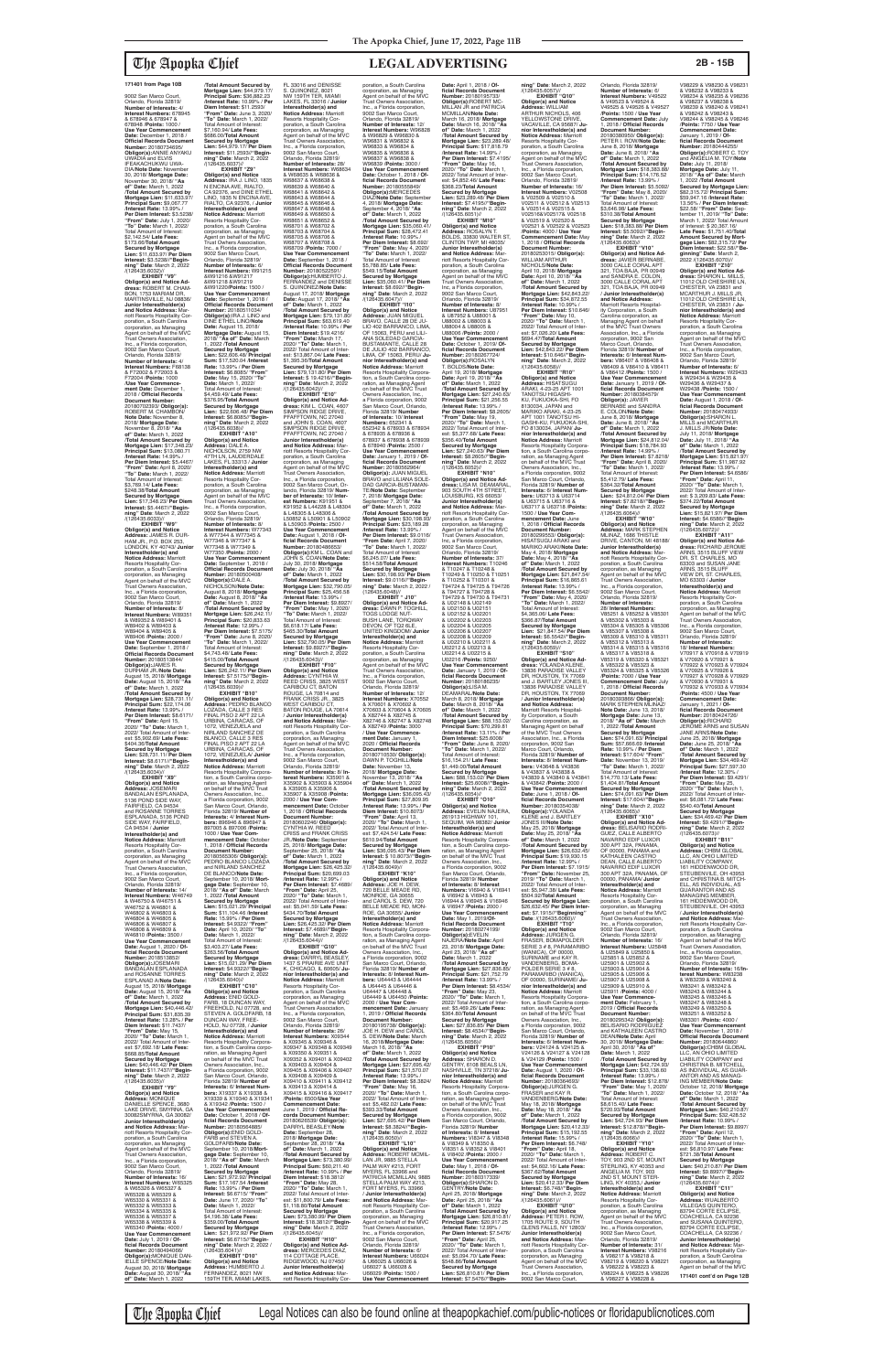Trust Owners Association, Inc., a Florida corporation, 9002 San Marco Court, Orlando, Florida 32819/ **Number of Interests:** 16/ **Interest Numbers:** W32141 & W32728 & W32729 & W32730 & W32731 & W32732 & W32733 & W32734 & W32735 & W32736 & W32737 & W33746 & W33747 & W33748 & W33749 & W34541 /**Points:** 4000 / **Use Year Commencement Date:** November 1, 2020 / **Official Records Document**<br> **Number: 20180659387/ Number:** 20180659387/ **Obligor(s):**WUALBERTO VILLEGAS QUINTERO and SUSANA QUINTERO/**Note Date:** October 22, 2018/ **Mortgage Date:** October 22, 2018/ **"As of" Date:** March 1, 2022 /**Total Amount Secured by Mortgage Lien:**  \$46,621.95/ **Principal Sum:** \$36,996.56 /**Interest Rate:** 12.99% / **Per Diem Interest:** \$13.35/ "**From" Date:**<br>May 22, 2020/ "**To" Date:**<br>March 1, 2022/ Total Amount<br>of Interest: \$8,650.59/ **Late Fees:** \$724.80/**Total Amount Secured by Mort-gage Lien:** \$46,621.95/ **Per Diem Interest:** \$13.35//**"Be-ginning" Date**: March 2, 2022 /(126435.6075)// **EXHIBIT "D11" Obligor(s) and Notice Ad-dress:** RICARDO PINEDA, 1734 BRADCLIFF WAY, PALMDALE, CA 93551 and LORENA PINEDA, 1734 BRADCLIFF WAY, PALM-

DALE, CA 93551/ **Junior Interestholder(s) and Notice Address:** Marriott Resorts Hospitality Corpora-tion, a South Carolina corporation, as Managing Agent<br>Owners Association, Inc.,<br>Owners Association, Inc.,<br>a Florida corporation, 9002<br>San Marco Court, Orlando,<br>Florida 32819/ **Number of Interests:** 10/ **Interest Numbers:** 890220 & 890221 & 890222 & 890223 & G52104 & G52105 & G52106 & G52107 & G52452 & G52501 /**Points:** 2500 / **Use Year Commencement Date:** January 1, 2020 / **Official Records Document Number:** 20190036476/ **Obligor(s):** RICARDO PINEDA and LORENA PINEDA/**Note Date:** December 28, 2018/ **Mortgage Date:** December 28, 2018/ **"As of" Date:** March 1, 2022 /**Total Amount Secured by Mortgage Lien:** \$33,975.97/ **Principal Sum:** \$26,850.55 /**Interest Rate:** 13.24% / **Per Diem Interest:** \$9.875/ **"From" Date:** May 28, 2020/ **"To" Date:** March 1, 2022/ Total Amount of Inter est: \$6,339.82/ **Late Fees:** \$535.60/**Total Amount Secured by Mortgage Lien:** \$33,975.97/ **Per Diem Interest:** \$9.875//**"Beginning" Date**: March 2, 2022

**EXHIBIT "G11" Obligor(s) and Notice Ad-dress:** SANDRA K LAVOIE, 643 JANE ST, CHARLES-TON, WV 25302/ **Junior Interestholder(s) and<br><b>Notice Address:** Marriott<br>Resorts Hospitality Corporation, a South Carolina corporation, as Managing Agent on behalf of the MVC Trust Owners Association, Inc., a Florida corporation, 9002 San Marco Court, Orlando, Florida 32819/ **Number of Interests:** 6/ **Interest Numbers:** AA0211 & AA0212 & AA0213 & AA0214 & AA0215 & AA0216 /**Points:** 1500 / **Use Year Commencement Date:** January 1, 2020 / **Official Records Document Number:** 20190048728/ **Obligor(s):** SANDRA K LAVOIE/**Note Date:** January 7, 2019/ **Mortgage Date:** January 7, 2019/ **"As of" Date:** March 1, 2022 /**Total Amount Secured by Mortgage Lien:** \$26,651.46/ **Principal Sum:** \$18,650.34 /**Interest Rate:** 14.99% / **Per Diem Interest:** \$7.7658/ **"From" Date:** August 7, 2019/ **"To" Date:** March 1, 2022/ Total Amount of Interest: \$7,276.52/ **Late Fees:** \$474.60/**Total Amount Secured by Mortgage Lien:** \$26,651.46/ **Per Diem Interest:** \$7.7658//**"Begin-ning" Date**: March 2, 2022 /(126435.6082)// **EXHIBIT "H11" Obligor(s) and Notice Address:** ROBERT S RYAN, 4701 INNSBROOK LANE, OKLAHOMA CITY, OK 73142 and PAMELA G RYAN, 4701 INNSBROOK LANE, OKLAHOMA CITY, OK 73142 / **Junior Interestholder(s) and<br><b>Notice Address:** Marriott<br>Resorts Hospitality Corpora-<br>tion, a South Carolina corporation, as Managing Agent<br>on behalf of the MVC Trust Owners Association, Inc., a Florida corporation, 9002 San Marco Court, Orlando, Florida 32819/ **Number of Interests:** 40/ **Interest Numbers:** 269247 & 269248 & 269249 & 269250 &<br>269251 & 269252 & B19501 269251 & 269252 & B19501 & B19502 & B19503 & B19504 & B19505 & B19506 & B19507 & B19508 & B25145 & B25146 & B25147 & B25148 & B25149 & B25150 & B25151 & B25152 & B25201 & B25202 & B25203 & B25204 & B25205 & B25206 & B25207 & B25208 & B25209 & B25210 & B25211 & B25212 & B29124 & B29125 & B29126 & B29127 & B29128 & B29129 /**Points:** 10000 / **Use Year Commencement Date:** November 1, 2019/**Of-ficial Records Document Number:** 20190091989/ **Obligor(s):**ROBERT S RYAN and PAMELA G RYAN/**Note Date:** January 30, 2019/ **Mortgage Date:** January 30, 2019/**"As of" Date:** March 1, 2022 /**Total Amount Secured by Mort-gage Lien:** \$115,641.99/ **Principal Sum:** \$93,339.02 /**Interest Rate:** 12.47% / **Per Diem Interest:** \$32.332/ **"From" Date:** June 1, 2020/ **"To" Date:** March 1, 2022/ Total Amount of Interest: \$20,627.57/ **Late Fees:** \$1,425.50/**Total Amount Secured by Mortgage Lien:**  \$115,641.99/ **Per Diem Interest:** \$32.332//**"Begin-ning" Date**: March 2, 2022 /(126435.6083)// **EXHIBIT "I11" Obligor(s) and Notice Ad-dress:** KAREN MARTINEZ, CALLE LOMA AZUL QTA. ROKA, CARACAS, OF 1061, VENEZUELA/ **Per Diem Interest:** Marriott<br>Resorts Hospitality Cor-<br>poration, a South Carolina<br>corporation, as Managing<br>Agent on behalf of the MVC<br>Trust Owners Association, Inc., a Florida corporation, 9002 San Marco Court, Orlando, Florida 32819/ **Number of Interests:** 8 / **Interest Numbers:** AE8952 & AE9001 & AE9002 & AE9003 & AE9004 & AE9005 & AE9006 & AE9007/ **Points:** 2000 / **Use Year Commencement Date:** January 1, 2021 and **Number of Interests:** 4/ **Interest Numbers:** 397132 & 397133 & 397134 & 397135/**Points:** 1000 / **Use Year Commencement Date:** January 1, 2012 / **Official Records Document Number:** 20190052660/ **Obligor(s):**KAREN MAR-TINEZ/**Note Date:** January 10, 2019/ **Mortgage Date:** January 10, 2019/ **"As of" Date:** March 1, 2022 / **Total Amount Secured by Mortgage Lien:** \$37,071.07/ **Principal Sum:** \$25,980.98 /**Interest Rate:** 13.99% / **Per Diem Interest:** \$10.097/ **"From" Date:** June 17, 2019/ **"To" Date:** March 1, 2022/ Total Amount of Inter-est: \$10,045.93/ **Late Fees:** \$794.16/**Total Amount Secured by Mortgage Lien:** \$37,071.07/ **Per Diem Interest:** \$10.097//**"Beginning" Date**: March 2, 2022 / (126435.6085 EU)// **EXHIBIT "J11" Obligor(s) and Notice Address:** LUZ STELLA DE BEDOUT, CRA 31 #8-48 APTO 202, MEDELLIN, OF<br>00000. COLOMBIA/ Junior 00000, COLOMBIA/ **Junior Interestholder(s) and Notice Address:** Marriott Resorts Hospitality Cor-<br>poration, a South Carolina poration, a South Carolina corporation, as Managing Agent on behalf of the MVC Trust Owners Association, Inc., a Florida corporation, 9002 San Marco Court,<br>Orlando, Florida 32819/ Orlando, Florida 32819/<br>**Number of Interests:** 4/<br>**Interest Numbers:** AA7917 & AA7918 & AA7919 & AA7920 /**Points:** 1000 / **Use Year Commencement Date:** January 01, 2020 / **Official Records Document Number:** 20190083085/ **Obligor(s):**LUZ STELLA DE BEDOUT/**Note Date:** January 28, 2019/ **Mortgage Date:** January 28, 2019/ **"As of" Date:** March 1, 2022 /**Total Amount Secured by**  Mortgage Lien: \$16,210 **Principal Sum:** \$12,084.71 /**Interest Rate:** 15.99% / **Per Diem Interest:** \$5.3676/ **"From" Date:** April 28, 2020/ **"To" Date:** March 1, 2022/ Total Amount of Inter-est: \$ 3,607.10/ **Late Fees:** \$269.01/**Total Amount Secured by Mortgage Lien:** \$16,210.82/ **Per Diem Interest:** \$5.3676//**"Begin-ning" Date**: March 2, 2022 /(126435.6086)// **EXHIBIT "K11" Obligor(s) and Notice Address:** RODOLFO E. CONTRERAS-M., CALLE LA LAGUNITA QTA VIRGEN D VALLE #7 STA GERTRU-DIS EL PENON, CARACAS, OF 1080, VENEZUELA and GLENDA DE-CONTRERAS, CALLE LA LAGUNITA QTA VIRGEN D VALLE<br>#7 STA , CARACAS, OF

/(126435.6076)// **EXHIBIT "E11" Obligor(s) and Notice Address:** RAUL CASTILLA-PEON, RESIDENCIAL PLAYA MAGNA CIRCUITO LAS FUENTES LOTE 1-A<br>MZA34, PLAYA DEL CAR-<br>MEN, OF 77726, MEXICO<br>and MARIA CRISTINA FER-<br>REIRA Y RENDON, RESI-DENCIAL PLAYA MAGNA CIRCUITO LAS FUEN-<br>TES LOTE 1-A MZA34 TES LOTE 1-A MZA34, PLAYA DEL CARMEN, OF 77726, MEXICO/ **Junior Interestholder(s) and Notice Address:** Marriott Resorts Hospitality Corpora-<br>tion, a South Carolina corpo tion, a South Carolina corpo-ration, as Managing Agent on behalf of the MVC Trust Owners Association, Inc., a Florida corporation, 9002 San Marco Court, Orlando, Florida 32819/ **Number of Interests:** 28/ **Interest Numbers:** X82624 &<br>X82625 & X82626 & X82627 & X82628 & X82629 & X82630 & X82631 & X82632 & X82633 & X82634 & X82635 & X82636 & X82637 & X82638 & X82639 & X82640 & X82641 & X82642 & X82643 & X82644 & X82645 & X82646 & X82647 & X82648 & X82649 & X82650 & X82651 /**Points:** 7000 / **Use Year Com-mencement Date:** January 1, 2020 / **Official Records Document Number:** 20190000596/ **Obligor(s):** RAUL CASTILLA-PEON and MARIA CRISTINA FERREIRA Y RENDON/ **Note Date:** December 13, 2018/ **Mortgage Date:** December 13, 2018/ **"As of" Date:** March 1, 2022 /**Total Amount Secured by Mortgage Lien:** \$19,764.24/ **Principal Sum:** \$16,968.26 /**Interest Rate:** 5.99% / **Per Diem Interest:** \$2.8233/ **"From" Date:** July 13, 2020/ **"To" Date:** March 1, 2022/ Total Amount of Interest: \$1,682.68/ **Late Fees:** \$863.30/**Total Amount Secured by Mortgage Lien:** \$19,764.24/ **Per Diem Interest:** \$2.8233//**"Begin-ning" Date**: March 2, 2022 /(126435.6078)// **EXHIBIT "F11" Obligor(s) and Notice Ad-dress:** OTUMINE ILELEJI, 6 BRISTOL HOUSE ROAD, CRANWELL, OF NG34 8EU, UNITED KINGDOM and OKECHUKWU NEL-SON-MOORE, 6 BRISTOL HOUSE ROAD, CRAN-WELL, OF NG34 8EU, UNITED KINGDOM/ **Junior Interestholder(s) and Notice Address:** Marriott Resorts Hospitality Corporation, a South Carolina corporation, as Managing Agent on behalf of the MVC Trust Owners Association, Inc., a Florida corporation, 9002 San Marco Court, Orlando, Florida 32819/ **Number of Interests:** 16/ **Interest Numbers:** W09736 & W09737 & W09738 & W09739 & W09740 & W09741 & W11123 & W11124 & W11125 & W11126 & W11127 & W11128 & W11129 & W11130 & W20601 & W20602 /**Points:** 4000 / **Use Year Commencement Date:** January 1, 2020 / **Official Records Documer Number: 201900 Obligor(s):**OTUMINE ILELEJI and OKECHUKWU NELSON-MOORE/**Note Date:** January 1, 2019/ **Mortgage Date:** January 1, 2019/ **"As of" Date:** March 1, 2022 /**Total Amount Secured by Mortgage Lien:** \$31,158.20/ **Principal Sum:** \$24,556.34 /**Interest Rate:** 12.99% / **Per Diem Interest:** \$8.8607/ **"From" Date:** May 9, 2020/ **"To" Date:** March 1, 2022/ Total Amount of Interest: \$5,856.89/ **Late Fees:** \$494.97/**Total Amount Secured by Mortgage Lien:** \$31,158.20/ **Per Diem Interest:** \$8.8607//**"Begin-ning" Date**: March 2, 2022 /(126435.6081)//

1080, VENEZUELA/ **Junior Interestholder(s) and Notice Address:** Marriott Resorts Hospitality Corpora-<br>tion, a South Carolina corpo tion, a South Carolina corpo-ration, as Managing Agent on behalf of the MVC Trust Owners Association, Inc., a Florida corporation, 9002 San Marco Court, Orlando, Florida 32819/ **Number of Interests:** 9/ **Interest Num-bers:** AF2420 & AF2421 & AF2422 & AF2423 & AF2424 & AF2425 & AF2426 & AF2427 & AF2428 /**Points:** 2250 / **Use Year Commencement Date:** January 01, 2020 / **Official Records Document Number:** 20190049755/ **Obligor(s):** RODOLFO E. CONTRE-RAS-M. and GLENDA DE-CONTRERAS/**Note Date:** January 8, 2019/ **Mortgage Date:** January 8, 2019/ **"As of" Date:** March 1, 2022 /**Total Amount Secured by Mortgage Lien:** \$28,357.23/ **Principal Sum:** \$21,350.93 /**Interest Rate:** 15.99% / **Per Diem Interest:** \$9.4834/ **"From" Date:** May 8, 2020/ **"To" Date:** March 1, 2022/ Total Amount of Interest: \$6,277.92/ **Late Fees:** \$478.38/**Total Amount Secured by Mortgage Lien:** \$28,357.23/ **Per Diem Interest:** \$9.4834//**"Beginning" Date**: March 2, 2022 /(126435.6087)//<br>**EXHIBIT** "L11" **EXHIBIT "L11" Obligor(s) and No-tice Address:** DAVIDA LECHAUN CHATMAN, 13405 HICKORY SPRINGS LANE, PEARLAND,<br>TX 77584 and JESSIE<br>JAMES CHATMAN, 13405 HICKORY SPRINGS LANE, PEARLAND, TX 77584 / **Junior Interestholder(s) and Notice Address:** Marriott Resorts Hospitality Corpora-tion, a South Carolina coipbration, as Managing Agent on behalf of the MVC Trust Owners Association, Inc., a Florida corporation, 9002 San Marco Court, Orlando, Florida 32819/ **Number of Interests:** 4/ **Interest Num-bers:** W39625 & W39626 & W39627 & W39628 /**Points:** 1000 / **Use Year Com-mencement Date:** February 01, 2019 / **Official Records Document Number:** 20190052057/ **Obligor(s):** DAVIDA LECHAUN CHAT-MAN and JESSIE JAMES CHATMAN/**Note Date:** January 8, 2019/ **Mortgage Date:** January 8, 2019/ **"As of" Date:** March 1, 2022 /**Total Amount Secured by Mortgage Lien:** \$14,347.69/ **Principal Sum:** \$10,593.60 /**Interest Rate:** 15.99% / **Per Diem Interest:** \$4.7053/ **"From" Date:** April 8, 2020/ **"To" Date:** March 1, 2022/ Total Amount of Interest: \$3,256.15/ **Late Fees:** \$247.94/**Total Amount Secured by Mortgage Lien:** \$14,347.69/ **Per Diem Interest:** \$4.7053//**"Beginning" Date**: March 2, 2022 /(126435.6088)// **EXHIBIT "M11" Obligor(s) and Notice Ad-dress:** GREGORY JELIN-SKI, 18218 PARADISE MOUNTAIN RD -22, VAL-LEY CENTER, CA 92082/ **Junior Interestholder(s) and Notice Address:** Marriott Resorts Hospitality Corporation, a South Carolina corporation, as Managing Agent on behalf of the MVC Trust Owners Association, Inc., a Florida corporation, 9002 San Marco Court, Orlando, Florida 32819/**Number of Interests:** 8/ **Interest Numbers:** A07117 & A07118 & A07119 & A07120 & A07121 & A07122 & A07123 & A46816 /**Points:** 2000 / **Use Year Commencement Date:** January 1, 2020 / **Official Records Document Number:** 20190124108/ **Obligor(s):**GREGORY JELINSKI/**Note Date:** February 19, 2019/ **Mortgage Date:** February 19, 2019/ **"As of" Date:** March 1, 2022 /**Total Amount Secured by Mortgage Lien:** \$27,837.75/ **Principal Sum:** \$22,132.27 /**Interest Rate:** 13.24% / **Per Diem Interest:** \$8.1398/ **"From" Date:** June 19, 2020/ **"To" Date:** March 1, 2022/ Total Amount of Interest: \$5,046.60/ **Late Fees:** \$408.88/**Total Amount Secured by Mortgage Lien:** \$27,837.75/ **Per Diem Interest:** \$8.1398//**"Begin-ning" Date**: March 2, 2022 /(126435.6089)//<br>"EXHIBIT "N11 **EXHIBIT "N11" Obligor(s) and No-tice Address:** QUEEN UDOFIA, 13700 ALTON PARKWAV APT. 154-183, IRVINE, CA 92618/ **Junior Interestholder(s) and Notice Address:** Marriott Resorts Hospitality Corporation, a South Carolina corpo-ration, as Managing Agent on behalf of the MVC Trust Owners Association, Inc., a Florida corporation, 9002 San Marco Court, Orlando, Florida 32819/ **Number of Interests:** 8/ **Interest Numbers:** 059407 & 059408 & 059409 & 059410 & 059411 & 059412 & 059413 & 059414 /**Points:** 2000 / **Use Year Commencement Date:** January 01, 2020 / **Official Records Document<br><b>Number:** 20190180670/<br>**Obligor(s):QUEEN**<br>UDOFIA/Note Date: March<br>14, 2019/ Mortgage Date:<br>March 14, 2019/ '**"As of" Date:** March 1, 2022 /**Total Amount Secured by Mortgage Lien:** \$29,776.91/ **Principal Sum:** \$23,210.58 /**Interest Rate:** 13.99% / **Per Diem Interest:** \$9.0199/ **"From" Date:** Miy 14, 2020/ **"To" Date:** March 1, 2022/ Total Amount of Interest: \$5,917.12/ **Late Fees:** \$399.21/**Total Amount Secured by Mortgage Lien:** \$29,776.91/ **Per Diem Interest:** \$9.0199//**"Begin-ning" Date**: March 2, 2022 /(126435.6090)// **EXHIBIT "O11" Obligor(s) and Notice Address:** SANDRA L FISHER-GRAINGER, 5115<br>SUWANNEE RD, WEEKI<br>WACHEE, FL 34607 and<br>SHEILA A GRAINGER, 5115<br>SUWANNEE RD, WEEKI WACHEE, FL 34607/ **Junio Interestholder(s) and<br><b>Notice Address:** Marriott<br>Resorts Hospitality Corporation, a South Carolina corpo-ration, as Managing Agent on behalf of the MVC Trust Owners Association, Inc.,<br>a Florida corporation, 9002<br>San Marco Court, Orlando,<br>Florida 32819/ **Number of Interests:** 8/ **Interest Numbers:** AD7809 & AD7810 & AD7811 & AD7812 & AD7813 & AD7814 & AD7815 & AD7816 /**Points:** 2000 / **Use Year Com-mencement Date:** April 1, 2019 / **Official Records Document Number:<br>20190164795/ <b>Obligor(s):**<br>SANDRA L FISHER-<br>GRAINGER and SHEILA A GRAINGER/**Note Date:** March 11; 2019/ **Mortgage Date:** March 11, 2019/ **"As of" Date:** March 1, 2022 /**Total Amount Secured by Mortgage Lien:** \$28,246.42/ **Principal Sum:** \$22,235.61 /**Interest Rate:** 13.24% / **Per Diem Interest:** \$8.1778/ **"From" Date:** June 11, 2020/ **"To" Date:** March 1, 2022/ Total Amount of Inter-est: \$5,135.61/ **Late Fees:** \$430.20/**Total Amount Secured by Mortgage Lien:** \$28,246.42/ **Per Diem Interest:** \$8.1778//**"Begin-ning" Date**: March 2, 2022 /(126435.6094)// **EXHIBIT "P11" Obligor(s) and Notice Address:** DAVID EDWARD WILDRICK, 1641 E ATOLE PLACE, SAN TAN VALLEY AZ 85140 and PEGGY LEE WILDRICK, 1641 E ATOLE PLACE, SAN TAN VALLEY, AZ 85140/ **Junior Interestholder(s) and Notice Address:** Marriott Resorts Hospitality Corpora-tion, a South Carolina corporation, as Managing Agent on behalf of the MVC Trust Owners Association, Inc., a Florida corporation, 9002 San Marco Court, Orlando, Florida 32819/ **Number of Interests:** 20/ **Interest Numbers:** X38005 & X38006 & X38007 & X38008 & X57222 & X57223 & X57224 & X57225 & X57226 & X57227 & X57228 & X57229 & X57230 & X57231 & X57232 & X57233 & X57234 & X57235 & X57236 & X57237 /**Points:** 5000 / **Use Year Commencement Date:** January 1, 2019 / **Official Records Document Number:** 20180712352/ **Obligor(s):**DAVID EDWARD WILDRICK and PEGGY LEE WILDRICK/**Note Date:** November 16, 2018/ **Mortgage Date:** November 16, 2018/ **"As of" Date:** March 1, 2022 /**Total Amount Secured by Mortgage Lien:**  \$58,221.23/ **Principal Sum:** \$47,456.68 /**Interest Rate:** 11.72% / **Per Diem Inter-est:** \$15.45/ **"From" Date:** June 16, 2020/ **"To" Date:** March 1, 2022/ Total Amount of Interest: \$9,625.15/ **Late Fees:** \$889.40/**Total Amount Secured by Mort-gage Lien:** \$58,221.23/ **Per Diem Interest:** \$15.45//**"Beginning" Date**: March 2, 2022 /(126435.6096)// **EXHIBIT "Q11" Obligor(s) and Notice Ad-dress:** RANDY M PERINO, 868 MAPLE LANE, WA-TERVILLE, OH 43566 and LAURA ANN PERINO, 868 MAPLE LANE, WATER-VILLE, OH 43566 / **Junior Interestholder(s) and Notice Address:** Marriott Resorts Hospitality Corpora-tion, a South Carolina corpo-ration, as Managing Agent on behalf of the MVC Trust **Owners Association, Inc.** a Florida corporation, 9002 San Marco Court, Orlando, Florida 32819/ **Number of Interests:** 8/ **Interest Numbers:** W82940 & W82941 & W82942 & W82943 & W82944 & W82945 & W82946 & W82947 /**Points:** 2000 / **Use Year Com-mencement Date:** January 1, 2019 / **Official Records Document Number:** 20180626022/ **Obligor(s):** RANDY M PERINO and LAURA ANN PERINO/**Note Date:** September 24, 2018/ **Mortgage Date:** September 24, 2018/ **"As of" Date:** March 1, 2022 /**Total Amount Secured by Mortgage Lien:** \$32,621.61/ **Principal Sum:** \$23,368.52 /**Interest Rate:** 14.87%/**Per Diem Interest:** \$9.6525/ **"From" Date:** October 24, 2019/ **"To" Date:** March 1, 2022/ Total Amount of Interest: \$8,291.49/ **Late Fees:** \$711.60/**Total Amount Secured by Mortgage Lien:** \$32,621.61/ **Per Diem Interest:** \$9.6525//**"Begin-ning" Date**: March 2, 2022 /(126435.6097)// **EXHIBIT "R11" Obligor(s) and Notice Address:** GREENLIGHT CORPORATE GROUP INC, A DELAWARE CORPORATION, 121 SOUTH ORANGE AVE SUITE 1500, ORLANDO, FL 32801 and CARLA WEBB AS INDIVIDUAL,<br>AS GUARANTOR AND AS PRESIDENT, 121 SOUTH ORANGE AVE SUITE 1500, ORLANDO, FL 32801 / **Junior Interestholder(s) and Notice Address:** Marriott<br>Resorts Hospitality Cor-<br>poration, a South Carolina corporation, as Managing Agent on behalf of the MVC Trust Owners Association, Inc., a Florida corporation, 9002 San Marco Court, Orlando, Florida 32819/ **Number of Interests:** 16/ **Interest Numbers:** W57250 & W57251 & W57252 & W57301 & W57302 & W57303 & W57304 & W57305 & W88008 & W88009 & W88234 & W88235 & W88236 & W88237 & W88950 & W88951 /**Points:** 4000 / **Use Year Commencement Date:** January 1, 2019 / **Official Records Docur Number:** 20180639700/ **Obligor(s):**GREENLIGHT CORPORATE GROUP INC, A DELAWARE CORPORA-TION and CARLA WEBB AS INDIVIDUAL, AS GUARANTOR AND AS PRESIDENT/**Note Date:** October 8, 2018/ **Mortgage Date:** October 8, 2018/ **"As of" Date:** March 1, 2022 /**Total Amount Secured by Mortgage Lien:** \$46,931.27/ **Principal Sum:** \$37,988.18 /**Interest Rate:** 10.99% / **Per Diem Interest:** \$11.597/ **"From" Date:** March 8, 2020/ **"To" Date:** March 1, 2022/ Total Amount of Interest: \$8,384.66/ **Late Fees:** \$308.43/**Total Amount Secured by Mortgage Lien:** \$46,931.27/ **Per Diem Interest:** \$11.597//**"Begin-ning" Date**: March 2, 2022 /(126435.6098)//<br>"EXHIBIT "S11" **EXHIBIT "S11" Obligor(s) and Notice Ad-dress:** CHERYL K. GILLEY, 2905 LOMA LINDA LANE, WICHITA FALLS, TX 76308 and LANNY W. GILLEY, 2905 LOMA LINDA LANE, WICHITA FALLS, TX 76308 / **Junior Interestholder(s) and Notice Address: Ma** riott Resorts Hospitality Corporation, a South Carolina corporation, as Managing Agent on behalf of the MVC Trust Owners Association, Inc., a Florida corporation, 9002 San Marco Court, Orlando, Florida 32819/ **Number of Interests:** 4/ **Interest Numbers:** F73225 & F73226 & F88846 & F88847 /**Points:** 1000 / **Use Year Commencement Date:** January 1, 2019 / **Official Records Document Number:** 20180639685/ **Obligor(s):**CHERYL K. GILLEY and LANNY W.

**Official Records Document<br><b>Number:** 20190434641/<br>**Obligor(s):**STEPHEN J.<br>ROBINSON and AMY M<br>ROBINSON/**Note Date:**<br>June 27, 2019/ **Mortgage Interest:** \$3.7401//**"Begin-ning" Date**: March 2, 2022 /(126435.6128)// **EXHIBIT "H12" Obligor(s) and Notice Address:** EDDIE L. RUFFIN, 5100 W 96TH ST APT 308, OAK LAWN, IL 60453 and GRICELDA RUFFIN, 5100 W 96TH ST APT 308, OAK LAWN, IL 60453 / **Junior Interestholder(s) and Notice Address:** Marriott Resorts Hospitality Corporation, a South Carolina corporation, as Managing Agent on behalf of the MVC Trust Owners Association, Inc., a Florida corporation, 9002 San Marco Court, Orlando, Florida 32819/ **Number of Interests:** 10/ **Interest Numbers:** AD8224 & AD8225 & AD8226 & AD8227 & AD8228 & AD8229 & AD8230 & AD8231 & AD8232 & AD8233 /**Points:** 2500 / **Use Year Commencement Date:** April 1, 2019 / **Official Records Document Number:** 20190160167/ **Obligor(s):**EDDIE L. RUFFIN and GRICELDA RUFFIN/**Note Date:** March 11, 2019/ **Mortgage Date:** March 11, 2019/ **"As of" Date:** March 1, 2022 /**Total Amount Secured by Mortgage Lien:** \$34,147.12/ **Principal Sum:** \$27,110.95 /**Interest Rate:** 13.24% / **Per Diem Interest:** \$9.9708/ **"From" Date:** June 11, 2010/ **"To" Date:** March 1, 2022/ Total Amount of Inter-est: \$6,261.57/ **Late Fees:** \$524.60/**Total Amount Secured by Mortgage Lien:** \$34,147.12/ **Per Diem Interest:** \$9.9708//**"Beginning" Date**: March 2, 2022 /(126435.6129)// **EXHIBIT "I12"**

GILLEY/**Note Date:** October 8, 2018/ **Mortgage Date:** October 8, 2018/ **"As of" Date:** March 1, 2022 /**Total Amount Secured by Mortgage Lien:** \$14,466.86/ **Principal Sum:** \$11,011.49 /**Interest Rate:** 13.99% / **Per Diem Interest:** \$4.2792/ **"From" Date:** April 8, 2020/ **"To" Date:** March 1, 2022/ Total Amount of Interest: \$2,961.17/ **Late Fees:** \$244.20/**Total Amount Secured by Mortgage Lien:** \$14,466.86/ **Per Diem Interest:** \$4.2792//**"Beginning" Date**: March 2, 2022 /(126435.6099)// **EXHIBIT "T11" Obligor(s) and Notice Ad-dress:** MICHAEL B. GRAL-NICK, AS INDIVIDUAL, AS GUARANTOR AND AS TRUSTEE THE GRALNICK FAMILY TRUST DATED OCTOBER 20, 2011, PO BOX 4686, PETALUMA, CA 94955-4586/ **Junior Interestholder(s) and Notice Address:** Marriott Resorts Hospitality Corporation, a South Carolina corporation, as Managing Agent on behalf of the MVC Trust Owners Association, Inc., a Florida corporation, 9002 San Marco Court, Orlando, Florida 32819/ **Number of Interests:** 8/ **Interest Numbers:** W59837 & W59838 & W59839 & W59840 & W59841 & W59842 & W59843 & W59844 /**Points:** 2000 / **Use Year Commencement Date:** October 01, 2018 / **Official Records Docume**<br>**Number:** 20180626097/ **Number:** 20180626097/<br>**Obligor(s):**MICHAEL B.<br>GRALNICK, AS INDI-<br>VIDUAL, AS GUARANTOR AND AS TRUSTEE THE GRALNICK FAMILY TRUST DATED OCTOBER 20, 2011/**Note Date:** September 26, 2018/ **Mortgage Date:** September 26, 2018/ **"As of" Date:** March 1, 2022 /**Total Amount Secured by Mortgage Lien:** \$26,105.12/ **Principal Sum:** \$20,468.70 /**Interest Rate:** 12.99% / **Per Diem Interest:** \$7.3858/ **"From" Date:** March 26, 2020/ **"To" Date:** March 1, 2022/ Total Amount of Interest: \$5,206.96/ **Late Fees:** \$179.46/**Total Amount Secured by Mortgage Lien:** \$26,105.12/ **Per Diem Interest:** \$7.3858//**"Begin-ning" Date**: March 2, 2022 /(126435.6100)// **EXHIBIT "U11" Obligor(s) and Notice Address:** GUILLERMO MONTERO- AMERENA,<br>FERNANDO ALENCASTRE FERNANDO ALENCASTRE<br>99 DEPTO 201 LOMAS DE<br>CHAPULTEPEC, MEXICO<br>CITY, DF 11000, MEXICO and NORMA LORENA CONTRERAS-CORDERO, FERNANDO ALENCASTRE 99 DEPTO 201 LOMAS DE CHAPULTEPEC, MEXICO CITY, DF 11000, MEXICO/ **Junior Interestholder(s) and Notice Address: Mariott Resorts Hospitality Comparent** riott Resorts Hospitality Cor-poration, a South Carolina corporation, as Managing Agent on behalf of the MVC Trust Owners Association, Inc., a Florida corporation, 9002 San Marco Court, Orlando, Florida 32819/ **Number of Interests:** 16 / **Interest Numbers:** X29421 & X30041 & X30042 & X30043 & X30044 & X30045 & X30046 & X30047 & X35227 & X35228 & X35229 & X35230 & X35231 & X35232 & X35233 & X35234 /**Points:** 4000 / **Use Year Commencement Date:** January 01, 2019 / **Of-ficial Records Document Number:** 20180630666/<br>**Obligor(s):**GUILLERMO<br>MONTERO- AMERENA and NORMA LORENA CONTRE-RAS-CORDERO/**Note Date:** October 3, 2018/ **Mortgage Date:** October 3, 2018/ **"As of" Date:** March 1, 2022 /**Total Amount Secured by Mortgage Lien:** \$25,930.66/ **Principal Sum:** \$17,059.22 /**Interest Rate:** 14.99% / **Per Diem Interest:** \$7.1033/ **"From" Date:** July 3, 2019/ **"To" Date:** March 1, 2022/ Total Amount of Interest: \$6,904.37/ **Late Fees:** \$1,177.07/**Total Amount Secured by Mortgage Lien:** \$25,930.66/ **Per Diem Interest:** \$7.1033//**"Begin-ning" Date**: March 2, 2022 /(126435.6103)// **EXHIBIT "V11" Obligor(s) and Notice Address:** ALFREDO VALENCIA PESCHIERA, AV. JUAN ANTONIO PEZET 421 APT SAN ISIDRO, LIMA, OF LI 8, PERU and ANA MARIA ARIAS SCHERE-**IBER DE VALENCIA, AV.** JUAN ANTONIO PEZET 421 APT SAN ISIDRO, LIMA, OF LI 8, PERU/ **Junior Interestholder(s) and Notice Address:** Marriott Resorts Hospitality Corporation, a South Carolina corporation, as Managing Agent on behalf of the MVC Trust Owners Association, Inc., a Florida corporation, 9002 San Marco Court, Orlando, Florida 32819/ **Number of Interests:** 4/ **Interest Num-bers:** X42848 & X42849 & X42850 & X42851 /**Points:** 1000 / **Use Year Commencement Date:** January 01, 2019 / **Official Records Document Number:** 20180629449/ **Obligor(s):** ALFREDO VALENCIA SCHIERA and ANA MARIA ARIAS SCHEREIBER DE VALENCIA/**Note Date:** October 2, 2018/ **Mortgage Date:** October 2, 2018/ **"As of" Date:** March 1, 2022 /**Total Amount Secured by Mortgage Lien:** \$14,394.74/ **Principal Sum:** \$10,997.29 /**Interest Rate:** 14.99% / **Per Diem Interest:** \$4.5791/ **"From" Date:** June 2, 2020/ **"To" Date:** March 1, 2022/ Total Amount of Interest:<br>\$2.916.85/Late Fees: \$2,916.85/ **Late Fees:** \$230.60/**Total Amount Secured by Mortgage Lien:** \$14,394.74/ **Per Diem Interest:** \$4.5791//**"Begin-ning" Date**: March 2, 2022 /(126435.6104)//<br>"EXHIBIT "W11 **EXHIBIT "W11" Obligor(s) and Notice Address:** AIDA S. MARIS-TELA, 1835 LEANDER STREET, SAN ANTONIO, TX 78251-2949/ **Junior Interestholder(s) and Notice Address:** Marriott Resorts Hospitality Cor poration, a South Carolina corporation, as Managing Agent on behalf of the MVC Trust Owners Association, Inc., a Florida corporation, 9002 San Marco Court, Orlando, Florida 32819/ **Number of Interests:** 4/ **Interest Numbers:** AB5741 & AB5742 & AB5743 & AB5744 /**Points:** 1000 / **Use Year Commencement Date:** January 01, 2020 / **Official Records Document Number:** 20180739539/ **Obligor(s):**AIDA S. MARIS-TELA/**Note Date:** December 4, 2018/ **Mortgage Date:** December 4, 2018/ **"As**  \$352.66/**Total Amount Secured by Mortgage Lien:** \$21,087.42/ **Per Diem Interest:** \$6.2697//**"Begin-ning" Date**: March 2, 2022 /(126435.6111)// **EXHIBIT "B12" Obligor(s) and Notice** 

**of" Date:** March 1, 2022 /**Total Amount Secured by Mortgage Lien:** \$15,992.20/ **Principal Sum:** \$12,425.38 /**Interest Rate:** 13.99% / **Per Diem Interest:** \$4.8286/ **"From" Date:** June 4, 2020/ **"To" Date:** March 1, 2022/ Total Amount of Interest: \$3,066.22/ **Late Fees:** \$250.60/**Total Amount Secured by Mortgage Lien:** \$15,992.20/ **Per Diem Interest:** \$4.8286//**"Begin-ning" Date**: March 2, 2022 /(126435.6109)// **EXHIBIT "X11"<br><b>Obligor(s) and Notice Ad-**<br>**dress:** ALFONSO CASTRO<br>RIVAS, AVENIDA TOLUCA<br>326 ALVARO OBREGON,<br>OLIVAR DE LOS PADRES, DF 01780, MEXICO and MARIANA GARCIA BIL-BATUA, AVENIDA TOLUCA 326 ALVARO OBREGON, OLIVAR DE LOS PADRES, DF 01780, MEXICO/ **Junior Interestholder(s) and Notice Address:** Marriott<br>Resorts Hospitality Cor-<br>poration, a South Carolina corporation, as Managing Agent on behalf of the MVC Trust Owners Association, Inc., a Florida corporation, 9002 San Marco Court, Orlando, Florida 32819/ **Number of Interests:** 4/ **Interest Numbers:** X74441 & X74442 & X74443 & X74444 /**Points:** 1000 / **Use Year Commencement Date:** January 01, 2019/ **Official Records Docume Number:** 20180740861/ **Obligor(s):**ALFONSO CASTRO RIVAS and MARI-ANA GARCIA BILBATUA/ **Note Date:** December 4, 2018/ **Mortgage Date:** December 4, 2018/ **"As of" Date:** March 1, 2022 /**Total Amount Secured by Mortgage Lien:** \$12,448.75/ **Principal Sum:** \$9,790.46 /**Interest Rate:** 10.99% / **Per Diem Interest:** \$2.9888/ **"From" Date:** March 4, 2020/ **"To" Date:** March 1, 2022/ Total Amount of Inter-est: \$2,172.79/ **Late Fees:** \$235.50/**Total Amount Secured by Mortgage Lien:** \$12,448.75/ **Per Diem Interest:** \$2.9888//**"Begin-ning" Date**: March 2, 2022 /(126435.6110)// **EXHIBIT "Y11" Obligor(s) and Notice<br><b>Address:** TOMOYUKI<br>SHIBATA, RIVERSIDEVIEW<br>#A-101 234-2 KURAGANO-CHO, TAKASAKI-SHI, TO 3701201, JAPAN and YURI SHIBATA, RIVERSIDEVIEW #A-101 234-2 KURAGANO-CHO, TAKASAKI-SHI, TO 3701201, JAPAN/ **Junior Interestholder(s) and Notice Address:** Marriott Resorts Hospitality Corporation, a South Carolina corporation, as Managing Agent on behalf of the MVC Trust Owners Association, Inc., a Florida corporation, 9002 San Marco Court, Orlando, Florida 32819/ **Number of Interests:** 6/ **Interest Num-bers:** V56307 & V56308 & V56309 & V56310 & V56311 & V56312 /**Points:** 1500 / **Use Year Commencement Date:** January 1, 2019 / **Official Records Document Number:** 20180744458/ **Obligor(s):**TOMOYUKI SHIBATA and YURI SHI-BATA/**Note Date:** December 6, 2018/ **Mortgage Date:** December 6, 2018/ **"As of" Date:** March 1, 2022 /**Total Amount Secured by Mortgage Lien:** \$21,087.42/ **Principal Sum:** \$16,133.61 /**Interest Rate:** 13.99% / **Per Diem Interest:** \$6.2697/ **"From" Date:** April 6, 2020/ **"To" Date:** March 1, 2022/ Total Amount of Interest: \$4,351.15/ **Late Fees: Address:** DAYTON FUJI-**Number of Interests:** 4/ **Interest Numbers:** AH5407 & AH5408 & AH5409 & AH5410 /**Points:** 1000 / **Use Year Commencement Date:** January 01, 2020 /

**EXHIBIT "Z11" Obligor(s) and Notice Ad-<br>dress: KATHERINE CHEY dress:** KATHERINE CHEY SAYSON, 404-3365 4TH AVE E, VANCOUVER, BC V5M 0E7, CANADA/ **Junior Interestholder(s) and Notice Address:**Marriott<br>Resorts Hospitality Corpora-<br>tion, a South Carolina corporation, as Managing Agent<br>on behalf of the MVC Trust Owners Association, Inc., a Florida corporation, 9002 San Marco Court, Orlando, Florida 32819/ **Number of Interests:** 8/ **Interest Num-bers:** Y25931 & Y25932 & Y25933 & Y25934 & Y25935 & Y25936 & Y25937 & Y25938 /**Points:** 2000 / **Use Year Commencement Date:** April 1, 2019 / **Official Records Document Number:** 20190203080/ **Obligor(s):**KATHERINE CHEY SAYSON/**Note Date:** March 25, 2019/ **Mortgage Date:** March 25, 2019/ **"As of" Date:** March 1, 2022 /**Total Amount Secured by Mortgage Lien:** \$27,717.36/ **Principal Sum:** \$21,703.33 /**Interest Rate:** 13.24% / **Per Diem Interest:** \$7.982/ **"From" Date:** April 25, 2020/ **"To" Date:** March 1, 2022/ Total Amount of Inter-est: \$5,387.83/ **Late Fees:** \$376.20/**Total Amount Secured by Mortgage Lien:** \$27,717.36/ **Per Diem Interest:** \$7.982//**"Begin-ning" Date**: March 2, 2022 /(126435.6112)// **EXHIBIT "A12" Obligor(s) and Notice Ad-dress:** SUE O. CHANDLER-WHITE, 4083 KENDRA CT COLOMBUS, OH 43220/ **Junior Interestholder(s) and Notice Address:** Ma riott Resorts Hospitality Corporation, a South Carolina corporation, as Managing Agent on behalf of the MVC Trust Owners Association, Inc., a Florida corporation, 9002 San Marco Court, Orlando, Florida 32819/ **Number of Interests:** 12/ **Interest Numbers:** AC4849<br>& AC4850 & AC4851 &<br>AC4852 & AC4901 & AC4902 & AC4903 & AC4904 & AC4905 & AC4906 & AC4907 & AC4908 /**Points:** 3000 / **Use Year Commencement Date:** January 1, 2019 / **Official Records Document Number:** 20190025873/ **Obligor(s):**SUE O. CHANDLER-WHITE/**Note Date:** December 21, 2018/ **Mortgage Date:** December 21, 2018/ **"As of" Date:** March 1, 2022 /**Total Amount Secured by Mortgage Lien:** \$32,968.42/ **Principal Sum:** \$26,357.92 /**Interest Rate:** 12.99% / **Per Diem Interest:** \$9.5108/ **"From" Date:** June 21, 2020/ **"To" Date:** March 1, 2022/ Total Amount of Inter-est: \$5,877.71/ **Late Fees:** \$482.79/**Total Amount Secured by Mortgage Lien:** \$32,968.42/ **Per Diem Interest:** \$9.5108//**"Beginning" Date**: March 2, 2022 /(126435.6117)//

**Date:** June 27, 2019/ **"As** 

HARA, 424 N VINEYARD BLVD APT E32, HONO-LULU, HI 96817/ **Junior Interestholder(s) and Notice Address:** Marriott<br>Resorts Hospitality Corpora-<br>tion, a South Carolina corporation, as Managing Agent<br>on behalf of the MVC Trust Owners Association, Inc., a Florida corporation, 9002 San Marco Court, Orlando, Florida 32819/ **Number of Interests:** 6/ **Interest Num-bers:** Y93952 & Y94001 & Y94002 & Y94003 & Y94004 & Y94005 /**Points:** 1500 / **Use Year Commencement Date:** June 01, 2019 / **Of-ficial Records Document Number:** 20190341981/ **Obligor(s):**DAYTON FUJIHARA/**Note Date:** May 22, 2019/ **Mortgage Date:** May 22, 2019/ **"As of" Date:** March 1, 2022 /**Total Amount Secured by Mortgage Lien:** \$23,596.58/ **Principal Sum:** \$18,362.80 /**Interest Rate:** 13.99% / **Per Diem Interest:** \$7.136/ **"From" Date:** May 22, 2020/ **"To" Date:** March 1, 2022/ Total Amount of Interest: \$4,624.18/ **Late Fees:** \$359.60/**Total Amount Secured by Mortgage Lien:** \$23,596.58/ **Per Diem Interest:** \$7.136//**"Beginning" Date**: March 2, 2022 /(126435.6121)//<br>**EXHIBIT** "C12" **EXHIBIT "C12" Obligor(s) and Notice Ad-dress:** ANN R. THORN-HILL, 208 WATERLOO RD., CARAPICHAIMA, OF 00000, TRINIDAD AND TOBAGO/ **Junior Interestholder(s) and Notice Address:** Marriott Resorts Hospitality Corpora-<br>tion, a South Carolina corpotion, a South Carolina corpo-ration, as Managing Agent on behalf of the MVC Trust Owners Association, Inc., a Florida corporation, 9002 San Marco Court, Orlando, Florida 32819/ **Number of Interests:** 8/ **Interest Num-bers:** Y80112 & Y80113 & Y80114 & Y80115 & Y80116 & Y80117 & Y80118 & Y80119 /**Points:** 2000 / **Use Year Commence-ment Date:** July 01, 2019 / **Official Records Document Number:** 20190411210/ **Obligor(s):**ANN R. THORNHILL/**Note Date:** June 20, 2019/ **Mortgage Date:** June 20, 2019/ **"As of" Date:** March 1, 2022 /**Total Amount Secured by Mortgage Lien:** \$26,914.05/ **Principal Sum:** \$20,657.40 /**Interest Rate:** 14.99% / **Per Diem Interest:** \$8.6015/ **"From" Date:** May 20, 2020/ **"To" Date:** March 1, 2022/Total Amount of Inter-est: \$5,591.05/ **Late Fees:** \$415.60/**Total Amount Secured by Mortgage Lien:** \$26,914.05/ **Per Diem Interest:** \$8.6015//**"Begin-ning" Date**: March 2, 2022 /(126435.6122)// **EXHIBIT "D12" Obligor(s) and Notice Ad-dress:** STEPHEN J. ROBIN-SON, 13919 GILMORE ST, VAN NUYS, CA 91401-1516 and AMY M ROBINSON, 13919 GILMORE ST, VAN NUYS, CA 91401-1516 / **Junior Interestholder(s) and Notice Address:** Marriott Resorts Hospitality Cor-poration, a South Carolina corporation, as Managing Agent on behalf of the MVC Trust Owners Association, Inc., a Florida corporation, 9002 San Marco Court, Orlando, Florida 32819/ **Secured by Mortgage Lien:** \$12,443.40/ **Per Diem** 

/**Interest Rate:** 14.99% / **Per Diem Interest:** \$5.6267/ **"From" Date:** November 27, 2019/ **"To" Date:** March 1, 2022/ Total Amount of Interest: \$4,642.05/ **Late Fees:** \$297.18/**Total Amount Secured by Mortgage Lien:** \$18,702.20/ **Per Diem Interest:** \$5.6267//**"Beginning" Date**: March 2, 2022 /(126435.6125)// **EXHIBIT "E12" Obligor(s) and Notice Address:** HORACIO JOSE FAELLA, ALBERDI #1135, BUENOS AIRES,<br>OF 1406, ARGENTINA<br>and ISABEL GRACIELLA LASALVIA, ALBERDI #1135, BUENOS AIRES, OF 1406, ARGENTINA/ **Junior Interestholder(s) and Notice Address:** Marriott Resorts Hospitality Corporation, a South Carolina corporation, as Managing Agent on behalf of the MVC Trust Owners Association, Inc., a Florida corporation, 9002 San Marco Court, Orlando, Florida 32819/<br>Number of Interests: **Number of Interests:** 16/ **Interest Numbers:** Y47032 & Y47033 & Y47034 & Y47035 & Y47036 & Y47037 & Y47038 & Y47039 & Y47040 & Y47041 & Y47042 & Y47043 & Y47044 & Y47045 & Y47046 & Y47047 /**Points:** 4000 / **Use Year Commencement Date:** June 01, 2019 / **Official Records Document Number:**20190303796/ **Obligor(s):**HORACIO JOSE FAELLA and ISABEL GRACIELLA LASALVIA/ **Note Date:** May 6, 2019/ **Mortgage Date:** May 6, 2019/ **"As of" Date:** March 1, 2022 /**Total Amount Secured by Mortgage Lien:** \$47,443.30/ **Principal Sum:** \$35,836.44 /**Interest Rate:** 15.99% / **Per Diem Interest:** \$15.917/ **"From" Date:** May 6, 2020/ **"To" Date:** March 1, 2022/ Total Amount of Interest: \$10,569.15/ **Late Fees:** \$787.71/**Total Amount Secured by Mortgage Lien:** \$47,443.30/ **Per Diem Interest:** \$15.917//**"Begin-ning" Date**: March 2, 2022 /(126435.6126)// **EXHIBIT "F12" Obligor(s) and Notice Address:** MICHELLE A.<br>DOZER, 1447 PINEHURST<br>CT, COLUMBUS, OH 43223/ **Junior Interestholder(s) and Notice Address:** Marriott Resorts Hospitality Cor-poration, a South Carolina corporation, as Managing Agent on behalf of the MVC Trust Owners Association, Inc., a Florida corporation, 9002 San Marco Court, Orlando, Florida 32819/ **Number of Interests:** 4/ **Interest Numbers:** AH3448 & AH3449 & AH3450 & AH3451 /**Points:** 1000 / **Use Year Commencement Date:** July 01, 2020 / **Of-ficial Records Document Number:** 20190420651/

**Obligor(s):**MICHELLE A. DOZER/**Note Date:** June 24, 2019/ **Mortgage Date:** June 24, 2019/ **"As of" Date:** March 1, 2022 /**Total Amount Secured by Mortgage Lien:** \$17,451.75/ **Principal Sum:** \$13,371.47 /**Interest Rate:** 14.99% / **Per Diem Interest:** \$5.5677/ **"From" Date:** May 24, 2020/ **"To" Date:** March 1, 2022/ Total Amount of Interest: \$3,596.75/ **Late Fees:** \$233.53/**Total Amount Secured by Mortgage Lien:** \$17,451.75/ **Per Diem Interest:** \$5.5677//**"Begin-ning" Date**: March 2, 2022 /(126435.6127)// **EXHIBIT "G12" Obligor(s) and Notice Address:** JOSEPH M. THECCANAT, CHEMIN DE PRELAZ 32, NYON, OF 1260, SWITZERLAND and ANNE THECCANAT, CHE-MIN DE PRELAZ 32, NYON, OF 1260, SWITZERLAND **Junior Interestholder(s) and Notice Address:** Mar-riott Resorts Hospitality Corporation, a South Carolina corporation, as Managing Agent on behalf of the MVC Trust Owners Association, Inc., a Florida corporation, 9002 San Marco Court, Orlando, Florida 32819/ **Number of Interests:** 4/ **Interest Numbers:** 927650 & 927651 & 927652 & 927701 /**Points:** 1000 / **Use Year Commencement Date:** June 1, 2020 / **Official Records Document Number:** 2019451738/ **Obligor(s):**JOSEPH M. THECCANAT and ANNE THECCANAT/**Note Date:** July 2, 2019/ **Mortgage Date:** July 2, 2019/ **"As of" Date:** March 1, 2022 /**Total Amount Secured by Mortgage Lien:** \$12,443.40/ **Principal Sum:** \$9,624.22 /**Interest Rate:** 13.99% / **Per Diem Interest:** \$3.7401/ **"From" Date:** June 2, 2020/ **"To" Date:** March 1, 2022/ Total Amount of Interest: \$ 2,382.38/ **Late Fees:** \$186.80/**Total Amount** 

**of" Date:** March 1, 2022 /**Total Amount Secured by Mortgage Lien:** \$18,702.20/ **Principal Sum:** \$13,512.97 **Obligor(s) and Notice Address:** SHERYL LOCKETT, 9804 PALAZZO ST, SEFFNER, FL 33584 ROBERT 9804 PALAZZO ST, SEFF-NER, FL 33584 / **Junior Interestholder(s) and Notice Address:** Marriott Resorts Hospitality Corporation, a South Carolina corporation, as Managing Agent on behalf of the MVC Trust Owners Association, Inc., a Florida corporation, 9002 San Marco Court, Orlando, Florida 32819/ **Number of Interests:** 12/ **Interest Numbers:** AI7006 & AI7007 & AI7008 & AI7009 & AI7010 & AI7011 & AI7012 & AI7013 & AI7014 & AI7015 & AI7016 & AI7017 /**Points:** 3000 / **Use Year Commencement Date:** August 1, 2019 / **Of-ficial Records Document Number:** 20190483991/ **Obligor(s):**SHERYL<br>LOCKETT and ROBERT LOCKETT/**Note Date:** July 19, 2019/ **Mortgage Date:** July 19, 2019/ **"As of" Date:** March 1, 2022 /**Total Amount Secured by Mortgage Lien:** \$39,275.46/ **Principal Sum:** \$31,319.10 /**Interest Rate:** 11.99% / **Per Diem Interest:** \$10.431/ **"From" Date: Ma** 2020/ **"To" Date:** March 1, 2022/ Total Amount of Interest: \$ 7,426.86/ **Late Fees:** \$279.50/**Total Amount Secured by Mortgage Lien:** \$39,275.46/ **Per Diem Interest:** \$10.431//**"Begin-ning" Date**: March 2, 2022 /(126435.6130)// **EXHIBIT "J12" Obligor(s) and Notice Address:** ESTHER C. WALKER, 6139 SOUTH LAND TRACE, STONE MOUNTAIN, GA 30087/ **Junior Interestholder(s) and Notice Address:** Marriott Resorts Hospitality Corporation, a South Carolina corporation, as Managing Agent on behalf of the MVC Trust Owners Association, Inc., a Florida corporation, 9002 San Marco Court, Orlando, Florida 32819/ **Number of Interests:** 4/ **Interest Numbers:** 599605 & 599805 & 599806 & 599807 /**Points:** 1000 / Use Year Commencem **Date:** September 1, 2021 / **Official Records Document Number:** 20190588979/ **Obligor(s):**ESTHER C. WALKER/**Note Date:** August 29, 2019/ **Mortgage Date:** August 29, 2019/ **"As of" Date:** March 1, 2022 /**Total Amount Secured by Mortgage Lien:** \$16,314.00/ **Principal Sum:** \$12,795.94 /**Interest Rate:** 13.99% / Per Diem Interest: \$4.9726 **"From" Date:** July 1, 2020/ **"To" Date:** March 1, 2022/ Total Amount of Interest: \$3,023.34/ **Late Fees:** \$244.72/**Total Amount Secured by Mortgage Lien:** \$16,314.00/ **Per Diem Interest:** \$4.9726//**"Beginning" Date**: March 2, 2022 /(126435.6132)//

### **171401 from Page 11B**

**171401 cont'd on Page 13B**

The Apopka Chief Legal Notices can also be found online at theapopkachief.com/public-notices or floridapublicnotices.com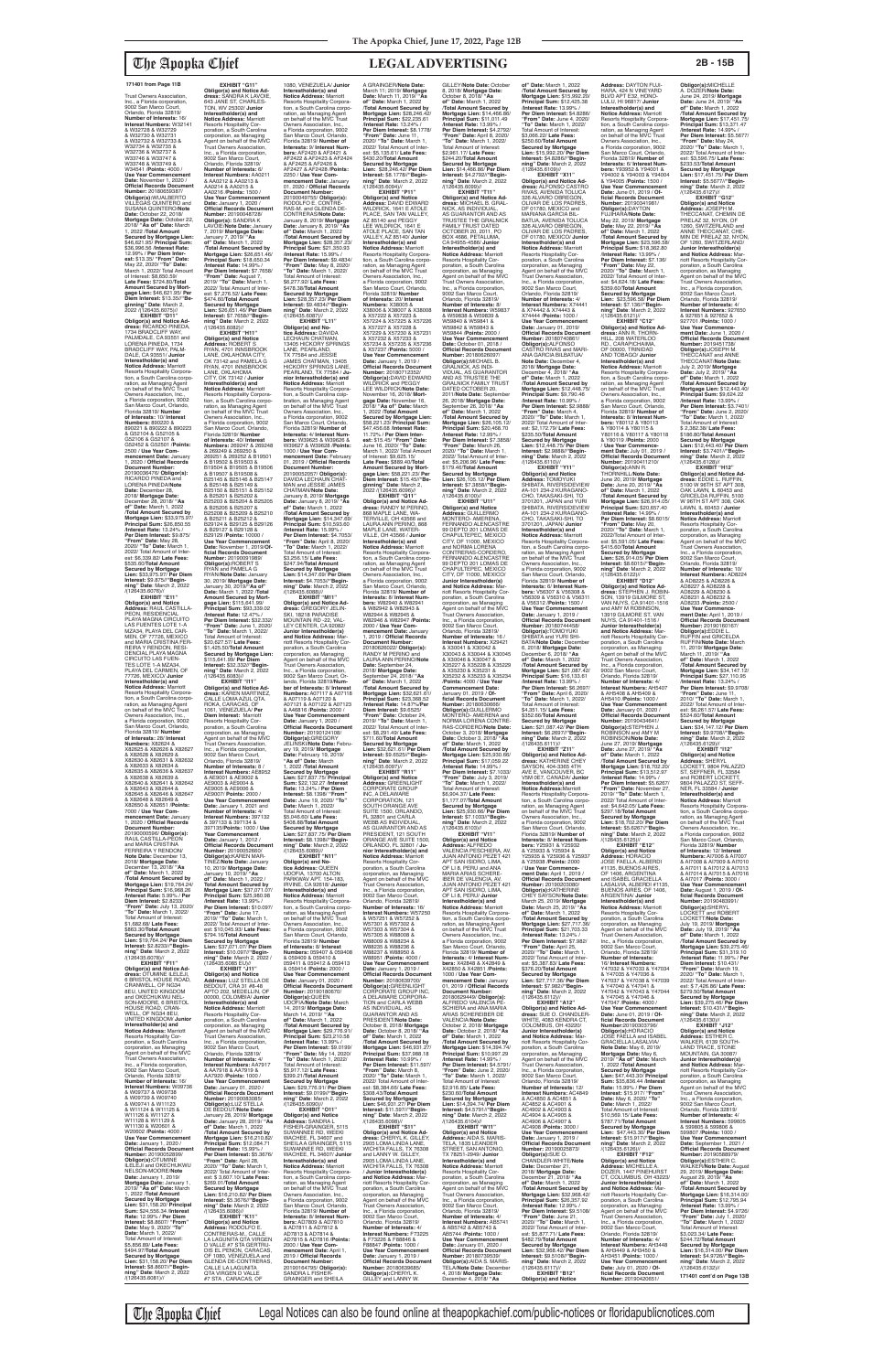**EXHIBIT "K12" Obligor(s) and Notice Address:** DAVID J. WHRI-TENOUR, 9814 UPPER MILL LOOP, BRISTOW, VA 20136 and MICHELE L. WHRITENOUR, 9814 UPPER MILL LOOP, BRIS-TOW, VA 20136/ **Junior Interestholder(s) and<br><b>Notice Address:** Marriott<br>Resorts Hospitality Corporation, a South Carolina corpo-ration, as Managing Agent on behalf of the MVC Trust Owners Association, Inc., a Florida corporation, 9002 San Marco Court, Orlando, Florida 32819/ **Number of Interests:** 12/ **Interest Numbers:** Y70711 & Y70712 & Y70713 &Y70714 & Y70715 & Y70716 & Y70717 & Y70718 & Y70719 & Y70720 & Y70721 & Y70722 /**Points:** 3000 / **Use Year Commencement Date:** June 1, 2019 / **Of-ficial Records Document Number:** 20190368373/ **Obligor(s):**DAVID J. WHRI-TENOUR and MICHELE L. WHRITENOUR/**Note Date:** May 31, 2019/ **Mortgage Date:** May 31, 2019/ **"As of" Date:** March 1 2022 /**Total Amount Secured by Mortgage Lien:** \$37,907.79/ **Principal Sum:** \$30,096.50 /**Interest Rate:** 11.99% / **Per Diem Interest:** \$10.024/ **"From" Date:** March 1, 2020/ **"To" Date:** March 1 2022/ Total Amount of Inter-est: \$7,317.38/ **Late Fees:** \$242.91/**Total Amount Secured by Mortgage Lien:** \$37,907.79/ **Per Diem Interest:** \$10.024//**"Begin-ning" Date**: March 2, 2022

/(126435.6133)//<br>"EXHIBIT "L12 **EXHIBIT "L12" Obligor(s) and Notice Address:** CARLYSLE ANN YOUNG, 180 SAN LUCUS AVE, MOSS BEACH, CA 94038/ **Junior Interestholder(s) and<br><b>Notice Address:** Marriott<br>Resorts Hospitality Corporation, a South Carolina corporation, as Managing Agent<br>on behalf of the MVC Trust Owners Association, Inc.,<br>a Florida corporation, 9002<br>San Marco Court, Orlando,<br>Florida 32819/ **Number of Interests:** 6/ **Interest Numbers:** Z02506 & Z02507 & Z02508 & Z02509 & Z02510 & Z02511 /**Points:** 1500 / Use Year Commenceme **Date:** January 1, 2020 / **Of-ficial Records Document Number:** 20190346131/ **Obligor(s):CARLYSLE**<br>ANN YOUNG/Note Date: ANN YOUNG/**Note Date:** May 23, 2019/ **Mortgage Date:** May 23, 2019/ **"As of" Date:** March 1, 2022 /**Total Amount Secured by Mortgage Lien:** \$25,299.03/ **Principal Sum:** \$19,679.77 /**Interest Rate:** 14.99% / **Per Diem Interest:** \$8.1944/ **"From" Date:** June 23, 2020/ **"To" Date:** March 1, 2022/ Total Amount of Inter-est: \$5,047.78/ **Late Fees:** \$321.48/**Total Amount Secured by Mortgage Lien:** \$25,299.03/ **Per Diem Interest:** \$8.1944//**"Beginning" Date**: March 2, 2022<br>/(126435.6136)//

**EXHIBIT "M12" Obligor(s) and Notice Address:** KRISTAL D. AN-THONY, 41 SOUTH MAIN STREET APT 30, JEWETT CITY, CT 06351/ **Junior Interestholder(s) and<br><b>Notice Address:** Marriott<br>Resorts Hospitality Corporation, a South Carolina corporation, as Managing Agent on behalf of the MVC Trust Owners Association, Inc., a Florida corporation, 9002 San Marco Court, Orlando, Florida 32819/ **Number of Interests:** 6/ **Interest Numbers:** AM6118 & AM6119 & AM6120 & AM6121 & AM6122 & AM6123 /**Points:** 1500 / **Use Year Commencement Date:** August 1, 2020 / **Of-ficial Records Document Number:** 20190516641/ **Obligor(s):**KRISTAL D.

Notice of Right to Future<br>Advance Agreement/"As of Advance Agreement/**"As of" Date:** March 1, 2022 /**Total Amount Secured by Mortgage Lien:** \$160,616.36/ **Principal Sum:** \$132,103.76 /**Interest Rate:** 10.98% / **Per Diem Interest:** \$40.292/ **"From" Date:** May 24, 2020/ **"To" Date:** March 1, 2022/ Total Amount of Inter-est: \$ 26,028.40/ **Late Fees:** \$2,234.20/**Total Amount Secured by Mortgage Lien:**  \$160,616.36/ **Per Diem Interest:** \$40.292//"**Begin-<br><b>ning" Date**: March 2, 2022<br>/(126435.6138 MM)// **EXHIBIT "O12" Obligor(s) and Notice Address:** SHARON PONTES, RUA COLOMBO 888, PONTA GROSSA, OF 84050020, BRAZIL/ **Junior Interestholder(s) and Notice Address:** Marriott<br>Resorts Hospitality Cor-<br>poration, a South Carolina corporation, as Managing Agent on behalf of the MVC Trust Owners Association, Inc., a Florida corporation, 9002 San Marco Court, Orlando, Florida 32819/ **Number of Interests:** 6/ **Interest Numbers:** AO1601 & AO1602 & AO1603 & AO1604 & AO1605 & AO1606 /**Points:** 1500 / **Use Year Commencement Date:** December 1, 2019 / **Official Records Document Number:** 20190785840/ **Obligor(s):** SHARON PON-TES/**Note Date:** November 22, 2019/ **Mortgage Date:** November 22, 2019/ **"As of" Date:** March 1, 2022 /**Total Amount Secured by Mortgage Lien:** \$26,249.78/ **Principal Sum:** \$19,938.19 /**Interest Rate:** 14.99% / **Per Diem Interest:** \$8.302/ **"From" Date:** March 22, 2020/ **"To" Date:** March 1, 2022/ Total Amount of Inter-est: \$5,886.09/ **Late Fees:** \$175.50/**Total Amount Secured by Mortgage Lien:** \$26,249.78/ **Per Diem Interest:** \$8.302//"**Begin-**<br>**ning" Date**: March 2, 2022<br>/(126435.6139)// **EXHIBIT "P12" Obligor(s) and Notice Address:** GREENLIGHT CORPORATE GROUP INC, A DELAWARE CORPORATION, 121 SOUTH ORANGE AVE SUITE 15, ORLANDO,<br>FL 32801, and CARLA<br>WEBB AS INDIVIDUAL, AS GUARANTOR, AND AS PRESIDENT, 121 SOUTH ORANGE AVE, SUITE 15, ORLANDO, FL 32801, / **Junior Interestholder(s) and Notice Address:** Marriott<br>Resorts Hospitality Corpora-<br>tion, a South Carolina corpo-<br>ration, as Managing Agent<br>on behalf of the MVC Trust<br>Owners Association, Inc., a Florida corporation, 9002 San Marco Court, Orlando, Florida 32819/ **Number of Interests:** 40/ **Interest Numbers:** P48502 & P48503 & P48504 & P48505 & P48506 & P48507 & P48508 & P48509 & P49013<br>& P49014 & P49015 & & P49014 & P49015 & P49016 & P49017 & P49018 & P49019 & P49020 & P49021 & P49022 & P49203 & P49204 & P49205 & P49206 & P49207 & P49208 & P49209 & P49210 & P49211 & P49212 & P49923 & P49924 & P49925 & P49926 & P49927 & P49928 & P49929 & P49930 & P61506 & P61507 & P61508 & P61509/**Points:** 10000 / **Use Year Commencement Date:** January 1, 2017 and/ **Number of Interests:** 21/ **Interest Numbers:** Z37120 & Z37121 & Z37122 & Z37123 & Z37124 & Z37125 & Z37126 & Z37127 & Z37128 & Z37129 & Z37130 & Z37131 & Z37132 & Z37133 & Z37134 & Z37135

ANTHONY/**Note Date:** July 31, 2019/ **Mortgage Date:** July 31, 2019/ **"As of" Date:** March 1, 2022 /**Total Amount Secured by Mortgage Lien:** \$27,448.10/ **Principal Sum:** \$19,750.11 /**Interest Rate:** 14.99% / **Per Diem Interest:** \$8.2237/ **"From" Date:** November 1, 2019/ **"To" Date:** March 1, 2022/ Total Amount of Inter-est: \$6,998.44/ **Late Fees:** \$449.55/**Total Amount Secured by Mortgage Lien: \$27,448.10/ Per Diem<br><b>Interest: \$**8.2237//"**Begin-<br>ning" Date**: March 2, 2022<br>/(126435.6137)// **EXHIBIT "N12" Obligor(s) and Notice Address:** BRENT L. LOOK, 125 HERMITAGE RD, BUTLER, PA 16001 and CAROLE J. LOOK, 125 HERMITAGE RD, BUTLER, PA 16001 / **Junior Interestholder(s) and Notice Address:** Marriott Resorts Hospitality Corporation, a South Carolina corporation, as Managing Agent on behalf of the MVC Trust Owners Association, Inc., a Florida corporation, 9002 San Marco Court, Orlando, Florida 32819/ **Number of Interests:** 18/ **Interest Numbers:** 629326 & 629327 & 629328 & 658146 & 658147 & 658148 & 658149 & 658150 & 658151 & 667615 & 667616 & 667617 & 667618 & 667619 & 667620 & 667621 & 667622 & 667623/**Points:** 4500 / Use Year Commencement **Date:** February 01, 2021 and **Number of Interests:** 42/ **Interest Numbers:** S08944 & S08945 & S08946 & S08947 & S08948 & S08949 & S08950 & S08951 & S08952 & S09001 & S09002 & S09003 & S09004 & S09005 & S09006 & S09007 & S09008 & S09009 & S09010 & S09011 & S09012 & S09013 & S09014 & S09015 & S09016 & S09017 & S09018 & S09019 & S09020 & S09021 & S09022 & S09023 & S09024 & S09025 & S09026 & S09027 & S09028 & S09029 & S09030 & S09031 & S09032 & S09033/**Points:** 10500 / **Use Year Commencement Date:** February 1, 2018 / **Official Records Document Number:** 20170549670 and Mortgage ension, Consolidation Modification, Spreader and Notice of Right to Future Advance Agreement recorded on January 27, 2020 as Document # 20200052155/ **Obligor(s):**BRENT L. LOOK and CAROLE J. LOOK/**Note Date:** August 25, 2017 and Consolidated, Amended and Restated Note Secured by Mortgage Including Continuing Guaranty dated December 24, 2019/<br>**Mortgage Date:** August<br>25, 2017 and Mortgage<br>Extension, Consolidation, Modification, Spreader and

& Z37136 & Z37137 & Z37138 & Z37139 & Z37140 /**Points:** 5250 / **Use Year Commencement Date:** Jan-uary 1, 2022 / **Official Records Document Number:**

20170227454 and Mortgage Extension, Consolidation, Modification, Spreader and Notice of Fight to Future Advance Agreement recorded on January 28, 2020 as<br>Document # 20200057099/ Document # 20200057099/<br>**Obligor(s)**:GREENLIGHT<br>CORPORATE GROUP INC,<br>A DELAWARE CORPORA-<br>TION and CARLA WEBB AS INDIVIDUAL, AS GUARAN-TOR, AND AS PRESIDENT/ **Note Date:** March 29, 2017 and Consolidated, Amended and Restated Note Secured By Mortgage Including Continuing Guaranty dated December 30, 2019/ **Mort-gage Date:** March 29, 2017 and Mortgage Extension, Consolidation, Modification, Spreader and Notice of Fight to Future Advance Agree ment dated December 30, 2019/ **"As of" Date:** March 1, 2022 /**Total Amount Secured by Mortgage Lien:**  \$164,895.74/ **Principal Sum:** \$134,874.52 /**Interest Rate:** 10.98% / **Per Diem Interest:** \$41.137/ **"From" Date:** April 1, 2020/ **"To" Date:** March 1, 2022/ Total Amount of Interest: \$28,754.48/ **Late Fees:** \$1,016.64/**Total Amount Secured by Mortgage Lien:**  \$164,895.74/ **Per Diem Interest:** \$41.137//**"Begin-ning" Date**: March 2, 2022  $\frac{7(126435.6140)}{2}$ EXHIBIT "Q12" **EXHIBIT "Q12" Obligor(s) and Notice Address:** ARLENA B LEE, 1702 AVENUE M, FT PIERCE, FL 34950, / **Junior Interestholder(s) and Notice Address:** Marriott<br>Resorts Hospitality Corpora-<br>tion, a South Carolina corporation, as Managing Agent<br>on behalf of the MVC Trust Owners Association, Inc., a Florida corporation, 9002 San Marco Court, Orlando, Florida 32819/ **Number of Interests:** 6/ **Interest Numbers:** Z41118 &Z41119 &Z41120 &Z41121 &Z41122 & Z41123 /**Points:** 1500 / **Use Year Commencement Date:** January 1, 2021 / Official Records Document Number: 2020006 **Obligor(s):**ARLENA B LEE/**Note Date:** December 30, 2019/ **Mortgage Date:** December 30, 2019/ **"As of" Date:** March 1, 2022 /**Total Amount Secured by Mortgage Lien:** \$26,435.59/ **Principal Sum:** \$20,389.69 /**Interest Rate:** 14.99% / **Per Diem Interest:** \$8.49/ **"From" Date:** June 1, 2020/ **"To" Date:** March 1, 2022/ Total Amount of Interest: \$5,416.62/ **Late Fees:** \$379.28/**Total Amount Secured by Mortgage Lien:** \$26,435.59/ **Per Diem Interest:** \$8.49//**"Begin-ning" Date**: March 2, 2022 /(126435.6141)// **EXHIBIT "R12" Obligor(s) and Notice dress:** TAWAND E. SMITH, 7687 WATERLACE DR, FAIRBURN, GA 30213/ **Junior Interestholder(s) and Notice Address:** Marriott

**Notice Address:** Marriott Resorts Hospitality Cor-poration, a South Carolina corporation, as Managing Agent on behalf of the MVC Trust Owners Association, Inc., a Florida corporation, 9002 San Marco Court, Orlando, Florida 32819/ **Number of Interests:** 32/ **Interest Numbers:** AZ5326 & AZ5327 & AZ5328 & AZ5329 & AZ5330 & AZ5331 & AZ5332 & AZ5333 & AZ5334 & AZ5335 & AZ5336 & AZ5337 & AZ5338 & AZ5339 & AZ5340 & AZ5341 & AZ5342 & AZ5343 & AZ5344 & AZ5345 & AZ5346 & AZ5347 & AZ5348 & AZ5349 & AZ5350 & AZ5351 & AZ5352 & AZ5401 & AZ5402 & AZ5403 & AZ5404 & AZ5405/**Points:** 8000 / **Use Year Commencement Date:** July 01, 2020 and **Number of Interests:** 12/ **Interest Numbers:** R47607 & R47608 & R47609 & R47610 & R47611 & R47612 & R47613 & R47614 & R47615 & R47616 & R47617 & R47618/**Points:** 3000 / **Use Year Commencement Date:** July 1, 2017 / **Official Records Document Number:** 20170390068 and Mort-gage Extension, Consolida-tion, Modification, Spreader and Notice of Right to Future Advance Agreement recorded on January 14, 2020 as Document No.<br>20200025046/ **Obligor(s):**<br>MONIQUE DANIELLE SPENCE/**Note Date:** June 23, 2017 and Consolidated, Amended and Restated Note Secured by Mortgage Including Continuing Including Continuing<br>Guaranty dated Dece 16, 2019/ **Mortgage Date:** June 23, 2017 and Mortgage Extension, Consolidation Modification, Spreader and Notice of Right to Future Advance Agreement dated December 16, 2019/**"As of" Date:** March 1, 2022 /**Total Amount Secured by Mortgage Lien:** \$137,539.44/ **Principal Sum:** \$113,743.40 /**Interest Rate:** 10.98% / **Per Diem Interest:** \$34.692/ **"From" Date:** June 16, 2020/ **"To" Date:** March 1, 2022/ Total Amount of Inter-est: \$21,612.89/ **Late Fees:** \$1,933.20/**Total Amount Secured by Mortgage Lien:**  \$137,539.44/ **Per Diem Interest:** \$34.692//**"Beginning" Date**: March 2, 2022 /(126435.6154 MM)// **EXHIBIT "B13" Obligor(s) and Notice Ad-dress:** LEATRICE RENAE ALLEN, 25326 PETROS DRIVE, HURON TOWN-<br>SHIP, MI 48134/ **Junior** SHIP, MI 48134/ **Junior Interestholder(s) and Notice Address:** Marriott Resorts Hospitality Corporation, a South Carolina corporation, as Managing Agent on behalf of the MVC Trust Owners Association, Inc., a Florida corporation, 9002 San Marco Court, Orlando, Florida 32819/ **Number of Interests:** 6/ **Interest Numbers:** C23239 & C23240 & C23241 & C23242 & C23243 & C23244 /**Points:** 1500 / **Use Year Commencement Date:** December 01, 2019 / **Official Records Doment Num** 20190742344/ **Obligor(s):** LEATRICE RENAE AL-LEN/**Note Date:** November 06, 2019/**Mortgage Date:** November 06, 2019/ **"As of" Date:** March 1, 2022 /**Total Amount Secured by Mortgage Lien:** \$24,415.62/ **Principal Sum:** \$18,671.30 /**Interest Rate:** 14.99% / **Per Diem Interest:** \$7.7745/ **"From" Date:** May 6, 2020/ **"To" Date:** March 1, 2022/ Total Amount of Interest: \$5,162.31/ **Late Fees:** \$332.01/**Total Amount Secured by Mortgage Lien:** \$24,415.62/ **Per Diem Interest:** \$7.7745//**"Begin-ning" Date**: March 2, 2022 /(126435.6156)//<br>"EXHIBIT "C13 **EXHIBIT "C13" Obligor(s) and Notice Address:** THERESA M. RAMOS, 12001 SW 253RD STREET, HOMESTEAD, FL 33032 and OMAR TAVAREZ JR, 12001 SW 253RD STREET, HOME-STEAD, FL 33032 / **Junior Interestholder(s) and Notice Address:** Marriott Resorts Hospitality Corporation, a South Carolina corpo-ration, as Managing Agent on behalf of the MVC Trust Owners Association, Inc., a Florida corporation, 9002 San Marco Court, Orlando, Florida 32819/ **Number of Interests:** 6/ **Interest Num-bers:** AM8040 & AM8041 & AM8042 & AM8043 & AM8044 & AM8045 /**Points:** 1500 / **Use Year Commencement Date:** October 01, 2019 / **Official Records Document Number:** 20190617686/ **Obligor(s):** THERESA M. RAMOS and OMAR TAVAREZ JR/**Note Date:** September 18, 2019/ **Mortgage Date:** September 18, 2019/ **"As of" Date:** March 1, 2022 /**Total Amount Secured by Mortgage Lien:** \$25,326.45/ **Principal Sum:** \$19,658.62 /**Interest Rate:** 14.99% / **Per Diem Interest:** \$8.1856/ **"From" Date:** June 18, 2020/ **"To" Date:** March 1, 2022/ Total Amount of Inter est: \$5,083.23/ **Late Fees:** \$334.60/**Total Amount Secured by Mortgage Lien:** \$25,326.45/ **Per Diem Interest:** \$8.1856//**"Beginning" Date**: March 2, 2022 /(126435.6157)// **EXHIBIT "D13" Obligor(s) and Notice Address:** KENNITH<br>WESTCOTT, RL RT 1 BOX 75, GOODWELL OK 73939 and KATHY K.<br>WESTCOTT, RL RT 1 BOX<br>75, GOODWELL, OK 73939, / **Junior Interestholder(s) and Notice Address:** Marriott Resorts Hospitality Corporation, a South Carolina corporation, as Managing Agent on behalf of the MVC Trust Owners Association, Inc., a Florida corporation, 9002 San Marco Court, Orlando, Florida 32819/ **Number of Interests:** 16/ **Interest Numbers:** AH6430 & AH6431 & AH6432 & AH6433 & AH6434 & AH6435 & AH6436 & AH6437 & AH6438 & AH6439 & AH6440 & AH6441 & AH6442 & AH6443 & AH6444 & AH6445 /**Points:** 4000 / Use Year Commence-<br>ment Date: January 1,<br>Document Number:<br>20190620367/ Obligor(s):<br>20190620367/ Obligor(s):<br>KENNITH WESTCOTT and KATHY K. WESTCOTT/<br>Note Date: September<br>18, 2019/ Mortgage Date:<br>September 18, 2019/ "As<br>September 18, 2019/ "As<br>Total Amount Secured by<br>Mortgage Lien: \$49,257.74/<br>Principal Sum: \$40,579.05<br>Thricipal Sum: \$40,579.05

Resorts Hospitality Corporation, a South Carolina corpo-ration, as Managing Agent on behalf Of the MVC . Trust Owners Association, Inc., a Florida corporation, 9002 San Marco Court, Orlando, Florida 32819/ **Number of Interests:** 6/ **Interest Num-bers:** 437229 & O06722 & O06723 & O08449 & O08450 & O08451 /**Points:** 1500 / **Use Year Com-mencement Date:** October 01, 2019 / **Official Records Document Number:** 20190617740/ **Obligor(s):** TAWAND E. SMITH/**Note Date:** September 17, 2019/ **Mortgage Date:** September 17, 2019/ **"As of" Date:** March 1, 2022 /**Total Amount Secured by Mortgage Lien:** \$26,614.75/ **Principal Sum:** \$20,006.12 /**Interest Rate:** 14.99% / **Per Diem Interest:** \$8.3303/ **"From" Date:** February 17, 2020/ **"To" Date:** March 1, 2022/ Total Amount of Inter-est: \$6,189.43/ **Late Fees:** \$169.20/**Total Amount Secured by Mortgage Lien:** \$26,614.75/ **Per Diem Interest:** \$8.3303//**"Begin-ning" Date**: March 2, 2022 /(126435.6142)// **EXHIBIT "S12" Obligor(s) and Notice Address:** ANDRES FELIPE GIRALDO VELASQUEZ, AV 6 NORTE # 52-24 APTO 206, CALI, OF 00000, COLOMBIA/ **Junior Interestholder(s) and Notice Address:** Marriott Resorts Hospitality Corpora-tion, a South Carolina corporation, as Managing Agent<br>on behalf of the MVC Trust<br>Owners Association, Inc.,<br>a Florida corporation, 9002 San Marco Court, Orlando, Florida 32819/**Number of Interests:** 28/**Interest Numbers: AD2503 & AD2504**<br>& AD2505 & AD2506 & & AD2505 & AD2506 & AD2507 & AD2508 & AD2509 & AD2510 & AD2511 & AD2512 & AD2513 & AD2514 & W92149 & W92150 & W92151 & W92152 & W92201 & W92202 & W93752 & W93801 & W93802 & W93803 & W93804 & W93805 & W93806 & W93807 & W93808 & W93809 /**Points:** 7000 / **Use Year Commencement Date:** July 01, 2019 / **Official Records Document Number:** 20190381568/ **Obligor(s):** ANDRES FELIPE GIRALDO VELASQUEZ/**Note Date:** June 6, 2019/ **Mortgage Date:** June 6, 2019/ **"As of" Date:** March 1, 2022 /**Total Amount Secured by Mort-gage Lien:** \$100,059.78/ **Principal Sum:** \$68,290.68 /**Interest Rate:** 15.99% / **Per Diem Interest:** \$30.332/ **"From" Date:** July 6, 2019/ **"To" Date:** March 1, 2022/ Total Amount of Interest: \$29,392.19/ **Late Fees:** \$2,126.91/**Total Amount Secured by Mortgage Lien:**  \$100,059.78/ **Per Diem Interest:** \$30.332//**"Begin-ning" Date**: March 2, 2022 /(126435.6143)// **EXHIBIT "T12" Obligor(s) and Notice Address:** SHANI TNAI FREEMAN, 5318 MAR-BURN AVE, WINDSOR HILLS, CA 90043/ **Junior Interestholder(s) and Notice Address:** Marriott Resorts Hospitality Corpora-tion, a South Carolina corpo-ration, as Managing Agent on behalf of the MVC Trust Owners Association, Inc., a Florida corporation, 9002 San Marco Court, Orlando, Florida 32819/ **Number of Interests:** 3/ **Interest Numbers:** AM5150 & AM5151 & AM5152 /**Points:** 750 / **Use Year Commencement Date:** January 01, 2020 / **Official Records Document Number:** 20190511960/ **Obligor(s):**SHANI TNAI FREEMAN/**Note Date:** July 30, 2019/ **Mortgage Date:** July 30, 2019/ **"As of" Date:** March 1, 2022 /**Total Amount Secured by Mortgage Lien:** \$11,233.71/ **Principal Sum:** \$8,579.23 /**Interest Rate:** 13.99% / **Per Diem Interest:** \$3.334/ **"From" Date:** May 1, 2020/ **"To" Date:** March 1, 2022/ Total Amount of Interest: \$2,230.39/ **Late Fees:** \$ 174.09/**Total Amount Secured by Mortgage Lien:** \$11,233.71/ **Per Diem Interest:** \$3.334//**"Beginning" Date**: March 2, 2022 /(126435.6144)// **EXHIBIT "U12" Obligor(s) and Notice Address:** GERALD D TOMASZEWSKI, 1114 ZE-NOBIA DR, CORAOPOLIS, PA 15108 and CHARLOTTE A TOMASZEWSKI, 1114 ZENOBIA DR, CORAOPO-LIS, PA 15108 / **Junior Interestholder(s) and Notice Address:** Marriott Resorts Hospitality Cor-poration, a South Carolina corporation, as Managing Agent on behalf of the MVC Trust Owners Association, India Owners Association,<br>Inc., a Florida corporation, 9002 San Marco Court, Orlando, Florida 32819/ **Number of Interests:** 5/ **Interest Numbers:** AJ4721 & AJ4722 & AJ4723 & AJ4724 & AJ4725 /**Points:** 1250 / **Use Year Commencement Date:** January 01, 2020 / **Official Records Document Number:** 20190475194/ **Obligor(s):** GERALD D TOMASZE-WSKI and CHARLOTTE A TOMASZEWSKI/**Note Date:** July 11, 2019/ **Mortgage Date:** July 11, 2019/ **"As of" Date:** March 1, 2022 /**Total Amount Secured by Mortgage Lien:** \$20,962.23/ **Principal Sum:** \$16,201.55 /**Interest Rate:** 13.99% / **Per Diem Interest:** \$6.2961/ **"From" Date:** May 11, 2020/ **"To" Date:** March 1, 2022/ Total Amount of Interest: \$4,149.12/ **Late Fees:** \$361.56/**Total Amount Secured by Mortgage Lien:** \$20,962.23/ **Per Diem Interest:** \$6.2961//**"Begin-ning" Date**: March 2, 2022 /(126435.6145)// **EXHIBIT "V12" Obligor(s) and Notice Ad-dress:** ORACIO A VIEYRA, 1844 N FILBERT ST, STOCKTON, CA 95205/ **Junior Interestholder(s) and Notice Address:** Marriott Resorts Hospitality Corpora-<br>tion, a South Carolina corpo tion, a South Carolina corpo-ration, as Managing Agent on behalf of the MVC Trust Owners Association, Inc., a Florida corporation, 9002 San Marco Court, Orlando Florida 32819/ **Number of Interests:** 6/ **Interest Numbers:** F66236 & F67708 & F67942 & F69943 & F69944 & F69945 /**Points:** 1500 / **Use Year Commencement Date:** November 01, 2019 / **Official Records Docume Number:** 20190701354/ **Obligor(s):**ORACIO A VIEYRA/**Note Date:** October 21, 2019/ **Mortgage Date:** October 21, 2019/ **"As of" Date:** March 1, 2022 /**Total Amount Secured by Mortgage Lien:** \$25,648.85/ **Principal Sum:** \$19,952.05 /**Interest Rate:** 13.99% / **Per Diem Interest:** \$7.7536/ **"From" Date:** May 21, 2020/ **"To" Date:** March 1, 2022/ Total Amount of Interest: \$5,032.08/ **Late Fees:** \$414.72/**Total Amount Secured by Mortgage Lien:** \$25,648.85/ **Per Diem Interest:** \$7.7536//**"Begin-ning" Date**: March 2, 2022 /(126435.6147)// **EXHIBIT "W12" Obligor(s) and Notice Address:** MICHELE L. WHRITENOUR, 9814 UPPER MILL LOOP,<br>BRISTOW, VA 20136 and<br>DAVID J WHRITENOUR,<br>9814 UPPER MILL LOOP, BRISTOW, VA 20136,/ **Junior Interestholder(s) and Notice Address:** Marriott Resorts Hospitality Corporation, a South Carolina corporation, as Managing Agent on behalf of the MVC Trust Owners Association, Inc., a Florida corporation, 9002 San Marco Court, Orlando, Florida 32819/ **Number of Interests:** 4/ **Interest Numbers:** Y66413 & Y66414 & Y66415 & Y66416 /**Points:** 1000 / **Use Year Commencement Date:** June 01, 2020 / **Official Re-cords Document Number:** 20200025410/ **Obligor(s):** MICHELE L. WHRITENOUR and DAVID J WHRITEN-OUR/**Note Date:** December 17, 2019/**Mortgage Date:** December 17, 2019/ **"As of" Date:** March 1, 2022 /**Total Amount Secured by Mortgage Lien:** \$17,568.88/ Principal Sumi \$13,457.86 /**Interest Rate:** 13.99% / **Per Diem Interest:** \$5.2299/ **"From" Date:** March 17, 2020/ **"To" Date:** March 1, 2022/ Total Amount of Interest: \$3,734.22/ **Late Fees:** \$126.80/**Total Amount Secured by Mortgage Lien:** \$17,568.88/ **Per Diem Interest:** \$5.2299//**"Begin-ning" Date**: March 2, 2022 /(126435.6149)// **EXHIBIT "X12" Obligor(s) and Notice<br>Address: NICHOLAS F Address:** NICHOLAS E BARR, 28 CLEVELAND ST, ALBANY, NY 12206/ **Junior Interestholder(s) and Notice Address:** Marriott Resorts Hospitality Corporation, a South Carolina corporation, as Managing Agent on behalf of the MVC Trust Owners Association Inc., a Florida corporation, 9002 San Marco Court, Orlando, Florida 32819/ **Number of Interests:** 16/ **Interest Numbers:** X97617 & X97618 & X97619 & X97620 & X97621 & X97622 & X97623 & X97624 & Y00640 & Y00641 & Y00642 & Y00643 & Y00644 & Y00645 & Y00646 & Y00647 /**Points:** 4000 / **Use Year Commencement Date:** Jan-uary 01, 2021/ **Official Records Document Number:** 20200031643/ **Obligor(s):** NICHOLAS E BARR/**Note Date:** December 17, 2019/ **Mortgage Date:** December 17, 2019/ **"As of" Date:** March 1, 2022 /**Total Amount Secured by Mortgage Lien:** \$48,364.12/ **Principal Sum:** \$39,531.44 /**Interest Rate:** 10.99% / **Per Diem Interest:** \$12.068/ **"From" Date:** May 17, 2020/ **"To" Date:** March 1, 2022/ Total Amount of Interest: \$7,880.44/ **Late Fees:** \$702.24/**Total Amount Secured by Mortgage Lien:** \$48,364.12/ **Per Diem Interest:** \$12.068//**"Begin-ning" Date**: March 2, 2022 /(126435.6150)// **EXHIBIT "Y12" Obligor(s) and Notice Address:** MARIA LILIA BARBERAN VIBAR, 2213 PINARD STREET #285, MILPITAS, CA 95035/ **Ju-nior Interestholder(s) and Notice Address:** Marriott Resorts Hospitality Corporation, a South Carolina corporation, as Managing Agent on behalf of the MVC Trust Owners Association, Inc., a Florida corporation, 9002 San Marco Court, Orlando, Florida 32819/ **Number of Interests:** 8/ **Interest Numbers:** AN6035 &AN6036 & AN6037 & AN6038 & AN6039 & AN6040 & AN6041 & AN6042 /**Points:** 2000 / **Use Year Commencement Date:** January 01, 2021 / **Official Records Docum Number:** 20190793936/ **Obligor(s):**MARIA LILIA BARBERAN VIBAR/**Note Date:** November 25, 2019/ **Mortgage Date:** November 25, 2019/ **"As of" Date:** March 1, 2022 /**Total Amount Secured by Mortgage Lien:** \$25,435.29/ **Principal Sum:** \$19,269.32 /**Interest Rate:** 15.99% / **Per Diem Interest:** \$8.5588/ **"From" Date:** May 25, 2020/ **"To" Date:** March 1, 2022/ Total Amount of Inter-est: \$5,520.37/ **Late Fees:** \$395.60/**Total Amount Secured by Mortgage Lien:** \$25,435.29/ **Per Diem Interest:** \$8.5588//**"Begin-ning" Date**: March 2, 2022 /(126435.6151)// **EXHIBIT "Z12" Obligor(s) and Notice Ad-dress:** LUIS J. HEREDIA, CALLE EL RECODO 2 3ER PISO EDF MONTE MIRA-DOR BELLA VISTA, SANTO DOMINGO, OF 00000, DOMINICAN REPUBLIC/ **Junior Interestholder(s) and Notice Address: Mar**riott Resorts Hospitality Cor-poration, a South Carolina corporation, as Managing Agent on behalf of the MVC Trust Owners Association, Inc., a Florida corporation, 9002 San Marco Court, Orlando, Florida 32819/ **Number of Interests:** 6/ **Interest Numbers:** AH5351 & AH5352 & AH5401 & AH5402 & AH5403 & AH5404 /**Points:** 1500 / **Use Year Commencement Date:** January 01, 2021 / **Official Records Documen Number:** 20190742112/ **Obligor(s):**LUIS J. HERE-DIA/**Note Date:** November 6, 2019/ **Mortgage Date:** November 6, 2019/ **"As of" Date:** March 1, 2022 /**Total Amount Secured by Mortgage Lien:** \$24,932.07/ **Principal Sum:** \$18,749.69 /**Interest Rate:** 15.99% / **Per Diem Interest:** \$8.328/ **"From" Date:** May 6, 2020/ **"To" Date:** March 1, 2022/ Total Amount of Interest: \$5,529.81/ **Late Fees:** \$402.57/**Total Amount Secured by Mortgage Lien:** \$24,932.07/ **Per Diem Interest:** \$8.328//**"Begin-ning" Date**: March 2, 2022 /(126435.6153)// **EXHIBIT "A13" Obligor(s) and Notice Address:** MONIQUE<br>DANIELLE SPENCE, 3680 LAKE DRIVE, SMYRNA,<br>GA 30082/ **Junior** GA 30082/ **Junior Interestholder(s) and** 

**Per Diem Interest:** \$12.388/ **"From" Date:** June 18, 2020/ **"To" Date:** March 1, 2022/ Total Amount of Inter-est: \$7,692.85/ **Late Fees:** \$735.84/**Total Amount Secured by Mortgage Lien:** \$49,257.74/ **Per Diem Interest:** \$12.388//**"Begin-ning" Date**: March 2, 2022 /(126435.6158)// **EXHIBIT "E13" Obligor(s) and Notice Address:** ELIZA STRAT-EANU, 400 LILY PAD CT, ZEBULON, NC 27597/ **Junior Interestholder(s) and Notice Address:** Marriott Resorts Hospitality Corporation, a South Carolina corporation, as Managing Agent on behalf of the MVC Trust Owners Association, Inc., a Florida corporation, 9002 San Marco Court, Orlando, Florida 32819/ **Number of Interests:** 8/ **Interest Numbers:** AX5706 & AX5707 & AX5708 & AX5709 & AX5710 & AX5711 & AX5712 & AX5713 /**Points:** 2000 / **Use Year Commence-ment Date:** December 1, 2019 / **Official Records Document Number:** 20190750203/ **Obligor(s):** ELIZA STRATEANU/**Note Date: November 8,<br>2019/ <b>Mortgage Date:**<br>November 8, 2019/ **"As**<br>**of" Date:** March 1, 2022 /**Total Amount Secured by Mortgage Lien:** \$27,225.93/ **Principal Sum:** \$21,386.11 /**Interest Rate:** 13.99% / **Per Diem Interest:** \$8.3109/ **"From" Date:** June 8, 2020/ **"To" Date:** March 1, 2022/ Total Amount of Interest: \$5,244.22/ **Late Fees:** \$345.60/**Total Amount Secured by Mortgage Lien:** \$27,225.93/ **Per Diem Interest:** \$8.3109//**"Begin-ning" Date**: March 2, 2022 /(126435.6160)// **EXHIBIT "F13" Obligor(s) and Notice Address:** MARK PATRICK DANIELS, 2250 WOODHILL CT, EAGAN, MN 55122 and COLLEEN FAYE DANIELS, 2250 WOODHILL CT, EAGAN, MN 55122 / **Junior Interestholder(s) and Notice Address:** Marriott<br>Resorts Hospitality Cor-<br>poration, a South Carolina<br>corporation, as Managing<br>Agent on behalf of the MVC<br>Trust Owners Association, Inc., a Florida corporation, 9002 San Marco Court, Orlando, Florida 32819/ **Number of Interests:** 8/ **Interest Numbers:** M19905<br>& M19906 & M19907 & M19908 & M19909<br>& M19910 & M19911 & & M19910 & M19911 & M19912 /**Points:** 2000/ **Use Year Commencement Date:** June 1, 2016 and **Number of Interests:** 4/ **Interest Numbers:** BB4416 & BB4417 & BB4418 & BB4419) /**Points:** 1000 / Use Year Commenceme **Date:** June 1, 2020 / **Of-ficial Records Document Number:** 20160275991 and Mortgage Extension, Consolidation, Modification, Spreader and Notice of Right to Future Advance Agreement recorded on January 6, 2020 as Document # 20200007109/ **Obligor(s):** MARK PATRICK DANIELS and COLLEEN FAYE DANIELS/**Note Date:** May 6, 2016 and Consolidated, Amended and Restated Note Secured by Mortgage Including Continuing Guaranty dated December 12, 2019/ **Mortgage Date:** May 6, 2016 and Mortgage Extension, Consolidation, Modification, Spreader and Notice of Right to Future Advance Agreement dated December 12, 2019/ **"As of" Date:** March 1, 2022 /**Total Amount Secured by Mortgage Lien:** \$46,388.54/ **Principal Sum:** \$34,644.16 /**Interest Rate:** 14.39% / Per Diem Interest: \$13.848 **"From" Date:** January 12, 2020/ **"To" Date:** March 1, 2022/ Total Amount of Inter-est: \$10,787.63/ **Late Fees:** \$706.75/**Total Amount Secured by Mortgage Lien:** \$46,388.54/ **Per Diem Interest:** \$13.848//**"Begin-ning" Date**: March 2, 2022 /(126435.6161)// **EXHIBIT "G13" Obligor(s) and Notice Address:** WILLIAM ARTHUR NICHOLS, 406 YELLOWSTONE DRIVE, VACAVILLE, CA 95687/ **Junior Interestholder(s) and Notice Address:** Marriott Resorts Hospitality Corporation, a South Carolina corporation, as Managing Agent on behalf of the MVC Trust Owners Association, Inc., a Florida corporation, 9002 San Marco Court, Orlando, Florida 32819/ **Number of Interests:** 12/ **Interest Numbers:** AH7847 & AH7848 & AH7849 & AH7850 & AH7851 & AH7852 & AH7901 & AH7902 & AH7903 & AH7904 & AH7905 & AH7906 /**Points:** 3000 / Use Year Commence **Date:** May 01, 2021 / **Of-ficial Records Document Number:** 20190603667/ **Obligor(s):**WILLIAM ARTHUR NICHOLS/**Note Date:** September 9, 2019/ **Mortgage Date:** September 9, 2019/ **"As of" Date:** March 1, 2022 /**Total Amount Secured by Mortgage Lien:** \$42,072.67/ **Principal Sum:** \$33,333.07 /**Interest Rate:** 12.99% / **Per Diem Interest:** \$12.028/ **"From" Date:** May 9, 2020/ **"To" Date:** March 1, 2022/ Total Amount of Interest: \$7,950.32/ **Late Fees:** \$539.28/**Total Amount Secured by Mortgage Lien:** \$42,072.67/ **Per Diem Interest:** \$12.028//**"Begin-ning" Date**: March 2, 2022 /(126435.6162)// **EXHIBIT "H13" Obligor(s) and Notice Address:** SABRINA MARIE DECKER, PMB 2736 1321 UPLAND DR., HOUS-TON, TX 77043-4718 and JOSEPH PARKER, PMB<br>2736 1321 UPLAND DR., HOUSTON, TX 77043-4718/ **Junior Interestholder(s)<br><b>and Notice Address:** Mar-<br>riott Resorts Hospitality Corporation, a South Carolina corporation, as Managing Agent on behalf of the MVC Trust Owners Association, Inc., a Florida corporation, 9002 San Marco Co Orlando, Florida 32819/ **Number of Interests:** 8/ **Interest Numbers:** AV9550 & AV9551 & AV9552 & AV9601 & AV9602 & AV9603 & AV9604 & AV9605 /**Points:** 2000 / **Use Year Com-mencement Date:** January 01, 2021 / **Official Records Document Number:** 20190724526/ **Obligor(s):** SABRINA MARIE DECKER and JOSEPH PARKER/**Note Date:** October 30, 2019/ **Mortgage Date:** October 30, 2019/ **"As of" Date:** March 2, 2022 /**Total Amount** 

**Secured by Mortgage Lien:** \$28,268.16/ **Principal Sum:** \$22,384.69 /**Interest Rate:** 13.99% / **Per Diem Interest:** \$8.6989/**"From" Date:** July 1, 2020/ **"To" Date:** March 2, 2022/ Total Amount of Interest: \$5,289.00/ **Late Fees:** \$344.47/**Total Amount Secured by Mortgage Lien:** \$28,268.16/ **Per Diem Interest:** \$8,6989//**"Beginning" Date**: March 2, 2022 /(126435.6164)// **EXHIBIT "I13" Obligor(s) and Notice Address:** JOSE F. ROJAS, MAC MAHOM 5368. ASUNCION, OF 00000, PARAGUAY and MARIAM LOPEZ, MAC MAHOM 5368, ASUNCION, OF 00000, PARAGUAY/ **Junior Interestholder(s) and Notice Address:** Marriott<br>Resorts Hospitality Cor-<br>poration, a South Carolina corporation, as Managing Agent on behalf of the MVC Trust Owners Association, Inc., a Florida corporation<br>9002 San Marco Court. 9002 San Marco Court,<br>Orlando, Florida 32819/<br>**Number of Interests:** 4/ **Interest Numbers:** AN2550 & AN2551 & AN2552 & AN2601 **Points:** 1000 / **Use Year Commencement Date:** January 01, 2021 and **Number of Interests:** 14/<br>**Interest Numbers: N**33526<br>& N33527 & N33528 & N33529 & N33530 & N33531 & N33532 & N33533 & N33534 & N33535 &N33536 & N33537 & N33538 & N33539 / **Points:** 3500 / **Use Year Commencement Date:** Jan-uary 01, 2017/ **Official Re-cords Document Number:** 20160576805 and Mortgage Extension, Consolidation Modification, Spreader and Notice of Right to Future Ad-vance Agreement recorded on September 27, 2019 as Document # 20190604122/ **Obligor(s):**JOSE F. ROJAS and MARIAM LOPEZ/**Note**  Date: October 21, 2016 and<br>Consolidated, Amended Consolidated, Amended and Restated Note Secured by Mortgage Including Continuing Guaranty dated September 10, 2019 **Mortgage Date:** October<br>21, 2016 and Mortgage<br>Extension, Consolidation, Modification, Spreader and Notice of Right to Future Advance Agreement dated September 10, 2019/ **"As of" Date:** March 1, 2022 / **Total Amount Secured by Mortgage Lien:** \$44,780.81/ **Principal Sum:** \$34,489.37 /**Interest Rate:** 15.5% / **Per Diem Interest:** \$14.85/ **"From" Date:** June 17, 2020/ **"To" Date:** March 1, 2022/ Total Amount of Inter-est: \$9,340.44/ **Late Fees:** \$701.00/**Total Amount Secured by Mortgage Lien:** \$44,780.81/ **Per Diem Interest:** \$14.85//**"Begin-ning" Date**: March 2, 2022 / (126435.6165 MM)// **EXHIBIT "J13" Obligor(s) and Notice Ad-dress:** BRIAN B CAESAR, 86 RAINBOW CRESCENT FIVE RIVERS, AROUCA, OF 00000, TRINIDAD AND TOBAGO and ODESSA AM VINCENT BROWN, 86 RAINBOW CRESCENT FIVE RIVERS, AROUCA OF 00000, TRINIDAD AND TOBAGO/ **Junior Interestholder(s) and Notice Address:** Marriott<br>Resorts Hospitality Corpora-<br>tion, a South Carolina corporation, as Managing Agent<br>on behalf of the MVC Trust Owners Association, Inc., a Florida corporation, 9002 San Marco Court, Orlando, Florida 32819/ **Number of Interests:** 8/ **Interest Num-bers:** AP2947 & AP2948 & AP2949 & AP2950 & AP2951 & AP2952 & AP3001 & AP3002 **Points:**

2000 / **Use Year Commencement Date:** January 01, 2021 and **Number of Interests:** 12/**Interest Numbers:** O12337 & O12338 & O12339 & O12340 & O12341 & O12342 &

O12343 & O12344 & O12345 & O12346 & O12347 & O12348 /**Points:** 3000 / **Use Year Com-mencement Date:** January 01, 2017 / **Official Records Document Number:** 20170038360 and Mortgage Extension, Consolidation, Modification, Spreader and Notice of Right to Future Advance Agreement recorded on October 3, 2019 as Document #20190617232/ **Obligor(s):**BRIAN B CAESAR and ODESSA AM VINCENT BROWN/**Note Date:** December 16, 2016 and Consolidated, Amended and Restated Note Secured by Mortgage Including Continuing Guaranty dated September 19, 2019/**Mortgage Date:** December 16, 2016 and Mortgage Extension, Consolidation, Modification, Spreader and<br>Advance Agreement dated<br>September 19, 2019/ **"As<br>of" Date:** March 1, 2022<br>**//Total Amount Secured by Mortgage Lien:** \$64,806.87/ **Principal Sum:** \$50,227.66 /**Interest Rate:** 15.45% / **Per Diem Interest:** \$21.556/ **"From" Date:** June 19, 2020/ **"To" Date:** March 1, 2022/ Total Amount of Inter est: \$13,364.77/ **Late Fees:** \$964.44/**Total Amount Secured by Mortgage Lien:** \$64,806.87/ **Per Diem Interest:** \$21.556//**"Beginning" Date**: March 2, 2022 /(126435.6166 MM)// **EXHIBIT "K13" Obligor(s) and Notice Ad-dress:** MARI LUZ CANETTI, 10661 NW 27TH CT, SUN-RISE, FL 33322 and MARIO CANETTI, 10661 NW 27TH CT, SUNRISE, FL 33322 / **Junior Interestholder(s) and Notice Address:** Marriott Resorts Hospitality Corporation, a South Carolina corporation, as Managing Agent on behalf of the MVC Trust Owners Association, Inc., a Florida corporation, 9002 San Marco Court, Orlando, Florida 32819/ **Number of Interests:** 6/ **Interest Num-bers:** AL3014 & AL3015 & AL3016 & AL3017 & AL3018 & AL3019 /**Points:** 1500 / **Use Year Commencement Date:** November 01, 2019 / **Official Records Document Number:** 20190676604/ **Obligor(s):**MARI LUZ CANETTI and MARIO CANETTI/**Note Date:** October 4, 2019/ **Mortgage Date:** October 4, 2019/ **"As of" Date:** March 1, 2022 /**Total Amount Secured by Mortgage Lien:** \$27,690.66/ **Principal Sum:** \$19,748.55 /**Interest Rate:** 14.99% / **Per Diem Interest:** \$8.2231/ **"From" Date:** October 4, 2019/ **"To" Date:** March 1, 2022/ Total Amount of Inte est: \$7,228.15/ **Late Fees:** \$463.96/**Total Amoun Secured by Mortgage Lien:** 

\$27,690.66/ **Per Diem Interest:** \$8.223 l//**"Beginning" Date**: March 2, 2022 /(126435.61 **EXHIBIT "L13" Obligor(s) and Notice Address:** HORACIO JOSE MOISIO, EREZCANO 3138, BUENOS AIRES, OF 1437, ARGENTINA and ISABEL S. CASTRO<br>DE MOISIO, EREZCANO 3138, BUENOS AIRES, OF 1437, ARGENTINA/ **Junior Interestholder(s) and Notice Address:** Marriott Resorts Hospitality Corpora-<br>tion, a South Carolina corpo tion, a South Carolina corpo-ration, as Managing Agent on behalf of the MVC Trust Owners Association, Inc., a Florida corporation, 9002 San Marco Court, Orlando, Florida 32819/**Number of Interests:** 6/**Interest Numbers:** AL1021 & AL1022 & AL1023 & AL1024 & AL1025 & AL1026 /**Points:** 1500 / **Use Year Commence-ment Date:** January 01, 2020 / **Official Records Document Number:** 20190651909/ **Obligor(s):** HORACIO JOSE MOISIO and ISABEL S. CASTRO DE MOISIO/**Note Date:** October 3, 2019/ **Mortgage Date:** October 3, 2019/ **"As of" Date:** March 1, 2022 /**Total Amount Secured by Mortgage Lien:** \$23,480.35/ **Principal Sum:** \$17,628.07 /**Interest Rate:** 15.99% / **Per Diem Interest:** \$7.8298/ **"From" Date:** May 3, 2020/ **"To" Date:** March 1, 2022/ Total Amount of Interest: \$5,222.39/ **Late Fees:** \$379.89/**Total Amount Secured by Mortgage Lien: \$23,480.35/ Per Diem<br><b>Interest: \$**7.8298//"**Begin-<br>ning" Date**: March 2, 2022<br>/(126435.6169)// **EXHIBIT "M13"<br>
<b>Obligor(s) and Notice**<br> **Address:** MARIANA LOPES<br>
FERREIRA, RUA J QD 08<br>LT 261, RIO VERDE GOIAS,<br>OF 75907220, BRAZIL and MARCELLO CARVALHO TOLEDO, RUA J QD 08 LT 261, RIO VERDE GOIAS, OF 75907220, BRAZIL/ **Junior Interestholder(s) and Notice Address:** Marriott Resorts Hospitality Corporation, a South Carolina corpo-ration, as Managing Agent on behalf of the MVC Trust Owners Association, Inc., a Florida corporation, 9002 San Marco Court, Orlando, Florida 32819/ **Number of Interests:** 10/ **Interest Numbers:** AT4051 & AT4052 & AT4101 & AT4102 & AT4103 & AT4104 & AT4105 & AT4106 & AT4107 & AT4108 /**Points:** 2500 / **Use Year Commencement Date:** November 1, 2020 / **Official Records Document Number:** 20190684359/ **Obligor(s):**MARIANA<br>LOPES FERREIRA and MARCELLO CARVALHO TOLEDO/**Note Date:** Oc-tober 14, 2019/ **Mortgage Date:** October 14, 2019/ **"As of" Date:** March 1, 2022 /**Total Amount Secured by Mortgage Lien:** \$36,928.39/ **Principal Sum:** \$28,652.34 /**Interest Rate:** 14.99% / **Per Diem Interest:** \$11.931/ **"From" Date:** June 14, 2020/ **"To" Date:** March 1, 2022/ Total Amount of Interest: \$7,456.65/ **Late Fees:** \$569.40/**Total Amount Secured by Mortgage Lien:** \$36,928.39/ **Per Diem Interest:** \$11.931//**"Begin-ning" Date**: March 2, 2022 /(126435.6170)// **EXHIBIT "N13"**

**Obligor(s) and Notice Address:** MESHTEL NET-WORKS LLC, A FLORIDA LIMITED LIABILITY COMPANY, 1814 ABBEY ROAD G 105, CARACAS, FL 33415, VENEZUELA and ROLEN IVANNAVI CARDONA MENDOZA, AS INDIVIDUAL, AS GUARAN-TOR, AND AS MANAGER, 1814 ABBEY ROAD G 105, CARACAS, FL 33415, VENEZUELA/ **Junior Interestholder(s) and Notice Address:** Marriott Resorts Hospitality Corpora-tion, a South Carolina corporation, as Managing Agent<br>on behalf of the MVC Trust Owners Association, Inc., a Florida corporation, 9002 San Marco Court, Orlando, Florida 32819/ **Number of Interests:** 8/ **Interest Numbers:** AZ9114 & AZ9115 & AZ9116 & AZ9117 & AZ9118 & AZ9119 & AZ9120 & AZ9121 /**Points:** 2000 / **Use Year Commencement Date:** March 01, 2020 / **Official Records Document<br><b>Number:** 20200173330/<br>**Obligor(s):**MESHTEL NET-<br>WORKS LLC, A FLORIDA<br>LIMITED LIABILITY<br>COMPANY and ROLEN IVANNAVI CARDONA MEN-DOZA, AS INDIVIDUAL,<br>AS GUARANTOR, AND AS MANAGER/**Note D** February 19, 2020/ **Mort-gage Date:** February 19, 2020/ **"As of" Date:** March 1, 2022 /**Total Amount Secured by Mortgage Lien:**  \$28,640.40/ **Principal Sum:** \$21,681.07 /**Interest Rate:** 15.99% / **Per Diem Interest:** \$9.63/ **"From" Date:** May 19, 2020/ **"To" Date:** March 1, 2022/ Total Amount of Interest: \$6,269.13/ **Late Fees:** \$440.20/**Total Amount Secured by Mortgage Lien:** \$28,640.40/ **Per Diem Interest:** \$9.63//**"Beginning" Date**: March 2, 2022 /(126435.6173)// **EXHIBIT "O13" Obligor(s) and Notice Address:** MARIA CECILIA FINENCIO CARLOS,<br>ALAMEDA DAS GRE-VILEAS 28, CABREUVA, OF 13315, BRAZIL/ **Junior Interestholder(s) and Notice Address:** Marriott Resorts Hospitality Corpora-tion, a South Carolina corpo-ration, as Managing Agent on behalf of the MVC Trust Owners Association, Inc. a Florida corporation, 9002 San Marco Court, Orlando, Florida 32819/ **Number of Interests:** 4 / **Interest Numbers:** D90232 & D90233 & D90238 & D90435 **Points:** 1000 / **Use Year Commencement Date:** May 01, 2021 and **Number of Interests:** 10/ **Interest Numbers:** L29642 & L29643 & L29644 & L29645 & L29646 & L29647 & L29648 & L29649 & L29650 & L29651/ **Points:** 2500 / **Use Year Commencement Date:** May 01, 2016 / **Official Records Document Number:** 20160212627 and Mortgage Extension, Consolidation, Modification, Spreader and Notice of Right to Future Advance Agreement recorded on June 1, 2020 as Document #20200303721/ **ObIigor(s):**MARIA CECILIA FINENCIO CARLOS/**Note Date:** April 13, 2016 and Consolidated, Amended and Restated Note Secured by Mortgage Including Continu-

### **171401 from Page 12B**

**171401 cont'd on Page 14B**

The Apopka Chief Legal Notices can also be found online at theapopkachief.com/public-notices or floridapublicnotices.com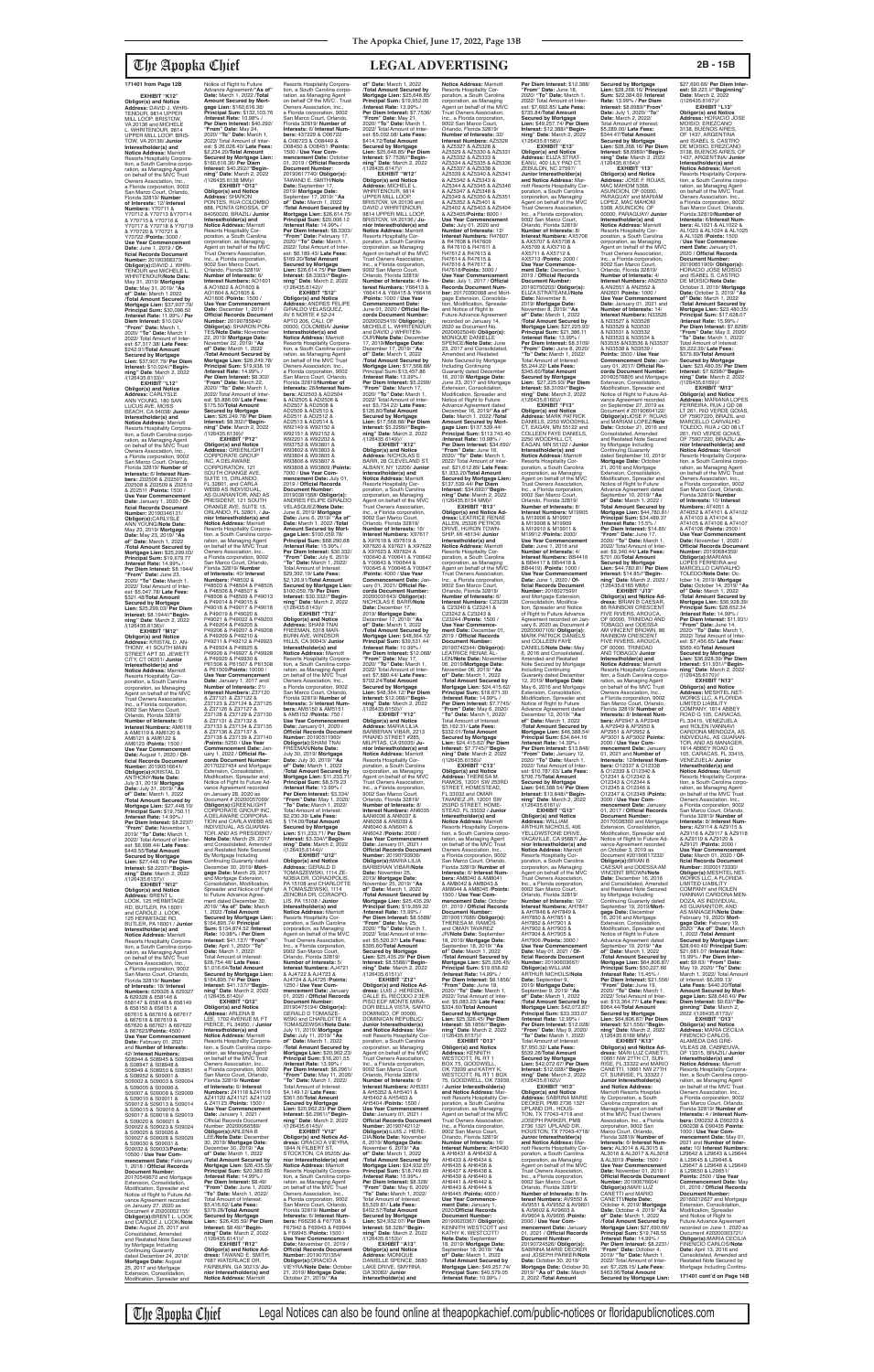ing Guaranty dated April 16, 2020 **Mortgage Date:**<br>April 13, 2016 and Mortgage<br>Extension, Consolidation,<br>Modification, Spreader and<br>Notice of Right to Future Advance Agreement dated April 16, 2020/ **"As of" Date:** March 1, 2022 / **Total Amount Secured by Mortgage Lien:** \$47,234.07/ **Principal Sum:** \$36,352.82 /**Interest Rate:** 14.98% / **Per Diem Interest:** \$15.127/<br>"**From" Date:** May 6, 2020/<br>"To" Date: March 1, 2022/<br>Total Amount of Interest:<br>\$9,892.89/ **Late Fees:**<br>\$738.36/**Total Amount Secured by Mortgage Lien:** \$47,234.07/ **Per Diem Interest:** \$15.127//**"Begin-ning" Date**: March 2, 2022 / (126435.6174 MM)// **EXHIBIT "P13"**

**Obligor(s) and Notice Address:** PABLO LEO-NARDO TORIBIO CUADRA, PRA.A TELE SANTANA 85 BLOCO-2 APTO.103 BARRA DA TIJUCA SUN-PLACE, RIO DE JANEIRO, OF 22793298, BRAZIL and KARLA EVELYN LOPES CUADRA, PRA.A TELE SANTANA 85 BLOCO-2 APTO.103 BARRA DA TIJUCA SUNPLACE, RIO DE JANEIRO, OF 22793298, BRAZIL/ **Junior Interestholder(s) and Notice Address:** Marriott Resorts Hospitality Corporation, a South Carolina corporation, as Managing Agent<br>on behalf of the MVC Trust<br>Owners Association, Inc., a Florida corporation, 9002 San Marco Court, Orlando, Florida 32819/**Number of Interests:** 10 / **Inter-est Numbers:** 170717 & 170718 & 327219 & 327220 & 327221 & 327222 & 327223 & 327224 & 327225 & 327226/ **Points:** 2500/ **Use Year Commencement Date:** January 1, 2015 and **Number of Interests:** 6/ **Interest Numbers:** BD5114 & BD5115 & BD5116 & BD5117 & BD5118 & BD5119/**Points:** 1500/ **Use Year Commencement Date:** January 1,2023 / **Official Records Book Number:** 10866/ **Page Number:** 5377 and Mortgage Extension, Consolida-tion, Modification, Spreader and Notice of Right to Future Advance Agreement re-corded on June 18, 2020 as Document #20200338728/ **Obligor(s):**PABLO LEON-ARDO TORIBIO CUADRA and KARLA EVELYN LOPES CUADRA/**Note Date:** December 8, 2014 and Consolidated, Amended<br>by Mortgage Including Con-<br>tinuing Guaranty dated May<br>20, 2020 /**Mortgage Date:**<br>December 8, 2014 and Mortgage Extension, Consolida-tion, Modification, Spreader and Notice of Right to Future Advance Agreement dated May 20, 2020/ **"As of" Date:** March 1, 2022 /**Total Amount Secured by Mortgage Lien:** \$48,048.33/ **Principal Sum:** \$37,698.82 /**Interest Rate:** 14.53% / **Per Diem Interest:** \$15.216/ **"From" Date:** June 20, 2020/ **"To" Date:** March 1, 2022/ Total Amount of Inter-est: \$9,418.55/ **Late Fees:** \$680.96/**Total Amount Secured by Mortgage Lien:** \$48,048.33/ **Per Diem Interest:** \$15.216//**"Beginning" Date**: March 2, 2022 /(126435.6175 MM)//

**EXHIBIT "Q13" Obligor(s) and Notice Ad-dress:** HAROLD BLANCO DELGADO, KR 12 #20A-121 TORRE 16, FUNZA, OF 00000, COLOMBIA/ **Junior Interestholder(s) and Notice Address:** Marriott

Resorts Hospitality Cor-poration, a South Carolina corporation, as Managing Agent on behalf of the MVC Trust Owners Association, Inc., a Florida corporation, 9002 San Marco Court, Orlando, Florida 32819/ **Number of Interests:** 16/ **Interest Numbers:** D08401 & D08402 & D08403 & D08404 & D08405 & D08913 & D08914 & D08915 & D08916 & D08917 & D08918 & D08919 & I12530 & I12531 & I12532 & I12533 /**Points:** 4000 / **Use Year Commencement Date:** April 1,<br>2020 / **Official Records<br>Document Number:<br>20200209387 /<b>Obligor(s):**<br>HAROLD BLANCO DELGADO/**Note Date:** March 4, 2020/ **Mortgage Date:** March 4, 2020/ **"As of" Date:** March 1, 2022 /**Total Amount Secured by Mortgage Lien:** \$47,924.70/ **Principal Sum:** \$36,737.71 /**Interest Rate:** 14.99% / **Per Diem Interest:** \$15.297/ **"From" Date:** May 4, 2020/ **"To" Date:** March 1, 2022/ Total Amount of Interest: \$10,187.92/ **Late Fees:** \$749.07/**Total Amount Secured by Mortgage Lien:** \$47,924.70/ **Per Diem Interest:** \$15.297//**"Begin-ning" Date**: March 2, 2022 /(126435.6176)//<br>**EXHIBIT "R13" EXHIBIT "R13" Obligor(s) and Notice Ad-dress:** ELLEN C. KUKUK, 2682 RIVERCHASE DR., MIDDLETOWN, OH 45042/ **Junior Interestholder(s) and Notice Address:** Marriott Resorts Hospitality Corporation, a South Carolina corporation, as Managing Agent on behalf of the MVC Trust Owners Association, Inc., a Florida corporation, 9002 San Marco Court, Orlando, Florida 32819/ **Number of Interests:** 8/ **Interest Numbers:** O99448 & O99449 & O99450 & O99451 & O99452 & O99501 & O99502 & O99503/**Points:** 2000/ **Use Year Commencement Date:** January 1, 2018/ **Number of Interests:** 4/ **Interest Numbers:** BD0920 & BD0921 & BD0922 & BD0923/**Points:** 1000 / **Use Year Commencement Date:** January 1, 2021 / **Of-ficial Records Document Number:** 20170018501 and Mortgage Extension Consolidation, Modifica-tion, Spreader and Notice of Right to Future Advance Agreement recorded on Feb-ruary 20, 2020 as Document #20200108587/ **Obligor(s):** ELLEN C. KUKUK/**Note Date:** December 14, 2016 and Consolidated, Amended and Restated Note Secured by Mortgage Including Continuing Guaranty dated January 22, 2020/ **Mortgage Date:** December 14, 2016 and Mortgage Extension, Consolidation, Modification, Spreader and Notice of Right to Future Advance Agreement dated January 22, 2020/ **"As of" Date:** March 1, 2022 /**Total Amount Secured by Mortgage Lien:** \$40,721.79/ **Principal Sum:** \$32,118.59 /**Interest Rate:** 13.42% / **Per Diem Interest:** \$11.973/ **"From" Date:** May 22, 2020/ **"To" Date:** March 1, 2022/ Total Amount of Inter-est: \$7,758.60/ **Late Fees:** \$594.60/**Total Amount Secured by Mortgage Lien:** \$40,721.79/ **Per Diem Interest:** \$11.973//**"Begin-ning" Date**: March 2, 2022 /(126435.6177 MM)// **EXHIBIT "S13" Obligor(s) and Notice Address:** SHARLISA VE-NESSA FLOWERS, 6 PARK FOREST CT, NASSAU, OF

SHAD RAMON FLOWERS,<br>6 PARK FOREST CT, NAS-<br>SAU, OF 00000, BAHAMAS/ **Junior Interestholder(s) and Notice Address:** Marriott Resorts Hospitality Cor-poration, a South Carolina corporation, as Managing Agent on behalf of the MVC Trust Owners Association, Inc., a Florida corporation, 9002 San Marco Court,<br>Orlando, Florida 32819/<br>**Number of Interests:** 4/ **Interest Numbers:** BD3034 & BD3035 & BD3036 & BD3037 /**Points:** 1000 / **Use Year Commencement Date:** January 1, 2021 / **Of-ficial Records Document Number:** 20200108340/<br>**Obligor(s):**SHARLISA<br>VENESSA FLOWERS and RASHAD RAMON FLOW-<br>FRS/Note Date: January ERS/**Note Date:** January 22, 2020/ **Mortgage Date:** January 22, 2020/ **"As of" Date:** March 1, 2022 /**Total Amount Secured by Mortgage Lien:** \$15,642.60/ **Principal Sum:** \$11,757.89 /**Interest Rate:** 15.99% / **Per Diem Interest:** \$5.2225/ **"From" Date:** May 22, 2020/ **"To" Date:** March 1, 2022/ Total Amount of Inter-est: \$3,384.18/ **Late Fees:** \$250.53/**Total Amount Secured by Mortgage Lien:** \$15,642.60/ **Per Diem Interest:** \$5.2225//**"Beginning" Date**: March 2, 2022<br>/(126435.6178)// **EXHIBIT "T13" Obligor(s) and Notice Address:** PABLO ANDRES MALDONADO, ESPANA 310 ALLEN, RIO NEGRO,<br>OF 00000, ARGENTINA and VERONICA ALEJANDRA MORETTI, ESPANA 310 ALLEN, RIO NEGRO, OF 00000, ARGENTINA/ Junio **Interestholder(s) and<br><b>Notice Address:** Marriott<br>Resorts Hospitality Corporation, a South Carolina corporation, as Managing Agent on behalf of the MVC Trust Owners Association, Inc., a Florida corporation, 9002 San Marco Court, Orlando, Florida 32819/ **Number of Interests:** 12/ **Interest Numbers:** F05143 & F05144 & F05145 &<br>F05146 & F05147 & F05148 F05146 & F05147 & F05148 & F06241 & F06242 & F06243 & F06244 & F06245 & F06246/ **Points:** 3000 / **Use Year Commencement Date:** January 01, 2021 and **Number of Interests:** 16/ **Interest Numbers:** O56140<br>& O56141 & O56142 &<br>O56143 & O56144 & O56145 & O56146 & O56147 & O56148 &<br>O56149 & O56150 & O56149 & O56150 & O56151 & O56152 & O56201 & O56202 & O56203 /**Points:** 4000 / **Use Year Commencement Date:** January 1, 2017 / **Official Records Document<br><b>Number:** 20170049516<br>and Mortgage Extension,<br>Consolidation, Modification, Spreader and Notice of Right to Future Advance Agreement recorded on Feb-ruary 28, 2020 as Document # 20200130351/ **Obligor(s):** PABLO ANDRES MALDO-NADO and VERONICA ALE-JANDRA MORETTI/**Note Date:** December 20, 2016 and Consolidated, Amended and Restated Note Secured by Mortgage Including Continuing Guaranty dated<br>January 31, 2020/**Mort-<br><b>gage Date:** December<br>20, 2016 and Mortgage Extension, Consolidation, Modification, Spreader and Notice of Right to Future Advance Agreement dated January 31, 2020/ **"As of" Date:** March 1, 2022 /**Total Amount Secured by Mortgage Lien:** \$79,470.91/ **Principal Sum:** \$61,418.90 /**Interest Rate:** 15.98% / **Per Diem Interest:** \$27.263/ **"From" Date:** July 1, 2020/ **"To" Date:** March 1, 2022/ Total Amount of Interest: \$16,576.06/ **Late Fees:** \$ 1,225.95/**Total Amount Secured by Mortgage Lien:** \$79,470.91/ **Per Diem Interest:** \$27.263//**"Begin-ning" Date**: March 2, 2022 /(126435.6179 MM)// **EXHIBIT "U13" Obligor(s) and Notice Address:** ANTONIO<br>OSMAN DA SILVA, RUA DOM DIOGO DE SOUZA, CASA 8, MANAUS, OF 69054 641, BRAZIL/ **Junior Interestholder(s) and Notice Address:** Marriott<br>Resorts Hospitality Cor-<br>poration, a South Carolina corporation, as Managing Agent on behalf of the MVC Trust Owners Association, Inc., a Florida corporation, 9002 San Marco Court, Orlando, Florida 32819/ **Number of Interests:** 4/ **Interest Numbers:** A20735 & A20736 & A20737 & A20738 /**Points:** 1000 / **Use Year Commencement Date:** January 1, 2021 / **Of-ficial Records Document Number:** 20200141373/ Obligor(s):ANTONIO OS-<br>MAN DA SILVA/Note Date:<br>January 31, 2020/ Mortgage<br>Date: January 31, 2020/ "As<br>The : March 1, 2022<br>Total Amount Secured by<br>Mortgage Lien: \$15,961.31/<br>Principal Sum: \$12,353.40<br>Therest Rate: 14.99%/ **Per Diem Interest:** \$5.1438/ **"From" Date:** July 1, 2020/ **"To" Date:** March 1, 2022/ Total Amount of Interest: \$3,127.44/ **Late Fees:** \$230.47/**Total Amount Secured by Mortgage Lien:** \$15,961.31/ **Per Diem Interest:** \$5.1438//**"Beginning" Date**: March 2, 2022  $\frac{1}{26435.6180}$ //<br>**EXHIBIT** "V13" **EXHIBIT "V13" Obligor(s) and Notice Address:** STACEY LAMAR BAXTER, 4820 SE 10TH PL, OCALA, FL 34471 and ANNETTE TORRES<br>VALDEZ, 4820 SE 10TH PL, OCALA, FL 34471/ **Junior Interestholder(s) and Notice Address:** Marriott Resorts Hospitality Corporation, a South Carolina corporation, as Managing Agent on behalf of the MVC Trust Owners Association, Inc., a Florida corporation, 9002 San Marco Court,<br>Orlando, Florida 32819/<br>**Number of Interests**: 8/ **In-<br>terest Numbers**: A31927 &<br>A31928 & A32650 & A32651<br>& A32652 & A32701 & A37844 & A37845 /**Points:** 2000 / **Use Year Com-mencement Date:** January 01, 2022 / **Official Records Document Number:** 20200125184/ **Obligor(s):** STACEY LAMAR BAXTER<br>and ANNETTE TOR-<br>RES VALDEZ/**Note Date:**<br>January 27, 2020/ **Mortgage<br>Date:** January 27, 2020/ **"As<br>of" Date:** March 1, 2022 /**Total Amount Secured by Mortgage Lien:** \$30,113.41/ **Principal Sum:** \$24,032.52 /**Interest Rate:** 13.24% / **Per Diem Interest:** \$8.8386/ **"From" Date:** June 27, 2020/ **"To" Date:** March 1, 2022/ Total Amount of Inter-est: \$5,409.28/ **Late Fees:** \$421.61/**Total Amount Secured by Mortgage Lien:** \$30,113.41/ **Per Diem Interest:** \$8.8386//"**Begin-<br><b>ning" Date**: March 2, 2022<br>/(126435.6181)// **EXHIBIT "W13" Obligor(s) and Notice Ad-dress:** PEDRO SIRANGE-LO BRAUN, RUA GENERAL FRANCISCO DE PAULA CIDADE 556 - 301 BLOCO E, PORTO ALEGRE, OF 91330440, BRAZIL and FERNANDA WEIAND BRAUN, RUA GENERAL FRANCISCO DE PAULA CIDADE 556 - 301 BLOCO E, PORTO ALEGRE, OF

00000, BAHAMAS and RA-

2020/ **"To" Date:** March 1, 2022/ Total Amount of Interest: \$ 4,900.10/ **Late Fees:** \$388/**Total Amount Secured by Mortgage Lien:** \$26,992.96/ **Per Diem Interest:** \$7.8906//**"Begin-ning" Date**: March 2, 2022 /(126435.6184)// **EXHIBIT "Z13" Obligor(s) and Notice Ad-dress:** LISA M. DEAMARAL, 903 SOUTH 4TH STREET, LOUISBURG, KS 66053 / **Junior Interestholder(s) and Notice Address:** Mar-riott Resorts Hospitality Cor-poration, a South Carolina corporation, as Managing Agent on behalf of the MVC Trust Owners Association, Inc., a Florida corporation, 9002 San Marco Court,<br>Orlando, Florida 32819/<br>**Number of Interests:** 12/ **Interest Numbers:** BD9935 & BD9936 & BD9937 & BD9938 & BD9939 & BD9940 & BD9941 & BD9942 & BD9943 & BD9944 & BD9945 & BD9946 /**Points:** 3000 / **Use Year Commencement**<br> **Date:** January 1, 2021 / Of-Date: January 1, 2021 / Of-<br>ficial Records Document<br>Number: 20200119384/<br>Obligor(s):LISA M. DEAMA-<br>RAL/Note Date: January<br>24, 2020/ Mortgage Date:<br>January 24, 2020/ "As<br>Of" Date: March 1, 2022<br>/Total Amount Secured by **Mortgage Lien:** \$39,126.91/ **Principal Sum:** \$31,141.76 /**Interest Rate:** 12.99% / **Per Diem Interest:** \$11.237/ **"From" Date:** May 24, 2020/ **"To" Date:** March 1, 2022/Total Amount of Inter-est: \$7, 259.15/ **Late Fees:** \$476.00/**Total Amount Secured by Mortgage Lien:** \$39,126.91/ **Per Diem Interest:** \$11.237//**"Begin-ning" Date**: March 2, 2022 /(126435.6185)//<br>"EXHIBIT "A14" **EXHIBIT "A14" Obligor(s) and Notice Address:** FRECIA YOLI ALBARRACIN PORTILLA, AVENIDA QUITO 1800, PEDRO PABLO GOMEZ,<br>OF 00000, ECUADOR and JHON MARIO TREYES ALBARRACIN, AVE-<br>NIDA QUITO 1800, PEDRO NIDA QUITO 1800, PEDRO PABLO GOMEZ, OF 00000, ECUADOR/ **Junior Interestholder(s) and Notice Address:** Marriott<br>Resorts Hospitality Corpora-<br>tion, a South Carolina corpo-<br>ration, as Managing Agent<br>on behalf of the MVC Trust<br>Owners Association, Inc., a Florida corporation, 9002 San Marco Court, Orlando, Florida 32819/ **Number of Interests:** 10/ **Interest Numbers:** E42524 & E42525 & E42526 & E42527 & E43632 & E43633 & E43634 & E43635 & E43636 & E43637 /**Points:** 2500 / Use Year Commencement **Date:** April 1, 2021 / **Of-ficial Records Document Number:** 20200227790/ **Obligor(s):**FRECIA YOLI ALBARRACIN PORTILLA and JHON MARIO TREYES ALBARRACIN/**Note Date:** March 6, 2020/ **Mortgage Date:** March 6, 2020/ **"As of" Date:** March 1, 2022 /**Total Amount Secured by Mortgage Lien:** \$30,272.04/ **Principal Sum:** \$25,610.10 /**Interest Rate:** 5.99% / **Per Diem Interest:** \$4.2612/ **"From" Date:** April 6, 2020/ **"To" Date:** March 1, 2022/ Total Amount of Interest: \$2,957.30/ **Late Fees:** \$ 1,454.64/**Total Amount Secured by Mortgage Lien:** \$30,272.04/ **Per Diem Interest:** \$4.2612//**"Begin-ning" Date**: March 2, 2022 **"From" Date:** June 14, 2020/ **"To" Date:** March 1, 2022/ Total Amount of Inter-**IN THE CIRCUIT COURT FOR ORANGE COUNTY,**  unliquidated claims, and who have been served a copy<br>of this notice must file their

91330440, BRAZIL/ **Junior Interestholder(s) and Notice Address:** Marriott Resorts Hospitality Corporation, a South Carolina corporation, as Managing Agent on behalf of the MVC Trust Owners Association, Inc., a Florida corporation, 9002 San Marco Court, Orlando, Florida 32819/ **Number of Interests:** 8/ **Interest**<br>**Numbers:** 000911 & 417644<br>& 417645 & H75824 & H75825 & H75826 & I77306 & I77307 /**Points:** 2000 / **Use Year Commencement Date:** January 01, 2021 / **Official Records Document<br><b>Number:** 20200233842/<br>**Obligor(s):**PEDRO<br>SIRANGELO BRAUN and FERNANDA WEIAND BRAUN/**Note Date:** April 6, 2020/ **Mortgage Date:** April 6, 2020/ **"As of" Date:** March 1, 2022 /**Total Amount Secured by Mortgage Lien:** \$31,348.38/ **Principal Sum:** \$23,980.86 /**Interest Rate:** 14.99% / **Per Diem Interest:** \$9.9854/ **"From" Date:** May 6, 2020/ **"To" Date:** March 1, 2022/ Total Amount of Interest: \$6,630.32/ **Late Fees:** \$487.20/**Total Amount Secured by Mortgage Lien:** \$31,348.38/ **Per Diem Interest:** \$9.9854//**"Beginning" Date**: March 2, 2022 /(126435.6182)//<br>"EXHIBIT "X13 **EXHIBIT "X13**" **Obligor(s) and Notice Ad-dress:** AYANNA CAESAR, LOT #5 MENDOZA DR DUNCAN VILLAGE, SAN FERNANDO, OF 00000,<br>TRINIDAD AND TOBAGO/ **Junior Interestholder(s) and Notice Address:** Marriott Resorts Hospitality Corporation, a South Carolina corporation, as Managing Agent on behalf of the MVC Trust Owners Association, Inc., a Florida corporation, 9002 San Marco Court, Orlando, Florida 32819/ **Number of Interests:** 6/ **Interest Numbers:** BH1950 & BH1951 & BH1952 & BH2001 & BH2002 & BH2003 /**Points:** 1500 / **Use Year Commencement Date:** June 01, 2020 / **Official Records Document Number:** 20200330539/ **Obligor(s):**AYANNA CAESAR/**Note Date:** May 5, 2020/ **Mortgage Date:** May 5, 2020/ **"As of" Date:** March 1, 2022 /**Total Amount Secured by Mortgage Lien:** \$23,793.96/ **Principal Sum:** \$18,345.82 /**Interest Rate:** 14.99% / **Per Diem Interest:** \$7.639/ **"From" Date:** June 5, 2020/ **"To" Date:** March 1, 2022/Total Amount of Interest: \$4,843.14/ **Late Fees:** \$355/**Total Amount Secured by Mortgage Lien: \$23,793.96/ Per Diem<br><b>Interest: \$**7.639//**"Begin-<br><b>ning" Date**: March 2, 2022<br>/(126435.6183)// **EXHIBIT "Y13" Obligor(s) and Notice Address:** SHARON A. WARREN, PO BOX 134, LEE, FL 32059-0134/ **Junior Interestholder(s) and Notice Address:** Marriott Resorts Hospitality Corpora-tion, a South Carolina corporation, as Managing Agent on behalf of the MVC Trust Owners Association, Inc., a Florida corporation, 9002 San Marco Court, Orlando, Florida 32819/ **Number of Interests:** 8/ **Interest Numbers:** AL4324 & AL4325 & AL4326 & AL4327 & AL4328 & AL4329 & AL4330 & AL4331 /**Points:** 2000 / **Use Year Commencement Date:** January 01, 2021 / **Official Records Docume Number:** 20200372861/ **Obligor(s):**SHARON A. WARREN/**Note Date:** June 18, 2020/ **Mortgage Date:** June 18, 2020/ **"As** 

**of" Date:** March 1, 2022 /**Total Amount Secured by Mortgage Lien:** \$26,992.96/ **Principal Sum:** \$21,454.86 /**Interest Rate:** 13.24% / **Per Diem Interest:** \$7.8906/ **"From" Date:** June 18, /(126435.6186)// **EXHIBIT "B14" Obligor(s) and Notice Address:** GERMAN ELIAS LOZANO GALVIS, CALLE 100 #8-A 55, BOGOTA, OF<br>00000. COLOMBIA and 00000, COLOMBIA and MARIA CAROLINA GOMEZ JARAMILLO, CALLE 100 #8-A 55, BOGOTA, OF 00000, COLOMBIA/ **Junior Interestholder(s) and<br><b>Notice Address:** Marriott<br>Resorts Hospitality Corporation, a South Carolina corpo-ration, as Managing Agent on behalf of the MVC Trust Owners Association, Inc.,<br>a Florida corporation, 9002<br>San Marco Court, Orlando,<br>Florida 32819/ **Number of Interests:** 6/ **Interest Numbers:** BD3052 & BD3101 & BD3628 & BD3629 & BD3630 & BD3631 /**Points:** 1500 / **Use Year Commencement Date:** January 1, 2022 / **Official Records Document Number:** 20200236206/ **Obligor(s):** GERMAN ELIAS LOZANO GALVIS and MARIA CARO-LINA GOMEZ JARAMILLO/ **Note Date:** March 30, 2020/ **Mortgage Date:** March 30, 2020/ **"As of" Date:** March 1, 2022 /**Total Amount Secured by Mortgage Lien:** \$21, 698.87/ **Principal Sum:** \$16,636.38 /**Interest Rate:** 15.99% / **Per Diem Interest:** \$7.3893/ **"From" Date:** July 1, 2020/ **"To" Date:** March 1, 2022/ Total Amount of Interest: \$4, 492.72/ **Late Fees:**  $$319.77$ /**Total Amoun Secured by Mortgage Lien:**  \$21, 698.87/ **Per Diem Interest:** \$7.3893//"**Begin-<br><b>ning" Date**: March 2, 2022<br>/(126435.6187)// **EXHIBIT "C14" Obligor(s) and Notice Address:** IMA MOORE, 6612 CIELO DR, PALM-DALE, CA 93551 / **Junior Interestholder(s) and Notice Address:** Marriott<br>Resorts Hospitality Cor-<br>poration, a South Carolina<br>corporation, as Managing<br>Agent on behalf of the MVC<br>Trust Owners Association, Inc., a Florida corporation, 9002 San Marco Court, Orlando, Florida 32819/ **Number of Interests:** 12/ **Interest Numbers:** BE4213 & BE4214 & BE4215 & BE4216 & BE4217 & BE4218 & BE4219 & BE4220 & BE4221 & BE4222 & BE4223 & BE4224/**Points:** 3000/ **Use Year Commencement Date:** May 01, 2021 and **Number of Interests:** 8/ **Interest Numbers:** S82611 & S82612 & S82613 & S82614 & S82615 & S82616 & S82617 & S82618/**Points:** 2000 / **Use Year Commencement Date:** January 01, 2018 / **Official Records Document Number:** 20170639411 and Mortgage Extension, Consolidation Modification, Spreader and Notice of Right to Future Advance Agreement recorded on June 1, 2020 as Document # 20200303711/ **Obligor(s):**IMA MOORE/ **Note Date:** November 8, 2017 and Consolidated, Amended and Restated Note Secured by Mortgage Including Continuing Guar-anty dated April 14, 2020 /**Mortgage Date:** November<br>8, 2017 and Mortgage<br>Extension, Consolidation,<br>Modification, Spreader and Notice of Right to Future Advance Agreement dated April 14, 2020/ **"As of" Date:** March 1, 2022 /**Total Amount Secured by Mortgage Lien: \$70,046.**<br>**Principal Sum: \$56,643. Principal Sum:** \$56,643.67 /**Interest Rate:** 12.36% / **Per Diem Interest:** \$19.448/

> The date of the first publication of this Notice is June 10, 2022. **Co-Personal Representatives:**

est: \$12, 154.82/ **Late Fees:** \$997.80/**Total Amount Secured by Mortgage Lien:** \$70,046.29/ **Per Diem Interest:** \$19.448//**"Beginning" Date**: March 2, 2022 /(126435.6188 MM)// **EXHIBIT "D14" Obligor(s) and Notice Address:** TYSON WEI-KON WONG, 126 DUNBLAINE AVE, TORONTO, ON M5M2S3, CANADA and STEPHANIE KIM WONG, 126 DUNBLAINE AVE, TORONTO, ON M5M2S3, CANADA/ Junio **Interestholder(s) and Notice Address:** Marriott Resorts Hospitality Corporation, a South Carolina corporation, as Managing Agent on behalf of the MVC Trust Owners Association, Inc., a Florida corporation, 9002 San Marco Court, Orlando, Florida 32819/ **Number of Interests:** 6/ **Interest Numbers:** BD8914 & BD8915 & BD8916 & BD8917 & BD8918 & BD8919 /**Points:** 1500 / **Use Year Commencement Date:** May 01, 2020 / **Official Records Document Number:** 20200274400/ **Obligor(s):**TYSON WEI-KON WONG and STEPHA-NIE KIM WONG/**Note Date:** April 28, 2020/ **Mortgage Date:** April 28, 2020/ **"As of" Date:** March 1, 2022 /**Total Amount Secured by Mortgage Lien:** \$22,599.69/ **Principal Sum:** \$17,623.43 /**Interest Rate:** 13.99% / **Per Diem Interest:** \$6.8487/ **"From" Date:** May 28, 2020/ **"To" Date:** March 1, 2022/ Total Amount of Inter-est: \$4,396.86/ **Late Fees:** \$329.40/**Total Amount Secured by Mortgage Lien:** \$22,599.69/ **Per Diem Interest:** \$6.8487//**"Begin-ning" Date**: March 2, 2022 /(126435.6189)//<br>EXHIBIT "E14" **EXHIBIT "E14" Obligor(s) and Notice Address:** KATHLEEN REIN, 8320 PARKSIDE LANE, CIT-RUS HEIGHTS, CA 95610/ **Junior Interestholder(s) and Notice Address:** Marriott Resorts Hospitality Corporation, a South Carolina corporation, as Managing Agent on behalf of the MVC Trust Owners Association, Inc., a Florida corporation, 9002 San Marco Court, Orlando, Florida 32819/ **Number of Interests:** 8/ **Interest Numbers:** BC2906 & BC2907 & BC2908 & BC2909 & BC2910 & BC2911 & BC2912 & BC2913 /**Points:** 2000 / **Use Year Commencement Date:** April 1, 2020 / **Official Records Document Number:** 20200230353/ **Obligor(s):**KATHLEEN REIN/**Note Date:** March 16, 2020/ **Mortgage Date:** March 16, 2020/ **"As of" Date:** March 1, 2022 /**Total Amount Secured by Mortgage Lien:** \$32,058.18/ **Principal Sum:** \$24,539.23 /**Interest Rate:** 13.99% / **Per Diem Interest:** \$9.5362/ **"From" Date:** March 16, 2020/ **"To" Date:** March 1, 2022/ Total Amount of Interest: \$ 6,818.38/ **Late Fees:** \$450.57/**Total Amount** 

**Secured by Mortgage Lien:** \$32,058.18/ **Per Diem Interest:** \$9.5362//**"Beginning" Date**: March 2, 2022 /(126435.6190)// **Publish: The Apopka Chief June 10 and 17, 2022 171401**

**171401 from Page 13B**

**NOTICE OF PUBLIC SALE** Notice is hereby given that **Northwest Orlando Storage at 5330 N. Pine Hills Road, Orlando, FL 32808** will sell

er's premium will be charged as well as a \$100 cleaning<br>deposit per unit. All sales<br>are final. Seller reserves the right to withdraw the property **IN THE CIRCUIT COURT FOR ORANGE COUNTY, FLORIDA PROBATE DIVISION File No.: 2022-CP-338**

| at 5330 N. Pine Hills Road.<br>Orlando, FL 32808 will sell          | are final. Seller reserves the<br>right to withdraw the property   | PROBATE DIVISION<br>File No.: 2022-CP-338                       | to be served must file their<br>claims with this court ON OR    | MORE AFTER THE DECE-<br>DENT'S DATE OF DEATH IS                | <b>PROBATE DIVISION</b>                                         | claims with this Court WITHIN<br>THE LATER OF THREE (3)            | Co-Personal<br>Representatives:                                   |
|---------------------------------------------------------------------|--------------------------------------------------------------------|-----------------------------------------------------------------|-----------------------------------------------------------------|----------------------------------------------------------------|-----------------------------------------------------------------|--------------------------------------------------------------------|-------------------------------------------------------------------|
| the contents of the storage<br>units listed below at a public       | at any time before the sale or<br>to refuse any bids. The prop-    | Division                                                        | BEFORE THE LATER OF 3<br>MONTHS AFTER THE TIME                  | BARRED.<br>The date of first publica-                          | File No. 2022-CP-001724-0                                       | MONTHS AFTER THE DATE<br>OF THE FIRST PUBLICA-                     | <b>MARY LYNN BLANDFORD</b>                                        |
| auction to satisfy a lien placed<br>on the contents (pursuant to    | erty to be sold is described<br>as "general household items"       | IN RE: ESTATE OF<br><b>STANLEY RAY PRITCHARD</b>                | OF THE FIRST PUBLICA-<br>TION OF THIS NOTICE OR                 | tion of this notice is June 10,<br>2022.                       | IN RE: THE ESTATE OF<br><b>CATHERINE DOREEN</b>                 | TION OF THIS NOTICE OR<br>THIRTY (30) DAYS AFTER                   | 417 Chestnut Street<br>St. Cloud. FL 34769                        |
| Chapter 83 of the Florida<br>Statutes). The sale will take          | unless otherwise noted. Unit<br># - Name - Description:            | Deceased.                                                       | 30 DAYS AFTER THE DATE<br>OF SERVICE OF A COPY OF               | Personal Representative:                                       | <b>GALLAGHER</b><br>Deceased.                                   | THE DATE OF SERVICE OF<br>A COPY OF THIS NOTICE                    | <b>SHAWN ANN McNALIS</b>                                          |
| place at the website Storag-<br>eTreasures.com on JUNE 28.          | <b>B009</b><br>Earl Dale Taylor Jr./                               | <b>NOTICE TO CREDITORS</b><br>The<br>administration of          | THIS NOTICE ON THEM.<br>All other creditors of the              | Nancy C. Pritchard<br>1701 Lucky Pennie Way                    | <b>NOTICE TO CREDITORS</b>                                      | ON THEM.<br>All other creditors of the                             | 1727 E. Crooked Lake Drive<br>Eustis, FL 32726                    |
| 2022, at 9:00 am. The sale                                          | Earl Taylor -<br><b>2009 MERZ C</b>                                | the estate of Stanley Ray                                       | decedent and other persons<br>having claims or demands          | Apopka, Florida 32712                                          | The administration of the Es-<br>tate of CATHERINE DOREEN       | decedent and other persons<br>having claims or demands             | <b>KELLY JEAN McCORMICK</b>                                       |
| will be conducted under the<br>direction of Christopher Rosa        | Class 4 VIN#                                                       | Pritchard, deceased, whose<br>date of death was Janu-           | against decedent's estate                                       | Attorney for Personal                                          | GALLAGHER,<br>deceased,                                         | against decedent's estate, in-                                     | 1111 Pebble Beach Court                                           |
| (AU4167) and StorageTrea-<br>sures.com on behalf of the             | WDDGF54XXX9R083050<br>C101                                         | ary 15, 2022, is pending in<br>the Circuit Court for Orange     | must file their claims with this<br>court WITHIN 3 MONTHS       | Representative:<br>Linda Drew Kingston                         | whose date of death was Feb-<br>ruary 27, 2022, is pending in   | cluding unmatured, contingent<br>or unliquidated claims, must      | Apopka, FL 32712                                                  |
| facility's management. Units<br>may be available for viewing        | Delia Aviles Mirrlrio<br>D005                                      | County, Florida, Probate Divi-<br>sion, the address of which is | AFTER THE DATE OF THE<br>FIRST PUBLICATION OF                   | <b>Attorney for Petitioner</b><br>Florida Bar Number: 135836   | the Circuit Court for Orange<br>County, Florida, Probate        | file their claims with this Court<br>WITHIN THREE (3) MONTHS       | Attorney for Co-Personal<br>Representataives:                     |
| prior to the sale on StorageT-<br>reasures.com. Contents will       | Jordan Degrenier<br><b>Publish The Apopka Chief</b>                | 425 N. Orange Ave., Orlando,<br>FL 32801. The names and         | THIS NOTICE.<br>ALL CLAIMS NOT FILED                            | 9090 Laurel Ridge Dr.<br>Mt. Dora, FL 32757                    | Division; File Number 2022-<br>CP-001724-0, the address of      | AFTER THE DATE OF THE<br>FIRST PUBLICATION<br>OF                   | ROBERT F. VASON, JR.,<br><b>ESQUIRE</b>                           |
| be sold for cash only to the<br>highest bidder. A 10% buy-          | June 10 and 17, 2022<br>171400                                     | addresses of the personal<br>representative and the per-        | WITHIN THE TIME PERI-<br>ODS SET FORTH IN FLOR-                 | Phone: 352-901-5603<br>E-Mail:                                 | which is 425 N. Orange Av-<br>enue, Orlando, Florida 32801.     | THIS NOTICE.<br>ALL CLAIMS AND DE-                                 | ROBERT F. VASON, JR., P.A.<br>501 E. Fifth Avenue                 |
|                                                                     |                                                                    | sonal representative's attor-                                   | IDA STATUTES SECTION<br>733.702 WILL BE FOREVER                 | linda@lindakingstonlaw.com<br><b>Publish: The Apopka Chief</b> | The name and address of the<br>personal representative and      | MANDS NOT SO FILED WILL<br>BE FOREVER BARRED.                      | Mount Dora, Florida 32757<br>Telephone: (352) 383-4151            |
|                                                                     |                                                                    | ney are set forth below.<br>All creditors of the decedent       | BARRED.                                                         | June 10 and 17, 2022                                           | the personal representative's                                   | NOTWITHSTANDING                                                    | Email:                                                            |
|                                                                     |                                                                    | and other persons having                                        | NOTWITHSTANDING                                                 | 171430                                                         | attorney are set forth below.<br>All creditors of the decedent  | THE TIME PERIODS SET<br>FORTH ABOVE, ANY CLAIM                     | rvason@vasonlaw.com<br>Florida Bar No. 0144477                    |
| IN THE CIRCUIT COURT                                                | day of April, 2022, at or near                                     |                                                                 |                                                                 |                                                                | and other persons who have<br>claims or demands against         | FILED TWO (2) YEARS OR<br>MORE AFTER THE DECE-                     | <b>Publish: The Apopka Chief</b>                                  |
| OF THE NINTH JUDICIAL<br><b>CIRCUIT, IN AND FOR</b>                 | 7329 Sand Lake Road, Orange<br>County, Florida. Said property      |                                                                 |                                                                 |                                                                | includ-<br>decedent's estate,<br>ing unmatured, contingent or   | DENT'S DATE OF DEATH IS<br><b>BARRED</b>                           | June 10 and 17, 2022<br>171437                                    |
| <b>ORANGE COUNTY,</b><br><b>FLORIDA</b>                             | is in the custody of the Sheriff<br>of Orange County. A Complaint  | IN THE CIRCUIT COURT<br>FOR ORANGE COUNTY,                      | and other persons having<br>claims or demands against           | NOTWITHSTANDING<br>THE TIME PERIODS SET                        |                                                                 |                                                                    |                                                                   |
| CASE NUMBER: 2022-CA-<br>4784-O                                     | for forfeiture has been filed in<br>the above-styled Court.        | <b>FLORIDA</b><br><b>PROBATE DIVISION</b>                       | decedent's estate on whom a<br>copy of this notice is required  | FORTH ABOVE, ANY CLAIM<br>FILED TWO (2) YEARS OR               | IN THE NINTH CIRCUIT                                            | ALL INTERESTED PERSONS                                             | 733.702 WILL BE FOREVER                                           |
| <b>DIVISION NUMBER: 39</b><br>IN RE: FORFEITURE OF                  | I HEREBY CERTIFY that<br>this Notice is being served pur-          | File No. 22-CP-1854<br><b>Division 1</b>                        | to be served must file their<br>claims with this court ON OR    | MORE AFTER THE DECE-<br>DENT'S DATE OF DEATH IS                | <b>COURT OF FLORIDA,</b><br><b>ORANGE COUNTY</b>                | ARE NOTIFIED THAT:<br>All creditors of the decedent,               | <b>BARRED</b><br>NOTWITHSTANDING                                  |
| 2011 CADILLAC, VIN<br>1G6DA5EY0B0157012, AND                        | suant to the notice provisions of<br>Florida Statutes 932.701-707, | IN RE: ESTATE OF                                                | BEFORE THE LATER OF 3<br>MONTHS AFTER THE TIME                  | BARRED.<br>The date of first publica-                          | PROBATE CASE NO.<br>2022-CP-001698-O                            | and other persons having<br>claims or demands against              | THE TIME PERIODS SET<br>FORTH ABOVE, ANY CLIAM                    |
| \$657.00 IN U.S. CURRENCY                                           | this 7th day of June, 2022.                                        | <b>MICHAEL ANGELO</b><br><b>RODRIGUEZ</b>                       | OF THE FIRST PUBLICA-<br>TION OF THIS NOTICE OR                 | tion of this notice is June 10,<br>2022.                       | IN RE: THE ESTATE OF                                            | the decedent's estate on<br>whom a copy of this notice is          | FILED TWO (2) YEARS OR<br>MORE AFTER THE DECE-                    |
| <b>AMENDED</b><br><b>NOTICE OF</b>                                  | Ann-Marie Delahunty<br>Florida Bar No. 006513                      | Deceased.                                                       | 30 DAYS AFTER THE DATE<br>OF SERVICE OF A COPY OF               | Personal Representative:<br>Lisa D. Snow                       | <b>KENNETH LAMARR</b><br>THOMAS.                                | required to be served must file<br>their claims with this Court ON | DENT'S DATE OF DEATH IS<br>BARRED.                                |
| <b>FORFEITURE COMPLAINT</b><br>TO:                                  | <b>Assistant General Counsel</b><br>Orange County                  | <b>NOTICE TO CREDITORS</b>                                      | THIS NOTICE ON THEM.                                            | 1462 Stoneywood Way                                            | Deceased.                                                       | OR BEFORE THE LATER OF<br>THREE (3) MONTHS AFTER                   | The date of the first publica-<br>tion of this Notice is June 10, |
| <b>ALEJANDRO JESUS</b><br><b>RAMIREZ</b>                            | <b>Sheriff's Office</b><br><b>Legal Services</b>                   | The administration of the<br>estate of Michael Angelo Ro-       | All other creditors of the<br>decedent and other persons        | Apopka, Florida 32712                                          | <b>NOTICE TO CREDITORS</b>                                      | THE DATE OF THE FIRST                                              | 2022.<br><b>Personal Representative:</b>                          |
| <b>1038 MARION STREET</b><br>LAKE HELEN, FL 32744                   | P.O. Box 1440<br>Orlando, FL 32802                                 | driguez, deceased, whose<br>date of death was April 26,         | having claims or demands<br>against decedent's estate           | Attorney for Personal<br>Representative:                       | TO ALL PERSONS HAV-<br>ING CLAIMS OR DEMANDS                    | PUBLICATION OF THIS NO-<br>TICE OR THIRTY (30) DAYS                | Luis N. Perez                                                     |
| and all others who claim an                                         | (407) 254-7170<br>AnnMarie.Delahunty@ocfl.net                      | 2022, is pending in the Cir-<br>cuit Court for Orange County,   | must file their claims with this<br>court WITHIN 3 MONTHS       | Linda Drew Kingston<br>Attorney                                | AGAINST THE ABOVE ES-<br>TATE:                                  | AFTER THE DATE OF SER-<br>VICE OF A COPY OF THIS                   | 8857 Lambert Ln.<br>Orlando, FL 32825                             |
| interest in a 2011 Cadillac, VIN<br>1G6DA5EY0B0157012, and          | <b>Publish: The Apopka Chief</b>                                   | Florida, Probate Division,<br>the address of which is 425       | AFTER THE DATE OF THE<br>FIRST PUBLICATION OF                   | Florida Bar Number: 135836<br>9090 Laurel Ridge Dr.            | The administration of the<br>ESTATE OF KENNETH LA-              | NOTICE ON THEM.<br>All other creditors of the de-                  | <b>Attorney for Personal</b>                                      |
| \$657.00 in U.S. Currency, which<br>was seized on or about the 16th | June 10 and 17, 2022<br>171402                                     | N. Orange Ave., Orlando, FL<br>32801. The names and ad-         | THIS NOTICE.<br>ALL CLAIMS NOT FILED                            | Mt. Dora, FL 32757<br>Telephone: (352) 901-5603                | MARR THOMAS, deceased,<br>2022-CP-<br>Number<br>File            | cedent and persons having<br>claims or demands against             | Representative:<br>W. Thomas Dyer, Esq.                           |
|                                                                     |                                                                    | dresses of the personal rep-<br>resentative and the personal    | WITHIN THE TIME PERI-<br>ODS SET FORTH IN FLOR-                 | E-Mail:<br>linda@lindakingstonlaw.com                          | 001698-O, is pending in the<br>Circuit Court in and for Orange  | the decedent's estate must<br>file their claims with this Court    | Florida Bar No. 969834<br>DYER & BLAISDELL, PL                    |
|                                                                     |                                                                    | representative's attorney are<br>set forth below.               | IDA STATUTES SECTION<br>733.702 WILL BE FOREVER                 | <b>Publish: The Apopka Chief</b><br>June 10 and 17, 2022       | County, Florida, Probate Divi-<br>sion, the address of which is | WITHIN THREE (3) MONTHS<br>AFTER THE DATE OF THE                   | 416-A N. Fern Creek Ave.<br>Orlando, FL 32803                     |
| IN THE CIRCUIT COURT OF                                             | clerk will sell to the highest                                     | All creditors of the decedent                                   | BARRED.                                                         | 171434                                                         | 425 N. Orange Ave., Room<br>355, Orlando, FL 32801. The         | FIRST PUBLICATION OF<br>THIS NOTICE.                               | 407-648-1153<br>Email:                                            |
| THE NINTH JUDICIAL<br><b>CIRCUIT IN AND FOR</b>                     | bidder for cash at www.my-<br>orangeclerk.realforeclosure.         |                                                                 |                                                                 |                                                                | names and addresses of the<br>personal representative and       | ALL CLAIMS NOT FILED<br>WITHIN THE TIME PERI-                      | tdyer@dyerblaisdell.com<br>Publish: The Apopka Chief              |
| <b>ORANGE COUNTY,</b><br><b>FLORIDA</b>                             | com, at 11:00 a.m. on June 21,<br>2022, the following described    |                                                                 |                                                                 |                                                                | that personal representative's<br>attorney are set forth below. | ODS SET FORTH IN FLOR-<br>IDA STATUTES SECTION                     | June 10 and 17, 2022<br>171415                                    |
| <b>CASE NO. 2021-CA-</b><br>008382-O                                | property as set forth in said Fi-<br>nal Judgment of Foreclosure,  | IN THE CIRCUIT COURT<br>FOR ORANGE COUNTY,                      | Decedent's estate, on whom a<br>copy of this notice is required | DENT'S DATE OF DEATH IS<br><b>BARRED</b>                       |                                                                 |                                                                    |                                                                   |
| <b>CITY OF APOPKA,</b><br><b>FLORIDA,</b>                           | to wit.                                                            | <b>FLORIDA</b><br><b>PROBATE DIVISION</b>                       | to be served, must file their<br>claims with this court ON OR   | The date of first publica-<br>tion of this notice is: June 10, | IN THE CIRCUIT COURT                                            | the decedent's date of death                                       | BE FOREVER BARRED.                                                |
| Plaintiff,                                                          | Lot 176 of Rock Springs                                            |                                                                 | BEFORE THE LATER OF 3                                           | 2022.                                                          | FOR ORANGE COUNTY,<br><b>FLORIDA</b>                            | was February 11, 2022, that<br>the total value of the estate is    | NOTWITHSTANDING<br>ANY OTHER APPLICABLE                           |
| VS.<br><b>DUDLEY B. BURRELL</b>                                     | Ridge Phase I, according to<br>the plat thereof, as recorded       | File No. 2022-CP-1853-O<br>Division                             | MONTHS AFTER THE TIME<br>OF THE FIRST PUBLICA-                  | Signed on this 25 day of<br>May, 2022.                         | <b>PROBATE DIVISION</b><br><b>CASE NO. 2022 CP 1663</b>         | approximately \$5,000 .- and<br>that the names and addresses       | TIME PERIOD, ANY CLAIM<br>FILED TWO (2) YEARS OR                  |
| <b>DECLARATION OF TRUST</b><br>DATED MARCH 30, 1992,                | in Plat Book 39, at Pages 59<br>through 64, of the Public          | IN RE: ESTATE OF                                                | TION OF THIS NOTICE OR<br>30 DAYS AFTER THE DATE                | TIMOTHY L. WHITEHOUSE                                          | IN RE: Estate of                                                | of those to whom it has been<br>assigned by such order are:        | MORE AFTER THE DECE-<br>DENT'S DATE OF DEATH IS                   |
| et.al.<br>Defendants.                                               | Records of Orange County,<br>Florida                               | JONATHAN LORD WHITE-<br>HOUSE,                                  | OF SERVICE OF A COPY OF<br>THIS NOTICE ON THEM.                 | Personal Representative<br>P.O. Box 202                        | <b>RONALD L. NANCE</b><br>a/k/a RONALD LEE NANCE,               | <b>ADDRESS</b><br><b>NAME</b>                                      | BARRED.<br>The date of first publication                          |
| <b>NOTICE OF</b>                                                    | Any person claiming an                                             | Deceased.                                                       | All other creditors of the<br>Decedent and other persons        | Wellington, Colorado 80549                                     | Deceased.                                                       | <b>Brandon Nance</b>                                               | of this Notice is June 10, 2022.                                  |
| <b>FORECLOSURE SALE</b>                                             | interest in the surplus from<br>the sale, if any, other than the   | <b>NOTICE TO CREDITORS</b><br>The administration of the         | having claims or demands<br>against Decedent's estate           | Christopher G. Jones,<br>Esquire                               | <b>NOTICE TO CREDITORS</b>                                      | 135 James Road<br>Summerville, SC 29486                            | Person Giving Notice:                                             |
| NOTICE is hereby given<br>pursuant to a Final Judgment              | property owner as of the date<br>of the lis pendens must file a    | estate of JONATHAN LORD<br>WHITEHOUSE, deceased,                | must file their claims with this<br>court WITHIN 3 MONTHS       | Attorney for Personal<br>Representative                        | (Summary Administration)<br>TO ALL PERSONS HAV-                 | All creditors of the estate                                        | <b>Brandon Nance</b><br>135 James Road                            |
| of Foreclosure, dated [x], and<br>entered in Case No. 2021-CA-      | claim within sixty (60) days af-<br>ter the sale.                  | whose date of death was May<br>3, 2022, is pending in the Cir-  | AFTER THE DATE OF THE<br>FIRST PUBLICATION OF                   | Florida Bar No. 0119040<br>GILES & ROBINSON, P.A.              | ING CLAIMS OR DEMANDS<br>AGAINST THE ABOVE ES-                  | of the decedent and persons<br>having claims or demands            | Summerville, SC 29486                                             |
| 008382-O, of the Circuit Court<br>in and for Orange County,         | Attorney for Plaintiff:<br>Michael A. Rodriguez,                   | cuit Court for Orange County,<br>Florida, Probate Division, the | THIS NOTICE.<br>ALL CLAIMS NOT FILED                            | 445 West Colonial Drive<br>Orlando, Florida 32804              | TATE:<br>You are hereby notified                                | against decedent's estate<br>other than those from whom            | Attorney for Person<br><b>Giving Notice:</b>                      |
| Florida. To be published in                                         | <b>City Attorney</b>                                               | address of which is 425 North                                   | WITHIN THE TIME PERI-                                           | Telephone: (407) 425-3591                                      | that an Order of Summary<br>Administration has been en-         | provision for full payment was<br>made in the Order of Sum-        | Kaely Smith Frye<br>Florida Bar No. 0057324                       |
| the Apopka Chief, wherein the<br>CITY OF APOPKA, FLORIDA            | Office of the City Attorney<br>City of Apopka                      | Orange Avenue, Orlando,<br>Florida 32801. The names and         | ODS SET FORTH IN FLOR-<br>IDA STATUTES SECTION                  | Email: chrisiones@<br>gilesrobinson.com                        | tered in the estate of JOYCE<br>ADAIR NICO, deceased,           | mary Administration must file<br>their claims with this court      | WILLIAMS, SMITH &<br><b>SUMMERS</b>                               |
| is the Plaintiff, and DUDLEY<br>B. BURRELL DECLARA-                 | 120 East Main Street<br>Apopka, Florida 32703                      | addresses of the personal rep-<br>resentative and the personal  | 733.702 WILL BE FOREVER<br>BARRED.                              | Secondary Email:<br>lindawyatt@                                | Case Number 2022 CP 1663<br>by the Circuit Court for Or-        | WITHIN THE TIME PERIODS<br>SET FORTH IN SECTION                    | 380 West Alfred Street<br>Tavares, Florida 32778                  |
| TION OF TRUST DATED<br>MARCH 30, 1992 and ROCK                      | T: 407.703.1743<br>E: marodriguez@apopka.net                       | representative's attorney are<br>set forth below.               | NOTWITHSTANDING<br>THE TIME PERIOD SET                          | gilesrobinson.com                                              | ange County, Florida, Probate                                   | 733.702 OF THE FLORIDA                                             | (352) 343-6655                                                    |
| SPRINGS RIDGE HOME-<br>OWNERS<br>ASSOCIATION,                       | <b>Publish: The Apopka Chief</b><br>June 10, and 17, 2022          | All creditors of the Dece-<br>dent and other persons having     | FORTH ABOVE, ANY CLAIM<br>FILED TWO (2) YEARS OR                | <b>Publish: The Apopka Chief</b><br>June 10 and 17, 2022       | Division, the address of which<br>is 425 N. Orange Avenue,      | PROBATE CODE.<br>ALL CLAIMS AND DE-                                | <b>Publish: The Apopka Chief</b><br>June 10 and 17, 2022          |
| INC. are the Defendants, the                                        | 171408                                                             | claims or demands against                                       | MORE AFTER THE DECE-                                            | 171403                                                         | Orlando, Florida 32801, that                                    | MANDS NOT SO FILED WILL                                            | 171404                                                            |

The Apopka Chief Legal Notices can also be found online at theapopkachief.com/public-notices or floridapublicnotices.com

claims or demands against decedent's estate on whom a<br>copy of this notice is required<br>to be served must file their claims with this court ON OR THE TIME PERIODS SET DENT'S DATE OF DEATH IS

FORTH ABOVE, ANY CLAIM FILED TWO (2) YEARS OR MORE AFTER THE DECE-**FLORIDA PROBATE DIVISION**